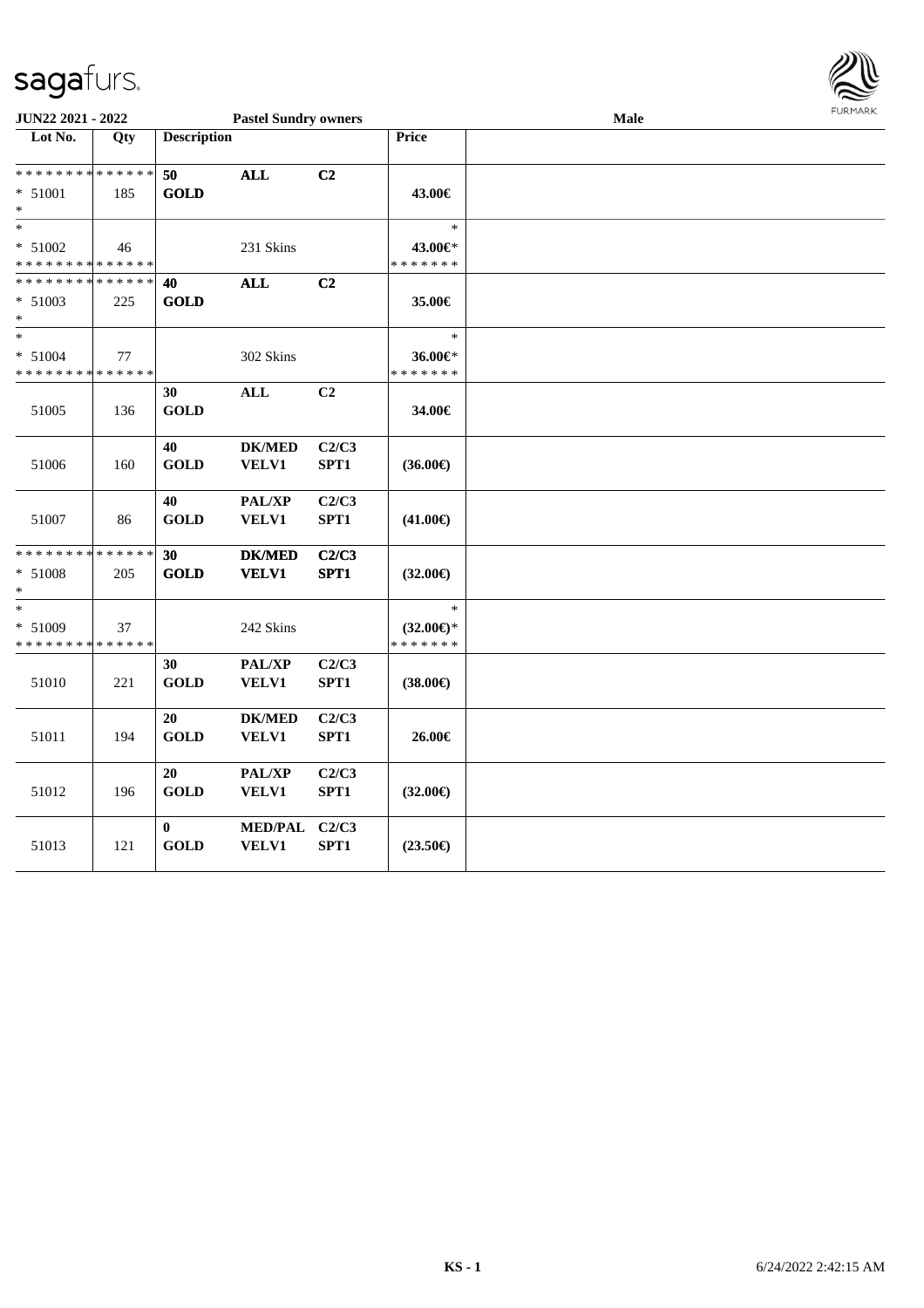| JUN22 2021 - 2022                        |     |                    | <b>Pastel Deep North</b> |       |                          | Male |  |
|------------------------------------------|-----|--------------------|--------------------------|-------|--------------------------|------|--|
| Lot No.                                  | Qty | <b>Description</b> |                          |       | Price                    |      |  |
|                                          |     |                    |                          |       |                          |      |  |
|                                          |     | 50                 | <b>DK/MED</b>            | C2/C3 |                          |      |  |
| 51021                                    | 163 | <b>GOLD</b>        |                          |       | 42.00€                   |      |  |
|                                          |     |                    |                          |       |                          |      |  |
|                                          |     | 50                 | PAL/XP                   | C2/C3 |                          |      |  |
| 51022                                    | 135 | <b>GOLD</b>        |                          |       | $(44.00\epsilon)$        |      |  |
|                                          |     |                    |                          |       |                          |      |  |
|                                          |     | 40                 | <b>XD</b>                | C2/C3 |                          |      |  |
| 51023                                    | 109 | <b>GOLD</b>        |                          |       | $(35.00\epsilon)$        |      |  |
|                                          |     |                    |                          |       |                          |      |  |
| * * * * * * * * * * * * * * *            |     | 40                 | <b>Dark</b>              | C1/C2 |                          |      |  |
| $* 51024$                                | 205 | <b>GOLD</b>        |                          |       | 37.00€                   |      |  |
| $\ast$                                   |     |                    |                          |       |                          |      |  |
| $\ast$                                   |     |                    |                          |       | $\ast$                   |      |  |
| $* 51025$                                | 83  |                    | 288 Skins                |       | 37.00€*                  |      |  |
| * * * * * * * * * * * * * * *            |     |                    |                          |       | * * * * * * *            |      |  |
| **************                           |     | 40                 | $\bf MED$                | C1/C2 |                          |      |  |
| $* 51026$                                | 205 | <b>GOLD</b>        |                          |       | 38.00€                   |      |  |
| $\ast$                                   |     |                    |                          |       |                          |      |  |
| $\ast$                                   |     |                    |                          |       | $\ast$                   |      |  |
| $* 51027$                                | 137 |                    | 342 Skins                |       | 38.00€*                  |      |  |
| * * * * * * * * * * * * * * *            |     |                    |                          |       | * * * * * * *            |      |  |
| **************                           |     | 40                 | <b>DK/MED</b>            | C3    |                          |      |  |
| $* 51028$                                | 205 | <b>GOLD</b>        |                          |       | 37.00€                   |      |  |
| $\ast$                                   |     |                    |                          |       |                          |      |  |
| $\ast$                                   |     |                    |                          |       | $\ast$                   |      |  |
| * 51029                                  | 87  |                    | 292 Skins                |       | 37.00€*                  |      |  |
| * * * * * * * * * * * * * *              |     |                    |                          |       | * * * * * * *            |      |  |
| **************                           |     | 40                 | PAL/XP                   | C2/C3 |                          |      |  |
| $* 51030$                                | 205 | <b>GOLD</b>        |                          |       | $(41.00\epsilon)$        |      |  |
| $\ast$                                   |     |                    |                          |       |                          |      |  |
| $\ast$                                   |     |                    |                          |       | $\ast$                   |      |  |
| $* 51031$                                | 152 |                    | 357 Skins                |       | $(41.00\epsilon)$ *      |      |  |
| * * * * * * * * * * * * * * *            |     |                    |                          |       | * * * * * * *            |      |  |
| ******** <mark>******</mark>             |     | 30                 | $\mathbf{X}\mathbf{D}$   | C2/C3 |                          |      |  |
| $* 51032$                                | 205 | <b>GOLD</b>        |                          |       | 31.00€                   |      |  |
| $*$                                      |     |                    |                          |       |                          |      |  |
| $*$                                      |     |                    |                          |       | $\ast$                   |      |  |
| $* 51033$                                | 28  |                    | 233 Skins                |       | 31.00€*                  |      |  |
| * * * * * * * * * * * * * * *            |     |                    |                          |       | * * * * * * *            |      |  |
| ******** <mark>******</mark>             |     | 30                 | <b>Dark</b>              | C1/C2 |                          |      |  |
| $* 51034$                                |     | <b>GOLD</b>        |                          |       | 32.00€                   |      |  |
| $*$                                      | 205 |                    |                          |       |                          |      |  |
| $*$                                      |     |                    |                          |       | $\ast$                   |      |  |
|                                          |     |                    |                          |       |                          |      |  |
| $* 51035$<br>$*$                         | 180 |                    | 2                        |       | 32.00€*<br>$\ast$        |      |  |
| $\ast$                                   |     |                    |                          |       | $\ast$                   |      |  |
|                                          |     |                    |                          |       |                          |      |  |
| $* 51036$<br>* * * * * * * * * * * * * * | 146 |                    | 531 Skins                |       | 33.00€*<br>* * * * * * * |      |  |
| * * * * * * * * * * * * * * *            |     |                    |                          |       |                          |      |  |
|                                          |     | 30 <sup>1</sup>    | <b>MED</b>               | C1/C2 |                          |      |  |
| $* 51037$                                | 205 | <b>GOLD</b>        |                          |       | 33.00€                   |      |  |
| $*$ and $*$<br>$*$                       |     |                    |                          |       | $\ast$                   |      |  |
|                                          |     |                    |                          |       |                          |      |  |
| $* 51038$                                | 180 |                    | 2                        |       | 33.00€*<br>$\ast$        |      |  |
| $*$<br>$\ast$                            |     |                    |                          |       | $\ast$                   |      |  |
|                                          |     |                    |                          |       |                          |      |  |
| * 51039                                  | 180 |                    | 3                        |       | 33.00€*                  |      |  |
| $\ast$                                   |     |                    |                          |       | $\ast$                   |      |  |
| $*$                                      |     |                    |                          |       | $\ast$                   |      |  |
| $* 51040$                                | 56  |                    | 621 Skins                |       | 33.00 $\in$ *            |      |  |
| * * * * * * * * * * * * * * *            |     |                    |                          |       | * * * * * * *            |      |  |

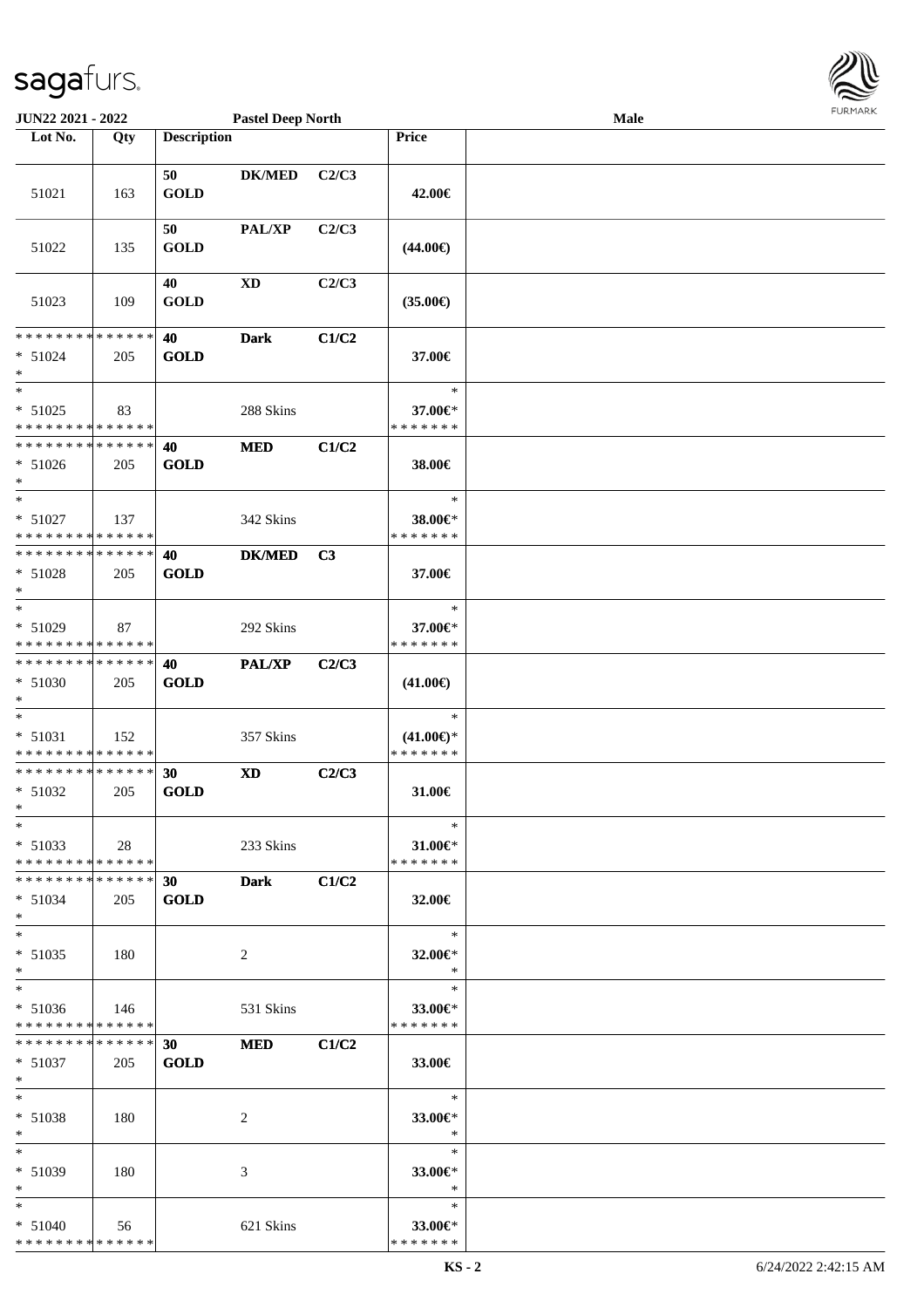\* \* \* \* \* \* \* \* \* \* \* \* \* \* \*

| <b>JUN22 2021 - 2022</b>                   |     |                    | <b>Pastel Deep North</b> |                |                     | Male |  |
|--------------------------------------------|-----|--------------------|--------------------------|----------------|---------------------|------|--|
| Lot No.                                    | Qty | <b>Description</b> |                          |                | Price               |      |  |
|                                            |     |                    |                          |                |                     |      |  |
| * * * * * * * * * * * * * * <mark>*</mark> |     | 30                 | <b>DK/MED</b>            | C3             |                     |      |  |
| $* 51041$                                  | 205 | <b>GOLD</b>        |                          |                | 33.00€              |      |  |
| $*$                                        |     |                    |                          |                |                     |      |  |
| $\ast$                                     |     |                    |                          |                | $\ast$              |      |  |
| $* 51042$                                  | 180 |                    | 2                        |                | 32.00€*             |      |  |
| $\ast$                                     |     |                    |                          |                | $\ast$              |      |  |
|                                            |     |                    |                          |                | $\ast$              |      |  |
| $* 51043$                                  | 197 |                    | 582 Skins                |                | 32.00 $\in$ *       |      |  |
| * * * * * * * * * * * * * * *              |     |                    |                          |                | * * * * * * *       |      |  |
| ******** <mark>******</mark>               |     | 30                 | <b>PALE</b>              | C1/C2          |                     |      |  |
| $* 51044$                                  | 205 | <b>GOLD</b>        |                          |                | 37.00€              |      |  |
| $*$                                        |     |                    |                          |                |                     |      |  |
| $\ddot{x}$                                 |     |                    |                          |                | $\ast$              |      |  |
| $* 51045$                                  | 180 |                    | 2                        |                | 37.00€*             |      |  |
| $\ast$                                     |     |                    |                          |                | $\ast$              |      |  |
| $\ast$                                     |     |                    |                          |                | $\ast$              |      |  |
| $* 51046$                                  | 180 |                    | 3                        |                | 37.00€*             |      |  |
| $\ast$                                     |     |                    |                          |                | $\ast$              |      |  |
| $\overline{\ast}$                          |     |                    |                          |                | $\ast$              |      |  |
| $* 51047$                                  | 201 |                    | 766 Skins                |                | 37.00€*             |      |  |
| * * * * * * * * <mark>* * * * * * *</mark> |     |                    |                          |                | * * * * * * *       |      |  |
| * * * * * * * * <mark>* * * * * * *</mark> |     | 30                 | <b>XP</b>                | C1/C2          |                     |      |  |
| $* 51048$                                  | 205 | <b>GOLD</b>        |                          |                | $(41.00\epsilon)$   |      |  |
| $\ast$                                     |     |                    |                          |                |                     |      |  |
| $\ast$                                     |     |                    |                          |                | $\ast$              |      |  |
| $* 51049$                                  | 50  |                    | 255 Skins                |                | $(41.00\epsilon)$ * |      |  |
| * * * * * * * * <mark>* * * * * *</mark>   |     |                    |                          |                | * * * * * * *       |      |  |
| * * * * * * * * <mark>* * * * * *</mark>   |     | 30                 | PAL/XP                   | C <sub>3</sub> |                     |      |  |
| $* 51050$                                  | 205 | <b>GOLD</b>        |                          |                | 36.00€              |      |  |
| $\ast$                                     |     |                    |                          |                |                     |      |  |
| $\ast$                                     |     |                    |                          |                | $\ast$              |      |  |
| $* 51051$                                  | 164 |                    | 369 Skins                |                | $(36.00\epsilon)$ * |      |  |
| * * * * * * * * * * * * * * *              |     |                    |                          |                | * * * * * * *       |      |  |
|                                            |     | 20                 | <b>XD</b>                | C2/C3          |                     |      |  |
| 51052                                      | 196 | <b>GOLD</b>        |                          |                | 25.50€              |      |  |
|                                            |     |                    |                          |                |                     |      |  |
| * * * * * * * * * * * * * * <mark>*</mark> |     | 20                 | <b>Dark</b>              | C1/C2          |                     |      |  |
| $* 51053$                                  | 245 | <b>GOLD</b>        |                          |                | 26.00€              |      |  |
| $\ast$                                     |     |                    |                          |                |                     |      |  |
| $*$                                        |     |                    |                          |                | $\ast$              |      |  |
| $* 51054$                                  | 175 |                    | 420 Skins                |                | 26.00€*             |      |  |
| * * * * * * * * * * * * * * <mark>*</mark> |     |                    |                          |                | * * * * * * *       |      |  |
|                                            |     |                    | <b>MED</b>               | C1/C2          |                     |      |  |
| $* 51055$                                  | 245 | <b>GOLD</b>        |                          |                | 29.50€              |      |  |
| $\ast$                                     |     |                    |                          |                |                     |      |  |
| $\ast$                                     |     |                    |                          |                | $*$                 |      |  |
| $* 51056$                                  | 220 |                    | 2                        |                | 29.50€*             |      |  |
| $\ast$                                     |     |                    |                          |                | $\ast$              |      |  |
| $\ddot{x}$                                 |     |                    |                          |                | $\ast$              |      |  |
| $* 51057$                                  | 130 |                    | 595 Skins                |                | 29.50€*             |      |  |
| * * * * * * * * <mark>* * * * * *</mark>   |     |                    |                          |                | * * * * * * *       |      |  |
| * * * * * * * * * * * * * * <mark>*</mark> |     | 20                 | DK/MED C3                |                |                     |      |  |
| $* 51058$                                  | 245 | <b>GOLD</b>        |                          |                | 27.00€              |      |  |
| $\ast$                                     |     |                    |                          |                |                     |      |  |
| $*$ $*$                                    |     |                    |                          |                | $\ast$              |      |  |
| * 51059                                    | 220 |                    | 2                        |                | 27.00€*             |      |  |
| $\ddot{x}$                                 |     |                    |                          |                | $*$                 |      |  |
| $\ast$                                     |     |                    |                          |                | $\ast$              |      |  |
| $* 51060$                                  | 138 |                    | 603 Skins                |                | 27.50€*             |      |  |
|                                            |     |                    |                          |                |                     |      |  |

\* \* \* \* \* \* \*

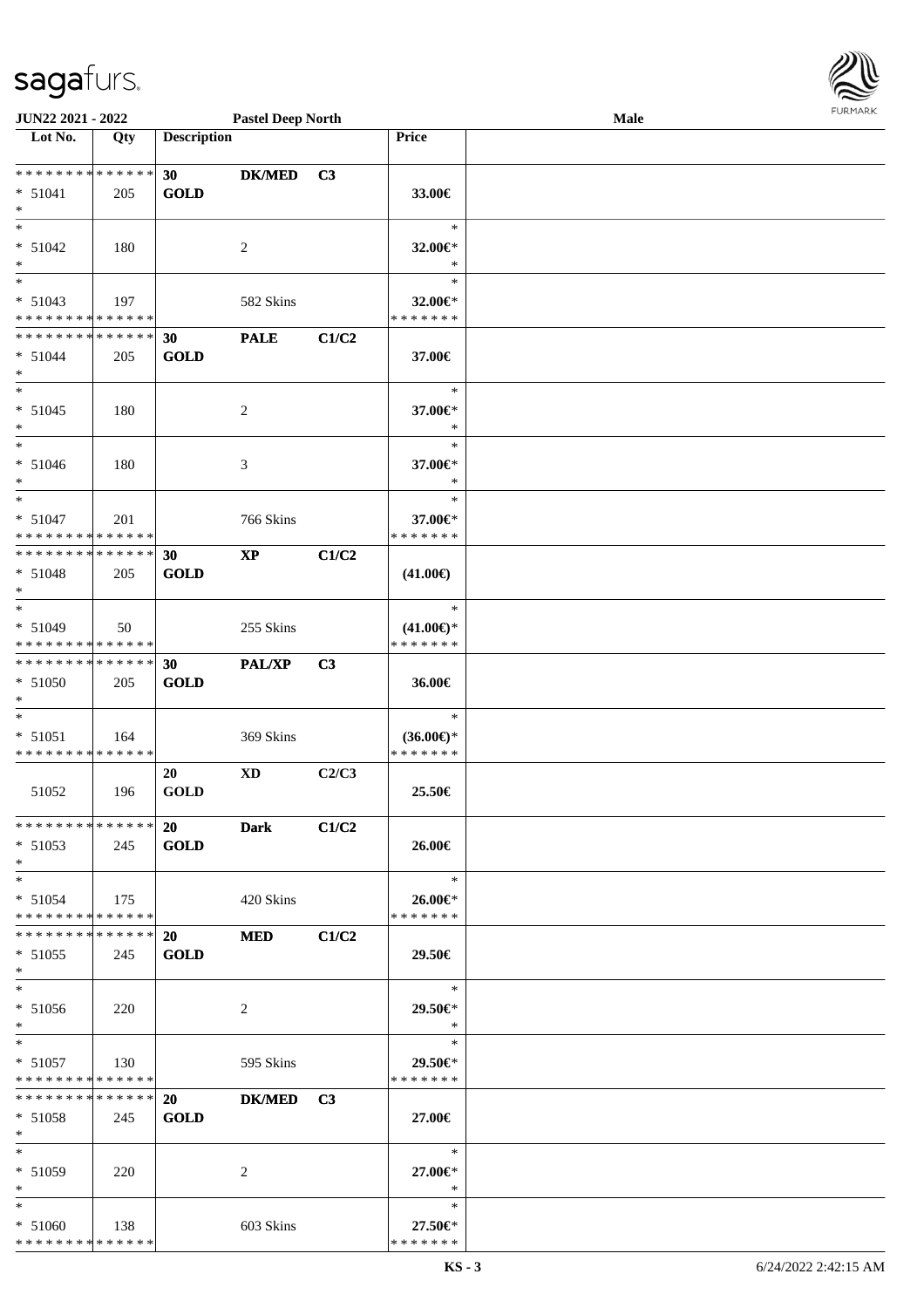| <b>FURMARK</b> |
|----------------|

| JUN22 2021 - 2022                                  |     |                             | <b>Pastel Deep North</b> |       |                              | Male | <b>FURMARK</b> |
|----------------------------------------------------|-----|-----------------------------|--------------------------|-------|------------------------------|------|----------------|
| Lot No.                                            | Qty | <b>Description</b>          |                          |       | <b>Price</b>                 |      |                |
| **************                                     |     | <b>20</b>                   | <b>PAL/XP</b>            | C1/C2 |                              |      |                |
| * 51061<br>$\ast$                                  | 245 | <b>GOLD</b>                 |                          |       | 32.00€                       |      |                |
| $\ast$                                             |     |                             |                          |       | $\ast$                       |      |                |
| $* 51062$<br>$\ast$                                | 220 |                             | $\overline{c}$           |       | 32.00€*<br>$\ast$            |      |                |
| $\ast$                                             |     |                             |                          |       | $\ast$                       |      |                |
| $* 51063$<br>* * * * * * * * * * * * * *           | 53  |                             | 518 Skins                |       | 32.00€*<br>*******           |      |                |
| 51064                                              | 162 | 20<br><b>GOLD</b>           | PAL/XP                   | C3    | 30.00€                       |      |                |
| **************<br>$* 51065$<br>$\ast$              | 265 | $\mathbf{0}$<br><b>GOLD</b> | <b>DK/MED</b>            | C2/C3 | 20.00€                       |      |                |
| $\ast$<br>$* 51066$<br>* * * * * * * * * * * * * * | 154 |                             | 419 Skins                |       | $\ast$<br>19.50€*<br>******* |      |                |
| 51067                                              | 210 | $\mathbf{0}$<br><b>GOLD</b> | PAL/XP                   | C2/C3 | 25.50€                       |      |                |
| 51068                                              | 163 | $\mathbf{1}$<br><b>GOLD</b> | MED/PAL C2/C3            |       | 15.50€                       |      |                |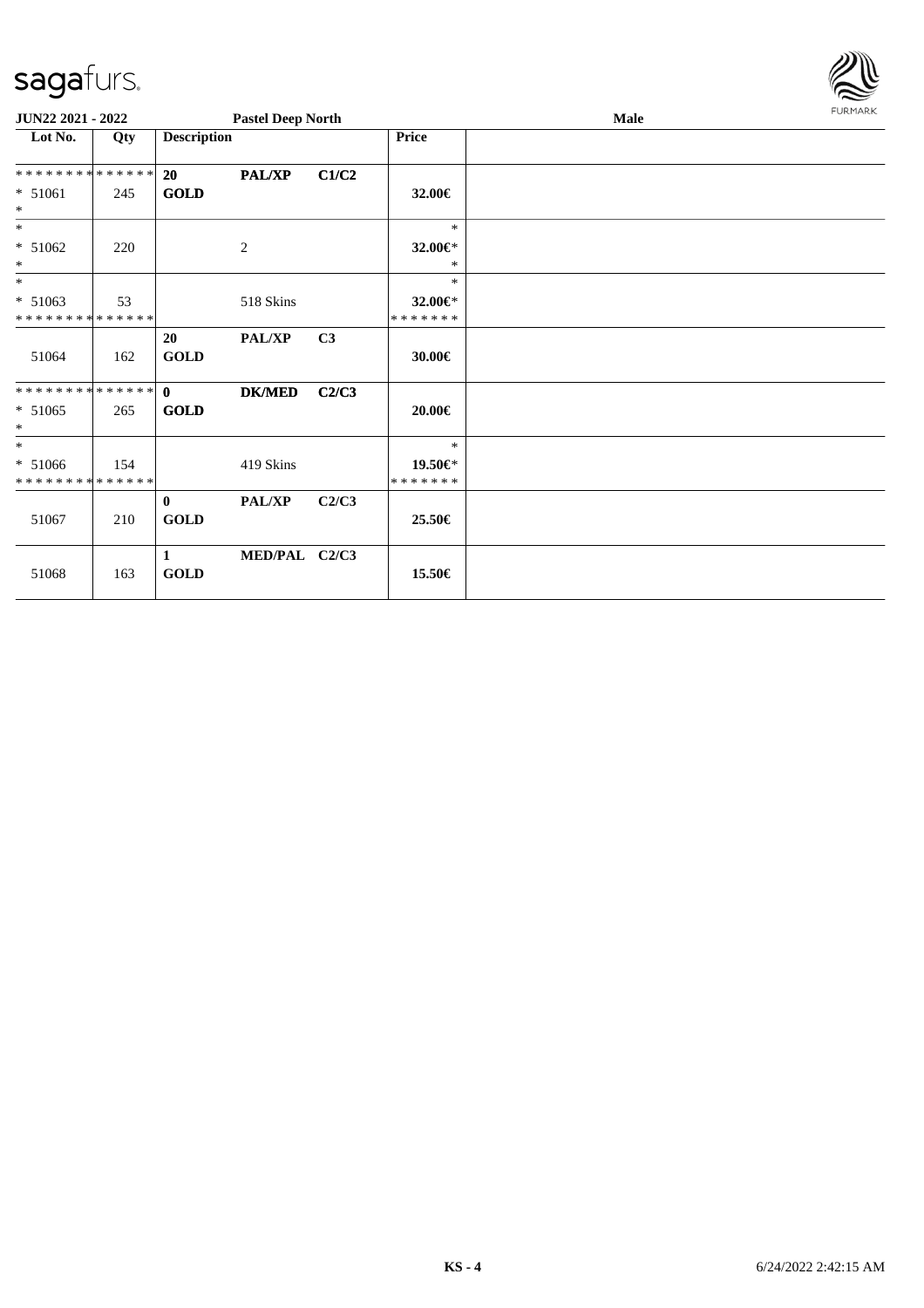

| JUN22 2021 - 2022             |     |                    | <b>Pastel Northwest</b> |                |                     | <b>Male</b> |  |
|-------------------------------|-----|--------------------|-------------------------|----------------|---------------------|-------------|--|
| Lot No.                       | Qty | <b>Description</b> |                         |                | <b>Price</b>        |             |  |
|                               |     |                    |                         |                |                     |             |  |
|                               |     | 50                 | XD                      | C2/C3          |                     |             |  |
| 51081                         | 95  | <b>GOLD</b>        | VELV1                   |                | 43.00€              |             |  |
|                               |     |                    |                         |                |                     |             |  |
|                               |     | 50                 | <b>DK/MED</b>           | C2/C3          |                     |             |  |
|                               |     | <b>GOLD</b>        |                         |                |                     |             |  |
| 51082                         | 136 |                    | VELV1                   |                | 41.00€              |             |  |
|                               |     |                    |                         |                |                     |             |  |
|                               |     | 50                 | <b>DK/MED</b>           | C <sub>4</sub> |                     |             |  |
| 51083                         | 177 | <b>GOLD</b>        | VELV1                   |                | 38.00€              |             |  |
|                               |     |                    |                         |                |                     |             |  |
| * * * * * * * * * * * * * *   |     | 40                 | <b>XD</b>               | C2/C3          |                     |             |  |
| $* 51084$                     | 205 | <b>GOLD</b>        | <b>VELV1</b>            |                | 36.00€              |             |  |
| $\ast$                        |     |                    |                         |                |                     |             |  |
| $\ast$                        |     |                    |                         |                | $\ast$              |             |  |
| $* 51085$                     | 44  |                    | 249 Skins               |                | 36.00€*             |             |  |
| * * * * * * * * * * * * * *   |     |                    |                         |                | * * * * * * *       |             |  |
| * * * * * * * * * * * * * *   |     | 40                 | <b>Dark</b>             | C2/C3          |                     |             |  |
| $* 51086$                     | 205 | <b>GOLD</b>        | <b>VELV1</b>            |                | $(38.00\epsilon)$   |             |  |
| $*$                           |     |                    |                         |                |                     |             |  |
| $\ast$                        |     |                    |                         |                | $\ast$              |             |  |
| $* 51087$                     | 147 |                    | 352 Skins               |                | $(38.00€)$ *        |             |  |
| * * * * * * * * * * * * * * * |     |                    |                         |                | * * * * * * *       |             |  |
| * * * * * * * * * * * * * *   |     |                    |                         |                |                     |             |  |
|                               |     | 40                 | <b>MED</b>              | C2/C3          |                     |             |  |
| $* 51088$                     | 205 | <b>GOLD</b>        | <b>VELV1</b>            |                | 40.00€              |             |  |
| $\ast$                        |     |                    |                         |                |                     |             |  |
| $\ast$                        |     |                    |                         |                | $\ast$              |             |  |
| * 51089                       | 81  |                    | 286 Skins               |                | 40.00€*             |             |  |
| * * * * * * * * * * * * * *   |     |                    |                         |                | * * * * * * *       |             |  |
|                               |     | 40                 | <b>DK/MED</b>           | C <sub>4</sub> |                     |             |  |
| 51090                         | 183 | <b>GOLD</b>        | <b>VELV1</b>            |                | 35.00€              |             |  |
|                               |     |                    |                         |                |                     |             |  |
| **************                |     | 40                 | PAL/XP                  | C2/C3          |                     |             |  |
| * 51091                       | 205 | <b>GOLD</b>        | <b>VELV1</b>            |                | 45.00€              |             |  |
| *                             |     |                    |                         |                |                     |             |  |
| $\ast$                        |     |                    |                         |                | $\ast$              |             |  |
| $* 51092$                     |     |                    | 301 Skins               |                | 45.00€*             |             |  |
| **************                | 96  |                    |                         |                | * * * * * * *       |             |  |
| * * * * * * * * * * * * * * * |     |                    |                         |                |                     |             |  |
|                               |     | 40 — 10            | <b>PAL/XP</b>           | C <sub>4</sub> |                     |             |  |
| $* 51093$                     | 205 | <b>GOLD</b>        | <b>VELV1</b>            |                | $(41.00\epsilon)$   |             |  |
| $*$                           |     |                    |                         |                |                     |             |  |
| $*$                           |     |                    |                         |                | $\ast$              |             |  |
| $* 51094$                     | 197 |                    | 402 Skins               |                | $(41.00\epsilon)$ * |             |  |
| * * * * * * * * * * * * * *   |     |                    |                         |                | * * * * * * *       |             |  |
| * * * * * * * * * * * * * * * |     | 30                 | XD 3                    | C2/C3          |                     |             |  |
| $* 51095$                     | 205 | <b>GOLD</b>        | <b>VELV1</b>            |                | $(32.00\epsilon)$   |             |  |
| $*$                           |     |                    |                         |                |                     |             |  |
| $\ast$                        |     |                    |                         |                | $\ast$              |             |  |
| * 51096                       | 180 |                    | 2                       |                | 32.00€*             |             |  |
| *                             |     |                    |                         |                | $\ast$              |             |  |
| $*$                           |     |                    |                         |                | $\ast$              |             |  |
| $* 51097$                     | 99  |                    | 484 Skins               |                | $(32.00\epsilon)$ * |             |  |
| * * * * * * * * * * * * * *   |     |                    |                         |                | * * * * * * *       |             |  |
| * * * * * * * * * * * * * * * |     |                    |                         |                |                     |             |  |
|                               |     | 30 <sup>°</sup>    | <b>Dark</b>             | C1/C2          |                     |             |  |
| $* 51098$                     | 205 | <b>GOLD</b>        | <b>VELV1</b>            |                | 34.00€              |             |  |
| $*$                           |     |                    |                         |                |                     |             |  |
| $*$                           |     |                    |                         |                | $\ast$              |             |  |
| * 51099                       | 180 |                    | 2                       |                | 34.00€*             |             |  |
| $*$                           |     |                    |                         |                | $\ast$              |             |  |
| $*$                           |     |                    |                         |                | $\ast$              |             |  |
| $* 51100$                     | 95  |                    | 480 Skins               |                | 34.00€*             |             |  |
| * * * * * * * * * * * * * *   |     |                    |                         |                | * * * * * * *       |             |  |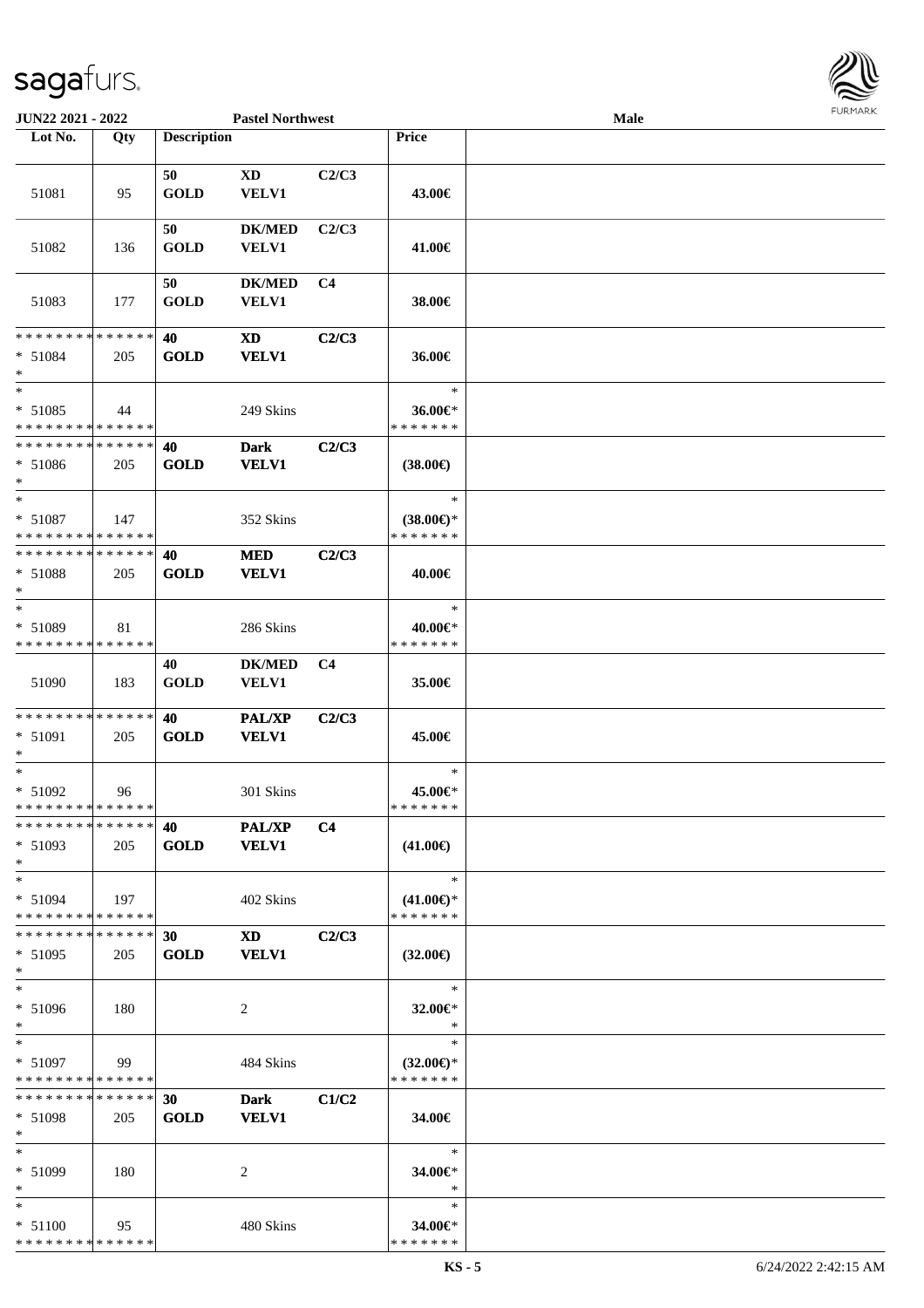

| JUN22 2021 - 2022                                          |        |                    | <b>Pastel Northwest</b>                                                                                                                                                                                                        |                |                                      | Male |  |
|------------------------------------------------------------|--------|--------------------|--------------------------------------------------------------------------------------------------------------------------------------------------------------------------------------------------------------------------------|----------------|--------------------------------------|------|--|
| Lot No.                                                    | Qty    | <b>Description</b> |                                                                                                                                                                                                                                |                | Price                                |      |  |
|                                                            |        |                    |                                                                                                                                                                                                                                |                |                                      |      |  |
| **************                                             |        | 30                 | <b>MED</b>                                                                                                                                                                                                                     | C1/C2          |                                      |      |  |
| $* 51101$                                                  | 205    | <b>GOLD</b>        | <b>VELV1</b>                                                                                                                                                                                                                   |                | $(36.00\epsilon)$                    |      |  |
| $\ast$                                                     |        |                    |                                                                                                                                                                                                                                |                |                                      |      |  |
| $\ast$                                                     |        |                    |                                                                                                                                                                                                                                |                | $\ast$                               |      |  |
| * 51102                                                    | 198    |                    | 403 Skins                                                                                                                                                                                                                      |                | $(36.00€)$ *                         |      |  |
| * * * * * * * * * * * * * *                                |        |                    |                                                                                                                                                                                                                                |                | * * * * * * *                        |      |  |
| * * * * * * * * * * * * * *                                |        | 30                 | <b>DK/MED</b>                                                                                                                                                                                                                  | C <sub>3</sub> |                                      |      |  |
| $* 51103$                                                  | 205    | <b>GOLD</b>        | <b>VELV1</b>                                                                                                                                                                                                                   |                | 33.00€                               |      |  |
| $\ast$                                                     |        |                    |                                                                                                                                                                                                                                |                |                                      |      |  |
| $\ast$                                                     |        |                    |                                                                                                                                                                                                                                |                | $\ast$                               |      |  |
| $* 51104$                                                  | 180    |                    |                                                                                                                                                                                                                                |                | 33.00€*                              |      |  |
| $\ast$                                                     |        |                    | $\overline{c}$                                                                                                                                                                                                                 |                | $\ast$                               |      |  |
| $\ast$                                                     |        |                    |                                                                                                                                                                                                                                |                | $\ast$                               |      |  |
| $* 51105$                                                  |        |                    |                                                                                                                                                                                                                                |                |                                      |      |  |
| * * * * * * * * * * * * * *                                | 139    |                    | 524 Skins                                                                                                                                                                                                                      |                | 33.00€*<br>* * * * * * *             |      |  |
| * * * * * * * * * * * * * *                                |        |                    |                                                                                                                                                                                                                                |                |                                      |      |  |
|                                                            |        | 30                 | <b>DK/MED</b>                                                                                                                                                                                                                  | C <sub>4</sub> |                                      |      |  |
| $* 51106$<br>$\ast$                                        | 205    | <b>GOLD</b>        | <b>VELV1</b>                                                                                                                                                                                                                   |                | $(32.00\epsilon)$                    |      |  |
| $\ast$                                                     |        |                    |                                                                                                                                                                                                                                |                | $\ast$                               |      |  |
|                                                            |        |                    |                                                                                                                                                                                                                                |                |                                      |      |  |
| $* 51107$                                                  | 149    |                    | 354 Skins                                                                                                                                                                                                                      |                | $(32.00\epsilon)$ *<br>* * * * * * * |      |  |
| * * * * * * * * * * * * * *<br>* * * * * * * * * * * * * * |        |                    |                                                                                                                                                                                                                                |                |                                      |      |  |
|                                                            |        | 30                 | <b>PAL/XP</b>                                                                                                                                                                                                                  | C1/C2          |                                      |      |  |
| $* 51108$                                                  | 205    | <b>GOLD</b>        | <b>VELV1</b>                                                                                                                                                                                                                   |                | $(42.00\epsilon)$                    |      |  |
| $\ast$                                                     |        |                    |                                                                                                                                                                                                                                |                |                                      |      |  |
| $\ast$                                                     |        |                    |                                                                                                                                                                                                                                |                | $\ast$                               |      |  |
| * 51109                                                    | 180    |                    | $\overline{c}$                                                                                                                                                                                                                 |                | $(42.00\epsilon)$ *                  |      |  |
| $\ast$<br>$\ast$                                           |        |                    |                                                                                                                                                                                                                                |                | $\ast$                               |      |  |
|                                                            |        |                    |                                                                                                                                                                                                                                |                | $\ast$                               |      |  |
| $* 51110$                                                  | 52     |                    | 437 Skins                                                                                                                                                                                                                      |                | $(42.00\epsilon)$ *                  |      |  |
| * * * * * * * * * * * * * *                                |        |                    |                                                                                                                                                                                                                                |                | * * * * * * *                        |      |  |
|                                                            |        | 30                 | PAL/XP                                                                                                                                                                                                                         | C3             |                                      |      |  |
| 51111                                                      | 208    | <b>GOLD</b>        | VELV1                                                                                                                                                                                                                          |                | $(41.00\epsilon)$                    |      |  |
| **************                                             |        |                    |                                                                                                                                                                                                                                |                |                                      |      |  |
|                                                            |        | 30                 | <b>PAL/XP</b>                                                                                                                                                                                                                  | C <sub>4</sub> |                                      |      |  |
| $* 51112$<br>$*$                                           | 205    | <b>GOLD</b>        | <b>VELV1</b>                                                                                                                                                                                                                   |                | $(40.00\epsilon)$                    |      |  |
| $*$                                                        |        |                    |                                                                                                                                                                                                                                |                | ∗                                    |      |  |
|                                                            |        |                    |                                                                                                                                                                                                                                |                |                                      |      |  |
| $* 51113$<br>* * * * * * * * * * * * * *                   | 71     |                    | 276 Skins                                                                                                                                                                                                                      |                | $(40.00\epsilon)$ *<br>* * * * * * * |      |  |
|                                                            |        |                    |                                                                                                                                                                                                                                |                |                                      |      |  |
| * * * * * * * * * * * * * * *                              |        | <b>20</b>          | XD and the set of the set of the set of the set of the set of the set of the set of the set of the set of the set of the set of the set of the set of the set of the set of the set of the set of the set of the set of the se | C2/C3          |                                      |      |  |
| $* 51114$                                                  | 245    | <b>GOLD</b>        | <b>VELV1</b>                                                                                                                                                                                                                   |                | 26.00€                               |      |  |
| $\ast$                                                     |        |                    |                                                                                                                                                                                                                                |                |                                      |      |  |
| $\ast$                                                     |        |                    |                                                                                                                                                                                                                                |                | $\ast$                               |      |  |
| $* 51115$<br>* * * * * * * * * * * * * *                   | 237    |                    | 482 Skins                                                                                                                                                                                                                      |                | 26.00€*<br>* * * * * * *             |      |  |
| * * * * * * * * * * * * * *                                |        |                    |                                                                                                                                                                                                                                |                |                                      |      |  |
|                                                            |        | <b>20</b>          | <b>Dark</b>                                                                                                                                                                                                                    | C2/C3          |                                      |      |  |
| $* 51116$                                                  | 245    | <b>GOLD</b>        | VELV1                                                                                                                                                                                                                          |                | 28.00€                               |      |  |
| $*$                                                        |        |                    |                                                                                                                                                                                                                                |                |                                      |      |  |
| $*$                                                        |        |                    |                                                                                                                                                                                                                                |                | $\ast$                               |      |  |
| $* 51117$                                                  | 220    |                    | 2                                                                                                                                                                                                                              |                | 28.00€*                              |      |  |
| $\ast$<br>$*$                                              |        |                    |                                                                                                                                                                                                                                |                | $\ast$<br>$\ast$                     |      |  |
|                                                            |        |                    |                                                                                                                                                                                                                                |                |                                      |      |  |
| $* 51118$                                                  | 61     |                    | 526 Skins                                                                                                                                                                                                                      |                | 28.00€*                              |      |  |
| * * * * * * * * * * * * * *                                |        |                    |                                                                                                                                                                                                                                |                | * * * * * * *                        |      |  |
| * * * * * * * * * * * * * *                                |        | 20                 | MED                                                                                                                                                                                                                            | C2/C3          |                                      |      |  |
| $* 51119$                                                  | 245    | <b>GOLD</b>        | <b>VELV1</b>                                                                                                                                                                                                                   |                | 29.50€                               |      |  |
| $*$                                                        |        |                    |                                                                                                                                                                                                                                |                |                                      |      |  |
| $*$                                                        |        |                    |                                                                                                                                                                                                                                |                | $\ast$                               |      |  |
| $* 51120$                                                  | -- 108 |                    | 353 Skins                                                                                                                                                                                                                      |                | 29.50€*                              |      |  |
| ******** <mark>******</mark>                               |        |                    |                                                                                                                                                                                                                                |                | * * * * * * *                        |      |  |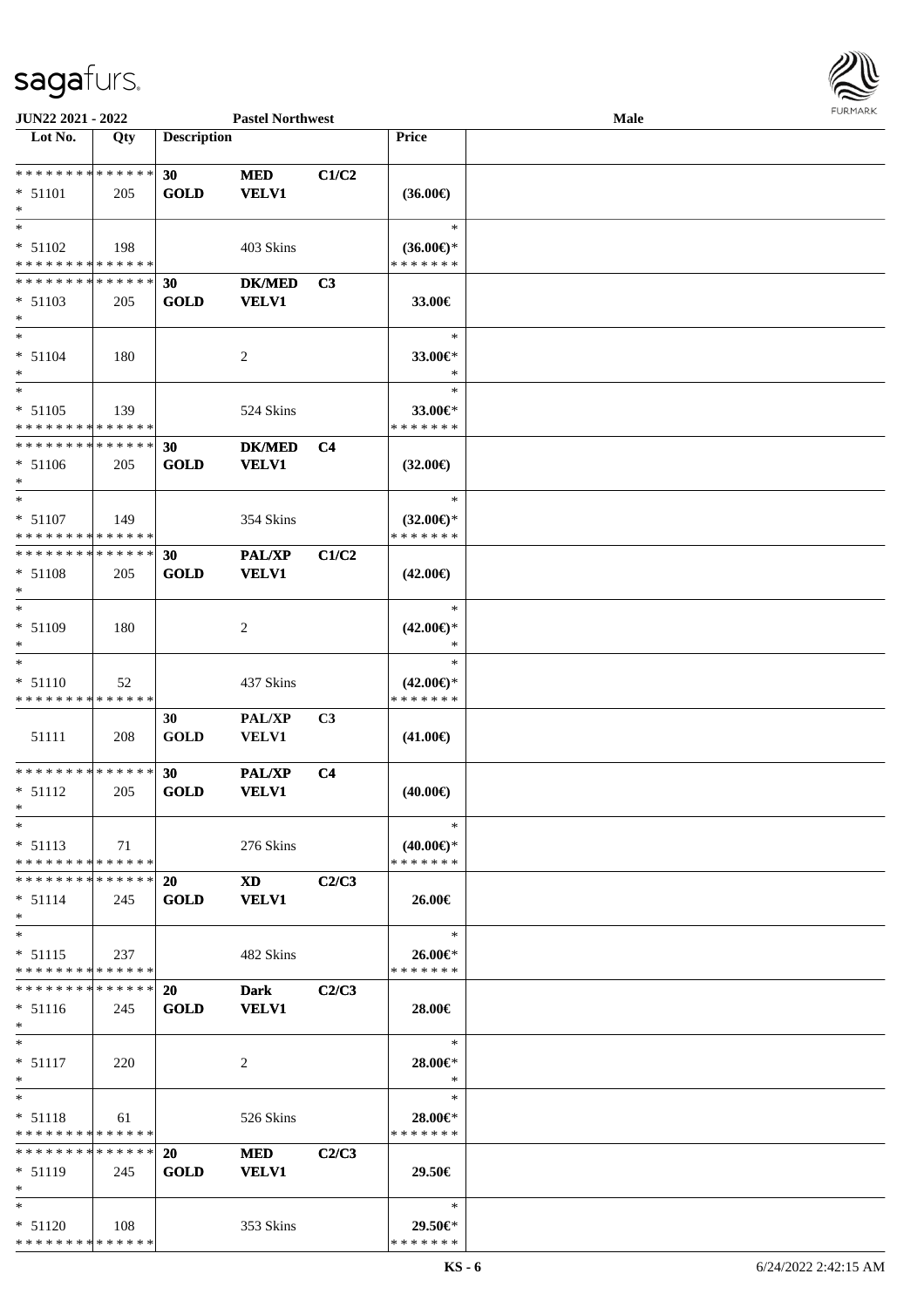

| JUN22 2021 - 2022                                  |     |                             | <b>Pastel Northwest</b>                |                |                                                   | Male | FURMARK |
|----------------------------------------------------|-----|-----------------------------|----------------------------------------|----------------|---------------------------------------------------|------|---------|
| Lot No.                                            | Qty | <b>Description</b>          |                                        |                | <b>Price</b>                                      |      |         |
| 51121                                              | 204 | 20<br><b>GOLD</b>           | <b>DK/MED</b><br>VELV1                 | C <sub>4</sub> | $(27.00\epsilon)$                                 |      |         |
| * * * * * * * * * * * * * *<br>$* 51122$<br>$*$    | 245 | <b>20</b><br><b>GOLD</b>    | <b>PAL/XP</b><br><b>VELV1</b>          | C2/C3          | $(35.00\epsilon)$                                 |      |         |
| $\ast$<br>$* 51123$<br>* * * * * * * * * * * * * * | 37  |                             | 282 Skins                              |                | $\ast$<br>$(35.00\epsilon)$ *<br>* * * * * * *    |      |         |
| 51124                                              | 181 | <b>20</b><br><b>GOLD</b>    | PAL/XP<br>VELV1                        | C <sub>4</sub> | $(33.00\epsilon)$                                 |      |         |
| ************** 0<br>$* 51125$<br>$*$               | 265 | <b>GOLD</b>                 | $\mathbf{X}\mathbf{D}$<br><b>VELV1</b> | C2/C3          | $(20.00\epsilon)$                                 |      |         |
| $*$<br>$* 51126$<br>* * * * * * * * * * * * * *    | 103 |                             | 368 Skins                              |                | $\ast$<br>$(20.00\varepsilon)$ *<br>* * * * * * * |      |         |
| 51127                                              | 167 | $\bf{0}$<br><b>GOLD</b>     | <b>DK/MED</b><br>VELV1                 | C2/C3          | $(22.50\epsilon)$                                 |      |         |
| 51128                                              | 254 | $\bf{0}$<br><b>GOLD</b>     | MED/PAL C4<br>VELV1                    |                | $(21.50\epsilon)$                                 |      |         |
| 51129                                              | 165 | $\bf{0}$<br><b>GOLD</b>     | PAL/XP<br>VELV1                        | C2/C3          | $(29.00\epsilon)$                                 |      |         |
| 51130                                              | 137 | $\mathbf{1}$<br><b>GOLD</b> | <b>DK/MED</b><br>VELV1                 | C2/C3          | 16.50€                                            |      |         |
| 51131                                              | 175 | $\mathbf{1}$<br><b>GOLD</b> | PAL/XP<br>VELV1                        | C2/C3          | 22.50€                                            |      |         |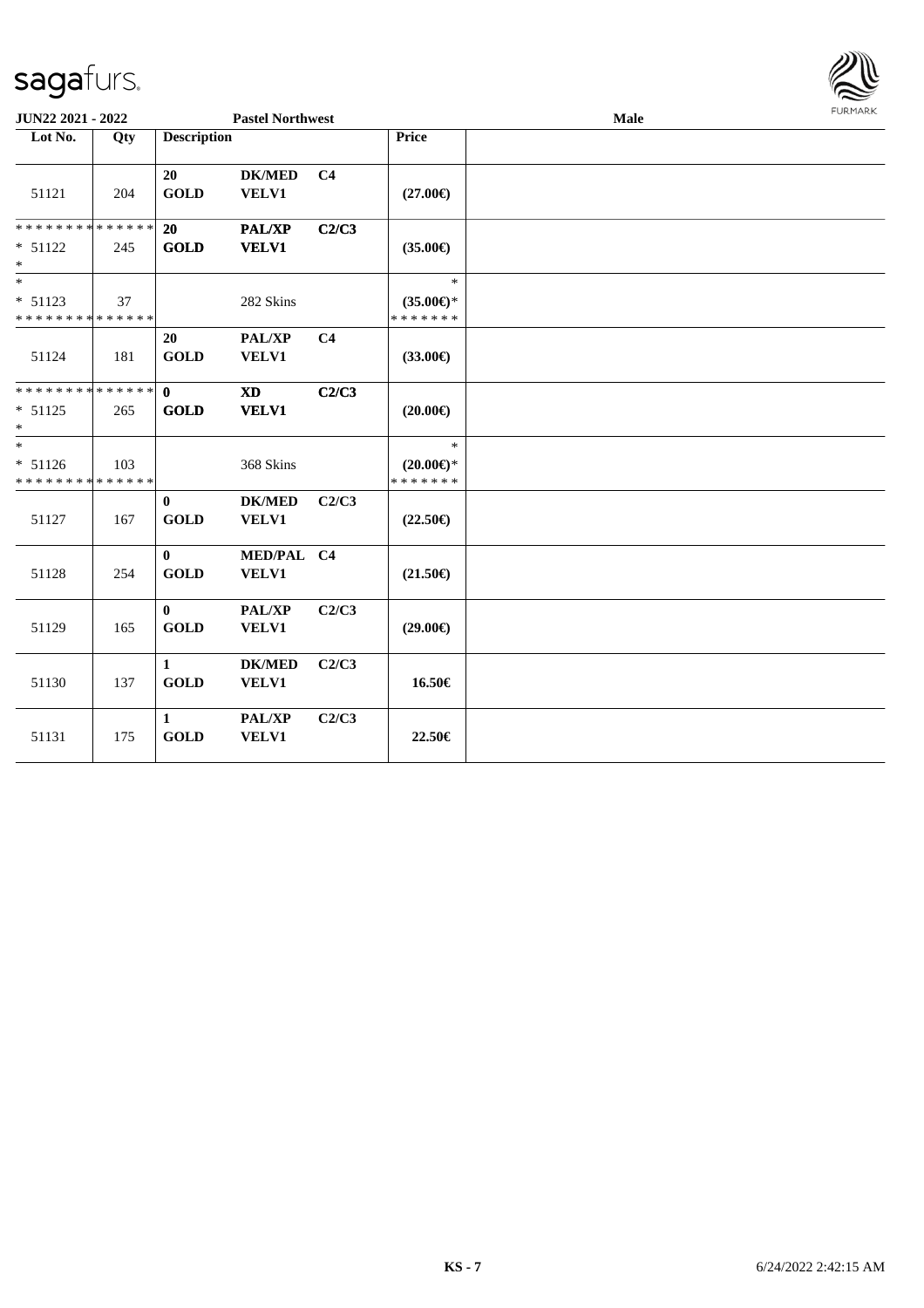

| <b>JUN22 2021 - 2022</b>                                                    |     |                    | <b>Pastel Dogwood Fur Farm</b>                                                                                                                                                                                                                 |       |                                                  | Male |  |
|-----------------------------------------------------------------------------|-----|--------------------|------------------------------------------------------------------------------------------------------------------------------------------------------------------------------------------------------------------------------------------------|-------|--------------------------------------------------|------|--|
| Lot No.                                                                     | Qty | <b>Description</b> |                                                                                                                                                                                                                                                |       | <b>Price</b>                                     |      |  |
| 51141                                                                       | 159 | 50<br><b>GOLD</b>  | <b>DK/MED</b><br>VELV1                                                                                                                                                                                                                         | C2/C3 | 37.00€                                           |      |  |
| * * * * * * * * <mark>* * * * * *</mark><br>$* 51142$<br>$\ast$             | 205 | 40<br><b>GOLD</b>  | <b>XD</b><br><b>VELV1</b>                                                                                                                                                                                                                      | C2/C3 | 32.00€                                           |      |  |
| $\ast$<br>$* 51143$<br>* * * * * * * * * * * * * *                          | 88  |                    | 293 Skins                                                                                                                                                                                                                                      |       | $\ast$<br>32.00€*<br>* * * * * * *               |      |  |
| * * * * * * * * <mark>* * * * * * *</mark><br>$* 51144$<br>$\ast$<br>$\ast$ | 205 | 40<br><b>GOLD</b>  | <b>Dark</b><br><b>VELV1</b>                                                                                                                                                                                                                    | C2/C3 | 35.00€<br>$\ast$                                 |      |  |
| $* 51145$<br>*<br>$\ast$                                                    | 180 |                    | $\overline{c}$                                                                                                                                                                                                                                 |       | 35.00€*<br>$\ast$<br>$\ast$                      |      |  |
| $* 51146$<br>$\ast$<br>$\overline{\ast}$                                    | 180 |                    | 3                                                                                                                                                                                                                                              |       | 35.00€*<br>$\ast$<br>$\ast$                      |      |  |
| $* 51147$<br>$\ast$<br>$\ast$                                               | 180 |                    | 4                                                                                                                                                                                                                                              |       | 35.00€*<br>$\ast$                                |      |  |
| $* 51148$<br>* * * * * * * * <mark>* * * * * * *</mark>                     | 23  |                    | 768 Skins                                                                                                                                                                                                                                      |       | $\ast$<br>35.00€*<br>* * * * * * *               |      |  |
| * * * * * * * * <mark>* * * * * *</mark><br>$* 51149$<br>$\ast$             | 205 | 40<br><b>GOLD</b>  | <b>MED</b><br><b>VELV1</b>                                                                                                                                                                                                                     | C2/C3 | 36.00€                                           |      |  |
| $\ast$<br>$* 51150$<br>* * * * * * * * * * * * * *                          | 114 |                    | 319 Skins                                                                                                                                                                                                                                      |       | $\ast$<br>36.00€*<br>* * * * * * *               |      |  |
| 51151                                                                       | 134 | 40<br><b>GOLD</b>  | PAL/XP<br><b>VELV1</b>                                                                                                                                                                                                                         | C2/C3 | $(41.00\epsilon)$                                |      |  |
| 51152                                                                       | 189 | 40<br><b>GOLD</b>  | $\bold{X}\bold{D}/\bold{D}\bold{K}$<br>VELV2                                                                                                                                                                                                   | C2/C3 | $(35.00\epsilon)$                                |      |  |
| 51153                                                                       | 122 | 40<br><b>GOLD</b>  | MED/PAL C2/C3<br>VELV2                                                                                                                                                                                                                         |       | 39.00€                                           |      |  |
| * * * * * * * * * * * * * * <mark>*</mark><br>$* 51154$<br>$\ast$           | 205 | 30<br>GOLD         | XD and the set of the set of the set of the set of the set of the set of the set of the set of the set of the set of the set of the set of the set of the set of the set of the set of the set of the set of the set of the se<br><b>VELV1</b> | C2/C3 | 30.00€                                           |      |  |
| $\ast$<br>$* 51155$<br>$\ast$<br>$\overline{\ast}$                          | 180 |                    | 2                                                                                                                                                                                                                                              |       | $\ast$<br>$31.00 \in$<br>$\rightarrow$<br>$\ast$ |      |  |
| $* 51156$<br>* * * * * * * * <mark>* * * * * *</mark>                       | 121 |                    | 506 Skins                                                                                                                                                                                                                                      |       | $31.00 \in$<br>* * * * * * *                     |      |  |
| * * * * * * * * <mark>* * * * * *</mark><br>$* 51157$<br>$*$                | 205 | 30<br><b>GOLD</b>  | <b>Dark</b><br><b>VELV1</b>                                                                                                                                                                                                                    | C2/C3 | 31.00€                                           |      |  |
| $*$ $-$<br>$* 51158$<br>$\ast$                                              | 180 |                    | 2                                                                                                                                                                                                                                              |       | $\ast$<br>$31.00 \in$ *<br>$*$                   |      |  |
| $*$<br>$* 51159$<br>$*$                                                     | 180 |                    | 3                                                                                                                                                                                                                                              |       | $\ast$<br>31.00 $\in$ *<br>$\ast$                |      |  |
| $\ast$<br>$* 51160$                                                         | 180 |                    | 4                                                                                                                                                                                                                                              |       | $\ast$<br>$31.00 \in$ *                          |      |  |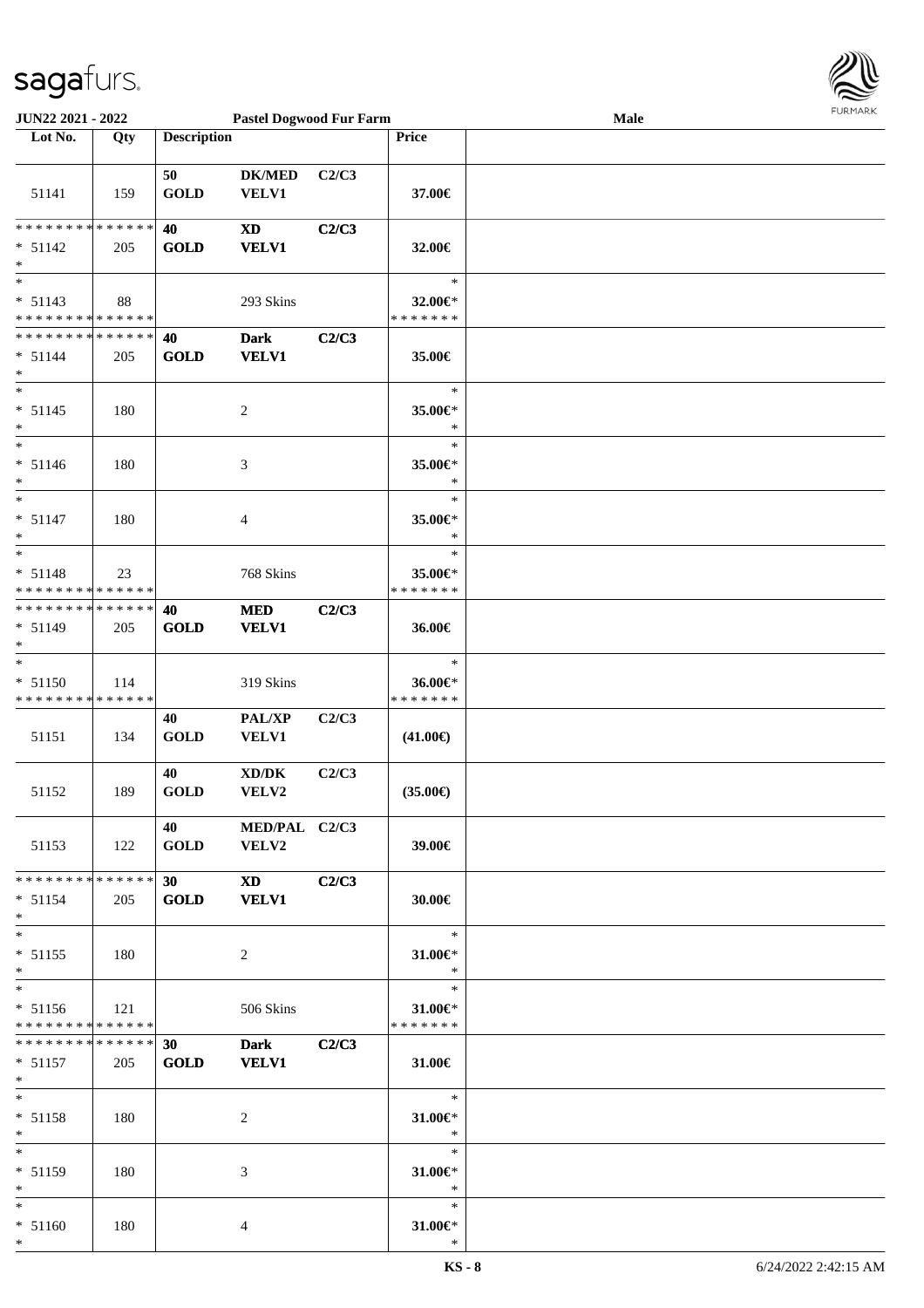

| <b>JUN22 2021 - 2022</b>                                                             |             |                    | <b>Pastel Dogwood Fur Farm</b> |       |                                      | Male | <b>FURPIARA</b> |
|--------------------------------------------------------------------------------------|-------------|--------------------|--------------------------------|-------|--------------------------------------|------|-----------------|
| Lot No.                                                                              | Qty         | <b>Description</b> |                                |       | Price                                |      |                 |
|                                                                                      |             |                    |                                |       |                                      |      |                 |
| $*$                                                                                  |             | 30                 | <b>Dark</b>                    | C2/C3 | $\ast$                               |      |                 |
| $* 51161$<br>$\ast$                                                                  | 180         | <b>GOLD</b>        | <b>VELV1</b>                   |       | 31.00€*<br>$\ast$                    |      |                 |
| $_{*}$                                                                               |             |                    |                                |       | $\ast$                               |      |                 |
| $* 51162$                                                                            | 180         |                    | 6                              |       | $31.00 \in$                          |      |                 |
| $*$                                                                                  |             |                    |                                |       | $\ast$                               |      |                 |
| $*$                                                                                  |             |                    |                                |       | $\ast$                               |      |                 |
| $* 51163$<br>$*$                                                                     | 180         |                    | 7                              |       | $(31.00\epsilon)$ *<br>$\ast$        |      |                 |
| $\overline{\ast}$                                                                    |             |                    |                                |       | $\ast$                               |      |                 |
| $* 51164$                                                                            | 180         |                    | 8                              |       | $(31.00\epsilon)$ *                  |      |                 |
| $*$                                                                                  |             |                    |                                |       | ∗                                    |      |                 |
| $* 51165$                                                                            | 180         |                    | 9                              |       | $\ast$<br>$31.00 \in$ *              |      |                 |
| $*$                                                                                  |             |                    |                                |       | $\ast$                               |      |                 |
| $*$                                                                                  |             |                    |                                |       | $\ast$                               |      |                 |
| $* 51166$                                                                            | 50          |                    | 1695 Skins                     |       | $(31.00\epsilon)$ *                  |      |                 |
| * * * * * * * * * * * * * *<br>* * * * * * * * <mark>* * * * * * *</mark>            |             | 30                 | <b>MED</b>                     | C2/C3 | * * * * * * *                        |      |                 |
| $* 51167$                                                                            | 205         | <b>GOLD</b>        | <b>VELV1</b>                   |       | 33.00€                               |      |                 |
| $*$                                                                                  |             |                    |                                |       |                                      |      |                 |
| $\overline{\phantom{0}}$                                                             |             |                    |                                |       | $\ast$                               |      |                 |
| $* 51168$<br>$*$                                                                     | 180         |                    | $\overline{c}$                 |       | 33.00€*<br>$\ast$                    |      |                 |
| $*$                                                                                  |             |                    |                                |       | $\ast$                               |      |                 |
| $* 51169$                                                                            | 180         |                    | 3                              |       | 33.00€*                              |      |                 |
| $*$                                                                                  |             |                    |                                |       | $\ast$                               |      |                 |
| $\overline{\phantom{0}}$<br>$* 51170$                                                |             |                    |                                |       | $\ast$<br>33.00€*                    |      |                 |
| $\ast$                                                                               | 180         |                    | 4                              |       | $\ast$                               |      |                 |
| $\overline{\phantom{0}}$                                                             |             |                    |                                |       | $\ast$                               |      |                 |
| $* 51171$                                                                            | 145         |                    | 890 Skins                      |       | 33.00€*                              |      |                 |
| * * * * * * * * <mark>* * * * * *</mark><br>* * * * * * * * <mark>* * * * * *</mark> |             | 30                 | <b>PAL/XP</b>                  | C2/C3 | * * * * * * *                        |      |                 |
| $* 51172$                                                                            | 205         | GOLD               | <b>VELV1</b>                   |       | $(38.00\in)$                         |      |                 |
| $\mathbf{k}$ .                                                                       |             |                    |                                |       |                                      |      |                 |
| $*$                                                                                  |             |                    |                                |       | $\ast$                               |      |                 |
| $* 51173$<br>* * * * * * * * * * * * * * *                                           | 157         |                    | 362 Skins                      |       | $(38.00\epsilon)$ *<br>* * * * * * * |      |                 |
| * * * * * * * * * * * * * * *                                                        |             | 30 <sup>°</sup>    | XD/DK                          | C2/C3 |                                      |      |                 |
| $* 51174$                                                                            | 205         | <b>GOLD</b>        | VELV2                          |       | $(31.00\epsilon)$                    |      |                 |
| $*$                                                                                  |             |                    |                                |       |                                      |      |                 |
| $*$<br>$* 51175$                                                                     | 171         |                    | 376 Skins                      |       | $\ast$<br>$(31.00\epsilon)$ *        |      |                 |
| * * * * * * * * * * * * * * *                                                        |             |                    |                                |       | * * * * * * *                        |      |                 |
|                                                                                      |             | 30                 | <b>MED</b>                     | C2/C3 |                                      |      |                 |
| 51176                                                                                | 217         | <b>GOLD</b>        | <b>VELV2</b>                   |       | $(34.00\epsilon)$                    |      |                 |
|                                                                                      |             | 30                 | <b>PAL/XP</b>                  | C2/C3 |                                      |      |                 |
| 51177                                                                                | 138         | <b>GOLD</b>        | VELV2                          |       | $(39.00\epsilon)$                    |      |                 |
|                                                                                      |             |                    |                                |       |                                      |      |                 |
|                                                                                      |             | 20                 | XD                             | C2/C3 |                                      |      |                 |
| 51178                                                                                | 179         | <b>GOLD</b>        | <b>VELV1</b>                   |       | 24.50€                               |      |                 |
| * * * * * * * *                                                                      | * * * * * * | 20                 | <b>Dark</b>                    | C2/C3 |                                      |      |                 |
| $* 51179$                                                                            | 245         | <b>GOLD</b>        | <b>VELV1</b>                   |       | 26.50€                               |      |                 |
| $*$                                                                                  |             |                    |                                |       |                                      |      |                 |
| $*$<br>* 51180                                                                       | 220         |                    | 2                              |       | $\ast$<br>26.50€*                    |      |                 |
| $*$                                                                                  |             |                    |                                |       | $\ast$                               |      |                 |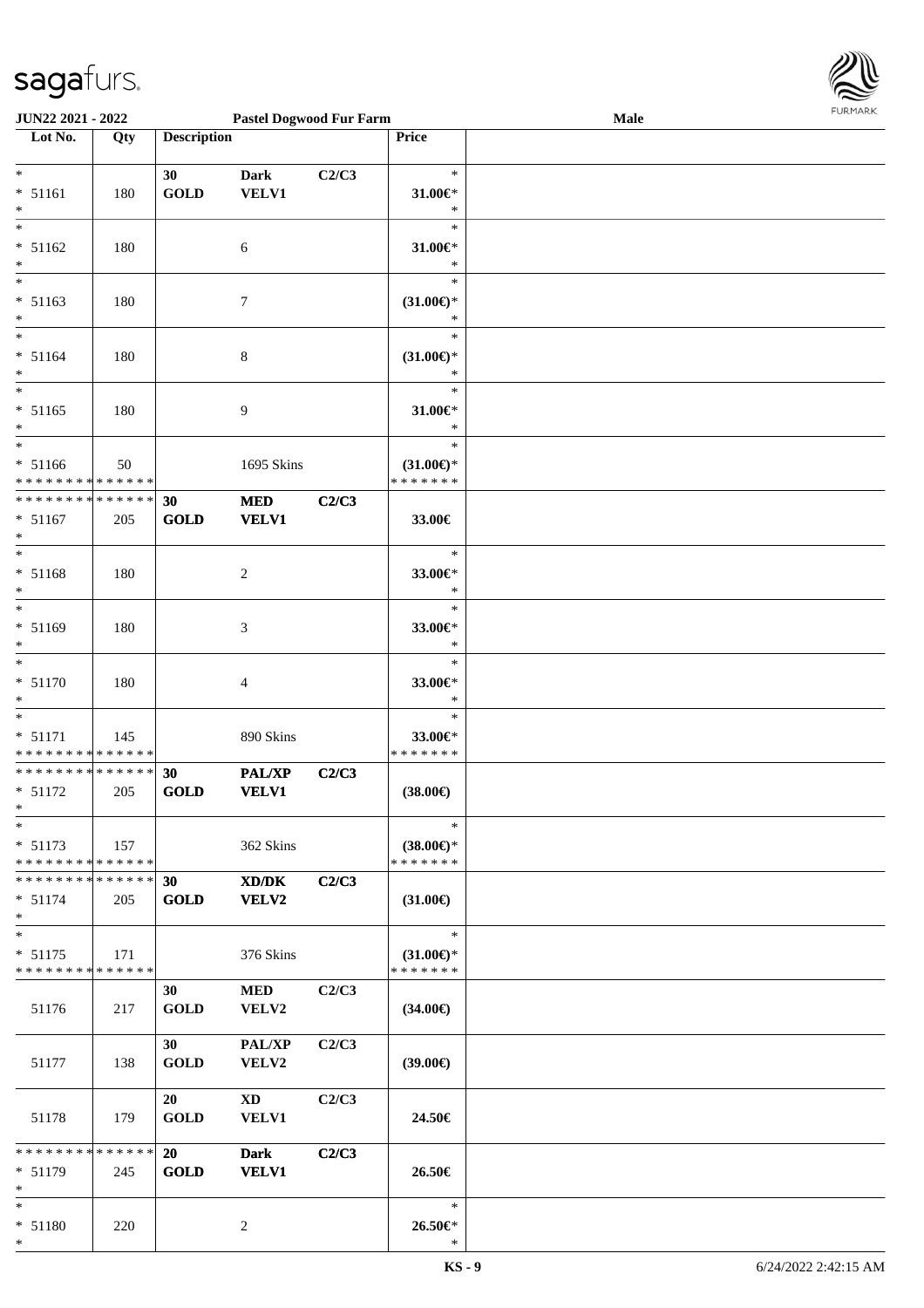

| <b>JUN22 2021 - 2022</b>      |     |                    | <b>Pastel Dogwood Fur Farm</b> |       |                   | Male | FURMARK |
|-------------------------------|-----|--------------------|--------------------------------|-------|-------------------|------|---------|
| Lot No.                       | Qty | <b>Description</b> |                                |       | Price             |      |         |
| $*$                           |     | 20                 | <b>Dark</b>                    | C2/C3 | $\ast$            |      |         |
| * 51181                       | 119 | <b>GOLD</b>        | <b>VELV1</b>                   |       | 26.50€*           |      |         |
| * * * * * * * * * * * * * * * |     |                    |                                |       | *******           |      |         |
| 51182                         | 269 | 20<br><b>GOLD</b>  | <b>MED</b><br><b>VELV1</b>     | C2/C3 | 26.50€            |      |         |
| 51183                         | 141 | 20<br><b>GOLD</b>  | <b>PAL/XP</b><br><b>VELV1</b>  | C2/C3 | $(31.00\epsilon)$ |      |         |
| 51184                         | 142 | 20<br><b>GOLD</b>  | XD/DK<br><b>VELV2</b>          | C2/C3 | $(26.00\epsilon)$ |      |         |
| 51185                         | 98  | 20<br><b>GOLD</b>  | MED/PAL C2/C3<br>VELV2         |       | 31.00 $\in$       |      |         |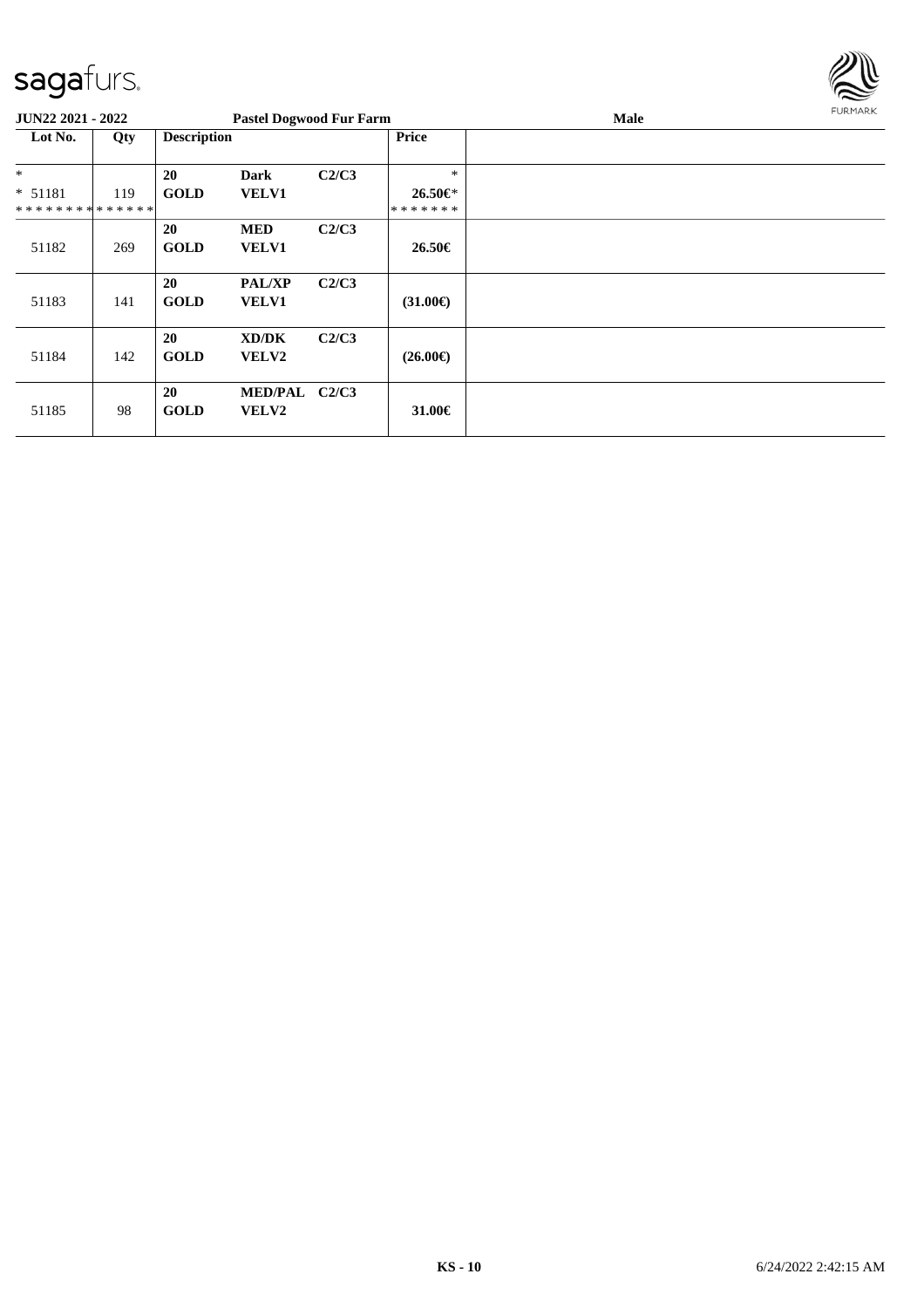

| JUN22 2021 - 2022                                                    |     |                          | <b>Pastel Unicorn</b>                  |                |                                                | Male | 1.91117177 |
|----------------------------------------------------------------------|-----|--------------------------|----------------------------------------|----------------|------------------------------------------------|------|------------|
| Lot No.                                                              | Qty | <b>Description</b>       |                                        |                | Price                                          |      |            |
| 51201                                                                | 81  | 50<br><b>GOLD</b>        | $\bf MED$<br><b>VELV1</b>              | C1             | $(45.00\epsilon)$                              |      |            |
| **************<br>$* 51202$<br>$\ast$                                | 185 | 50<br><b>GOLD</b>        | <b>MED</b><br><b>VELV1</b>             | C2             | $(44.00\epsilon)$                              |      |            |
| $\ast$<br>$* 51203$<br>* * * * * * * * * * * * * *                   | 48  |                          | 233 Skins                              |                | $\ast$<br>$(44.00\epsilon)$ *<br>* * * * * * * |      |            |
| 51204                                                                | 111 | 50<br><b>GOLD</b>        | <b>MED</b><br><b>VELV1</b>             | C3             | 42.00€                                         |      |            |
| 51205                                                                | 98  | 50<br><b>GOLD</b>        | <b>PALE</b><br><b>VELV1</b>            | C1             | 49.00€                                         |      |            |
| * * * * * * * * * * * * * *<br>$* 51206$<br>$\ast$                   | 185 | 50<br><b>GOLD</b>        | <b>PALE</b><br><b>VELV1</b>            | C2             | 48.00€                                         |      |            |
| $\ast$<br>$* 51207$<br>* * * * * * * * * * * * * *                   | 115 |                          | 300 Skins                              |                | $\ast$<br>48.00€*<br>* * * * * * *             |      |            |
| 51208                                                                | 116 | 50<br><b>GOLD</b>        | <b>PALE</b><br><b>VELV1</b>            | C3             | $(46.00\epsilon)$                              |      |            |
| 51209                                                                | 83  | 50<br><b>GOLD</b>        | $\mathbf{X}\mathbf{P}$<br><b>VELV1</b> | C1             | $(52.00\epsilon)$                              |      |            |
| * * * * * * * * * * * * * *<br>$* 51210$<br>$\ast$                   | 185 | 50<br><b>GOLD</b>        | $\mathbf{X}\mathbf{P}$<br><b>VELV1</b> | C <sub>2</sub> | $(51.00\epsilon)$                              |      |            |
| $\overline{\phantom{0}}$<br>$* 51211$<br>* * * * * * * * * * * * * * | 79  |                          | 264 Skins                              |                | $\ast$<br>$(51.00\epsilon)$ *<br>* * * * * * * |      |            |
| 51212                                                                | 97  | 50<br><b>GOLD</b>        | $\bold{XP}$<br>VELV1                   | C3             | (50.00)                                        |      |            |
| 51213                                                                | 112 | 40<br><b>GOLD</b>        | XD/DK<br>VELV1                         | C2             | (39.00)                                        |      |            |
| 51214                                                                | 227 | 40<br><b>GOLD</b>        | <b>MED</b><br><b>VELV1</b>             | C1             | $(42.00\epsilon)$                              |      |            |
| * * * * * * * * * * * * * *<br>$* 51215$<br>$\ast$                   | 205 | <b>40</b><br><b>GOLD</b> | <b>MED</b><br><b>VELV1</b>             | C2             | 41.00€                                         |      |            |
| $*$<br>$* 51216$<br>$\ast$                                           | 180 |                          | 2                                      |                | $\ast$<br>$(41.00\epsilon)$ *<br>$\ast$        |      |            |
| $\ast$<br>$* 51217$<br>$\ast$                                        | 180 |                          | 3                                      |                | $\ast$<br>$(41.00\epsilon)$ *<br>$\ast$        |      |            |
| $\ast$<br>$* 51218$<br>$*$                                           | 180 |                          | $\overline{4}$                         |                | $\ast$<br>$(41.00\epsilon)$ *<br>$\ast$        |      |            |
| $*$<br>* 51219<br>* * * * * * * * * * * * * *                        | 69  |                          | 814 Skins                              |                | $\ast$<br>$(41.00\epsilon)$ *<br>* * * * * * * |      |            |
| * * * * * * * * * * * * * *<br>$* 51220$<br>$*$                      | 205 | 40<br><b>GOLD</b>        | <b>MED</b><br><b>VELV1</b>             | C3             | 40.00€                                         |      |            |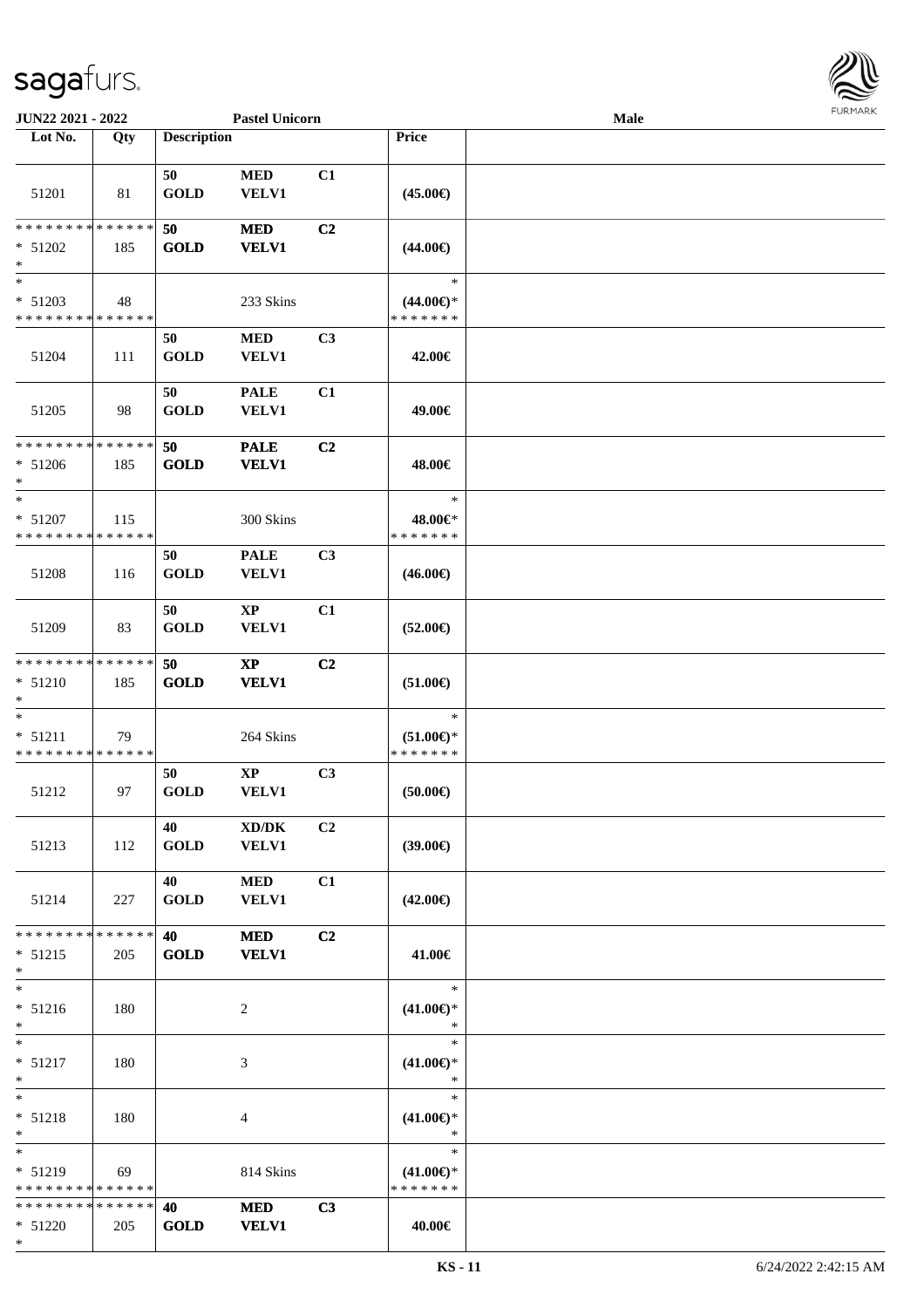

| JUN22 2021 - 2022                        |     |                    | <b>Pastel Unicorn</b>  |       |                                      | <b>Male</b> |  |
|------------------------------------------|-----|--------------------|------------------------|-------|--------------------------------------|-------------|--|
| Lot No.                                  | Qty | <b>Description</b> |                        |       | Price                                |             |  |
|                                          |     |                    |                        |       |                                      |             |  |
| $\ast$                                   |     | 40                 | $\bf MED$              | C3    | $\ast$                               |             |  |
| $* 51221$                                | 180 | <b>GOLD</b>        | <b>VELV1</b>           |       | 40.00€*                              |             |  |
| $\ast$                                   |     |                    |                        |       | $\ast$                               |             |  |
| $\overline{\phantom{0}}$                 |     |                    |                        |       | $\ast$                               |             |  |
| * 51222                                  | 48  |                    | 433 Skins              |       | 40.00€*                              |             |  |
| * * * * * * * * * * * * * *              |     |                    |                        |       | * * * * * * *                        |             |  |
|                                          |     | 40                 | <b>PALE</b>            | C1    |                                      |             |  |
| 51223                                    | 182 | <b>GOLD</b>        | VELV1                  |       | 46.00€                               |             |  |
|                                          |     |                    |                        |       |                                      |             |  |
| **************                           |     | 40                 | <b>PALE</b>            | C2    |                                      |             |  |
| $* 51224$                                | 205 | <b>GOLD</b>        | <b>VELV1</b>           |       | $(45.00\epsilon)$                    |             |  |
| $\ast$<br>$*$                            |     |                    |                        |       |                                      |             |  |
|                                          |     |                    |                        |       | $\ast$                               |             |  |
| $* 51225$                                | 180 |                    | $\overline{c}$         |       | $(45.00\epsilon)$ *                  |             |  |
| $\ast$<br>$\overline{\phantom{1}}$       |     |                    |                        |       | $\ast$<br>$\ast$                     |             |  |
|                                          |     |                    |                        |       |                                      |             |  |
| $* 51226$<br>$*$                         | 180 |                    | 3                      |       | $(45.00\epsilon)$ *<br>$\ast$        |             |  |
| $\ast$                                   |     |                    |                        |       | $\ast$                               |             |  |
| $* 51227$                                |     |                    |                        |       |                                      |             |  |
| * * * * * * * * * * * * * * *            | 175 |                    | 740 Skins              |       | $(45.00\epsilon)$ *<br>* * * * * * * |             |  |
| **************                           |     | 40                 | <b>PALE</b>            | C3    |                                      |             |  |
| $* 51228$                                | 205 | <b>GOLD</b>        | <b>VELV1</b>           |       | 43.00€                               |             |  |
| $*$                                      |     |                    |                        |       |                                      |             |  |
| $\ast$                                   |     |                    |                        |       | $\ast$                               |             |  |
| $* 51229$                                | 154 |                    | 359 Skins              |       | 43.00€*                              |             |  |
| * * * * * * * * * * * * * *              |     |                    |                        |       | * * * * * * *                        |             |  |
|                                          |     | 40                 | $\mathbf{X}\mathbf{P}$ | C1    |                                      |             |  |
| 51230                                    | 108 | <b>GOLD</b>        | <b>VELV1</b>           |       | $(50.00\epsilon)$                    |             |  |
|                                          |     |                    |                        |       |                                      |             |  |
| **************                           |     | 40                 | $\mathbf{X}\mathbf{P}$ | C2    |                                      |             |  |
| $* 51231$                                | 205 | <b>GOLD</b>        | <b>VELV1</b>           |       | 48.00€                               |             |  |
| $\ast$                                   |     |                    |                        |       |                                      |             |  |
| $\ast$                                   |     |                    |                        |       | $\ast$                               |             |  |
| * 51232                                  | 180 |                    | 2                      |       | $(48.00\epsilon)$ *                  |             |  |
| $*$                                      |     |                    |                        |       | $\ast$                               |             |  |
| $*$                                      |     |                    |                        |       | $\ast$                               |             |  |
| $* 51233$                                | 46  |                    | 431 Skins              |       | $(48.00\epsilon)$ *                  |             |  |
| * * * * * * * * * * * * * * *            |     |                    |                        |       | * * * * * * *                        |             |  |
|                                          |     | 40                 | $\mathbf{XP}$          | C3    |                                      |             |  |
| 51234                                    | 220 | <b>GOLD</b>        | <b>VELV1</b>           |       | $(46.00\epsilon)$                    |             |  |
|                                          |     | 40                 | <b>PALE</b>            | C1/C2 |                                      |             |  |
| 51235                                    | 106 | <b>GOLD</b>        | VELV2                  |       | $(46.00\epsilon)$                    |             |  |
|                                          |     |                    |                        |       |                                      |             |  |
|                                          |     | 40                 | $\mathbf{XP}$          | C1/C2 |                                      |             |  |
| 51236                                    | 98  | <b>GOLD</b>        | VELV2                  |       | 49.00€                               |             |  |
|                                          |     |                    |                        |       |                                      |             |  |
|                                          |     | 30 <sup>1</sup>    | $\bf MED$              | C1    |                                      |             |  |
| 51237                                    | 170 | <b>GOLD</b>        | VELV1                  |       | $(39.00\epsilon)$                    |             |  |
|                                          |     |                    |                        |       |                                      |             |  |
| ******** <mark>******</mark>             |     | 30 <sub>1</sub>    | <b>MED</b>             | C2    |                                      |             |  |
| $* 51238$                                | 205 | <b>GOLD</b>        | <b>VELV1</b>           |       | $(38.00\epsilon)$                    |             |  |
| $\ast$                                   |     |                    |                        |       |                                      |             |  |
| $*$                                      |     |                    |                        |       | $\ast$                               |             |  |
| * 51239                                  | 180 |                    | 2                      |       | $(38.00\epsilon)$ *                  |             |  |
| $\ast$                                   |     |                    |                        |       | $\ast$                               |             |  |
| $*$                                      |     |                    |                        |       | $\ast$                               |             |  |
| $* 51240$<br>* * * * * * * * * * * * * * | 136 |                    | 521 Skins              |       | $(38.00\epsilon)$ *<br>* * * * * * * |             |  |
|                                          |     |                    |                        |       |                                      |             |  |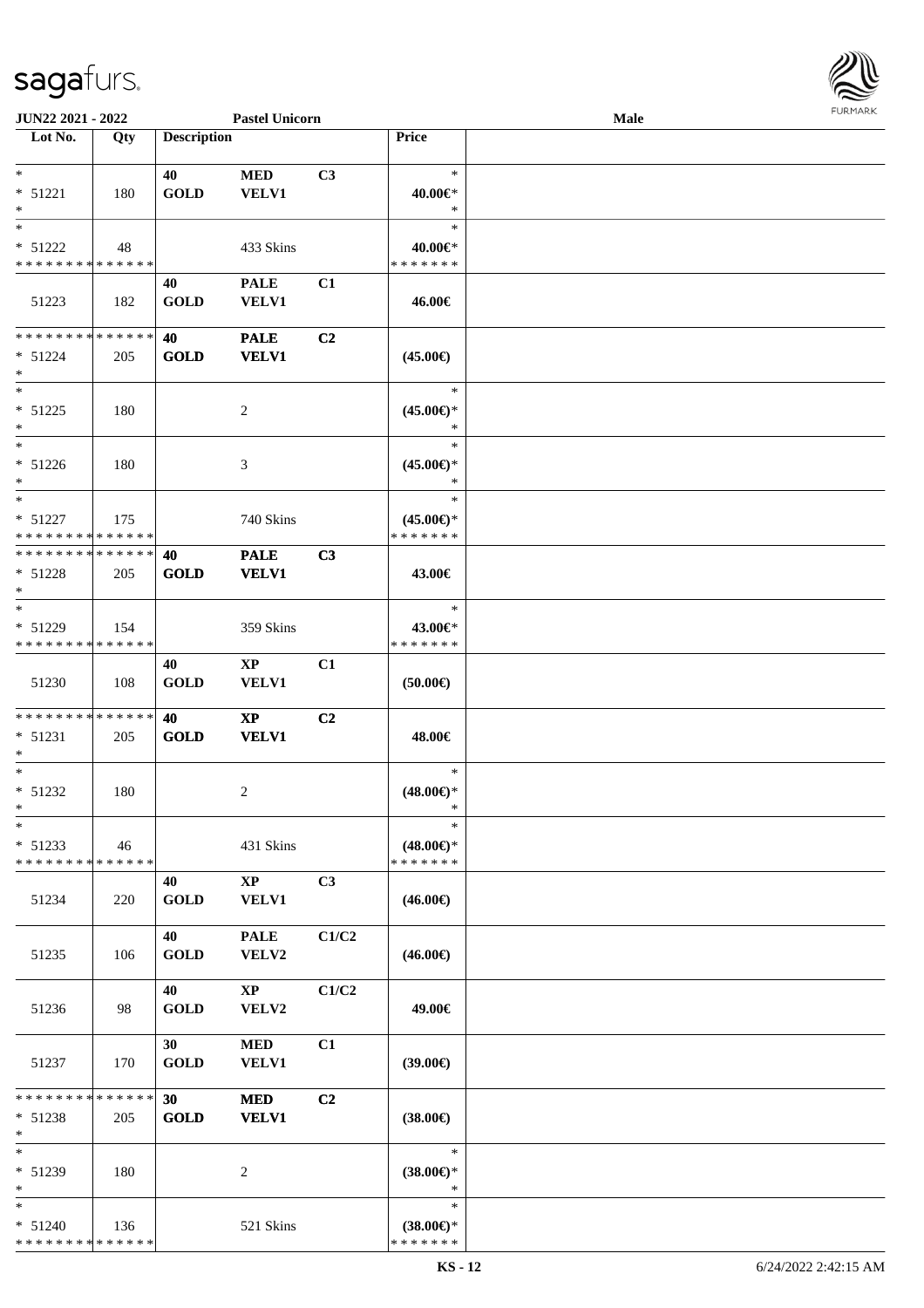

| JUN22 2021 - 2022                                  |     |                    | <b>Pastel Unicorn</b>                  |                |                                         | Male | <b>FURPIARR</b> |
|----------------------------------------------------|-----|--------------------|----------------------------------------|----------------|-----------------------------------------|------|-----------------|
| Lot No.                                            | Qty | <b>Description</b> |                                        |                | Price                                   |      |                 |
| * * * * * * * * * * * * * *                        |     | 30                 | <b>MED</b>                             | C3             |                                         |      |                 |
| $* 51241$<br>$\ast$                                | 205 | <b>GOLD</b>        | <b>VELV1</b>                           |                | 36.00€                                  |      |                 |
| $\ast$                                             |     |                    |                                        |                | $\ast$                                  |      |                 |
| $* 51242$                                          | 97  |                    | 302 Skins                              |                | 36.00€*                                 |      |                 |
| * * * * * * * * * * * * * *                        |     |                    |                                        |                | * * * * * * *                           |      |                 |
| 51243                                              | 111 | 30<br><b>GOLD</b>  | <b>PALE</b><br><b>VELV1</b>            | C1             | $(42.00\epsilon)$                       |      |                 |
| **************                                     |     | 30                 | <b>PALE</b>                            | C <sub>2</sub> |                                         |      |                 |
| $* 51244$<br>$\ast$                                | 205 | <b>GOLD</b>        | <b>VELV1</b>                           |                | 41.00€                                  |      |                 |
| $*$<br>$* 51245$<br>$\ast$                         | 180 |                    | 2                                      |                | $\ast$<br>$(41.00\epsilon)$ *<br>$\ast$ |      |                 |
| $\overline{\phantom{a}^*}$                         |     |                    |                                        |                | $\ast$                                  |      |                 |
| $* 51246$<br>* * * * * * * * * * * * * *           | 166 |                    | 551 Skins                              |                | $(41.00\epsilon)$ *<br>* * * * * * *    |      |                 |
| **************                                     |     | 30                 | <b>PALE</b>                            | C3             |                                         |      |                 |
| $* 51247$<br>$\ast$                                | 205 | <b>GOLD</b>        | <b>VELV1</b>                           |                | 40.00€                                  |      |                 |
| $\ast$                                             |     |                    |                                        |                | $\ast$                                  |      |                 |
| $* 51248$                                          | 43  |                    | 248 Skins                              |                | 40.00€*                                 |      |                 |
| * * * * * * * * * * * * * *                        |     |                    |                                        |                | * * * * * * *                           |      |                 |
| * * * * * * * * * * * * * *<br>$* 51249$<br>$\ast$ | 205 | 30<br><b>GOLD</b>  | $\mathbf{X}\mathbf{P}$<br><b>VELV1</b> | C1/C2          | $(45.00\epsilon)$                       |      |                 |
| $\ast$                                             |     |                    |                                        |                | $\ast$                                  |      |                 |
| $* 51250$                                          | 146 |                    | 351 Skins                              |                | $(45.00\epsilon)$ *                     |      |                 |
| * * * * * * * * * * * * * *                        |     |                    |                                        |                | * * * * * * *                           |      |                 |
| 51251                                              | 122 | 30<br><b>GOLD</b>  | $\bold{XP}$<br><b>VELV1</b>            | C3             | $(43.00\epsilon)$                       |      |                 |
| 51252                                              | 39  | 20<br><b>GOLD</b>  | <b>Dark</b><br><b>VELV1</b>            | C2             | $(29.00\epsilon)$                       |      |                 |
| * * * * * * * * * * * * * *                        |     | <b>20</b>          | <b>MED</b>                             | C2             |                                         |      |                 |
| $* 51253$<br>$*$                                   | 245 | GOLD               | <b>VELV1</b>                           |                | 31.00€                                  |      |                 |
| $\ast$                                             |     |                    |                                        |                | $\ast$                                  |      |                 |
| $* 51254$                                          | 95  |                    | 340 Skins                              |                | 31.00 $\in$ *                           |      |                 |
| * * * * * * * * * * * * * *                        |     |                    |                                        |                | * * * * * * *                           |      |                 |
| 51255                                              | 167 | 20<br><b>GOLD</b>  | <b>PALE</b><br><b>VELV1</b>            | C <sub>2</sub> | 34.00€                                  |      |                 |
| 51256                                              | 69  | 20<br><b>GOLD</b>  | $\mathbf{X}\mathbf{P}$<br><b>VELV1</b> | C2             | $(38.00\in)$                            |      |                 |
|                                                    |     |                    |                                        |                |                                         |      |                 |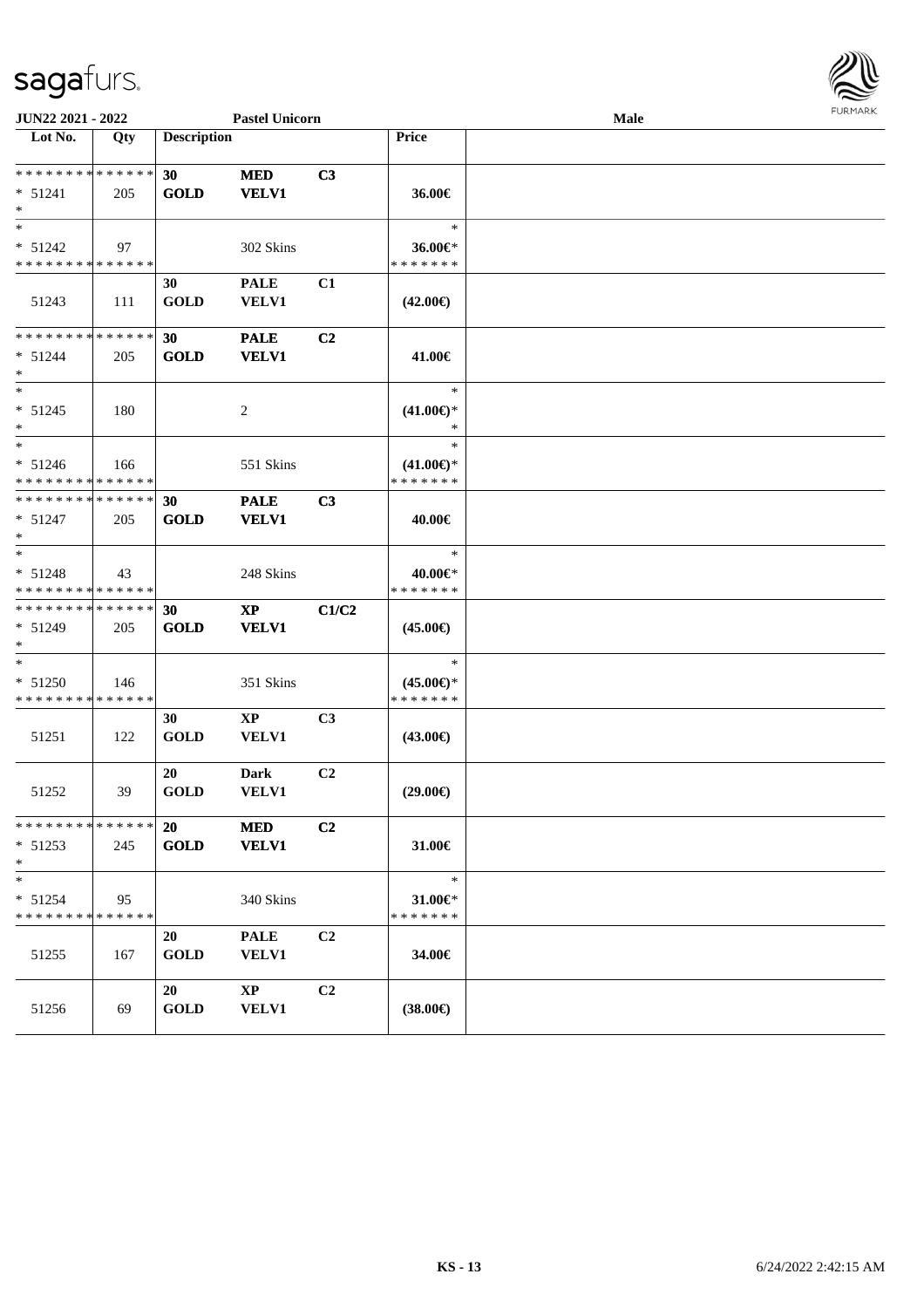

| <b>JUN22 2021 - 2022</b>                                                            |     |                    | <b>Pastel Labonte-Springbrook</b> |       |                                                | Male | <b>FURMARK</b> |
|-------------------------------------------------------------------------------------|-----|--------------------|-----------------------------------|-------|------------------------------------------------|------|----------------|
| Lot No.                                                                             | Qty | <b>Description</b> |                                   |       | Price                                          |      |                |
|                                                                                     |     |                    |                                   |       |                                                |      |                |
| 51261                                                                               | 147 | 50<br><b>GOLD</b>  | <b>Dark</b><br><b>VELV1</b>       | C2/C3 | 42.00€                                         |      |                |
| 51262                                                                               | 174 | 50<br><b>GOLD</b>  | $\bf MED$<br>VELV1                | C2/C3 | $(44.00\epsilon)$                              |      |                |
| * * * * * * * * <mark>* * * * * *</mark><br>$* 51263$<br>$*$                        | 185 | 50<br><b>GOLD</b>  | PAL/XP<br><b>VELV1</b>            | C1/C2 | $(51.00\epsilon)$                              |      |                |
| $\ast$<br>$* 51264$<br>* * * * * * * * <mark>* * * * * * *</mark>                   | 75  |                    | 260 Skins                         |       | $\ast$<br>$(51.00\epsilon)$ *<br>* * * * * * * |      |                |
| 51265                                                                               | 177 | 50<br><b>GOLD</b>  | PAL/XP<br><b>VELV1</b>            | C3    | (49.00€)                                       |      |                |
| * * * * * * * * <mark>* * * * * * *</mark><br>$* 51266$<br>$\ast$                   | 205 | 40<br><b>GOLD</b>  | <b>Dark</b><br><b>VELV1</b>       | C1/C2 | 41.00€                                         |      |                |
| $*$<br>$* 51267$<br>$\ast$                                                          | 180 |                    | $\overline{c}$                    |       | $\ast$<br>41.00€*<br>$\ast$                    |      |                |
| $\overline{\phantom{0}}$<br>$* 51268$<br>* * * * * * * * <mark>* * * * * * *</mark> | 40  |                    | 425 Skins                         |       | $\ast$<br>41.00€*<br>* * * * * * *             |      |                |
| * * * * * * * * <mark>* * * * * * *</mark><br>$* 51269$<br>$\ast$                   | 205 | 40<br><b>GOLD</b>  | <b>DK/MED</b><br><b>VELV1</b>     | C3    | $(40.00\epsilon)$                              |      |                |
| $\ast$<br>$* 51270$<br>*                                                            | 180 |                    | $\overline{c}$                    |       | $\ast$<br>$(40.00\epsilon)$ *<br>$\ast$        |      |                |
| $\ast$<br>$* 51271$<br>$\ast$                                                       | 180 |                    | 3                                 |       | $\ast$<br>$(40.00\epsilon)$ *<br>$\ast$        |      |                |
| $\ast$<br>$* 51272$<br>* * * * * * * * * * * * * * *                                | 161 |                    | 726 Skins                         |       | $\ast$<br>$(40.00\epsilon)$ *<br>*******       |      |                |
| * * * * * * * * * * * * * * *<br>$* 51273$<br>$\ast$                                | 205 | 40<br><b>GOLD</b>  | <b>MED</b><br><b>VELV1</b>        | C1/C2 | 42.00€                                         |      |                |
| $\ast$<br>$* 51274$<br>$\ast$                                                       | 180 |                    | 2                                 |       | $\ast$<br>42.00€*<br>$\ast$                    |      |                |
| $\ddot{x}$<br>$* 51275$<br>$*$                                                      | 180 |                    | 3                                 |       | $\ast$<br>42.00€*<br>$\ast$                    |      |                |
| $*$<br>$* 51276$<br>$*$                                                             | 180 |                    | 4                                 |       | $\ast$<br>42.00€*<br>$\ast$                    |      |                |
| $\ast$<br>$* 51277$<br>* * * * * * * * <mark>* * * * * *</mark>                     | 113 |                    | 858 Skins                         |       | $\ast$<br>42.00€*<br>* * * * * * *             |      |                |
| * * * * * * * * <mark>* * * * * *</mark><br>$* 51278$<br>$\ast$                     | 205 | 40<br><b>GOLD</b>  | <b>PALE</b><br><b>VELV1</b>       | C1/C2 | 47.00€                                         |      |                |
| $\ast$<br>$* 51279$<br>$\ast$                                                       | 180 |                    | 2                                 |       | $\ast$<br>47.00€*<br>$\ast$                    |      |                |
| $\ast$<br>* 51280<br>$\ast$                                                         | 180 |                    | 3                                 |       | $\ast$<br>47.00€*<br>$\ast$                    |      |                |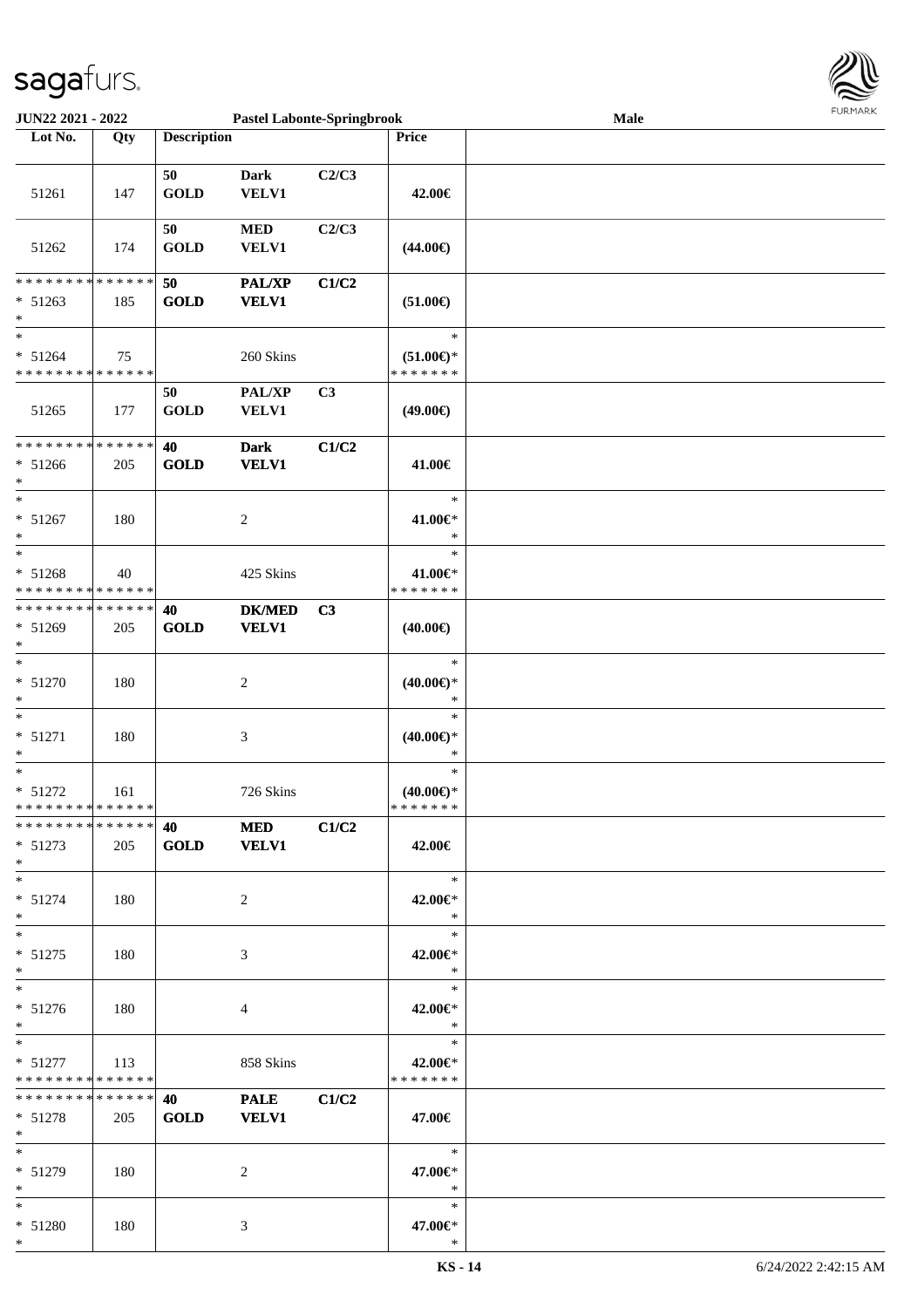

| <b>JUN22 2021 - 2022</b>                   |     |                    | <b>Pastel Labonte-Springbrook</b> |       |                                | Male |  |
|--------------------------------------------|-----|--------------------|-----------------------------------|-------|--------------------------------|------|--|
| Lot No.                                    | Qty | <b>Description</b> |                                   |       | <b>Price</b>                   |      |  |
|                                            |     |                    |                                   |       |                                |      |  |
| $\ast$                                     |     | 40                 | <b>PALE</b>                       | C1/C2 | $\ast$                         |      |  |
| $* 51281$                                  | 180 | <b>GOLD</b>        | VELV1                             |       | $(47.00\epsilon)$ *            |      |  |
| $\ast$                                     |     |                    |                                   |       | ∗                              |      |  |
|                                            |     |                    |                                   |       | $\ast$                         |      |  |
|                                            |     |                    |                                   |       |                                |      |  |
| * 51282                                    | 180 |                    | 5                                 |       | $(47.00\epsilon)$ *            |      |  |
| $\ast$                                     |     |                    |                                   |       | $\ast$                         |      |  |
|                                            |     |                    |                                   |       | $\ast$                         |      |  |
| $* 51283$                                  | 180 |                    | 6                                 |       | 47.00€*                        |      |  |
| $\ast$                                     |     |                    |                                   |       | $\ast$                         |      |  |
| $\ddot{x}$                                 |     |                    |                                   |       | $\ast$                         |      |  |
| $* 51284$                                  | 100 |                    | 1205 Skins                        |       | 47.00€*                        |      |  |
| * * * * * * * * <mark>* * * * * *</mark>   |     |                    |                                   |       | * * * * * * *                  |      |  |
| * * * * * * * * <mark>* * * * * * *</mark> |     | 40                 | PAL/XP                            | C3    |                                |      |  |
| $* 51285$                                  | 205 | <b>GOLD</b>        | <b>VELV1</b>                      |       | $(46.00\epsilon)$              |      |  |
| $\ast$                                     |     |                    |                                   |       |                                |      |  |
| $\ast$                                     |     |                    |                                   |       | $\ast$                         |      |  |
| * 51286                                    | 180 |                    | 2                                 |       | $(46.00\epsilon)$ *            |      |  |
| $\ast$                                     |     |                    |                                   |       | $\ast$                         |      |  |
| $\ast$                                     |     |                    |                                   |       | $\ast$                         |      |  |
|                                            |     |                    |                                   |       |                                |      |  |
| $* 51287$                                  | 180 |                    | 3                                 |       | $(46.00\epsilon)$ *            |      |  |
| $\ast$                                     |     |                    |                                   |       | $\ast$                         |      |  |
|                                            |     |                    |                                   |       | $\ast$                         |      |  |
| $* 51288$                                  | 84  |                    | 649 Skins                         |       | $(46.00\epsilon)$ *            |      |  |
| * * * * * * * * <mark>* * * * * *</mark>   |     |                    |                                   |       | * * * * * * *                  |      |  |
| * * * * * * * * * * * * * * *              |     | 40                 | $\mathbf{X}\mathbf{P}$            | C1/C2 |                                |      |  |
| $* 51289$                                  | 205 | <b>GOLD</b>        | <b>VELV1</b>                      |       | $(50.00\epsilon)$              |      |  |
| $\ast$                                     |     |                    |                                   |       |                                |      |  |
| $\ast$                                     |     |                    |                                   |       | $\ast$                         |      |  |
| $* 51290$                                  | 180 |                    | 2                                 |       | $(50.00\varepsilon)$ *         |      |  |
| $\ast$                                     |     |                    |                                   |       | $\ast$                         |      |  |
| $\ast$                                     |     |                    |                                   |       | $\ast$                         |      |  |
| * 51291                                    |     |                    | 509 Skins                         |       |                                |      |  |
| * * * * * * * * <mark>* * * * * *</mark>   | 124 |                    |                                   |       | $(50.00\epsilon)$ *<br>******* |      |  |
| * * * * * * * * <mark>* * * * * * *</mark> |     |                    |                                   |       |                                |      |  |
|                                            |     | 50/40              | 2XP                               | C2/C3 |                                |      |  |
| $* 51292$                                  | 185 | <b>GOLD</b>        | <b>VELV1</b>                      |       | $(49.00\epsilon)$              |      |  |
| $\ddot{x}$                                 |     |                    |                                   |       |                                |      |  |
| $\ast$                                     |     |                    |                                   |       | $\ast$                         |      |  |
| $* 51293$                                  | 160 |                    | 2                                 |       | $(49.00€)$ *                   |      |  |
| $\ast$                                     |     |                    |                                   |       | $\ast$                         |      |  |
| $*$                                        |     |                    |                                   |       | $\ast$                         |      |  |
| $* 51294$                                  | 87  |                    | 432 Skins                         |       | $(49.00€)$ *                   |      |  |
| * * * * * * * * <mark>* * * * * *</mark>   |     |                    |                                   |       | *******                        |      |  |
| * * * * * * * * * * * * * * *              |     | 30                 | <b>Dark</b>                       | C1/C2 |                                |      |  |
| $* 51295$                                  | 205 | <b>GOLD</b>        | <b>VELV1</b>                      |       | 37.00€                         |      |  |
| $\ast$                                     |     |                    |                                   |       |                                |      |  |
| $\ast$                                     |     |                    |                                   |       | $\ast$                         |      |  |
| $* 51296$                                  | 180 |                    | 2                                 |       | 37.00€*                        |      |  |
| $*$                                        |     |                    |                                   |       | $\ast$                         |      |  |
| $*$ $*$                                    |     |                    |                                   |       | $\ast$                         |      |  |
| $* 51297$                                  |     |                    |                                   |       |                                |      |  |
|                                            | 180 |                    | 3                                 |       | 37.00€*<br>$\ast$              |      |  |
| $*$<br>$\ddot{x}$                          |     |                    |                                   |       | $\ast$                         |      |  |
|                                            |     |                    |                                   |       |                                |      |  |
| $* 51298$                                  | 120 |                    | 685 Skins                         |       | 37.00€*                        |      |  |
| * * * * * * * * <mark>* * * * * *</mark>   |     |                    |                                   |       | * * * * * * *                  |      |  |
| * * * * * * * * * * * * * * *              |     | 30                 | <b>MED</b>                        | C1/C2 |                                |      |  |
| $* 51299$                                  | 205 | <b>GOLD</b>        | <b>VELV1</b>                      |       | 39.00€                         |      |  |
| $\ast$                                     |     |                    |                                   |       |                                |      |  |
| $\ast$                                     |     |                    |                                   |       | $\ast$                         |      |  |
| * 51300                                    | 180 |                    | 2                                 |       | 39.00€*                        |      |  |
| $\ast$                                     |     |                    |                                   |       | $\ast$                         |      |  |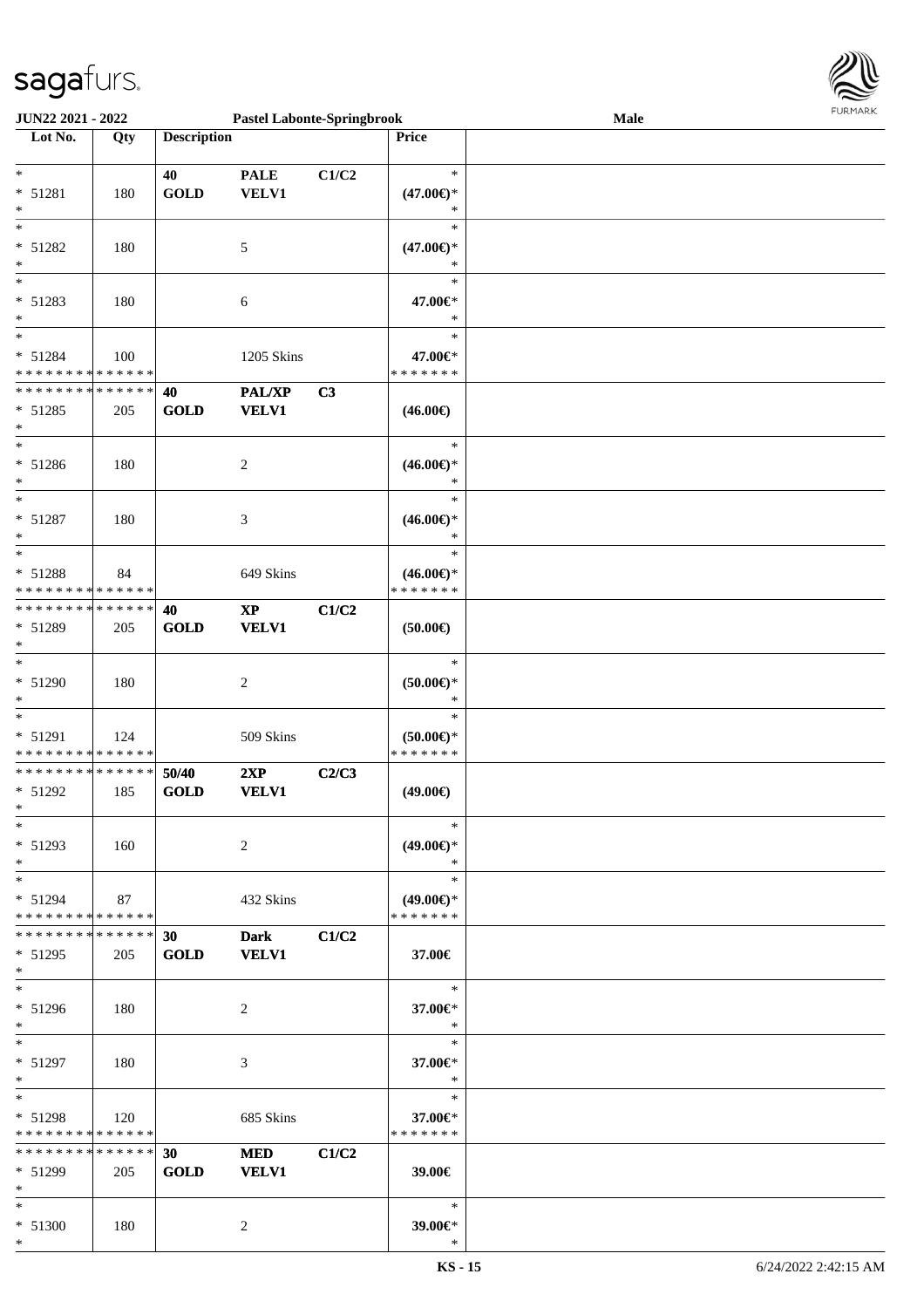

| <b>JUN22 2021 - 2022</b>                   |     |                    | <b>Pastel Labonte-Springbrook</b> |                |                               | Male | <b>FURPIARA</b> |
|--------------------------------------------|-----|--------------------|-----------------------------------|----------------|-------------------------------|------|-----------------|
| Lot No.                                    | Qty | <b>Description</b> |                                   |                | Price                         |      |                 |
|                                            |     |                    |                                   |                |                               |      |                 |
| $\ddot{x}$                                 |     | 30 <sup>°</sup>    | <b>MED</b>                        | C1/C2          | $\ast$                        |      |                 |
| $* 51301$                                  | 180 | <b>GOLD</b>        | <b>VELV1</b>                      |                | 39.00€*                       |      |                 |
| $\ast$                                     |     |                    |                                   |                | $\ast$                        |      |                 |
|                                            |     |                    |                                   |                | $\ast$                        |      |                 |
| $* 51302$                                  | 180 |                    | $\overline{4}$                    |                | 39.00€*                       |      |                 |
| $*$                                        |     |                    |                                   |                | $\ast$                        |      |                 |
| $\overline{\ast}$                          |     |                    |                                   |                | $\ast$                        |      |                 |
| $* 51303$                                  | 180 |                    | 5                                 |                | 39.00€*                       |      |                 |
| $*$                                        |     |                    |                                   |                | $\ast$                        |      |                 |
| $\overline{\ast}$                          |     |                    |                                   |                | $\ast$                        |      |                 |
| $* 51304$                                  | 180 |                    | 6                                 |                | 39.00€*                       |      |                 |
| $*$                                        |     |                    |                                   |                | $\ast$                        |      |                 |
|                                            |     |                    |                                   |                | $\ast$                        |      |                 |
| $* 51305$                                  | 155 |                    | 1260 Skins                        |                | 39.00€*                       |      |                 |
| * * * * * * * * <mark>* * * * * * *</mark> |     |                    |                                   |                | * * * * * * *                 |      |                 |
| * * * * * * * * <mark>* * * * * * *</mark> |     | 30                 | <b>DK/MED</b>                     | C <sub>3</sub> |                               |      |                 |
| * 51306                                    | 205 | GOLD               | <b>VELV1</b>                      |                | $(36.00\epsilon)$             |      |                 |
| $*$                                        |     |                    |                                   |                |                               |      |                 |
| $*$                                        |     |                    |                                   |                | $\ast$                        |      |                 |
|                                            |     |                    |                                   |                |                               |      |                 |
| $* 51307$<br>$\ast$                        | 180 |                    | $\overline{c}$                    |                | $(36.00\epsilon)$ *<br>$\ast$ |      |                 |
| $\overline{\phantom{0}}$                   |     |                    |                                   |                | $\ast$                        |      |                 |
|                                            |     |                    |                                   |                |                               |      |                 |
| $* 51308$                                  | 180 |                    | $\mathfrak{Z}$                    |                | $(36.00\epsilon)$ *           |      |                 |
| $*$<br>$\overline{\ast}$                   |     |                    |                                   |                | $\ast$                        |      |                 |
|                                            |     |                    |                                   |                | $\ast$                        |      |                 |
| * 51309                                    | 180 |                    | $\overline{4}$                    |                | $(36.00\epsilon)$ *           |      |                 |
| $\ast$                                     |     |                    |                                   |                | $\ast$                        |      |                 |
| $\ddot{x}$                                 |     |                    |                                   |                | $\ast$                        |      |                 |
| $* 51310$                                  | 180 |                    | 5                                 |                | $(36.00\epsilon)$ *           |      |                 |
| $\ast$                                     |     |                    |                                   |                | $\ast$                        |      |                 |
| $\overline{\ast}$                          |     |                    |                                   |                | $\ast$                        |      |                 |
| $* 51311$                                  | 180 |                    | 6                                 |                | $(36.00\epsilon)$ *           |      |                 |
| $\ast$                                     |     |                    |                                   |                | $\ast$                        |      |                 |
| $\ast$                                     |     |                    |                                   |                | $\ast$                        |      |                 |
| $* 51312$                                  | 180 |                    | $\tau$                            |                | $(36.00\epsilon)$ *           |      |                 |
| $\ddot{x}$                                 |     |                    |                                   |                | $\mathbf{k}$                  |      |                 |
| $\ast$                                     |     |                    |                                   |                | $\ast$                        |      |                 |
| $* 51313$                                  | 45  |                    | 1330 Skins                        |                | $(36.00\epsilon)$ *           |      |                 |
| * * * * * * * * <mark>* * * * * * *</mark> |     |                    |                                   |                | *******                       |      |                 |
| * * * * * * * * * * * * * * *              |     | 30 <sub>1</sub>    | PALE C1/C2                        |                |                               |      |                 |
| $* 51314$                                  | 205 | GOLD VELV1         |                                   |                | 42.00€                        |      |                 |
| $*$ $-$                                    |     |                    |                                   |                |                               |      |                 |
|                                            |     |                    |                                   |                | $\ast$                        |      |                 |
| $* 51315$                                  | 180 |                    | $\overline{2}$                    |                | 42.00€*                       |      |                 |
| $*$                                        |     |                    |                                   |                | $\ast$                        |      |                 |
|                                            |     |                    |                                   |                | $\ast$                        |      |                 |
| $* 51316$                                  | 180 |                    | 3                                 |                | 42.00€*                       |      |                 |
| $\ast$                                     |     |                    |                                   |                | $\ast$                        |      |                 |
| $*$                                        |     |                    |                                   |                | $*$                           |      |                 |
| $* 51317$                                  | 180 |                    | $\overline{4}$                    |                | 42.00€*                       |      |                 |
| $\ast$                                     |     |                    |                                   |                | $\ast$                        |      |                 |
| $*$                                        |     |                    |                                   |                | $\ast$                        |      |                 |
| $* 51318$                                  | 180 |                    | 5                                 |                | 42.00€*                       |      |                 |
| $*$                                        |     |                    |                                   |                | $\ast$                        |      |                 |
| $*$ $*$                                    |     |                    |                                   |                |                               |      |                 |
| $* 51319$                                  | 180 |                    | 6                                 |                | 42.00€*                       |      |                 |
| $*$                                        |     |                    |                                   |                | $\ast$                        |      |                 |
| $*$ $*$                                    |     |                    |                                   |                | $\ast$                        |      |                 |
| $* 51320$                                  | 180 |                    | $\tau$                            |                | 42.00€*                       |      |                 |
| $*$                                        |     |                    |                                   |                | $\ast$                        |      |                 |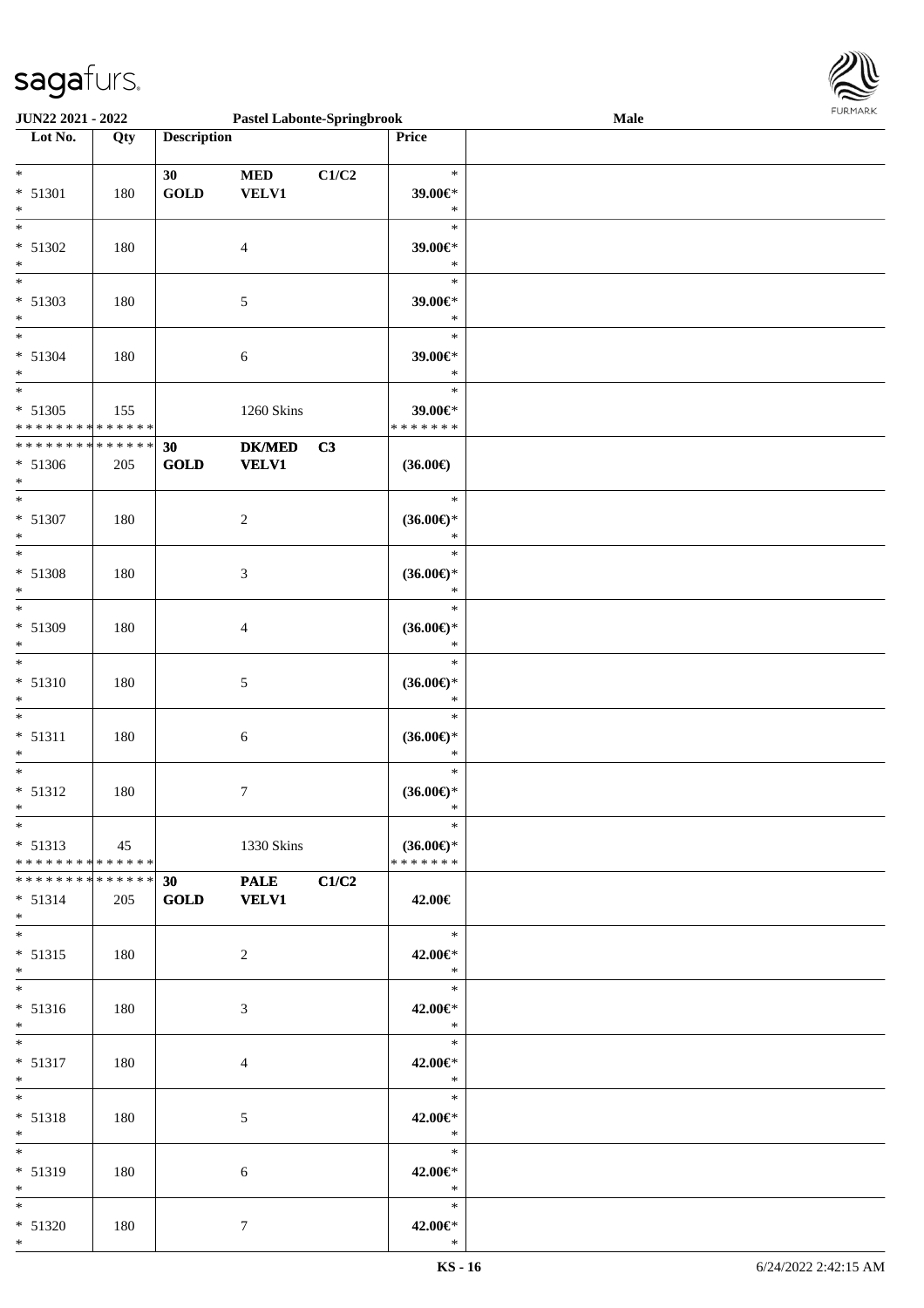

| <b>JUN22 2021 - 2022</b>                   |     |                    | <b>Pastel Labonte-Springbrook</b> |                |                                      | Male | 1.91111111 |
|--------------------------------------------|-----|--------------------|-----------------------------------|----------------|--------------------------------------|------|------------|
| Lot No.                                    | Qty | <b>Description</b> |                                   |                | <b>Price</b>                         |      |            |
|                                            |     |                    |                                   |                |                                      |      |            |
| $*$                                        |     | 30                 | <b>PALE</b>                       | C1/C2          | $\ast$                               |      |            |
| $* 51321$                                  | 180 | <b>GOLD</b>        | <b>VELV1</b>                      |                | 42.00€*                              |      |            |
| $\ast$                                     |     |                    |                                   |                | $\ast$                               |      |            |
|                                            |     |                    |                                   |                | $\ast$                               |      |            |
| $* 51322$                                  | 71  |                    | 1536 Skins                        |                | 42.00€*                              |      |            |
| * * * * * * * * <mark>* * * * * * *</mark> |     |                    |                                   |                | * * * * * * *                        |      |            |
| * * * * * * * * <mark>* * * * * *</mark>   |     |                    |                                   |                |                                      |      |            |
|                                            |     | 30                 | $\bold{XP}$                       | C1/C2          |                                      |      |            |
| $* 51323$                                  | 205 | <b>GOLD</b>        | <b>VELV1</b>                      |                | $(46.00\epsilon)$                    |      |            |
| $\ast$                                     |     |                    |                                   |                |                                      |      |            |
| $*$                                        |     |                    |                                   |                | $\ast$                               |      |            |
| $* 51324$                                  | 180 |                    | $\overline{c}$                    |                | $(46.00ε)$ *                         |      |            |
| $\ast$                                     |     |                    |                                   |                | $\ast$                               |      |            |
|                                            |     |                    |                                   |                | $\ast$                               |      |            |
| $* 51325$                                  | 180 |                    | 3                                 |                | $(46.00\epsilon)$ *                  |      |            |
| $*$                                        |     |                    |                                   |                | $\ast$                               |      |            |
| $*$                                        |     |                    |                                   |                | $\ast$                               |      |            |
| $* 51326$                                  | 31  |                    | 596 Skins                         |                | $(46.00\epsilon)$ *                  |      |            |
| * * * * * * * * <mark>* * * * * * *</mark> |     |                    |                                   |                | * * * * * * *                        |      |            |
| * * * * * * * * <mark>* * * * * * *</mark> |     |                    |                                   |                |                                      |      |            |
|                                            |     | 30                 | PAL/XP                            | C <sub>3</sub> |                                      |      |            |
| $* 51327$                                  | 205 | <b>GOLD</b>        | <b>VELV1</b>                      |                | $(41.00\epsilon)$                    |      |            |
| $\ast$                                     |     |                    |                                   |                |                                      |      |            |
| $\ast$                                     |     |                    |                                   |                | $\ast$                               |      |            |
| * 51328                                    | 180 |                    | 2                                 |                | $(41.00\epsilon)$ *                  |      |            |
| $*$                                        |     |                    |                                   |                | $\ast$                               |      |            |
| $\ast$                                     |     |                    |                                   |                | $\ast$                               |      |            |
| * 51329                                    | 180 |                    | 3                                 |                | $(41.00\epsilon)$ *                  |      |            |
| $\ast$                                     |     |                    |                                   |                | $\ast$                               |      |            |
| $\ddot{x}$                                 |     |                    |                                   |                | $\ast$                               |      |            |
| $* 51330$                                  | 180 |                    | 4                                 |                | $(41.00\epsilon)$ *                  |      |            |
| $\ast$                                     |     |                    |                                   |                | $\ast$                               |      |            |
| $\ast$                                     |     |                    |                                   |                | $\ast$                               |      |            |
|                                            |     |                    |                                   |                |                                      |      |            |
| $* 51331$                                  | 194 |                    | 939 Skins                         |                | $(41.00\epsilon)$ *<br>* * * * * * * |      |            |
| * * * * * * * * * * * * * *                |     |                    |                                   |                |                                      |      |            |
| * * * * * * * * <mark>* * * * * *</mark>   |     | 30                 | 2XP                               | C2/C3          |                                      |      |            |
| $* 51332$                                  | 205 | <b>GOLD</b>        | <b>VELV1</b>                      |                | $(44.00\epsilon)$                    |      |            |
| $\ddot{x}$                                 |     |                    |                                   |                |                                      |      |            |
| $*$                                        |     |                    |                                   |                | $\ast$                               |      |            |
| $* 51333$                                  | 69  |                    | 274 Skins                         |                | $(44.00\epsilon)$ *                  |      |            |
| * * * * * * * * <mark>* * * * * *</mark> * |     |                    |                                   |                | * * * * * * *                        |      |            |
| * * * * * * * * <mark>* * * * * * *</mark> |     | 20                 | Dark C1/C2                        |                |                                      |      |            |
| $* 51334$                                  | 245 | <b>GOLD</b>        | <b>VELV1</b>                      |                | 31.00€                               |      |            |
| $\ast$                                     |     |                    |                                   |                |                                      |      |            |
| $*$ $-$                                    |     |                    |                                   |                | $*$                                  |      |            |
| $* 51335$                                  |     |                    |                                   |                |                                      |      |            |
| $\ast$                                     | 220 |                    | $\overline{2}$                    |                | 31.00 $\in$ *<br>$\ast$              |      |            |
|                                            |     |                    |                                   |                | $\ast$                               |      |            |
| $\ddot{x}$                                 |     |                    |                                   |                |                                      |      |            |
| $* 51336$                                  | 43  |                    | 508 Skins                         |                | $31.00 \in$                          |      |            |
| * * * * * * * * <mark>* * * * * *</mark>   |     |                    |                                   |                | * * * * * * *                        |      |            |
| * * * * * * * * * * * * * * <mark>*</mark> |     | 20                 | <b>MED</b>                        | C1/C2          |                                      |      |            |
| $* 51337$                                  | 245 | <b>GOLD</b>        | <b>VELV1</b>                      |                | 32.00€                               |      |            |
| $*$                                        |     |                    |                                   |                |                                      |      |            |
| $\ddot{x}$                                 |     |                    |                                   |                | $-$ *                                |      |            |
| * 51338                                    | 220 |                    | 2                                 |                | 34.00€*                              |      |            |
| $*$                                        |     |                    |                                   |                | $\ast$                               |      |            |
| $*$ $*$                                    |     |                    |                                   |                | $*$                                  |      |            |
| $* 51339$                                  | 220 |                    | 3                                 |                | 34.00€*                              |      |            |
| $\ast$                                     |     |                    |                                   |                | $\rightarrow$                        |      |            |
| $\ast$                                     |     |                    |                                   |                | $\ast$                               |      |            |
|                                            |     |                    |                                   |                |                                      |      |            |
| $* 51340$                                  | 220 |                    | 4                                 |                | 34.00€*                              |      |            |
| $\ast$                                     |     |                    |                                   |                | $\ast$                               |      |            |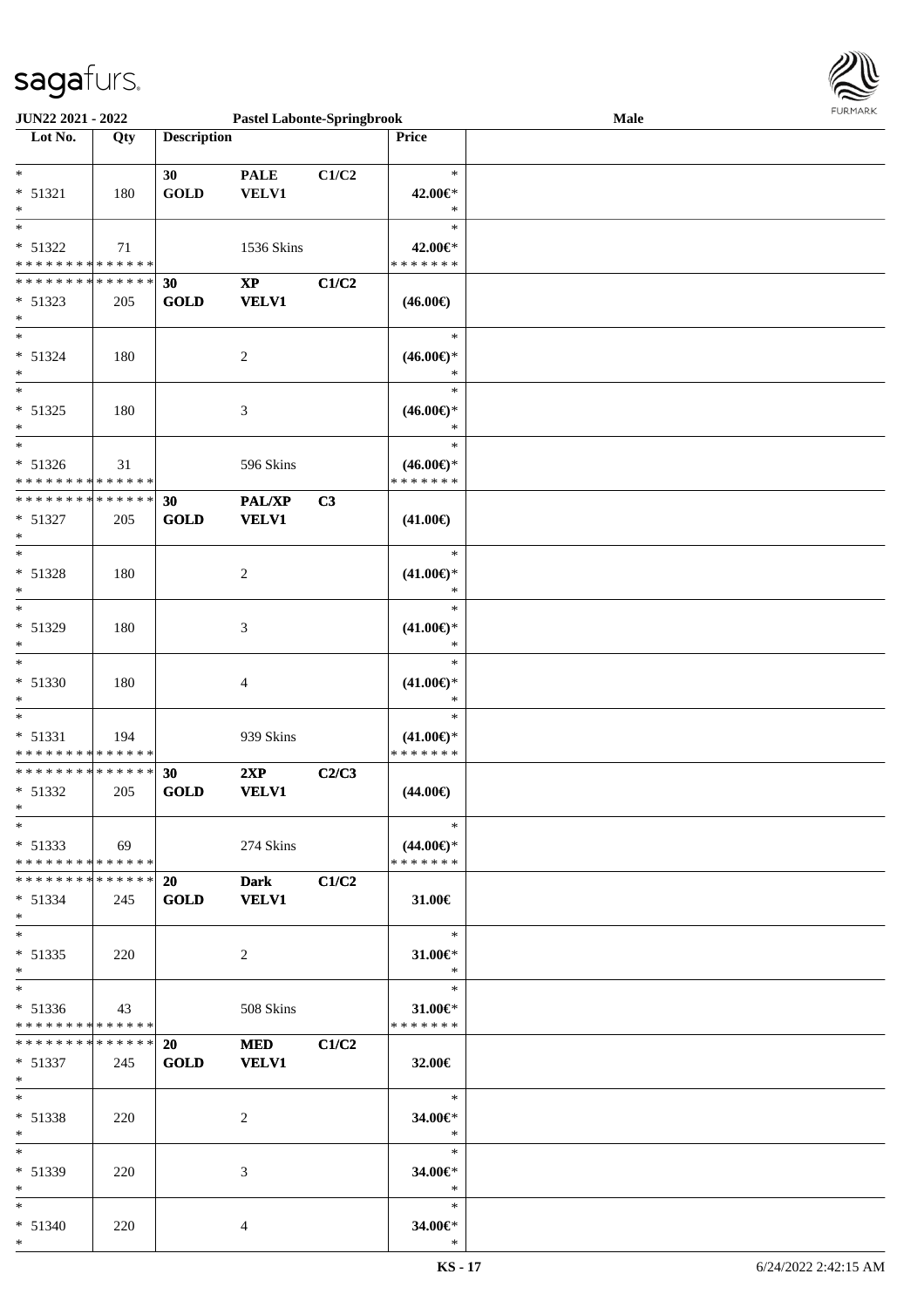

| JUN22 2021 - 2022             |       |                    | <b>Pastel Labonte-Springbrook</b> |                |                     | Male |  |
|-------------------------------|-------|--------------------|-----------------------------------|----------------|---------------------|------|--|
| Lot No.                       | Qty   | <b>Description</b> |                                   |                | <b>Price</b>        |      |  |
|                               |       |                    |                                   |                |                     |      |  |
| $*$                           |       | 20                 | <b>MED</b>                        | C1/C2          | $\ast$              |      |  |
| $* 51341$                     | 84    | <b>GOLD</b>        | <b>VELV1</b>                      |                | 34.00€*             |      |  |
| * * * * * * * * * * * * * *   |       |                    |                                   |                | * * * * * * *       |      |  |
| **************                |       | 20                 | <b>DK/MED</b>                     | C3             |                     |      |  |
|                               |       |                    |                                   |                |                     |      |  |
| $* 51342$                     | 245   | <b>GOLD</b>        | <b>VELV1</b>                      |                | 29.50€              |      |  |
| $\ast$                        |       |                    |                                   |                |                     |      |  |
| $\overline{\phantom{0}}$      |       |                    |                                   |                | $\ast$              |      |  |
| $* 51343$                     | 220   |                    | 2                                 |                | 29.50€*             |      |  |
| $\ast$                        |       |                    |                                   |                | $\ast$              |      |  |
| $\ast$                        |       |                    |                                   |                | $\ast$              |      |  |
| $* 51344$                     | 220   |                    | 3                                 |                | 29.50€*             |      |  |
| $\ast$                        |       |                    |                                   |                | $\ast$              |      |  |
| $\overline{\ast}$             |       |                    |                                   |                | $\ast$              |      |  |
| $* 51345$                     | 119   |                    | 804 Skins                         |                | 29.50€*             |      |  |
| * * * * * * * * * * * * * *   |       |                    |                                   |                | * * * * * * *       |      |  |
| **************                |       | 20                 | <b>PALE</b>                       | C1/C2          |                     |      |  |
|                               |       |                    |                                   |                |                     |      |  |
| $* 51346$                     | 245   | <b>GOLD</b>        | <b>VELV1</b>                      |                | 36.00€              |      |  |
| $\ast$                        |       |                    |                                   |                |                     |      |  |
| $\ast$                        |       |                    |                                   |                | $\ast$              |      |  |
| $* 51347$                     | 220   |                    | $\overline{2}$                    |                | 36.00€*             |      |  |
| $\ast$                        |       |                    |                                   |                | $\ast$              |      |  |
| $\overline{\phantom{1}}$      |       |                    |                                   |                | $\ast$              |      |  |
| * 51348                       | 220   |                    | 3                                 |                | 36.00€*             |      |  |
| $\ast$                        |       |                    |                                   |                | $\ast$              |      |  |
| $\overline{\phantom{a}^*}$    |       |                    |                                   |                | $\ast$              |      |  |
| * 51349                       | 220   |                    | 4                                 |                | 36.00€*             |      |  |
| $\ast$                        |       |                    |                                   |                | $\ast$              |      |  |
| $\ast$                        |       |                    |                                   |                | $\ast$              |      |  |
|                               |       |                    |                                   |                |                     |      |  |
| * 51350                       | 219   |                    | 1124 Skins                        |                | 36.00€*             |      |  |
| * * * * * * * * * * * * * *   |       |                    |                                   |                | * * * * * * *       |      |  |
| **************                |       | 20                 | $\bold{XP}$                       | C1/C2          |                     |      |  |
| $* 51351$                     | 245   | <b>GOLD</b>        | <b>VELV1</b>                      |                | $(40.00\epsilon)$   |      |  |
| $\ast$                        |       |                    |                                   |                |                     |      |  |
| $*$                           |       |                    |                                   |                | $\ast$              |      |  |
| $* 51352$                     | 56    |                    | 301 Skins                         |                | $(40.00\epsilon)$ * |      |  |
| **************                |       |                    |                                   |                | *******             |      |  |
| * * * * * * * * * * * * * * * |       | 20                 | <b>PAL/XP</b>                     | C <sub>3</sub> |                     |      |  |
| $* 51353$                     | 245   | <b>GOLD</b>        | <b>VELV1</b>                      |                | $(35.00\epsilon)$   |      |  |
| $\ast$                        |       |                    |                                   |                |                     |      |  |
| $\ast$                        |       |                    |                                   |                | $\ast$              |      |  |
| $* 51354$                     | - 164 |                    | 409 Skins                         |                | $(35.00\epsilon)$ * |      |  |
| * * * * * * * * * * * * * *   |       |                    |                                   |                | * * * * * * *       |      |  |
|                               |       |                    |                                   |                |                     |      |  |
|                               |       | 20                 | 2XP                               | C2/C3          |                     |      |  |
| 51355                         | 122   | <b>GOLD</b>        | <b>VELV1</b>                      |                | $(38.00\epsilon)$   |      |  |
|                               |       |                    |                                   |                |                     |      |  |
| * * * * * * * * * * * * * *   |       | $\mathbf{0}$       | <b>DK/MED</b>                     | C2/C3          |                     |      |  |
| $* 51356$                     | 265   | <b>GOLD</b>        | <b>VELV1</b>                      |                | 21.00€              |      |  |
| $*$                           |       |                    |                                   |                |                     |      |  |
| $\ast$                        |       |                    |                                   |                | $\ast$              |      |  |
| $* 51357$                     | 240   |                    | 2                                 |                | 21.50 $\in$         |      |  |
| $*$                           |       |                    |                                   |                | $\ast$              |      |  |
| $*$                           |       |                    |                                   |                | $\ast$              |      |  |
| $* 51358$                     | 112   |                    | 617 Skins                         |                | $21.00 \in$         |      |  |
| * * * * * * * * * * * * * *   |       |                    |                                   |                | * * * * * * *       |      |  |
| ******** <mark>******</mark>  |       | $\mathbf{0}$       | PAL/XP                            | C2/C3          |                     |      |  |
|                               |       |                    |                                   |                |                     |      |  |
| $* 51359$                     | 265   | <b>GOLD</b>        | <b>VELV1</b>                      |                | $(25.00\epsilon)$   |      |  |
| $*$                           |       |                    |                                   |                |                     |      |  |
| $*$                           |       |                    |                                   |                | $\ast$              |      |  |
| $* 51360$                     | - 182 |                    | 447 Skins                         |                | $(25.00\epsilon)$ * |      |  |
| ******** <mark>*****</mark> * |       |                    |                                   |                | * * * * * * *       |      |  |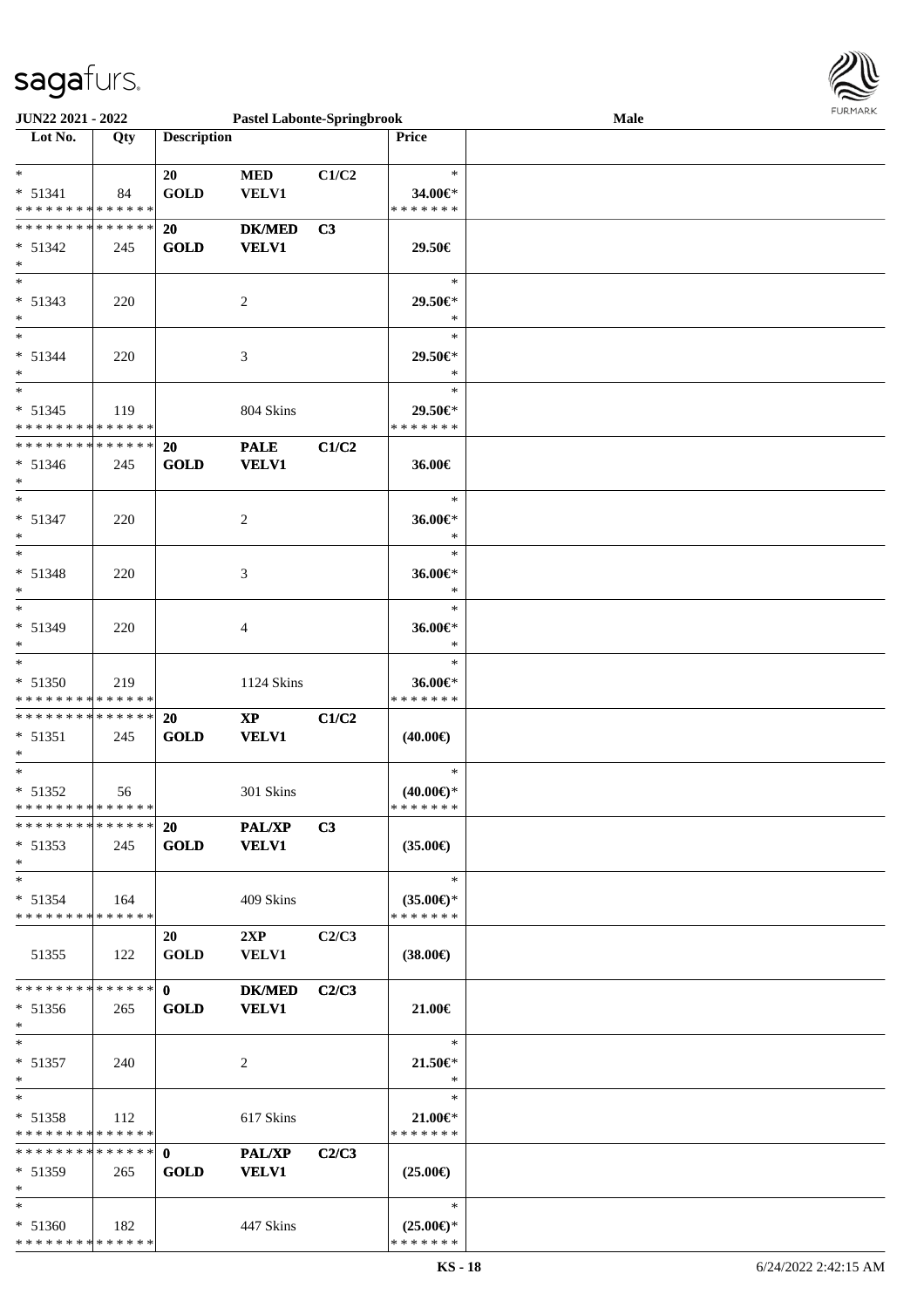

| JUN22 2021 - 2022                                               |        |                             | <b>Pastel Maple Ridge</b>       |       |                                                | Male |  |
|-----------------------------------------------------------------|--------|-----------------------------|---------------------------------|-------|------------------------------------------------|------|--|
| Lot No.                                                         | Qty    | <b>Description</b>          |                                 |       | Price                                          |      |  |
| 51361                                                           | $80\,$ | 50<br><b>GOLD</b>           | <b>DK/MED</b><br>VELV2          | C2/C3 | 42.00€                                         |      |  |
| 51362                                                           | 100    | 50<br><b>GOLD</b>           | PAL/XP<br>VELV2                 | C2/C3 | $(49.00\epsilon)$                              |      |  |
| 51363                                                           | 118    | 40<br><b>GOLD</b>           | <b>XD</b><br>VELV2              | C2/C3 | $(37.00\epsilon)$                              |      |  |
| 51364                                                           | 183    | 40<br><b>GOLD</b>           | <b>Dark</b><br>VELV2            | C2/C3 | 39.00€                                         |      |  |
| 51365                                                           | 191    | 40<br><b>GOLD</b>           | $\bf MED$<br>VELV2              | C2/C3 | 41.00€                                         |      |  |
| 51366                                                           | 207    | 40<br><b>GOLD</b>           | PAL/XP<br>VELV2                 | C2/C3 | $(46.00\epsilon)$                              |      |  |
| ******** <mark>******</mark><br>* 51367<br>$\ast$               | 205    | 30<br><b>GOLD</b>           | $\mathbf{X}\mathbf{D}$<br>VELV2 | C2/C3 | $(33.00\epsilon)$                              |      |  |
| $\ast$<br>* 51368<br>* * * * * * * * * * * * * *                | 102    |                             | 307 Skins                       |       | $\ast$<br>$(33.00\epsilon)$ *<br>* * * * * * * |      |  |
| * * * * * * * * * * * * * *<br>* 51369<br>$\ast$                | 205    | 30<br><b>GOLD</b>           | <b>Dark</b><br>VELV2            | C2/C3 | $(35.00\epsilon)$                              |      |  |
| $\ast$<br>* 51370<br>* * * * * * * * <mark>* * * * * * *</mark> | 135    |                             | 340 Skins                       |       | $\ast$<br>$(35.00\epsilon)$ *<br>* * * * * * * |      |  |
| 51371                                                           | 203    | 30<br><b>GOLD</b>           | $\bf MED$<br>VELV2              | C2/C3 | $(37.00\epsilon)$                              |      |  |
| * * * * * * * * * * * * * *<br>* 51372<br>$*$                   | 205    | 30<br><b>GOLD</b>           | PAL/XP<br>VELV2                 | C2/C3 | $(42.00\epsilon)$                              |      |  |
| $\ast$<br>$* 51373$<br>* * * * * * * * * * * * * *              | 91     |                             | 296 Skins                       |       | $\ast$<br>$(42.00\epsilon)$ *<br>* * * * * * * |      |  |
| 51374                                                           | 175    | 20<br><b>GOLD</b>           | $\mathbf{X}\mathbf{D}$<br>VELV2 | C2/C3 | $(27.00\epsilon)$                              |      |  |
| 51375                                                           | 271    | 20<br><b>GOLD</b>           | <b>Dark</b><br>VELV2            | C2/C3 | $(29.00\epsilon)$                              |      |  |
| 51376                                                           | 217    | 20<br><b>GOLD</b>           | <b>MED</b><br>VELV2             | C2/C3 | $(31.00\epsilon)$                              |      |  |
| 51377                                                           | 138    | 20<br><b>GOLD</b>           | PAL/XP<br>VELV2                 | C2/C3 | $(36.00\epsilon)$                              |      |  |
| 51378                                                           | 196    | $\mathbf{0}$<br><b>GOLD</b> | MED/PAL C2/C3<br>VELV2          |       | $(26.00\epsilon)$                              |      |  |
| 51379                                                           | 138    | $\mathbf{1}$<br><b>GOLD</b> | XD/DK<br>VELV2                  | C2/C3 | 16.00€                                         |      |  |
| 51380                                                           | 122    | $\mathbf{1}$<br><b>GOLD</b> | MED/PAL C2/C3<br>VELV2          |       | 19.00€                                         |      |  |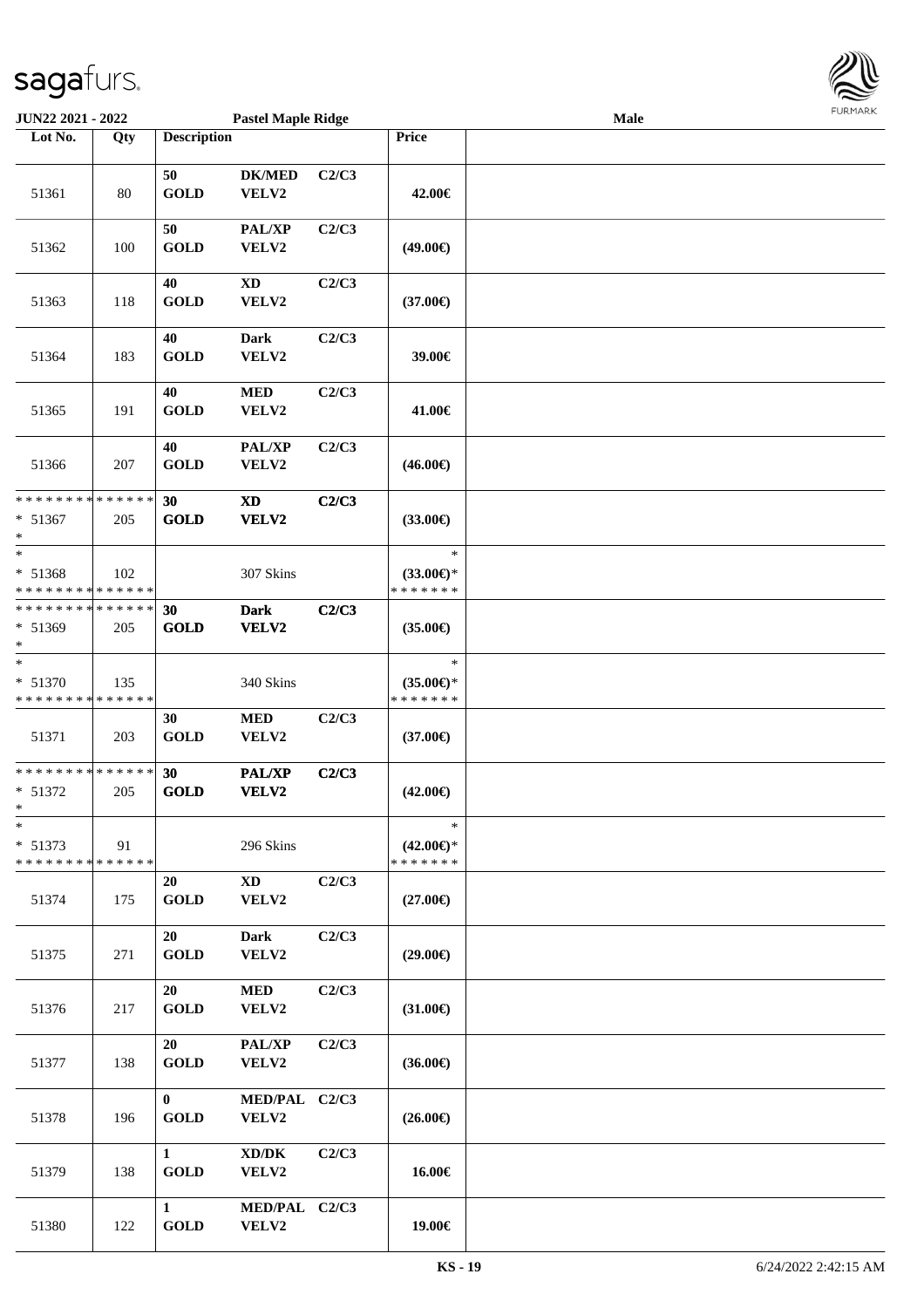

| <b>JUN22 2021 - 2022</b>                   |     |                    | <b>Pastel Springbrook-Labonte</b> |       |                     | Male | <b>FURPIARA</b> |
|--------------------------------------------|-----|--------------------|-----------------------------------|-------|---------------------|------|-----------------|
| Lot No.                                    | Qty | <b>Description</b> |                                   |       | <b>Price</b>        |      |                 |
|                                            |     |                    |                                   |       |                     |      |                 |
|                                            |     | 50                 | <b>Dark</b>                       | C2/C3 |                     |      |                 |
| 51381                                      | 153 | <b>GOLD</b>        | VELV2                             |       | $(48.00\epsilon)$   |      |                 |
|                                            |     |                    |                                   |       |                     |      |                 |
| * * * * * * * * <mark>* * * * * * *</mark> |     | 50                 | <b>MED</b>                        | C2/C3 |                     |      |                 |
| * 51382                                    | 185 | <b>GOLD</b>        | VELV2                             |       | $(50.00\epsilon)$   |      |                 |
| $\ast$                                     |     |                    |                                   |       |                     |      |                 |
| $\ast$                                     |     |                    |                                   |       | $\ast$              |      |                 |
| $* 51383$                                  | 71  |                    | 256 Skins                         |       | $(50.00\epsilon)$ * |      |                 |
| * * * * * * * * <mark>* * * * * *</mark>   |     |                    |                                   |       | * * * * * * *       |      |                 |
| * * * * * * * * * * * * * * *              |     | 50                 | <b>PALE</b>                       | C1/C2 |                     |      |                 |
| * 51384                                    | 185 | <b>GOLD</b>        | VELV2                             |       | 63.00€              |      |                 |
| $\ast$                                     |     |                    |                                   |       |                     |      |                 |
|                                            |     |                    |                                   |       | $\ast$              |      |                 |
| * 51385                                    | 160 |                    | $\overline{c}$                    |       | $64.00 \in$         |      |                 |
| $\ast$                                     |     |                    |                                   |       | $\ast$              |      |                 |
| $\ast$                                     |     |                    |                                   |       | $\ast$              |      |                 |
| $* 51386$                                  | 142 |                    | 487 Skins                         |       | $61.00 \in$         |      |                 |
| * * * * * * * * * * * * * * *              |     |                    |                                   |       | * * * * * * *       |      |                 |
| * * * * * * * * * * * * * * *              |     | 50                 | $\mathbf{X}\mathbf{P}$            | C1/C2 |                     |      |                 |
| * 51387                                    | 185 | <b>GOLD</b>        | VELV2                             |       | 64.00€              |      |                 |
| *                                          |     |                    |                                   |       |                     |      |                 |
| $\ast$                                     |     |                    |                                   |       | $\ast$              |      |                 |
| $* 51388$                                  | 160 |                    | $\overline{c}$                    |       | $65.00 \in$         |      |                 |
| $\ast$                                     |     |                    |                                   |       | $\ast$              |      |                 |
| $\ast$                                     |     |                    |                                   |       | $\ast$              |      |                 |
| * 51389                                    | 74  |                    | 419 Skins                         |       | $65.00 \in$         |      |                 |
| * * * * * * * * <mark>* * * * * *</mark>   |     |                    |                                   |       | * * * * * * *       |      |                 |
|                                            |     | 50                 | <b>PAL/XP</b>                     | C3    |                     |      |                 |
| 51390                                      | 192 | <b>GOLD</b>        | VELV2                             |       | $(50.00\epsilon)$   |      |                 |
|                                            |     |                    |                                   |       |                     |      |                 |
| * * * * * * * * <mark>* * * * * * *</mark> |     | 50                 | PAL/XP                            | C2/C3 |                     |      |                 |
| * 51391                                    | 185 | <b>GOLD</b>        | VELV3                             |       | 55.00€              |      |                 |
| $\ast$                                     |     |                    |                                   |       |                     |      |                 |
| $\ast$                                     |     |                    |                                   |       | $\ast$              |      |                 |
| $* 51392$                                  | 29  |                    | 214 Skins                         |       | 53.00€*             |      |                 |
| * * * * * * * * <mark>* * * * * *</mark>   |     |                    |                                   |       | * * * * * * *       |      |                 |
| * * * * * * * * * * * * * * *              |     | 40                 | <b>Dark</b>                       | C1/C2 |                     |      |                 |
| $* 51393$                                  | 205 | <b>GOLD</b>        | <b>VELV2</b>                      |       | $(42.00\epsilon)$   |      |                 |
| $\ast$                                     |     |                    |                                   |       |                     |      |                 |
| $\ast$                                     |     |                    |                                   |       | $\ast$              |      |                 |
| $* 51394$                                  | 155 |                    | 360 Skins                         |       | $(42.00€)$ *        |      |                 |
| * * * * * * * * <mark>* * * * * *</mark>   |     |                    |                                   |       | * * * * * * *       |      |                 |
| * * * * * * * * <mark>* * * * * *</mark>   |     | 40 — 20            | <b>MED</b>                        | C1/C2 |                     |      |                 |
| $* 51395$                                  | 205 | <b>GOLD</b>        | <b>VELV2</b>                      |       | $(46.00\epsilon)$   |      |                 |
| $\ast$                                     |     |                    |                                   |       |                     |      |                 |
| $\ast$                                     |     |                    |                                   |       | $\ast$              |      |                 |
| * 51396                                    | 180 |                    | 2                                 |       | $(46.00\epsilon)$ * |      |                 |
| $\ast$                                     |     |                    |                                   |       | $\rightarrow$       |      |                 |
| $\ast$                                     |     |                    |                                   |       | $\ast$              |      |                 |
| * 51397                                    | 180 |                    | 3                                 |       | $(46.00\epsilon)$ * |      |                 |
| $\ast$<br>$\ast$                           |     |                    |                                   |       | $\ast$<br>$\ast$    |      |                 |
|                                            |     |                    |                                   |       |                     |      |                 |
| * 51398                                    | 180 |                    | 4                                 |       | $(46.00\epsilon)$ * |      |                 |
| $\ast$                                     |     |                    |                                   |       | $\ast$              |      |                 |
| $*$ $*$                                    |     |                    |                                   |       | $\ast$              |      |                 |
| * 51399                                    | 180 |                    | 5                                 |       | $(46.00\epsilon)$ * |      |                 |
| $\ast$                                     |     |                    |                                   |       | $\ast$              |      |                 |
| $\ddot{x}$                                 |     |                    |                                   |       | $\ast$              |      |                 |
| $* 51400$                                  | 180 |                    | 6                                 |       | $(46.00\epsilon)$ * |      |                 |
| $\ast$                                     |     |                    |                                   |       | $\ast$              |      |                 |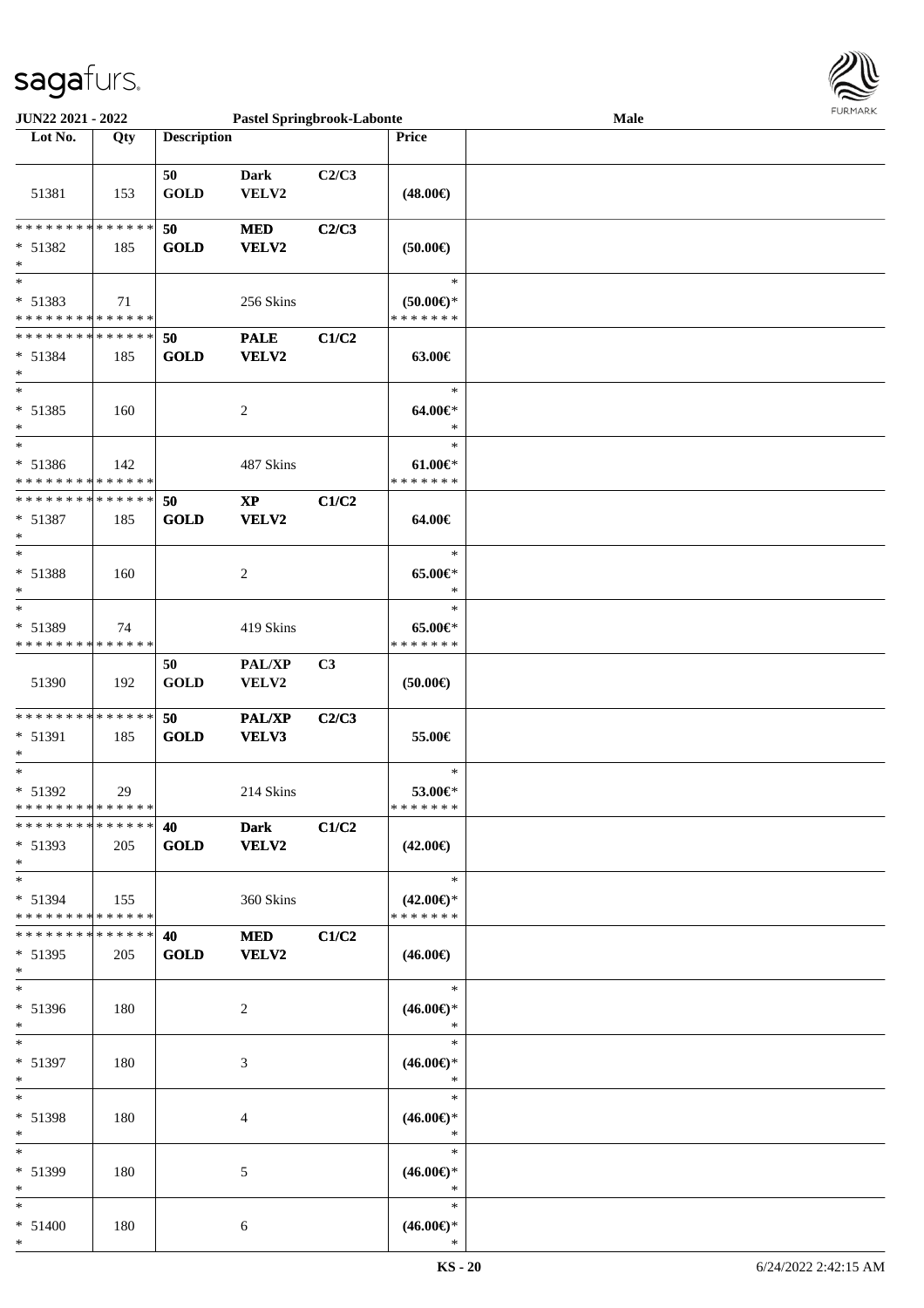

| <b>JUN22 2021 - 2022</b>                   |     |                         | <b>Pastel Springbrook-Labonte</b> |       |                            | Male |  |
|--------------------------------------------|-----|-------------------------|-----------------------------------|-------|----------------------------|------|--|
| Lot No.                                    | Qty | <b>Description</b>      |                                   |       | <b>Price</b>               |      |  |
|                                            |     |                         |                                   |       |                            |      |  |
| $*$                                        |     | 40                      | <b>MED</b>                        | C1/C2 | $\ast$                     |      |  |
| $* 51401$                                  | 25  | <b>GOLD</b>             | VELV2                             |       | $(46.00\epsilon)$ *        |      |  |
| * * * * * * * * <mark>* * * * * *</mark>   |     |                         |                                   |       | * * * * * * *              |      |  |
| * * * * * * * * <mark>* * * * * * *</mark> |     |                         |                                   |       |                            |      |  |
|                                            |     | 40                      | <b>DK/MED</b>                     | C3    |                            |      |  |
| $* 51402$                                  | 205 | <b>GOLD</b>             | VELV2                             |       | $(41.00\epsilon)$          |      |  |
| $*$                                        |     |                         |                                   |       |                            |      |  |
| $\overline{\phantom{0}}$                   |     |                         |                                   |       | $\ast$                     |      |  |
| $* 51403$                                  | 180 |                         | $\overline{c}$                    |       | $(41.00\epsilon)$ *        |      |  |
| $\ast$                                     |     |                         |                                   |       | $\ast$                     |      |  |
| $*$                                        |     |                         |                                   |       | $\ast$                     |      |  |
|                                            |     |                         |                                   |       |                            |      |  |
| $* 51404$                                  | 180 |                         | 3                                 |       | $(41.00\epsilon)$ *        |      |  |
| $*$                                        |     |                         |                                   |       | $\ast$                     |      |  |
| $\overline{\ast}$                          |     |                         |                                   |       | $\ast$                     |      |  |
| $* 51405$                                  | 42  |                         | 607 Skins                         |       | $(41.00\epsilon)$ *        |      |  |
| * * * * * * * * <mark>* * * * * *</mark>   |     |                         |                                   |       | * * * * * * *              |      |  |
| * * * * * * * * <mark>* * * * * * *</mark> |     | 40                      | <b>PALE</b>                       | C1/C2 |                            |      |  |
| $* 51406$                                  | 205 | <b>GOLD</b>             | <b>VELV2</b>                      |       | 50.00€                     |      |  |
|                                            |     |                         |                                   |       |                            |      |  |
| $\ast$<br>$*$                              |     |                         |                                   |       |                            |      |  |
|                                            |     |                         |                                   |       | $\ast$                     |      |  |
| $* 51407$                                  | 180 |                         | 2                                 |       | 50.00€*                    |      |  |
| $\ast$                                     |     |                         |                                   |       | $\ast$                     |      |  |
|                                            |     |                         |                                   |       | $\ast$                     |      |  |
| $* 51408$                                  | 180 |                         | 3                                 |       | 50.00€*                    |      |  |
| $\ast$                                     |     |                         |                                   |       | $\ast$                     |      |  |
|                                            |     |                         |                                   |       | $\ast$                     |      |  |
|                                            |     |                         |                                   |       |                            |      |  |
| $* 51409$                                  | 180 |                         | 4                                 |       | 50.00€*                    |      |  |
| $\ast$                                     |     |                         |                                   |       | $\ast$                     |      |  |
| $\ast$                                     |     |                         |                                   |       | $\ast$                     |      |  |
| $* 51410$                                  | 180 |                         | 5                                 |       | $50.00 \in$ *              |      |  |
| $\ast$                                     |     |                         |                                   |       | $\ast$                     |      |  |
| $\ast$                                     |     |                         |                                   |       | $\ast$                     |      |  |
|                                            |     |                         |                                   |       |                            |      |  |
| $* 51411$                                  | 180 |                         | 6                                 |       | $50.00 \in$ *              |      |  |
| $\ast$                                     |     |                         |                                   |       | $\ast$                     |      |  |
| $*$                                        |     |                         |                                   |       | $\ast$                     |      |  |
| $* 51412$                                  | 180 |                         | 7                                 |       | $51.00 \in$                |      |  |
| $\ddot{x}$                                 |     |                         |                                   |       | $\ast$                     |      |  |
| $*$                                        |     |                         |                                   |       | $*$                        |      |  |
| $* 51413$                                  | 180 |                         | 8                                 |       | 51.00€*                    |      |  |
|                                            |     |                         |                                   |       | $\ast$                     |      |  |
| $*$                                        |     |                         |                                   |       |                            |      |  |
| $*$ $-$                                    |     |                         |                                   |       | $\ast$                     |      |  |
| $* 51414$                                  | 180 |                         | 9                                 |       | 51.00€*                    |      |  |
| $*$                                        |     |                         |                                   |       | $\ast$                     |      |  |
| $*$                                        |     |                         |                                   |       | $*$                        |      |  |
| $* 51415$                                  | 180 |                         | 10                                |       | $51.00 \in$                |      |  |
| $*$                                        |     |                         |                                   |       | $\ast$                     |      |  |
| $\overline{\mathbf{r}}$                    |     |                         |                                   |       | $\overline{\phantom{0}}$   |      |  |
|                                            |     |                         |                                   |       |                            |      |  |
| $* 51416$                                  | 180 |                         | 11                                |       | 50.00 $\in$ *              |      |  |
| $*$                                        |     |                         |                                   |       | $\ddot{x}$                 |      |  |
| $*$ $*$                                    |     |                         |                                   |       | $\overline{\phantom{0}}$   |      |  |
| $* 51417$                                  | 180 |                         | 12                                |       | $50.00 \in$                |      |  |
| $*$                                        |     |                         |                                   |       | $\ast$                     |      |  |
| $*$ $-$                                    |     |                         |                                   |       | $\overline{\phantom{a}}$ * |      |  |
| $* 51418$                                  | 180 |                         | 13                                |       | $50.00 \in$                |      |  |
|                                            |     |                         |                                   |       | $\ast$                     |      |  |
| $*$ $-$                                    |     |                         |                                   |       |                            |      |  |
|                                            |     |                         |                                   |       | $\ddot{x}$                 |      |  |
| $* 51419$                                  | 198 |                         | 2563 Skins                        |       | 50.00 $\in$ *              |      |  |
| * * * * * * * * * * * * * * <mark>*</mark> |     |                         |                                   |       | * * * * * * *              |      |  |
| * * * * * * * * <mark>* * * * * * *</mark> |     | <b>40</b> and <b>40</b> | $\mathbf{XP}$                     | C1/C2 |                            |      |  |
| $* 51420$                                  | 205 | <b>GOLD</b>             | <b>VELV2</b>                      |       | 57.00€                     |      |  |
|                                            |     |                         |                                   |       |                            |      |  |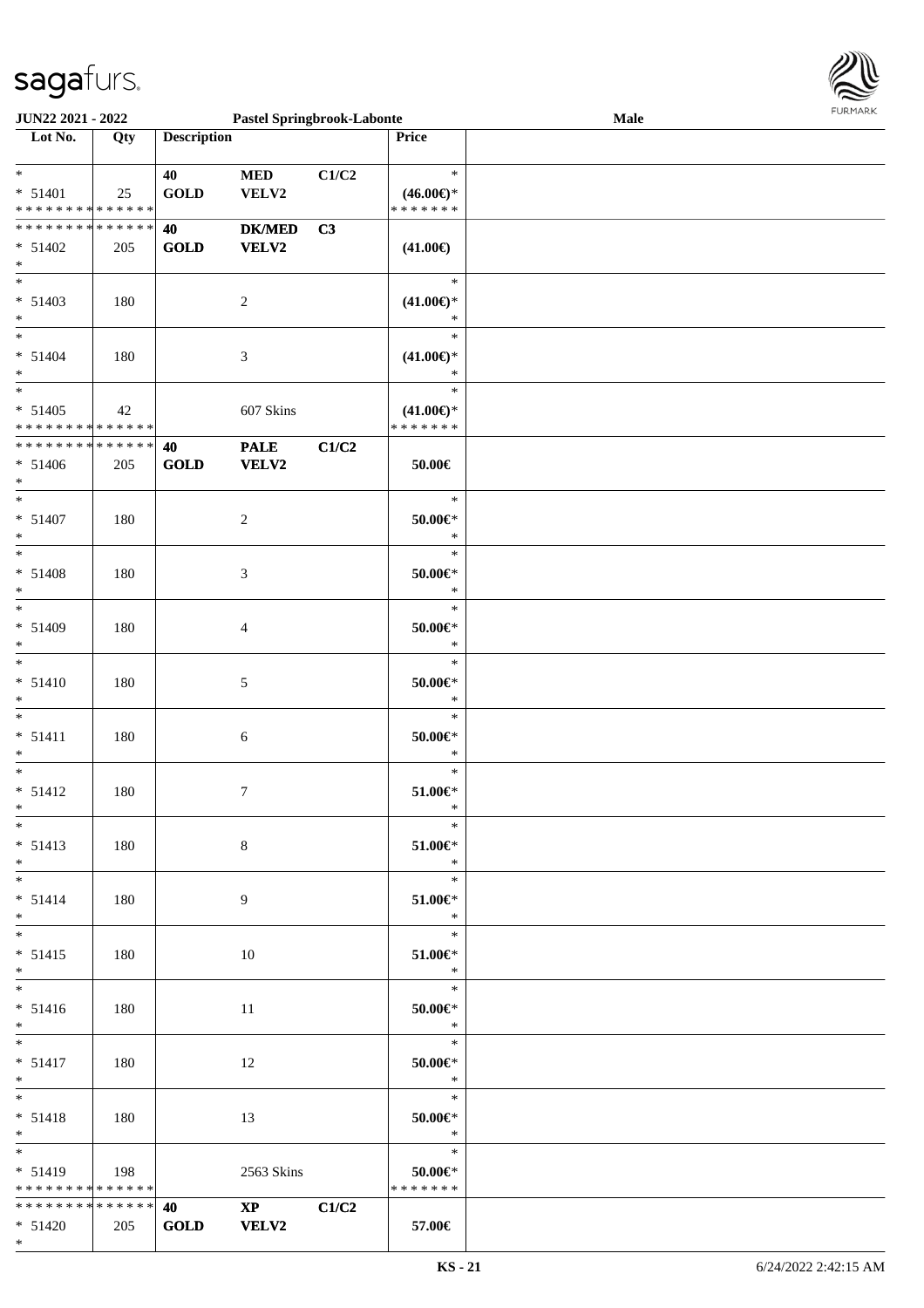

| <b>JUN22 2021 - 2022</b>                   |     |                    | <b>Pastel Springbrook-Labonte</b> |                |                     | <b>Male</b> |  |
|--------------------------------------------|-----|--------------------|-----------------------------------|----------------|---------------------|-------------|--|
| Lot No.                                    | Qty | <b>Description</b> |                                   |                | <b>Price</b>        |             |  |
|                                            |     |                    |                                   |                |                     |             |  |
| $\ast$                                     |     | 40                 | $\mathbf{X}\mathbf{P}$            | C1/C2          | $\ast$              |             |  |
|                                            |     |                    |                                   |                |                     |             |  |
| $* 51421$                                  | 180 | <b>GOLD</b>        | VELV2                             |                | 57.00€*             |             |  |
| $\ast$                                     |     |                    |                                   |                | $\ast$              |             |  |
| $\overline{\phantom{0}}$                   |     |                    |                                   |                | $\ast$              |             |  |
| $* 51422$                                  | 180 |                    | 3                                 |                | 56.00€*             |             |  |
| $*$                                        |     |                    |                                   |                | $\ast$              |             |  |
| $\overline{\phantom{0}}$                   |     |                    |                                   |                |                     |             |  |
|                                            |     |                    |                                   |                | $\ast$              |             |  |
| $* 51423$                                  | 180 |                    | 4                                 |                | 56.00€*             |             |  |
| $*$                                        |     |                    |                                   |                | $\ast$              |             |  |
| $\overline{\ast}$                          |     |                    |                                   |                | $\ast$              |             |  |
|                                            |     |                    |                                   |                |                     |             |  |
| $* 51424$                                  | 180 |                    | 5                                 |                | 56.00€*             |             |  |
| $*$                                        |     |                    |                                   |                | $\ast$              |             |  |
| $\ast$                                     |     |                    |                                   |                | $\ast$              |             |  |
| $* 51425$                                  | 180 |                    | $\sqrt{6}$                        |                | 56.00€*             |             |  |
| $*$                                        |     |                    |                                   |                | $\ast$              |             |  |
| $*$                                        |     |                    |                                   |                | $\ast$              |             |  |
|                                            |     |                    |                                   |                |                     |             |  |
| $* 51426$                                  | 180 |                    | 7                                 |                | 56.00€*             |             |  |
| $*$                                        |     |                    |                                   |                | $\ast$              |             |  |
| $\overline{\phantom{0}}$                   |     |                    |                                   |                | $\ast$              |             |  |
| $* 51427$                                  |     |                    |                                   |                | 56.00€*             |             |  |
|                                            | 180 |                    | $8\,$                             |                |                     |             |  |
| $*$                                        |     |                    |                                   |                | $\ast$              |             |  |
| $_{*}$                                     |     |                    |                                   |                | $\ast$              |             |  |
| $* 51428$                                  | 171 |                    | 1636 Skins                        |                | 56.00€*             |             |  |
| * * * * * * * * * * * * * * *              |     |                    |                                   |                | * * * * * * *       |             |  |
| * * * * * * * * * * * * * * <mark>*</mark> |     |                    |                                   |                |                     |             |  |
|                                            |     | 40                 | PAL/XP                            | C <sub>3</sub> |                     |             |  |
| $* 51429$                                  | 205 | <b>GOLD</b>        | <b>VELV2</b>                      |                | 48.00€              |             |  |
| $*$                                        |     |                    |                                   |                |                     |             |  |
| $\overline{\ast}$                          |     |                    |                                   |                | $\ast$              |             |  |
| $* 51430$                                  | 180 |                    | $\overline{c}$                    |                | 48.00€*             |             |  |
|                                            |     |                    |                                   |                |                     |             |  |
| $*$                                        |     |                    |                                   |                | $\ast$              |             |  |
| $\ast$                                     |     |                    |                                   |                | $\ast$              |             |  |
| $* 51431$                                  | 180 |                    | 3                                 |                | $(48.00\epsilon)$ * |             |  |
| $*$                                        |     |                    |                                   |                | $\ast$              |             |  |
| $*$                                        |     |                    |                                   |                | $\ast$              |             |  |
|                                            |     |                    |                                   |                |                     |             |  |
| $* 51432$                                  | 180 |                    | $\overline{4}$                    |                | $(48.00\epsilon)$ * |             |  |
| $*$                                        |     |                    |                                   |                | $\ast$              |             |  |
| $*$                                        |     |                    |                                   |                | $\ast$              |             |  |
| $* 51433$                                  | 154 |                    | 899 Skins                         |                | $(48.00€)$ *        |             |  |
|                                            |     |                    |                                   |                | *******             |             |  |
| * * * * * * * * * * * * * *                |     |                    |                                   |                |                     |             |  |
| * * * * * * * * * * * * * * <mark>*</mark> |     | 40                 | <b>MED</b>                        | C2/C3          |                     |             |  |
| $* 51434$                                  | 205 | <b>GOLD</b>        | <b>VELV3</b>                      |                | 44.00€              |             |  |
| $*$                                        |     |                    |                                   |                |                     |             |  |
| $*$                                        |     |                    |                                   |                | $\ast$              |             |  |
|                                            |     |                    |                                   |                |                     |             |  |
| $* 51435$                                  | 78  |                    | 283 Skins                         |                | 44.00€*             |             |  |
| * * * * * * * * <mark>* * * * * * *</mark> |     |                    |                                   |                | *******             |             |  |
| * * * * * * * * * * * * * * <mark>*</mark> |     | 40                 | <b>PALE</b>                       | C2/C3          |                     |             |  |
| $* 51436$                                  | 205 | <b>GOLD</b>        | VELV3                             |                | 54.00€              |             |  |
| $*$                                        |     |                    |                                   |                |                     |             |  |
|                                            |     |                    |                                   |                |                     |             |  |
| $*$                                        |     |                    |                                   |                | $\ast$              |             |  |
| $* 51437$                                  | 180 |                    | 2                                 |                | 54.00€*             |             |  |
| $*$                                        |     |                    |                                   |                | $*$                 |             |  |
| $*$ $-$                                    |     |                    |                                   |                | $\ast$              |             |  |
|                                            |     |                    |                                   |                |                     |             |  |
| $* 51438$                                  | 134 |                    | 519 Skins                         |                | 54.00€*             |             |  |
| * * * * * * * * <mark>* * * * * *</mark>   |     |                    |                                   |                | *******             |             |  |
| ******** <mark>******</mark>               |     | <b>40</b>          | $\mathbf{X}\mathbf{P}$            | C2/C3          |                     |             |  |
| $* 51439$                                  | 205 | <b>GOLD</b>        | <b>VELV3</b>                      |                | 57.00€              |             |  |
| $*$                                        |     |                    |                                   |                |                     |             |  |
|                                            |     |                    |                                   |                |                     |             |  |
| $*$                                        |     |                    |                                   |                | $\ast$              |             |  |
| $* 51440$                                  | 180 |                    | 2                                 |                | 55.00€*             |             |  |
| $*$                                        |     |                    |                                   |                | $\ast$              |             |  |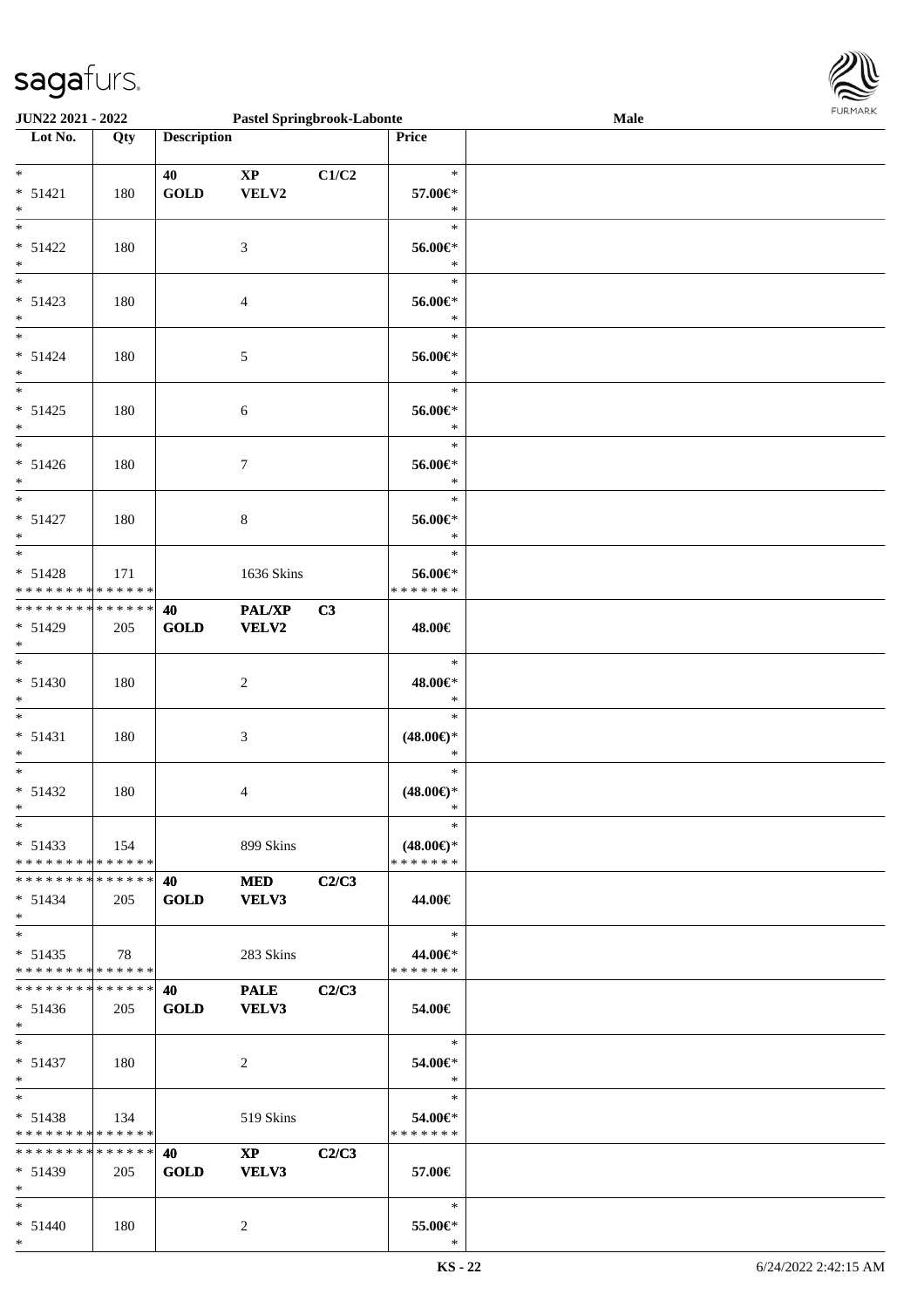

| <b>JUN22 2021 - 2022</b>                   |     |                                | <b>Pastel Springbrook-Labonte</b> |       |                     | Male | <b>FUNITANN</b> |
|--------------------------------------------|-----|--------------------------------|-----------------------------------|-------|---------------------|------|-----------------|
| Lot No.                                    | Qty | <b>Description</b>             |                                   |       | Price               |      |                 |
|                                            |     |                                |                                   |       |                     |      |                 |
| $\ast$                                     |     | 40                             | $\mathbf{X}\mathbf{P}$            | C2/C3 | $\ast$              |      |                 |
| $* 51441$                                  | 180 | GOLD                           | VELV3                             |       | 57.00€*             |      |                 |
| $\ast$                                     |     |                                |                                   |       | $\ast$              |      |                 |
|                                            |     |                                |                                   |       | $\ast$              |      |                 |
| $* 51442$                                  | 29  |                                | 594 Skins                         |       | 55.00€*             |      |                 |
| * * * * * * * * <mark>* * * * * *</mark>   |     |                                |                                   |       | * * * * * * *       |      |                 |
| * * * * * * * * <mark>* * * * * * *</mark> |     |                                |                                   |       |                     |      |                 |
|                                            |     | 30                             | <b>Dark</b>                       | C1/C2 |                     |      |                 |
| $* 51443$                                  | 205 | <b>GOLD</b>                    | VELV2                             |       | $(39.00\epsilon)$   |      |                 |
| $\ast$                                     |     |                                |                                   |       |                     |      |                 |
| $*$                                        |     |                                |                                   |       | $\ast$              |      |                 |
| $* 51444$                                  | 133 |                                | 338 Skins                         |       | $(39.00\epsilon)$ * |      |                 |
| * * * * * * * * <mark>* * * * * *</mark>   |     |                                |                                   |       | * * * * * * *       |      |                 |
| * * * * * * * * <mark>* * * * * * *</mark> |     | 30                             | <b>MED</b>                        | C1/C2 |                     |      |                 |
| $* 51445$                                  | 205 | <b>GOLD</b>                    | VELV2                             |       | $(43.00\epsilon)$   |      |                 |
| $*$                                        |     |                                |                                   |       |                     |      |                 |
| $\ast$                                     |     |                                |                                   |       | $\ast$              |      |                 |
| $* 51446$                                  | 180 |                                | $\overline{c}$                    |       | 43.00€*             |      |                 |
| $\ast$                                     |     |                                |                                   |       | $\ast$              |      |                 |
| $\ast$                                     |     |                                |                                   |       | $\ast$              |      |                 |
|                                            |     |                                |                                   |       |                     |      |                 |
| $* 51447$                                  | 180 |                                | 3                                 |       | 43.00€*             |      |                 |
| $\ast$                                     |     |                                |                                   |       | $\ast$              |      |                 |
| $\ast$                                     |     |                                |                                   |       | $\ast$              |      |                 |
| $* 51448$                                  | 180 |                                | 4                                 |       | 43.00€*             |      |                 |
| $\ast$                                     |     |                                |                                   |       | $\ast$              |      |                 |
| $*$                                        |     |                                |                                   |       | $\ast$              |      |                 |
| $* 51449$                                  | 180 |                                | 5                                 |       | 43.00€*             |      |                 |
| $\ast$                                     |     |                                |                                   |       | $\ast$              |      |                 |
|                                            |     |                                |                                   |       | $\ast$              |      |                 |
| $* 51450$                                  |     |                                |                                   |       | 43.00€*             |      |                 |
|                                            | 180 |                                | 6                                 |       |                     |      |                 |
| $\ast$                                     |     |                                |                                   |       | $\ast$              |      |                 |
| $\ast$                                     |     |                                |                                   |       | $\ast$              |      |                 |
| $* 51451$                                  | 180 |                                | 7                                 |       | $(43.00\epsilon)$ * |      |                 |
| $\ast$                                     |     |                                |                                   |       | $\ast$              |      |                 |
| $\ast$                                     |     |                                |                                   |       | $\ast$              |      |                 |
| $* 51452$                                  | 142 |                                | 1427 Skins                        |       | 43.00€*             |      |                 |
| * * * * * * * * <mark>* * * * * *</mark>   |     |                                |                                   |       | * * * * * * *       |      |                 |
| * * * * * * * * * * * * * * <mark>*</mark> |     | 30                             | DK/MED C3                         |       |                     |      |                 |
| $* 51453$                                  | 205 | <b>GOLD</b>                    | <b>VELV2</b>                      |       | $(38.00\epsilon)$   |      |                 |
| $\ast$                                     |     |                                |                                   |       |                     |      |                 |
| $\ast$                                     |     |                                |                                   |       | $\ast$              |      |                 |
| $* 51454$                                  | 180 |                                | $\overline{2}$                    |       | $(38.00\epsilon)$ * |      |                 |
| $\ast$                                     |     |                                |                                   |       | $\ast$              |      |                 |
| $*$                                        |     |                                |                                   |       |                     |      |                 |
|                                            |     |                                |                                   |       | $\ast$              |      |                 |
| $* 51455$                                  | 180 |                                | 3                                 |       | $(38.00\epsilon)$ * |      |                 |
| $\ast$                                     |     |                                |                                   |       | $*$                 |      |                 |
| $\ast$                                     |     |                                |                                   |       | $\ast$              |      |                 |
| $* 51456$                                  | 180 |                                | 4                                 |       | $(38.00\epsilon)$ * |      |                 |
| $\ast$                                     |     |                                |                                   |       | $\ast$              |      |                 |
| $\ast$                                     |     |                                |                                   |       | $\ast$              |      |                 |
| $* 51457$                                  | 78  |                                | 823 Skins                         |       | $(38.00\epsilon)$ * |      |                 |
| * * * * * * * * <mark>* * * * * *</mark>   |     |                                |                                   |       | * * * * * * *       |      |                 |
| * * * * * * * * <mark>* * * * * *</mark>   |     | 30                             | <b>PALE</b>                       | C1/C2 |                     |      |                 |
| $* 51458$                                  | 205 | $\operatorname{\mathbf{GOLD}}$ | VELV2                             |       | $(47.00\epsilon)$   |      |                 |
| $\ast$                                     |     |                                |                                   |       |                     |      |                 |
| $\ddot{x}$                                 |     |                                |                                   |       | $\ast$              |      |                 |
|                                            |     |                                |                                   |       |                     |      |                 |
| $* 51459$                                  | 180 |                                | 2                                 |       | $(47.00\epsilon)$ * |      |                 |
| $*$                                        |     |                                |                                   |       | $*$                 |      |                 |
| $*$ $*$                                    |     |                                |                                   |       | $\ast$              |      |                 |
| $* 51460$                                  | 180 |                                | 3                                 |       | $(47.00\epsilon)$ * |      |                 |
| $\ast$                                     |     |                                |                                   |       | $\ast$              |      |                 |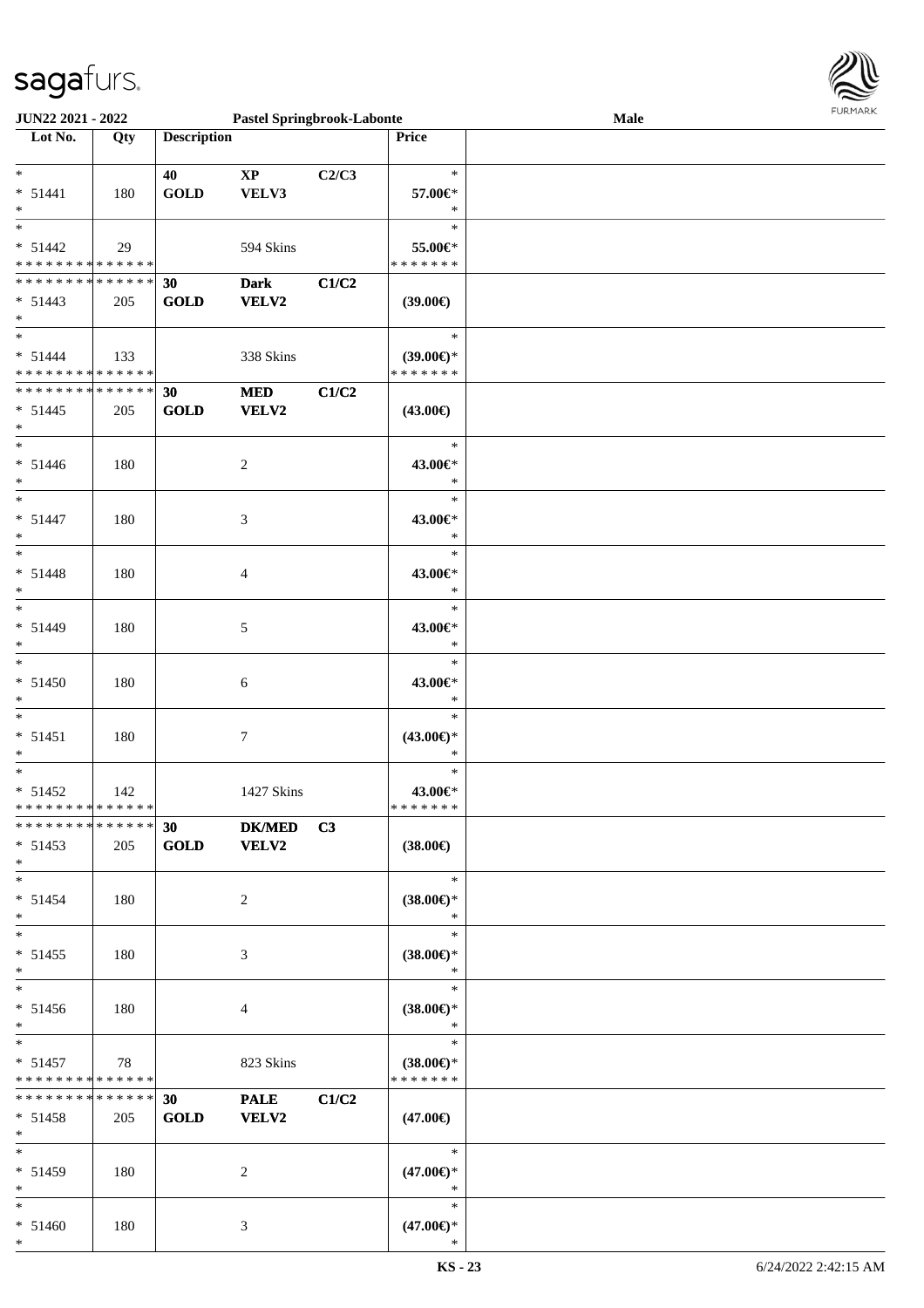

| <b>JUN22 2021 - 2022</b>                                                                            |     |                             | <b>Pastel Springbrook-Labonte</b>      |       |                                                   | Male | 1.9151 B1515 |
|-----------------------------------------------------------------------------------------------------|-----|-----------------------------|----------------------------------------|-------|---------------------------------------------------|------|--------------|
| Lot No.                                                                                             | Qty | <b>Description</b>          |                                        |       | Price                                             |      |              |
| $*$<br>$* 51461$                                                                                    | 180 | 30<br>$\operatorname{GOLD}$ | <b>PALE</b><br>VELV2                   | C1/C2 | $\ast$<br>$(47.00\epsilon)$ *<br>$\ast$           |      |              |
| $*$<br>$\overline{\ast}$<br>$* 51462$<br>$\ast$                                                     | 180 |                             | 5                                      |       | $\ast$<br>$(47.00\epsilon)$ *<br>$\ast$           |      |              |
| $* 51463$<br>$\ast$                                                                                 | 180 |                             | $\sqrt{6}$                             |       | $\ast$<br>$(47.00\epsilon)$ *<br>$\ast$           |      |              |
| $*$<br>$* 51464$<br>$*$                                                                             | 180 |                             | $\boldsymbol{7}$                       |       | $\ast$<br>$(47.00\epsilon)$ *<br>$\ast$           |      |              |
| $\overline{\ast}$<br>$* 51465$<br>$*$                                                               | 180 |                             | $8\,$                                  |       | $\ast$<br>$(47.00\epsilon)$ *<br>$\ast$           |      |              |
| $*$<br>$* 51466$<br>$\ast$<br>$*$                                                                   | 180 |                             | $\overline{9}$                         |       | $\ast$<br>$(47.00\epsilon)$ *<br>$\ast$           |      |              |
| $* 51467$<br>$*$<br>$\overline{\ast}$                                                               | 180 |                             | 10                                     |       | $\ast$<br>$(47.00\epsilon)$ *<br>$\ast$<br>$\ast$ |      |              |
| $* 51468$<br>$*$<br>$\overline{\ast}$                                                               | 180 |                             | 11                                     |       | $(47.00\epsilon)$ *<br>$\ast$<br>$\ast$           |      |              |
| $* 51469$<br>$\ast$<br>$\overline{\ast}$                                                            | 180 |                             | 12                                     |       | $(47.00\epsilon)$ *<br>$\ast$<br>$\ast$           |      |              |
| $* 51470$<br>$\ast$<br>$\ast$                                                                       | 180 |                             | 13                                     |       | $(47.00\epsilon)$ *<br>$\ast$<br>$\ast$           |      |              |
| $* 51471$<br>$\ast$<br>$\ast$                                                                       | 180 |                             | 14                                     |       | $(47.00\epsilon)$ *<br>$\ast$<br>$\ast$           |      |              |
| $* 51472$<br>$\ast$<br>$*$                                                                          | 180 |                             | 15                                     |       | $(47.00\epsilon)$ *<br>$\ast$<br>$\ast$           |      |              |
| $* 51473$<br>$*$<br>$\ast$                                                                          | 180 |                             | 16                                     |       | $(47.00\epsilon)$ *<br>$\ast$                     |      |              |
| $* 51474$<br>$*$<br>$\ast$                                                                          | 180 |                             | 17                                     |       | $\ast$<br>$(47.00\epsilon)$ *<br>$\ast$<br>$\ast$ |      |              |
| $* 51475$<br>* * * * * * * * <mark>* * * * * *</mark><br>* * * * * * * * <mark>* * * * * * *</mark> | 81  |                             | 3166 Skins                             |       | $(47.00\epsilon)$ *<br>* * * * * * *              |      |              |
| $* 51476$<br>$\ast$<br>$*$                                                                          | 205 | 30<br>GOLD                  | $\mathbf{X}\mathbf{P}$<br><b>VELV2</b> | C1/C2 | 48.00€<br>$*$                                     |      |              |
| $* 51477$<br>$*$<br>$*$ $*$                                                                         | 180 |                             | 2                                      |       | 48.00€*<br>$\mathbb{R}^2$<br>$\ast$               |      |              |
| $* 51478$<br>$\ast$<br>$\overline{\ast}$                                                            | 180 |                             | 3                                      |       | 48.00€*<br>$*$<br>$\ast$                          |      |              |
| $* 51479$<br>$\ast$<br>$\ast$                                                                       | 180 |                             | $\overline{4}$                         |       | 48.00€*<br>$\ast$<br>$\ast$                       |      |              |
| $* 51480$<br>$\ast$                                                                                 | 180 |                             | 5                                      |       | 48.00€*<br>$\ast$                                 |      |              |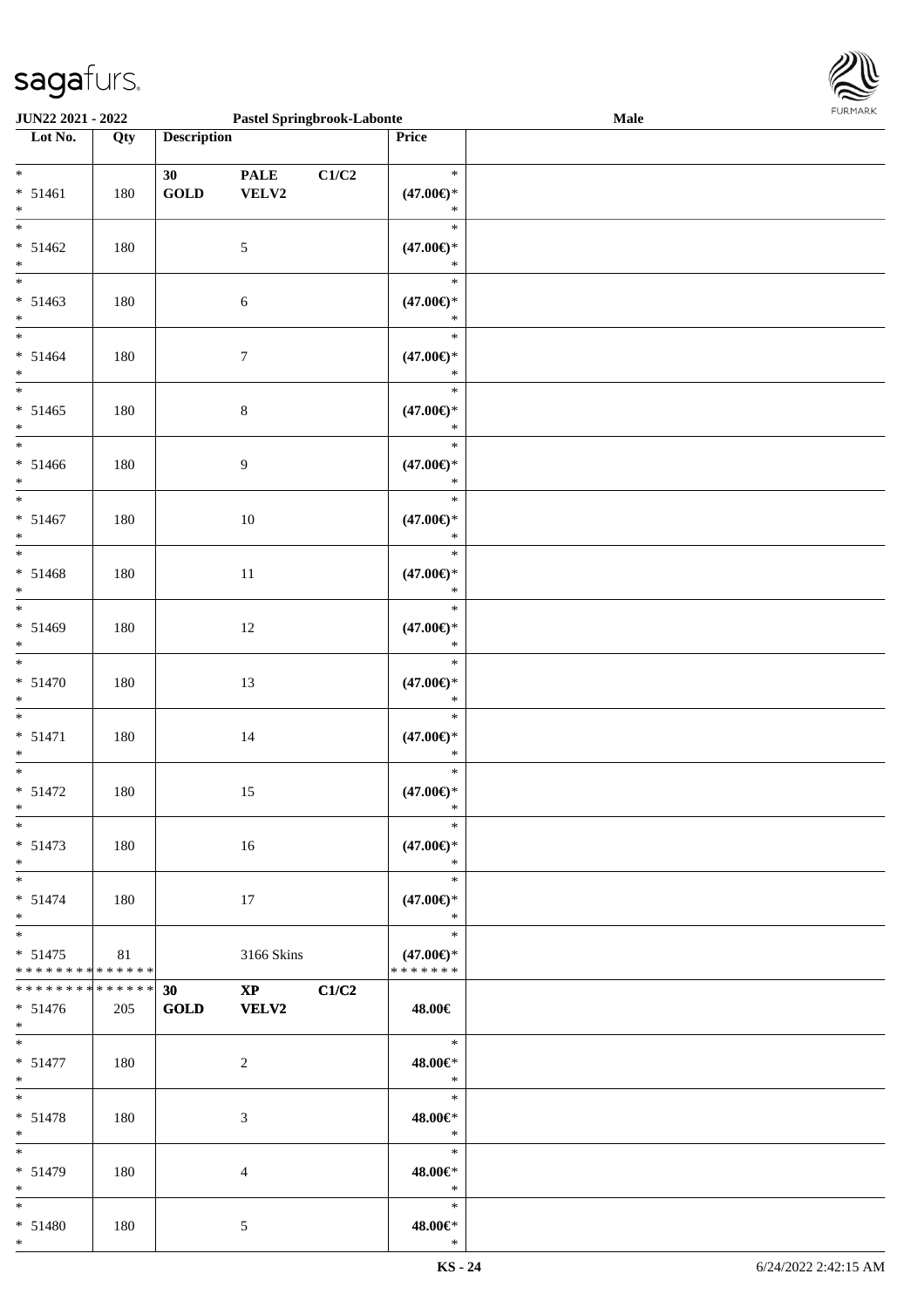

| <b>JUN22 2021 - 2022</b>                   |     |                    | <b>Pastel Springbrook-Labonte</b> |       |                     | Male |  |
|--------------------------------------------|-----|--------------------|-----------------------------------|-------|---------------------|------|--|
| Lot No.                                    | Qty | <b>Description</b> |                                   |       | <b>Price</b>        |      |  |
|                                            |     |                    |                                   |       |                     |      |  |
| $\ast$                                     |     | 30                 | $\mathbf{X}\mathbf{P}$            | C1/C2 | $\ast$              |      |  |
| $* 51481$                                  | 180 | <b>GOLD</b>        | VELV2                             |       | 48.00€*             |      |  |
| $\ast$                                     |     |                    |                                   |       | $\ast$              |      |  |
| $\overline{\ast}$                          |     |                    |                                   |       | $\ast$              |      |  |
| $* 51482$                                  | 180 |                    | 7                                 |       | 48.00€*             |      |  |
| $\ast$                                     |     |                    |                                   |       | $\ast$              |      |  |
|                                            |     |                    |                                   |       |                     |      |  |
|                                            |     |                    |                                   |       | $\ast$              |      |  |
| $* 51483$                                  | 180 |                    | 8                                 |       | 48.00€*             |      |  |
| $*$                                        |     |                    |                                   |       | $\ast$              |      |  |
| $\ddot{x}$                                 |     |                    |                                   |       | $\ast$              |      |  |
| $* 51484$                                  | 179 |                    | 1644 Skins                        |       | 48.00€*             |      |  |
| * * * * * * * * <mark>* * * * * *</mark>   |     |                    |                                   |       | * * * * * * *       |      |  |
| * * * * * * * * <mark>* * * * * *</mark>   |     | 30                 | PAL/XP                            | C3    |                     |      |  |
| $* 51485$                                  | 205 | <b>GOLD</b>        | <b>VELV2</b>                      |       | $(44.00\epsilon)$   |      |  |
| $\ast$                                     |     |                    |                                   |       |                     |      |  |
| $\ast$                                     |     |                    |                                   |       | $\ast$              |      |  |
|                                            |     |                    |                                   |       |                     |      |  |
| $* 51486$                                  | 180 |                    | 2                                 |       | $(44.00\epsilon)$ * |      |  |
| $\ast$                                     |     |                    |                                   |       | $\ast$              |      |  |
| $\overline{\ast}$                          |     |                    |                                   |       | $\ast$              |      |  |
| $* 51487$                                  | 180 |                    | 3                                 |       | $(44.00\epsilon)$ * |      |  |
| $\ast$                                     |     |                    |                                   |       | $\ast$              |      |  |
| $\ast$                                     |     |                    |                                   |       | $\ast$              |      |  |
| * 51488                                    | 180 |                    | 4                                 |       | $(44.00\epsilon)$ * |      |  |
| $\ast$                                     |     |                    |                                   |       | $\ast$              |      |  |
| $\ast$                                     |     |                    |                                   |       | $\ast$              |      |  |
|                                            |     |                    |                                   |       |                     |      |  |
| * 51489                                    | 180 |                    | 5                                 |       | $(44.00\epsilon)$ * |      |  |
| $\ast$                                     |     |                    |                                   |       | $\ast$              |      |  |
| $\ast$                                     |     |                    |                                   |       | $\ast$              |      |  |
| $* 51490$                                  | 125 |                    | 1050 Skins                        |       | $(44.00\epsilon)$ * |      |  |
| * * * * * * * * * * * * * * *              |     |                    |                                   |       | * * * * * * *       |      |  |
| * * * * * * * * <mark>* * * * * * *</mark> |     | 30                 | <b>MED</b>                        | C2/C3 |                     |      |  |
| $* 51491$                                  | 205 | <b>GOLD</b>        | VELV3                             |       | 39.00€              |      |  |
| $\ast$                                     |     |                    |                                   |       |                     |      |  |
| $\ast$                                     |     |                    |                                   |       | $\ast$              |      |  |
| $* 51492$                                  | 37  |                    | 242 Skins                         |       | 39.00€*             |      |  |
| * * * * * * * * <mark>* * * * * * *</mark> |     |                    |                                   |       | *******             |      |  |
| * * * * * * * * * * * * * * <mark>*</mark> |     | 30                 |                                   |       |                     |      |  |
|                                            |     |                    | <b>PALE</b>                       | C2/C3 |                     |      |  |
| $* 51493$                                  | 205 |                    | GOLD VELV3                        |       | 44.00€              |      |  |
| $*$                                        |     |                    |                                   |       |                     |      |  |
| $\ast$                                     |     |                    |                                   |       | $\ast$              |      |  |
| $* 51494$                                  | 180 |                    | 2                                 |       | 44.00€*             |      |  |
| $\ast$                                     |     |                    |                                   |       | $\ast$              |      |  |
| $\overline{\phantom{0}}$                   |     |                    |                                   |       | $\ast$              |      |  |
| $* 51495$                                  | 127 |                    | 512 Skins                         |       | 44.00€*             |      |  |
| * * * * * * * * <mark>* * * * * *</mark>   |     |                    |                                   |       | * * * * * * *       |      |  |
| * * * * * * * * * * * * * * <mark>*</mark> |     | 30                 | $\mathbf{X}\mathbf{P}$            | C2/C3 |                     |      |  |
|                                            |     |                    |                                   |       |                     |      |  |
| $* 51496$                                  | 205 | <b>GOLD</b>        | <b>VELV3</b>                      |       | 52.00€              |      |  |
| $*$ $-$                                    |     |                    |                                   |       |                     |      |  |
| $\ddot{x}$                                 |     |                    |                                   |       | $\ast$              |      |  |
| $* 51497$                                  | 180 |                    | 2                                 |       | 50.00€*             |      |  |
| $*$                                        |     |                    |                                   |       | $\ast$              |      |  |
| $*$ $-$                                    |     |                    |                                   |       | $\ast$              |      |  |
| $* 51498$                                  | 134 |                    | 519 Skins                         |       | 50.00€*             |      |  |
| * * * * * * * * <mark>* * * * * * *</mark> |     |                    |                                   |       | *******             |      |  |
|                                            |     | 30                 | 2XP                               | C2/C3 |                     |      |  |
| 51499                                      |     |                    |                                   |       |                     |      |  |
|                                            | 98  | <b>GOLD</b>        | VELV3                             |       | $(42.00\epsilon)$   |      |  |
|                                            |     |                    |                                   |       |                     |      |  |
| * * * * * * * * <mark>* * * * * * *</mark> |     |                    | <b>Dark</b>                       | C1/C2 |                     |      |  |
| $* 51500$                                  | 245 | <b>GOLD</b>        | <b>VELV2</b>                      |       | $(32.00\epsilon)$   |      |  |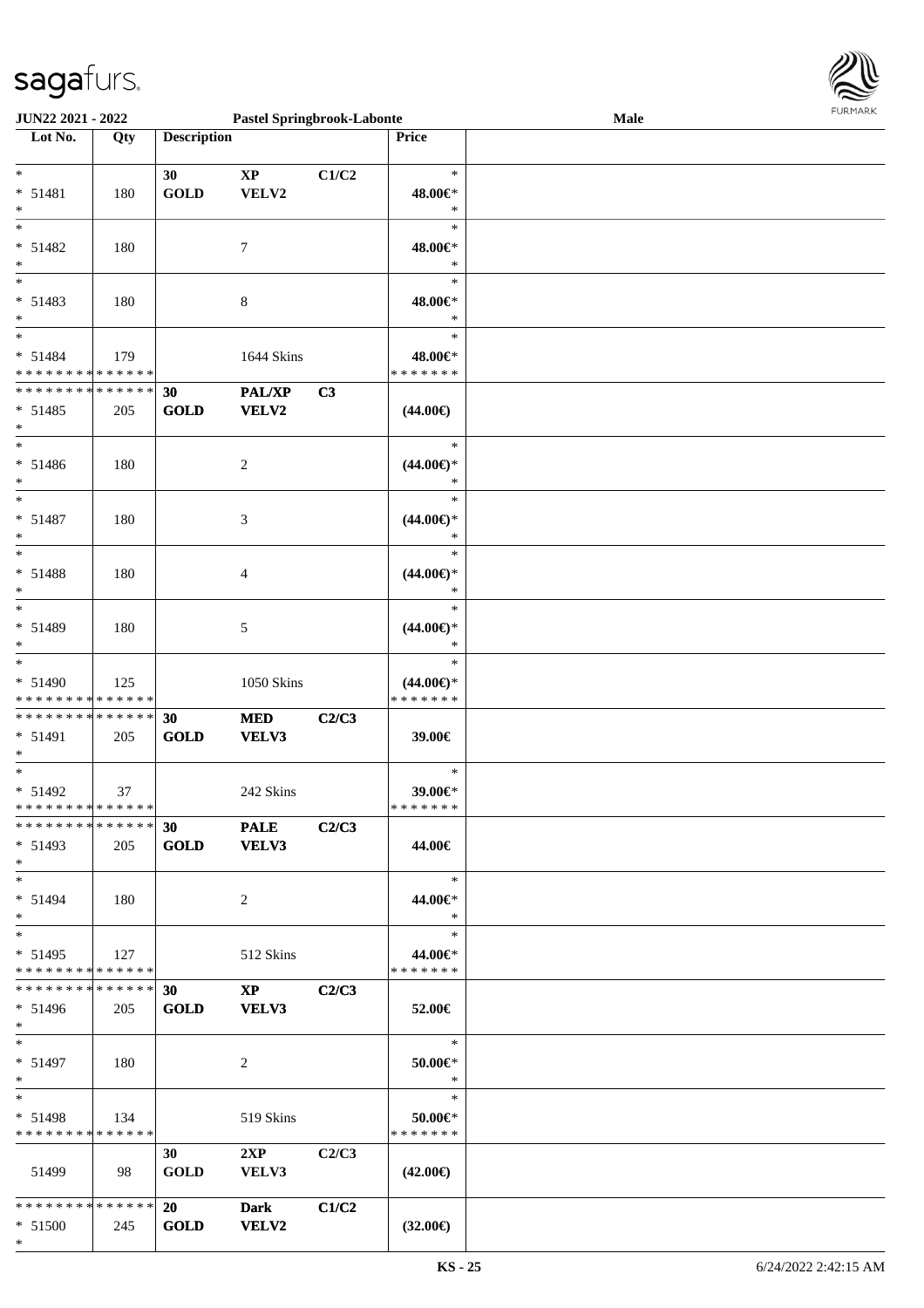

| <b>JUN22 2021 - 2022</b>                   |     |                    | <b>Pastel Springbrook-Labonte</b> |                |                          | <b>Male</b> |  |
|--------------------------------------------|-----|--------------------|-----------------------------------|----------------|--------------------------|-------------|--|
| Lot No.                                    | Qty | <b>Description</b> |                                   |                | Price                    |             |  |
|                                            |     |                    |                                   |                |                          |             |  |
| $\ast$                                     |     | 20                 | <b>Dark</b>                       | C1/C2          | $\ast$                   |             |  |
| $* 51501$                                  | 105 | <b>GOLD</b>        | VELV2                             |                | $(32.00\epsilon)$ *      |             |  |
| * * * * * * * * <mark>* * * * * * *</mark> |     |                    |                                   |                | * * * * * * *            |             |  |
| * * * * * * * * * * * * * * <mark>*</mark> |     | 20                 | $\bf MED$                         | C1/C2          |                          |             |  |
|                                            |     |                    |                                   |                |                          |             |  |
| $* 51502$                                  | 245 | <b>GOLD</b>        | VELV2                             |                | 36.00€                   |             |  |
| $\ast$                                     |     |                    |                                   |                |                          |             |  |
| $\overline{\phantom{0}}$                   |     |                    |                                   |                | $\ast$                   |             |  |
| $* 51503$                                  | 220 |                    | $\overline{c}$                    |                | 36.00€*                  |             |  |
| $\ast$                                     |     |                    |                                   |                | $\ast$                   |             |  |
| $\ast$                                     |     |                    |                                   |                | $\ast$                   |             |  |
| $* 51504$                                  | 220 |                    | 3                                 |                | 36.00€*                  |             |  |
| $\ast$                                     |     |                    |                                   |                | $\ast$                   |             |  |
|                                            |     |                    |                                   |                | $\ast$                   |             |  |
| $* 51505$                                  |     |                    |                                   |                |                          |             |  |
| * * * * * * * * <mark>* * * * * * *</mark> | 138 |                    | 823 Skins                         |                | 36.00€*<br>* * * * * * * |             |  |
|                                            |     |                    |                                   |                |                          |             |  |
| * * * * * * * * * * * * * * *              |     | 20                 | <b>DK/MED</b>                     | C <sub>3</sub> |                          |             |  |
| $* 51506$                                  | 245 | <b>GOLD</b>        | VELV2                             |                | $(32.00\epsilon)$        |             |  |
| $\ast$                                     |     |                    |                                   |                |                          |             |  |
| $\ast$                                     |     |                    |                                   |                | $\ast$                   |             |  |
| $* 51507$                                  | 220 |                    | 2                                 |                | $(32.00\epsilon)$ *      |             |  |
| $\ast$                                     |     |                    |                                   |                | $\ast$                   |             |  |
| $\ast$                                     |     |                    |                                   |                | $\ast$                   |             |  |
| * 51508                                    | 160 |                    | 625 Skins                         |                | $(32.00\epsilon)$ *      |             |  |
| * * * * * * * * <mark>* * * * * * *</mark> |     |                    |                                   |                | * * * * * * *            |             |  |
|                                            |     |                    |                                   |                |                          |             |  |
| * * * * * * * * * * * * * * *              |     | <b>20</b>          | <b>PALE</b>                       | C1/C2          |                          |             |  |
| $* 51509$                                  | 245 | <b>GOLD</b>        | VELV2                             |                | 40.00€                   |             |  |
| $\ast$                                     |     |                    |                                   |                |                          |             |  |
| $\ast$                                     |     |                    |                                   |                | $\ast$                   |             |  |
| $* 51510$                                  | 220 |                    | 2                                 |                | 40.00€*                  |             |  |
| *                                          |     |                    |                                   |                | $\ast$                   |             |  |
| $\ast$                                     |     |                    |                                   |                | $\ast$                   |             |  |
| $* 51511$                                  | 220 |                    | 3                                 |                | 40.00€*                  |             |  |
| $\ast$                                     |     |                    |                                   |                | $\ast$                   |             |  |
| $\ast$                                     |     |                    |                                   |                | $\ast$                   |             |  |
|                                            |     |                    |                                   |                |                          |             |  |
| $* 51512$                                  | 220 |                    | 4                                 |                | $(40.00\epsilon)$ *      |             |  |
| $\ast$                                     |     |                    |                                   |                | $\ast$                   |             |  |
| $\ast$                                     |     |                    |                                   |                | $\ast$                   |             |  |
| $* 51513$                                  | 220 |                    | 5                                 |                | $(40.00\epsilon)$ *      |             |  |
| $\ast$                                     |     |                    |                                   |                | $\ast$                   |             |  |
| $\ast$                                     |     |                    |                                   |                | $\ast$                   |             |  |
| $* 51514$                                  | 220 |                    | 6                                 |                | $(40.00\epsilon)$ *      |             |  |
| $\ast$                                     |     |                    |                                   |                | $\ast$                   |             |  |
| $*$                                        |     |                    |                                   |                | $\ast$                   |             |  |
|                                            |     |                    |                                   |                |                          |             |  |
| $* 51515$                                  | 220 |                    | 7                                 |                | $(40.00\epsilon)$ *      |             |  |
| $\ast$                                     |     |                    |                                   |                | $\ast$                   |             |  |
| $\ast$                                     |     |                    |                                   |                | $\ast$                   |             |  |
| $* 51516$                                  | 58  |                    | 1623 Skins                        |                | $(40.00\epsilon)$ *      |             |  |
| * * * * * * * * <mark>* * * * * *</mark>   |     |                    |                                   |                | * * * * * * *            |             |  |
| * * * * * * * * * * * * * * <mark>*</mark> |     | <b>20</b>          | $\mathbf{XP}$                     | C1/C2          |                          |             |  |
| $* 51517$                                  | 245 | <b>GOLD</b>        | VELV2                             |                | 44.00€                   |             |  |
| $*$ $-$                                    |     |                    |                                   |                |                          |             |  |
| $\ddot{x}$                                 |     |                    |                                   |                | $*$                      |             |  |
|                                            |     |                    |                                   |                |                          |             |  |
| $* 51518$                                  | 220 |                    | 2                                 |                | 44.00€*                  |             |  |
| $\ast$                                     |     |                    |                                   |                | $\ast$                   |             |  |
| $*$ $*$                                    |     |                    |                                   |                | $\ast$                   |             |  |
| $* 51519$                                  | 176 |                    | 641 Skins                         |                | 44.00€*                  |             |  |
| * * * * * * * * <mark>* * * * * *</mark>   |     |                    |                                   |                | * * * * * * *            |             |  |
| * * * * * * * * * * * * * * <mark>*</mark> |     | 20                 | <b>PAL/XP</b>                     | C3             |                          |             |  |
| $* 51520$                                  | 245 | <b>GOLD</b>        | <b>VELV2</b>                      |                | $(38.00\epsilon)$        |             |  |
|                                            |     |                    |                                   |                |                          |             |  |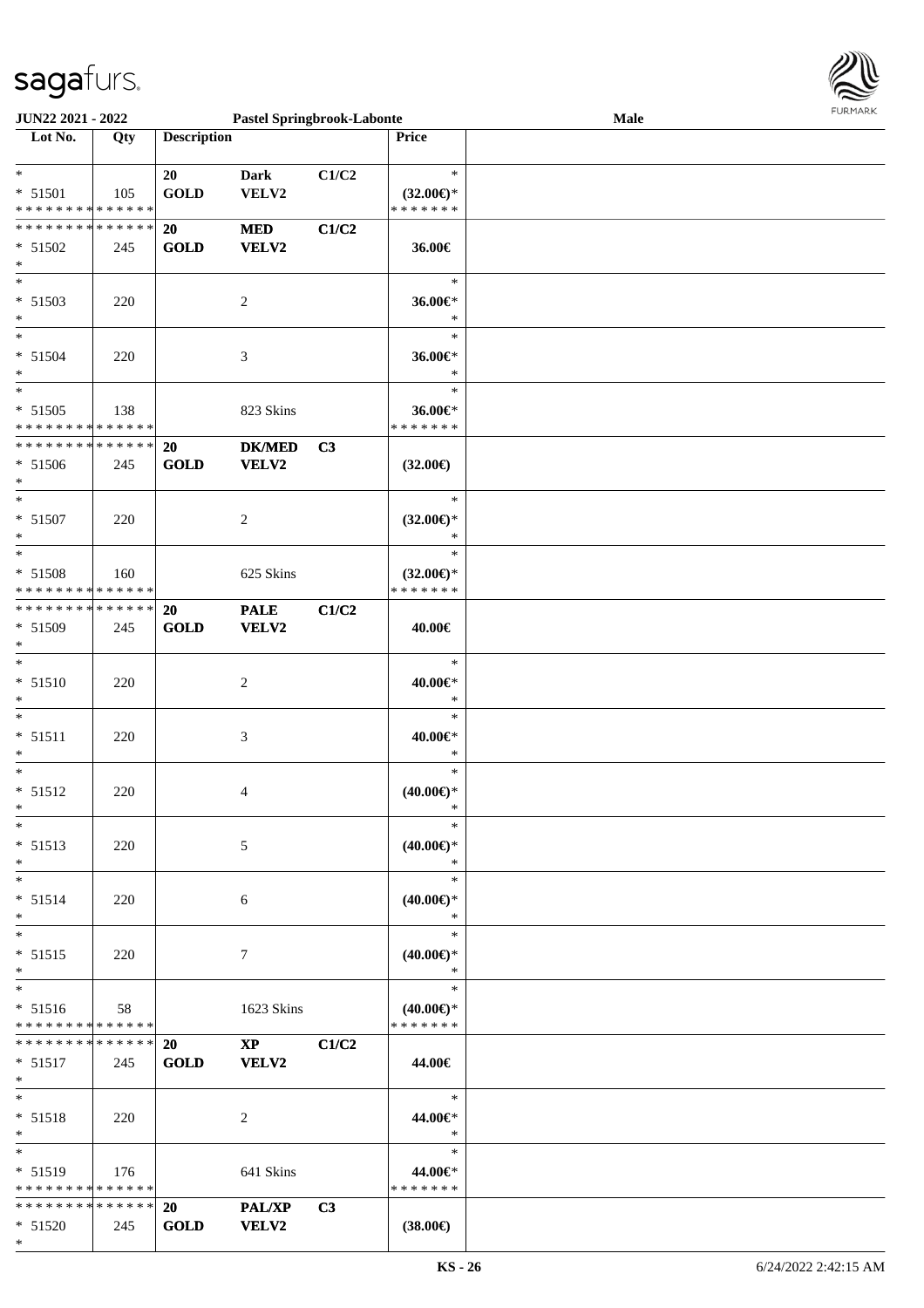| sagafurs.                                           |     |                             |                                   |       |                                                |      |                |
|-----------------------------------------------------|-----|-----------------------------|-----------------------------------|-------|------------------------------------------------|------|----------------|
| JUN22 2021 - 2022                                   |     |                             | <b>Pastel Springbrook-Labonte</b> |       |                                                | Male | <b>FURMARK</b> |
| Lot No.                                             | Qty | <b>Description</b>          |                                   |       | <b>Price</b>                                   |      |                |
| $\ast$<br>$* 51521$<br>∗                            | 220 | 20<br><b>GOLD</b>           | PAL/XP<br>VELV2                   | C3    | $\ast$<br>$(38.00\epsilon)$ *<br>∗             |      |                |
| $\ast$<br>* 51522<br>* * * * * * * * * * * * * *    | 116 |                             | 581 Skins                         |       | $\ast$<br>$(38.00\epsilon)$ *<br>* * * * * * * |      |                |
| 51523                                               | 179 | 20<br><b>GOLD</b>           | <b>DK/MED</b><br>VELV3            | C2/C3 | $(29.00\epsilon)$                              |      |                |
| 51524                                               | 190 | 20<br><b>GOLD</b>           | <b>PALE</b><br>VELV3              | C2/C3 | 33.00€                                         |      |                |
| 51525                                               | 130 | 20<br><b>GOLD</b>           | $\bold{XP}$<br>VELV3              | C2/C3 | 40.00€                                         |      |                |
| 51526                                               | 280 | $\bf{0}$<br><b>GOLD</b>     | <b>Dark</b><br>VELV2              | C2/C3 | $(25.00\epsilon)$                              |      |                |
| ******** <mark>******</mark><br>$* 51527$<br>$\ast$ | 265 | $\mathbf 0$<br><b>GOLD</b>  | <b>MED</b><br>VELV2               | C2/C3 | 27.00€                                         |      |                |
| $\ast$<br>$* 51528$<br>* * * * * * * * * * * * * *  | 113 |                             | 378 Skins                         |       | $\ast$<br>27.00€*<br>* * * * * * *             |      |                |
| * * * * * * * * * * * * * *<br>$* 51529$<br>∗       | 265 | $\mathbf{0}$<br><b>GOLD</b> | <b>PALE</b><br>VELV2              | C2/C3 | 31.00€                                         |      |                |
| $\ast$<br>$* 51530$<br>* * * * * * * * * * * * * *  | 227 |                             | 492 Skins                         |       | $\ast$<br>31.00€*<br>* * * * * * *             |      |                |
| 51531                                               | 251 | $\bf{0}$<br><b>GOLD</b>     | $\bold{XP}$<br>VELV2              | C2/C3 | $(34.00\epsilon)$                              |      |                |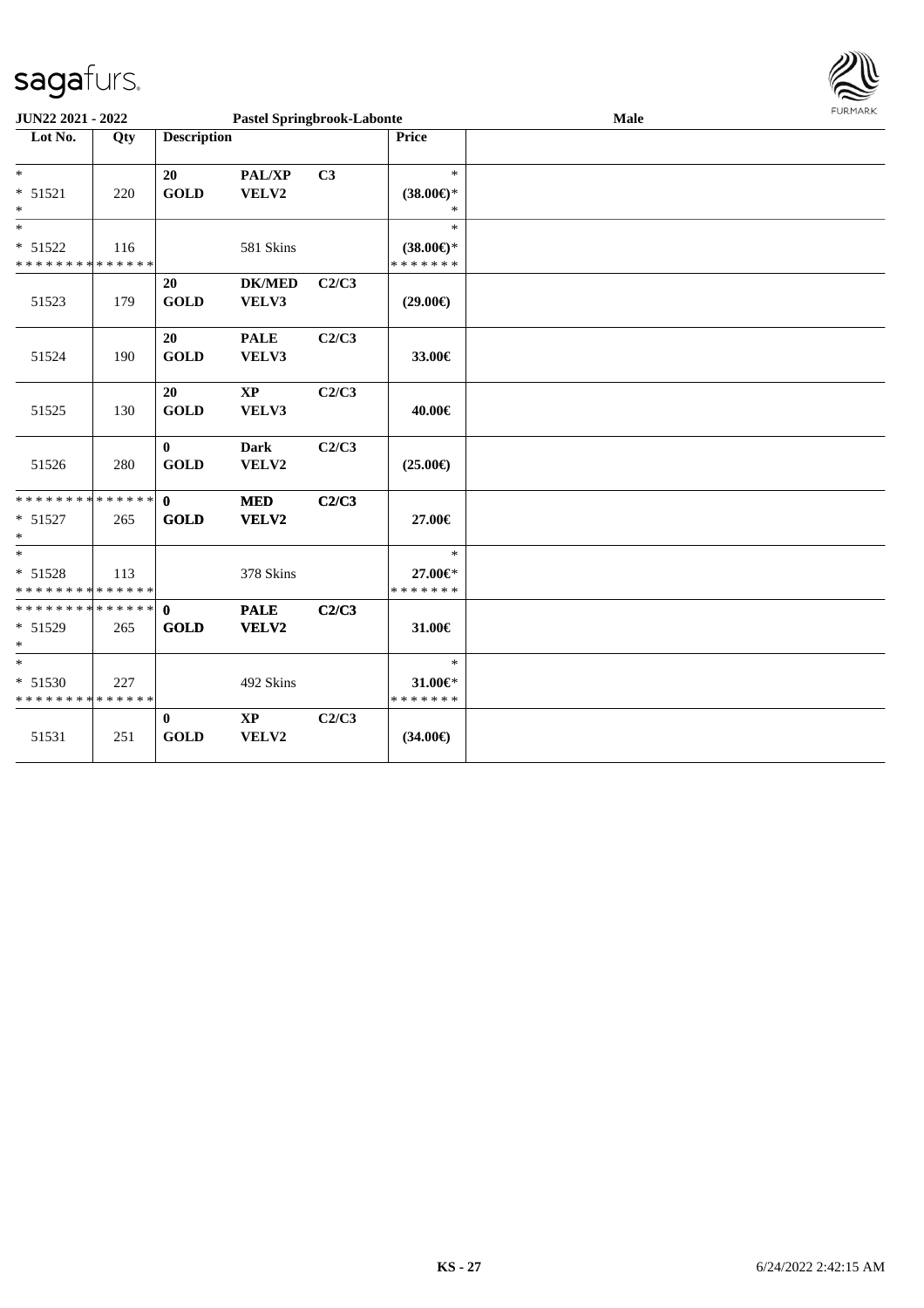

| JUN22 2021 - 2022                                  |     |                                | <b>Pastel Sundry owners</b>    |                               |                                    | Male |  |
|----------------------------------------------------|-----|--------------------------------|--------------------------------|-------------------------------|------------------------------------|------|--|
| Lot No.                                            | Qty | <b>Description</b>             |                                |                               | Price                              |      |  |
| **************<br>$* 51541$<br>$\ast$              | 165 | 50<br><b>SLVR</b>              | <b>ALL</b>                     | C <sub>2</sub>                | 41.00€                             |      |  |
| $*$<br>* 51542<br>* * * * * * * * * * * * * *      | 100 |                                | 265 Skins                      |                               | $\ast$<br>41.00€*<br>* * * * * * * |      |  |
| * * * * * * * * * * * * * *<br>$* 51543$<br>$*$    | 205 | 40<br><b>SLVR</b>              | $\mathbf{ALL}$                 | C <sub>2</sub>                | 35.00€                             |      |  |
| $\ast$<br>$* 51544$<br>* * * * * * * * * * * * * * | 111 |                                | 316 Skins                      |                               | $\ast$<br>35.00€*<br>* * * * * * * |      |  |
| 51545                                              | 170 | 30<br><b>SLVR</b>              | $\mathbf{ALL}$                 | C2                            | 31.00€                             |      |  |
| 51546                                              | 41  | 30/20<br><b>SLVR</b>           | $\mathbf{ALL}$<br>SPT1         | C <sub>2</sub>                | 24.50€                             |      |  |
| 51547                                              | 149 | 20/0<br><b>SLVR</b>            | $\mathbf{ALL}$                 | C2                            | 19.50€                             |      |  |
| * * * * * * * * * * * * * *<br>* 51548<br>$*$      | 185 | 50<br><b>SLVR</b>              | <b>ALL</b><br><b>VELV1</b>     | C <sub>2</sub><br><b>SPAR</b> | 34.00€                             |      |  |
| $*$<br>* 51549<br>* * * * * * * * * * * * * *      | 53  |                                | 238 Skins                      |                               | $\ast$<br>35.00€*<br>* * * * * * * |      |  |
| * * * * * * * * * * * * * *<br>* 51550<br>$*$      | 205 | 40<br><b>SLVR</b>              | $\mathbf{ALL}$<br><b>VELV1</b> | C <sub>2</sub><br><b>SPAR</b> | 32.00€                             |      |  |
| $\ast$<br>$* 51551$<br>$*$                         | 180 |                                | $\overline{c}$                 |                               | $\ast$<br>32.00€*<br>$\ast$        |      |  |
| $*$<br>$* 51552$<br>$*$                            | 180 |                                | 3                              |                               | $\ast$<br>32.00€*<br>$\ast$        |      |  |
| $*$<br>$* 51553$<br>* * * * * * * * * * * * * *    | 122 |                                | 687 Skins                      |                               | $\ast$<br>32.00€*<br>* * * * * * * |      |  |
| * * * * * * * * * * * * * * *<br>$* 51554$<br>$*$  | 225 | 30 <sub>1</sub><br><b>SLVR</b> | <b>ALL</b><br><b>VELV1</b>     | C2<br><b>SPAR</b>             | 28.00€                             |      |  |
| $*$<br>$* 51555$<br>$*$                            | 200 |                                | 2                              |                               | $\ast$<br>28.00€*<br>$\ast$        |      |  |
| $\ast$<br>* 51556<br>$*$                           | 180 |                                | 3                              |                               | $\ast$<br>28.00€*<br>$\ast$        |      |  |
| $*$<br>$* 51557$<br>* * * * * * * * * * * * * *    | 53  |                                | 658 Skins                      |                               | $\ast$<br>28.00€*<br>* * * * * * * |      |  |
| 51558                                              | 177 | 20<br><b>SLVR</b>              | $\mathbf{ALL}$<br><b>VELV1</b> | C <sub>2</sub><br><b>SPAR</b> | 23.50€                             |      |  |
| 51559                                              | 93  | 40<br><b>SLVR</b>              | ALL<br><b>VELV2</b>            | C2<br><b>OPEN</b>             | $(31.00\epsilon)$                  |      |  |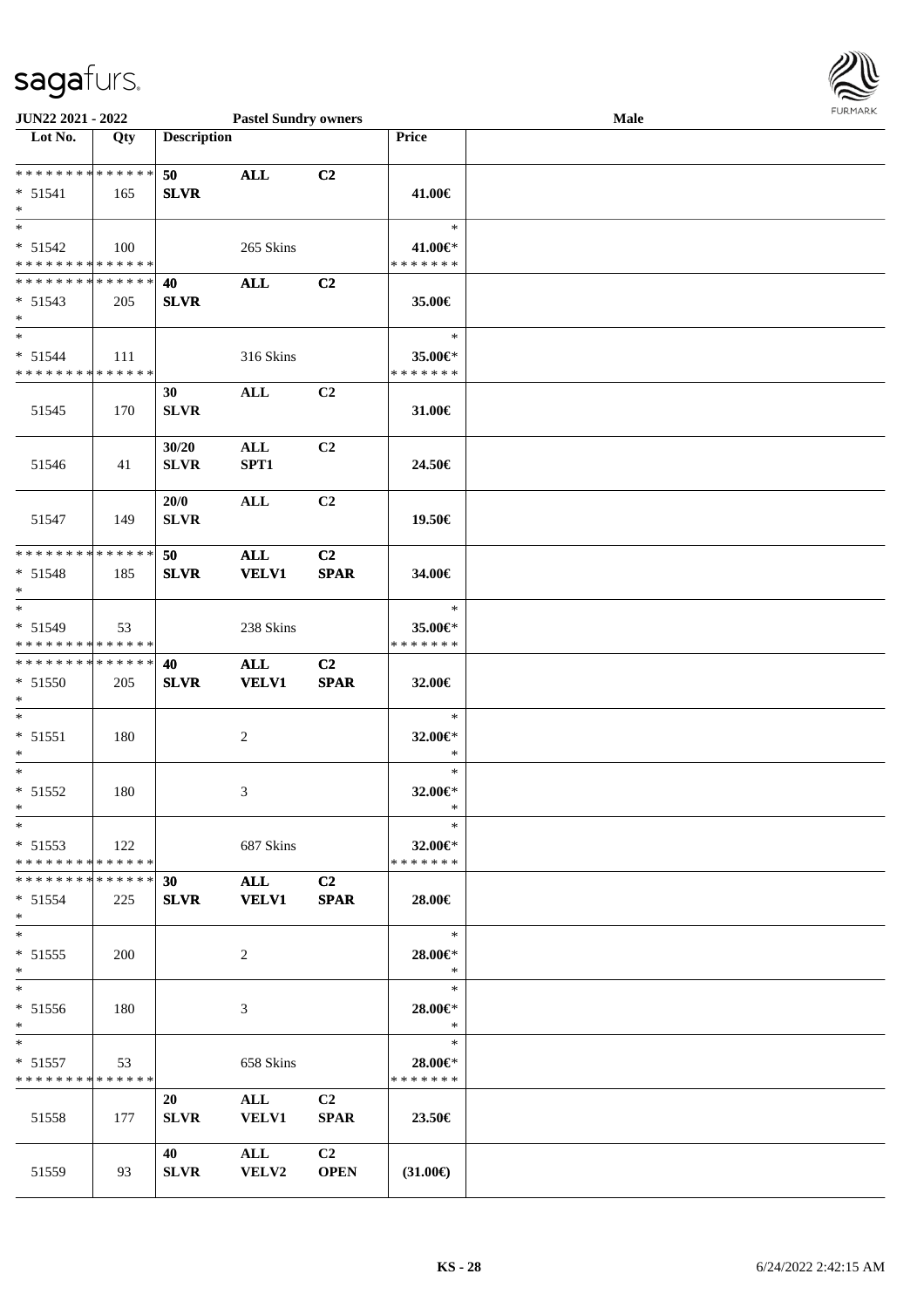

| JUN22 2021 - 2022            |     |                    | <b>Pastel Deep North</b> |       |                     | Male |  |
|------------------------------|-----|--------------------|--------------------------|-------|---------------------|------|--|
| Lot No.                      | Qty | <b>Description</b> |                          |       | <b>Price</b>        |      |  |
| **************               |     | 40                 | <b>Dark</b>              | C2/C3 |                     |      |  |
| * 51561                      | 205 | <b>SLVR</b>        |                          |       | 33.00€              |      |  |
| $\ast$                       |     |                    |                          |       |                     |      |  |
| $\ast$                       |     |                    |                          |       | $\ast$              |      |  |
| * 51562                      | 45  |                    | 250 Skins                |       | 34.00€*             |      |  |
| * * * * * * * * * * * * * *  |     |                    |                          |       | * * * * * * *       |      |  |
|                              |     | 40                 | <b>MED</b>               | C2/C3 |                     |      |  |
| 51563                        | 217 | <b>SLVR</b>        |                          |       | 36.00€              |      |  |
|                              |     |                    |                          |       |                     |      |  |
| **************               |     | 40                 | <b>PAL/XP</b>            | C2/C3 |                     |      |  |
| $* 51564$                    | 205 | <b>SLVR</b>        |                          |       | (39.00)             |      |  |
| $\ast$                       |     |                    |                          |       |                     |      |  |
| $\ast$                       |     |                    |                          |       | $\ast$              |      |  |
| $* 51565$                    | 198 |                    | 403 Skins                |       | $(39.00\epsilon)$ * |      |  |
| * * * * * * * * * * * * * *  |     |                    |                          |       | * * * * * * *       |      |  |
|                              |     | 30                 | <b>XD</b>                | C2/C3 |                     |      |  |
| 51566                        | 131 | <b>SLVR</b>        |                          |       | 27.50€              |      |  |
| ******** <mark>******</mark> |     | 30                 | <b>Dark</b>              | C2/C3 |                     |      |  |
| $* 51567$                    | 225 | <b>SLVR</b>        |                          |       | 31.00€              |      |  |
| $\ast$                       |     |                    |                          |       |                     |      |  |
| $\ast$                       |     |                    |                          |       | $\ast$              |      |  |
| * 51568                      | 200 |                    | $\overline{c}$           |       | 31.00€*             |      |  |
| $\ast$                       |     |                    |                          |       | $\ast$              |      |  |
| $\ast$                       |     |                    |                          |       | $\ast$              |      |  |
| * 51569                      | 117 |                    | 542 Skins                |       | $31.00 \in$ *       |      |  |
| * * * * * * * * * * * * * *  |     |                    |                          |       | * * * * * * *       |      |  |
| **************               |     | 30                 | <b>MED</b>               | C2/C3 |                     |      |  |
| * 51570                      | 225 | <b>SLVR</b>        |                          |       | 32.00€              |      |  |
| $\ast$                       |     |                    |                          |       |                     |      |  |
| $\ast$                       |     |                    |                          |       | $\ast$              |      |  |
| $* 51571$                    | 200 |                    | $\overline{c}$           |       | 33.00€*             |      |  |
| $\ast$<br>$\ast$             |     |                    |                          |       | $\ast$<br>$\ast$    |      |  |
| $* 51572$                    |     |                    | 457 Skins                |       | 32.00€*             |      |  |
| **************               | 32  |                    |                          |       | * * * * * * *       |      |  |
| * * * * * * * * * * * * * *  |     | <b>30</b>          | <b>PALE</b>              | C2/C3 |                     |      |  |
| $* 51573$                    | 225 | <b>SLVR</b>        |                          |       | 33.00€              |      |  |
| $*$                          |     |                    |                          |       |                     |      |  |
| $*$                          |     |                    |                          |       | $\ast$              |      |  |
| $* 51574$                    | 200 |                    | 2                        |       | 33.00€*             |      |  |
| $*$                          |     |                    |                          |       | $\ast$              |      |  |
| $\ast$                       |     |                    |                          |       | $\ast$              |      |  |
| $* 51575$                    | 135 |                    | 560 Skins                |       | 33.00€*             |      |  |
| * * * * * * * * * * * * * *  |     |                    |                          |       | * * * * * * *       |      |  |
| **************               |     | 30                 | $\mathbf{X}\mathbf{P}$   | C2/C3 |                     |      |  |
| $* 51576$                    | 225 | <b>SLVR</b>        |                          |       | $(38.00\epsilon)$   |      |  |
| $*$<br>$*$                   |     |                    |                          |       | $\equiv$<br>$\ast$  |      |  |
| $* 51577$                    | 47  |                    | 272 Skins                |       | $(38.00€)$ *        |      |  |
| * * * * * * * * * * * * * *  |     |                    |                          |       | * * * * * * *       |      |  |
|                              |     | 20                 | <b>XD</b>                | C2/C3 |                     |      |  |
| 51578                        | 138 | <b>SLVR</b>        |                          |       | 24.00€              |      |  |
|                              |     |                    |                          |       |                     |      |  |
| * * * * * * * * * * * * * *  |     | <b>20</b>          | <b>Dark</b>              | C2/C3 |                     |      |  |
| $* 51579$                    | 265 | <b>SLVR</b>        |                          |       | 22.50€              |      |  |
| $\ast$                       |     |                    |                          |       |                     |      |  |
| $*$                          |     |                    |                          |       | $\ast$              |      |  |
| $* 51580$                    | 139 |                    | 404 Skins                |       | 23.50€*             |      |  |
| * * * * * * * * * * * * * *  |     |                    |                          |       | * * * * * * *       |      |  |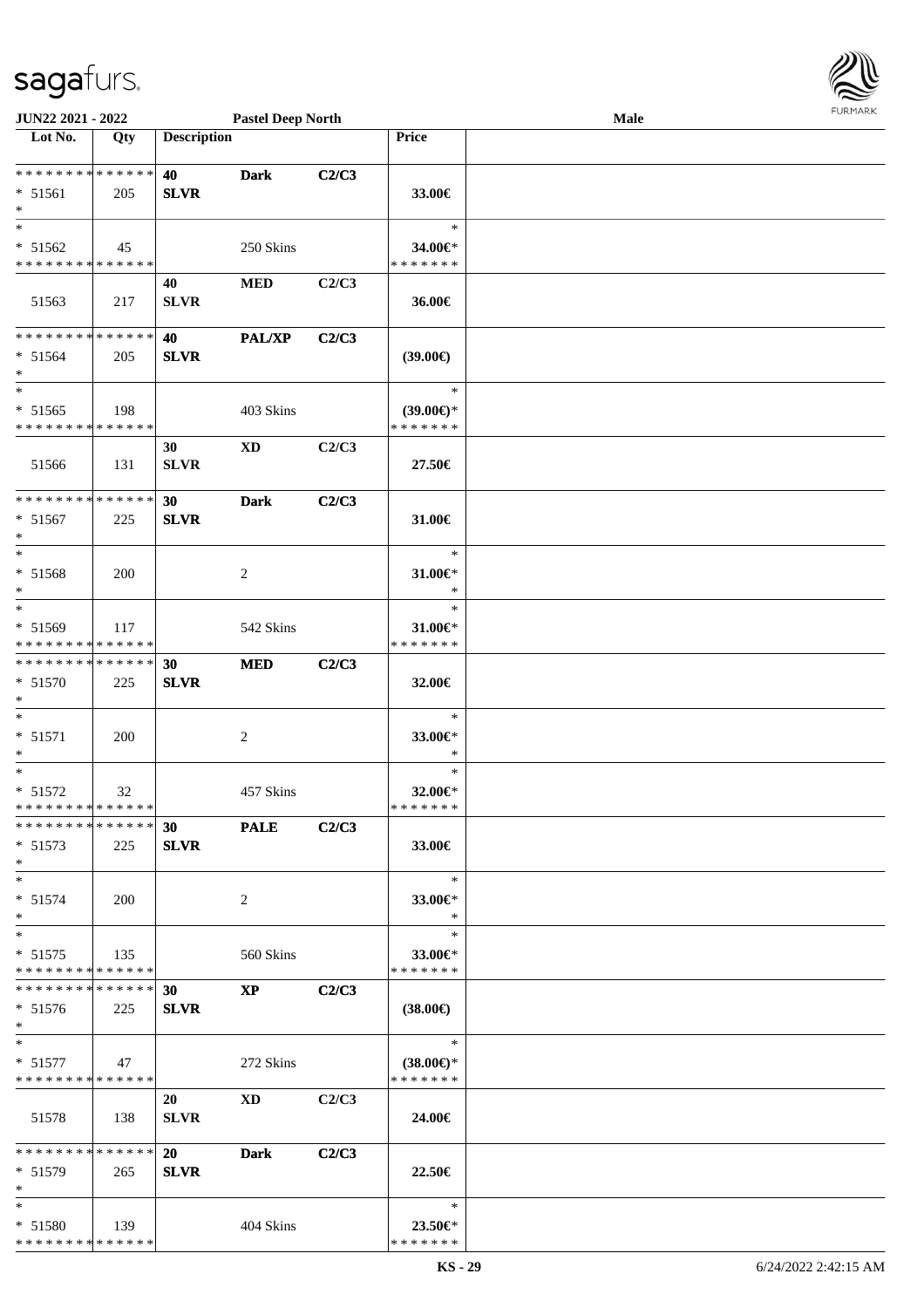

| JUN22 2021 - 2022                          |     |                    | <b>Pastel Deep North</b>   |       |                                      | Male |  |
|--------------------------------------------|-----|--------------------|----------------------------|-------|--------------------------------------|------|--|
| Lot No.                                    | Qty | <b>Description</b> |                            |       | Price                                |      |  |
|                                            |     |                    |                            |       |                                      |      |  |
| **************                             |     | 20                 | <b>MED</b>                 | C2/C3 |                                      |      |  |
| * 51581                                    | 265 | <b>SLVR</b>        |                            |       | 31.00€                               |      |  |
| $\ast$                                     |     |                    |                            |       |                                      |      |  |
| $\ast$                                     |     |                    |                            |       | $\ast$                               |      |  |
| $* 51582$                                  | 190 |                    | 455 Skins                  |       | 27.50€*                              |      |  |
| * * * * * * * * <mark>* * * * * * *</mark> |     |                    |                            |       | * * * * * * *                        |      |  |
| * * * * * * * * * * * * * *                |     | 20                 | <b>PALE</b>                | C2/C3 |                                      |      |  |
| $* 51583$                                  | 265 | <b>SLVR</b>        |                            |       | 28.00€                               |      |  |
| $\ast$                                     |     |                    |                            |       |                                      |      |  |
| $\ast$                                     |     |                    |                            |       | $\ast$                               |      |  |
| * 51584                                    | 143 |                    | 408 Skins                  |       | 35.00€*                              |      |  |
| * * * * * * * * * * * * * *                |     |                    |                            |       | * * * * * * *                        |      |  |
|                                            |     | 20                 | $\bold{XP}$                | C2/C3 |                                      |      |  |
| 51585                                      | 203 | <b>SLVR</b>        |                            |       | 32.00€                               |      |  |
|                                            |     |                    |                            |       |                                      |      |  |
|                                            |     | $\bf{0}$           | <b>DK/MED</b>              | C2/C3 |                                      |      |  |
| 51586                                      | 273 | <b>SLVR</b>        |                            |       | 22.00€                               |      |  |
|                                            |     |                    |                            |       |                                      |      |  |
|                                            |     | $\bf{0}$           | PAL/XP                     | C2/C3 |                                      |      |  |
| 51587                                      | 192 | <b>SLVR</b>        |                            |       | 24.00€                               |      |  |
|                                            |     |                    |                            |       |                                      |      |  |
|                                            |     |                    | <b>Pastel Northwest</b>    |       |                                      | Male |  |
|                                            |     |                    |                            |       |                                      |      |  |
|                                            |     |                    |                            |       |                                      |      |  |
|                                            |     |                    |                            |       |                                      |      |  |
|                                            |     | 50                 | <b>DK/MED</b>              | C2/C3 |                                      |      |  |
| 51589                                      | 108 | <b>SLVR</b>        | VELV1                      |       | 42.00€                               |      |  |
|                                            |     |                    |                            |       |                                      |      |  |
|                                            |     | 50                 | PAL/XP                     | C2/C3 |                                      |      |  |
| 51590                                      | 86  | <b>SLVR</b>        | <b>VELV1</b>               |       | 44.00€                               |      |  |
|                                            |     |                    |                            |       |                                      |      |  |
| * * * * * * * * * * * * * *                |     | 40                 | $\boldsymbol{\mathrm{XD}}$ | C2/C3 |                                      |      |  |
| * 51591                                    | 205 | <b>SLVR</b>        | <b>VELV1</b>               |       | $(33.00\epsilon)$                    |      |  |
| $\ast$<br>$\ast$                           |     |                    |                            |       | $\ast$                               |      |  |
|                                            |     |                    |                            |       |                                      |      |  |
| $* 51592$<br>**************                | 86  |                    | 291 Skins                  |       | $(33.00\epsilon)$ *<br>* * * * * * * |      |  |
| * * * * * * * * * * * * * *                |     |                    |                            |       |                                      |      |  |
|                                            |     | 40                 | <b>DK/MED</b>              | C2/C3 |                                      |      |  |
| $* 51593$                                  | 205 | <b>SLVR</b>        | <b>VELV1</b>               |       | 36.00€                               |      |  |
| $*$                                        |     |                    |                            |       |                                      |      |  |
| $\ast$                                     |     |                    |                            |       | $\ast$                               |      |  |
| $* 51594$                                  | 177 |                    | 382 Skins                  |       | 36.00€*                              |      |  |
| * * * * * * * * * * * * * *                |     |                    |                            |       | * * * * * * *                        |      |  |
|                                            |     | 40                 | <b>PAL/XP</b>              | C2/C3 |                                      |      |  |
| 51595                                      | 208 | <b>SLVR</b>        | <b>VELV1</b>               |       | 42.00€                               |      |  |
|                                            |     |                    |                            |       |                                      |      |  |
| * * * * * * * * * * * * * *                |     | 30                 | XD 1                       | C2/C3 |                                      |      |  |
| $* 51596$                                  | 225 | <b>SLVR</b>        | <b>VELV1</b>               |       | $(29.50\epsilon)$                    |      |  |
| $*$                                        |     |                    |                            |       |                                      |      |  |
| $*$                                        |     |                    |                            |       | $\ast$                               |      |  |
| $* 51597$                                  | 114 |                    | 339 Skins                  |       | $(29.50 \in )$ *                     |      |  |
| * * * * * * * * * * * * * * *              |     |                    |                            |       | * * * * * * *                        |      |  |
| ******** <mark>******</mark>               |     | 30                 | <b>Dark</b>                | C2/C3 |                                      |      |  |
| $* 51598$                                  | 225 | <b>SLVR</b>        | <b>VELV1</b>               |       | $(32.00\epsilon)$                    |      |  |
| $*$                                        |     |                    |                            |       |                                      |      |  |
| $\ast$                                     |     |                    |                            |       | $\ast$                               |      |  |
| $* 51599$                                  | 65  |                    | 290 Skins                  |       | $(32.00\epsilon)$ *                  |      |  |
| * * * * * * * * * * * * * *                |     |                    |                            |       | * * * * * * *                        |      |  |
| * * * * * * * * * * * * * *                |     | 30                 | MED                        | C2/C3 |                                      |      |  |
| $* 51600$                                  | 225 | <b>SLVR</b>        | <b>VELV1</b>               |       | $(33.00\epsilon)$                    |      |  |
| $*$                                        |     |                    |                            |       |                                      |      |  |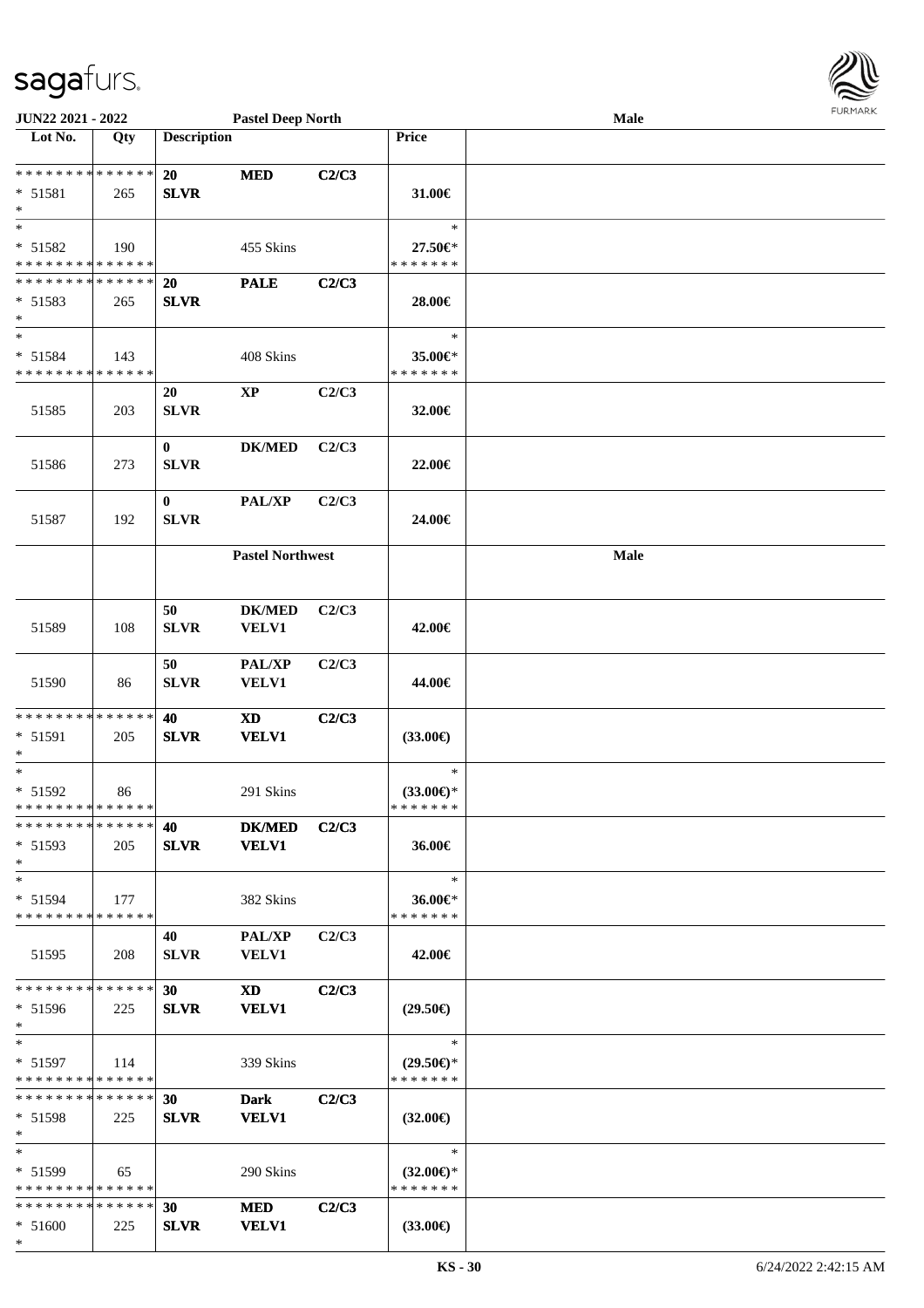

| JUN22 2021 - 2022                          |     |                    | <b>Pastel Northwest</b>    |       |                     | <b>Male</b> |  |
|--------------------------------------------|-----|--------------------|----------------------------|-------|---------------------|-------------|--|
| Lot No.                                    | Qty | <b>Description</b> |                            |       | <b>Price</b>        |             |  |
|                                            |     |                    |                            |       |                     |             |  |
| $\ast$                                     |     | 30                 | <b>MED</b>                 | C2/C3 | $\ast$              |             |  |
| * 51601                                    | 116 | <b>SLVR</b>        | VELV1                      |       | $(33.00\epsilon)$ * |             |  |
| * * * * * * * * * * * * * *                |     |                    |                            |       | * * * * * * *       |             |  |
| * * * * * * * * * * * * * *                |     | 30                 | <b>PAL/XP</b>              | C2/C3 |                     |             |  |
| $* 51602$                                  | 225 | <b>SLVR</b>        | <b>VELV1</b>               |       | $(39.00\epsilon)$   |             |  |
| $\ast$                                     |     |                    |                            |       |                     |             |  |
| $\ast$                                     |     |                    |                            |       | $\ast$              |             |  |
| $* 51603$                                  | 152 |                    | 377 Skins                  |       | $(39.00\epsilon)$ * |             |  |
| * * * * * * * * * * * * * *                |     |                    |                            |       | * * * * * * *       |             |  |
| * * * * * * * * * * * * * *                |     |                    |                            |       |                     |             |  |
|                                            |     | 20                 | <b>XD</b>                  | C2/C3 |                     |             |  |
| $* 51604$                                  | 265 | <b>SLVR</b>        | <b>VELV1</b>               |       | 23.50€              |             |  |
| $*$                                        |     |                    |                            |       |                     |             |  |
| $*$                                        |     |                    |                            |       | $\ast$              |             |  |
| $* 51605$                                  | 45  |                    | 310 Skins                  |       | 23.50€*             |             |  |
| * * * * * * * * <mark>* * * * * * *</mark> |     |                    |                            |       | * * * * * * *       |             |  |
| * * * * * * * * * * * * * *                |     | 20                 | <b>DK/MED</b>              | C2/C3 |                     |             |  |
| $* 51606$                                  | 265 | <b>SLVR</b>        | <b>VELV1</b>               |       | 26.00€              |             |  |
| $*$                                        |     |                    |                            |       |                     |             |  |
| $\ast$                                     |     |                    |                            |       | $\ast$              |             |  |
| $* 51607$                                  | 126 |                    | 391 Skins                  |       | 26.00€*             |             |  |
| * * * * * * * * * * * * * *                |     |                    |                            |       | * * * * * * *       |             |  |
|                                            |     | 20                 | PAL/XP                     | C2/C3 |                     |             |  |
| 51608                                      | 205 | <b>SLVR</b>        | <b>VELV1</b>               |       | $(32.00\epsilon)$   |             |  |
|                                            |     |                    |                            |       |                     |             |  |
|                                            |     |                    | Pastel Dogwood Fur Farm    |       |                     | <b>Male</b> |  |
|                                            |     |                    |                            |       |                     |             |  |
|                                            |     |                    |                            |       |                     |             |  |
|                                            |     | 40                 | $\mathbf{X}\mathbf{D}$     | C2/C3 |                     |             |  |
| 51610                                      | 184 | <b>SLVR</b>        | VELV1                      |       | (30.00)             |             |  |
|                                            |     |                    |                            |       |                     |             |  |
| * * * * * * * * * * * * * *                |     |                    |                            |       |                     |             |  |
|                                            |     | 40                 | <b>Dark</b>                | C2/C3 |                     |             |  |
| $* 51611$                                  | 205 | <b>SLVR</b>        | <b>VELV1</b>               |       | 32.00€              |             |  |
| $\ast$<br>$\ast$                           |     |                    |                            |       | $\ast$              |             |  |
|                                            |     |                    |                            |       |                     |             |  |
| $* 51612$                                  | 140 |                    | 345 Skins                  |       | 33.00€*             |             |  |
| * * * * * * * * * * * * * * *              |     |                    |                            |       | * * * * * * *       |             |  |
|                                            |     | 40                 | MED                        | C2/C3 |                     |             |  |
| 51613                                      | 216 | <b>SLVR</b>        | <b>VELV1</b>               |       | 35.00€              |             |  |
|                                            |     |                    |                            |       |                     |             |  |
|                                            |     | 40                 | $\mathbf{PAL}/\mathbf{XP}$ | C2/C3 |                     |             |  |
| 51614                                      | 122 | <b>SLVR</b>        | <b>VELV1</b>               |       | $(38.00\epsilon)$   |             |  |
|                                            |     |                    |                            |       |                     |             |  |
|                                            |     | 40                 | <b>DK/MED</b>              | C2/C3 |                     |             |  |
| 51615                                      | 175 | <b>SLVR</b>        | VELV2                      |       | 34.00€              |             |  |
|                                            |     |                    |                            |       |                     |             |  |
|                                            |     | 30                 | $\mathbf{X}\mathbf{D}$     | C2/C3 |                     |             |  |
| 51616                                      | 206 | <b>SLVR</b>        | <b>VELV1</b>               |       | $(26.50\epsilon)$   |             |  |
|                                            |     |                    |                            |       |                     |             |  |
| * * * * * * * * * * * * * * *              |     | 30                 | <b>Dark</b>                | C2/C3 |                     |             |  |
| $* 51617$                                  | 225 | ${\bf SLVR}$       | <b>VELV1</b>               |       | $(29.00\epsilon)$   |             |  |
| $*$                                        |     |                    |                            |       |                     |             |  |
| $*$                                        |     |                    |                            |       | $\ast$              |             |  |
| * 51618                                    | 200 |                    | 2                          |       | $(29.00\epsilon)$ * |             |  |
| $*$                                        |     |                    |                            |       | $\ast$              |             |  |
| $*$                                        |     |                    |                            |       | $\ast$              |             |  |
|                                            |     |                    |                            |       |                     |             |  |
| $* 51619$                                  | 176 |                    | 601 Skins                  |       | $(29.00\epsilon)$ * |             |  |
| * * * * * * * * * * * * * *                |     |                    |                            |       | * * * * * * *       |             |  |
| * * * * * * * * * * * * * * *              |     | 30                 | <b>MED</b>                 | C2/C3 |                     |             |  |
| $* 51620$                                  | 225 | <b>SLVR</b>        | <b>VELV1</b>               |       | 30.00€              |             |  |
| $*$                                        |     |                    |                            |       |                     |             |  |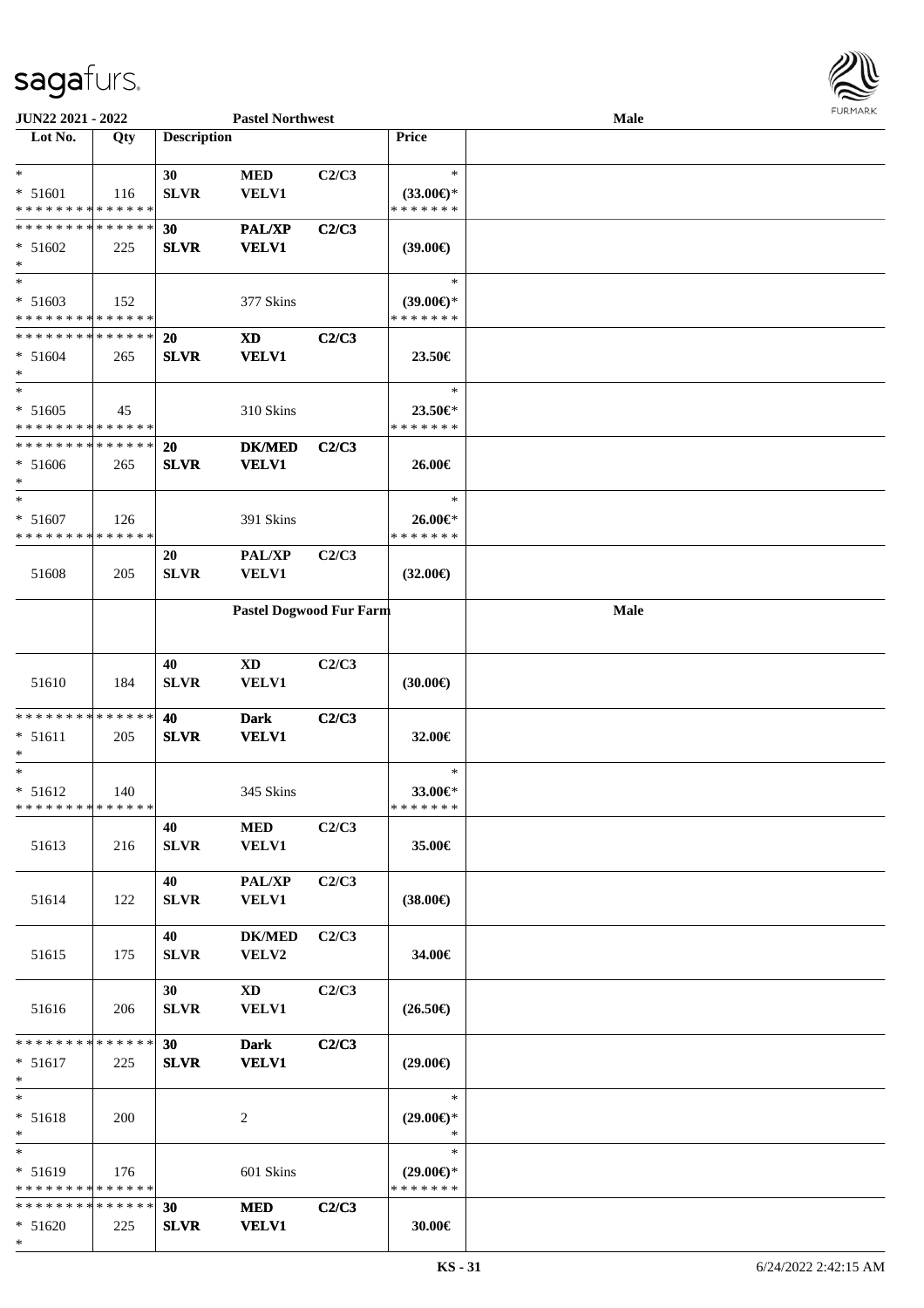

| <b>JUN22 2021 - 2022</b>                   |     |                    | <b>Pastel Dogwood Fur Farm</b>      |                |                     | Male | <b>FUNITANN</b> |
|--------------------------------------------|-----|--------------------|-------------------------------------|----------------|---------------------|------|-----------------|
| Lot No.                                    | Qty | <b>Description</b> |                                     |                | Price               |      |                 |
|                                            |     |                    |                                     |                |                     |      |                 |
| $\ast$                                     |     | 30                 | $\bf MED$                           | C2/C3          | $\ast$              |      |                 |
| $* 51621$                                  | 89  | <b>SLVR</b>        | <b>VELV1</b>                        |                | 29.50€*             |      |                 |
| * * * * * * * * <mark>* * * * * * *</mark> |     |                    |                                     |                | * * * * * * *       |      |                 |
|                                            |     | 30                 | PAL/XP                              | C2/C3          |                     |      |                 |
| 51622                                      | 150 | <b>SLVR</b>        | <b>VELV1</b>                        |                | $(36.00\epsilon)$   |      |                 |
|                                            |     |                    |                                     |                |                     |      |                 |
|                                            |     | 30                 | $\bold{X}\bold{D}/\bold{D}\bold{K}$ | C2/C3          |                     |      |                 |
| 51623                                      | 185 | <b>SLVR</b>        | VELV2                               |                | 29.00€              |      |                 |
|                                            |     |                    |                                     |                |                     |      |                 |
|                                            |     |                    |                                     |                |                     |      |                 |
|                                            |     | 30                 | MED/PAL C2/C3                       |                |                     |      |                 |
| 51624                                      | 174 | <b>SLVR</b>        | VELV2                               |                | $(34.00\epsilon)$   |      |                 |
|                                            |     |                    |                                     |                |                     |      |                 |
|                                            |     | $20\,$             | $\mathbf{X}\mathbf{D}$              | C2/C3          |                     |      |                 |
| 51625                                      | 125 | <b>SLVR</b>        | VELV1                               |                | 21.00€              |      |                 |
|                                            |     |                    |                                     |                |                     |      |                 |
|                                            |     | ${\bf 20}$         | <b>DK/MED</b>                       | C2/C3          |                     |      |                 |
| 51626                                      | 276 | ${\bf SLVR}$       | <b>VELV1</b>                        |                | 25.00€              |      |                 |
|                                            |     |                    |                                     |                |                     |      |                 |
|                                            |     |                    | <b>Pastel Unicorn</b>               |                |                     | Male |                 |
|                                            |     |                    |                                     |                |                     |      |                 |
|                                            |     |                    |                                     |                |                     |      |                 |
|                                            |     | $50\,$             | $\bf MED$                           | C1/C2          |                     |      |                 |
| 51628                                      | 135 | <b>SLVR</b>        | <b>VELV1</b>                        |                | 41.00€              |      |                 |
|                                            |     |                    |                                     |                |                     |      |                 |
|                                            |     | 50                 | <b>PALE</b>                         | C1/C2          |                     |      |                 |
| 51629                                      | 174 | <b>SLVR</b>        | <b>VELV1</b>                        |                | $(45.00\epsilon)$   |      |                 |
|                                            |     |                    |                                     |                |                     |      |                 |
|                                            |     | $50\,$             | $\mathbf{XP}$                       | C1/C2          |                     |      |                 |
| 51630                                      | 129 | ${\bf SLVR}$       | VELV1                               |                | $(49.00\epsilon)$   |      |                 |
|                                            |     |                    |                                     |                |                     |      |                 |
|                                            |     | $50\,$             | $\mathbf{ALL}$                      | C3             |                     |      |                 |
| 51631                                      | 121 | <b>SLVR</b>        | <b>VELV1</b>                        |                | $(43.00\epsilon)$   |      |                 |
|                                            |     |                    |                                     |                |                     |      |                 |
|                                            |     | 40                 | $\bold{X}\bold{D}/\bold{D}\bold{K}$ | C <sub>2</sub> |                     |      |                 |
| 51632                                      |     | ${\bf SLVR}$       | <b>VELV1</b>                        |                | $(36.00\epsilon)$   |      |                 |
|                                            | 69  |                    |                                     |                |                     |      |                 |
|                                            |     |                    |                                     |                |                     |      |                 |
|                                            |     | 40                 | <b>MED</b>                          | C1             |                     |      |                 |
| 51633                                      | 208 | <b>SLVR</b>        | <b>VELV1</b>                        |                | $(40.00\epsilon)$   |      |                 |
|                                            |     |                    |                                     |                |                     |      |                 |
| * * * * * * * * <mark>* * * * * *</mark>   |     | 40                 | <b>MED</b>                          | C2             |                     |      |                 |
| $* 51634$                                  | 205 | <b>SLVR</b>        | <b>VELV1</b>                        |                | $(39.00\epsilon)$   |      |                 |
|                                            |     |                    |                                     |                |                     |      |                 |
| $\ast$                                     |     |                    |                                     |                | $\ast$              |      |                 |
| $* 51635$                                  | 180 |                    | 2                                   |                | $(39.00€)$ *        |      |                 |
| *                                          |     |                    |                                     |                | $\ast$              |      |                 |
| $\ast$                                     |     |                    |                                     |                | $\ast$              |      |                 |
| $* 51636$                                  | 43  |                    | 428 Skins                           |                | $(39.00€)$ *        |      |                 |
| * * * * * * * * <mark>* * * * * * *</mark> |     |                    |                                     |                | * * * * * * *       |      |                 |
|                                            |     | 40                 | <b>MED</b>                          | C <sub>3</sub> |                     |      |                 |
| 51637                                      | 180 | <b>SLVR</b>        | <b>VELV1</b>                        |                | 37.00€              |      |                 |
|                                            |     |                    |                                     |                |                     |      |                 |
|                                            |     | 40                 | <b>PALE</b>                         | C1             |                     |      |                 |
| 51638                                      | 114 | <b>SLVR</b>        | <b>VELV1</b>                        |                | (43.00€)            |      |                 |
|                                            |     |                    |                                     |                |                     |      |                 |
| * * * * * * * * * * * * * * <mark>*</mark> |     | 40                 | <b>PALE</b>                         | C <sub>2</sub> |                     |      |                 |
| $* 51639$                                  | 205 | <b>SLVR</b>        | <b>VELV1</b>                        |                | 42.00€              |      |                 |
| $\ast$                                     |     |                    |                                     |                |                     |      |                 |
| $\ast$                                     |     |                    |                                     |                | $\ast$              |      |                 |
| $* 51640$                                  | 172 |                    | 377 Skins                           |                | $(42.00\epsilon)$ * |      |                 |
| * * * * * * * * <mark>* * * * * * *</mark> |     |                    |                                     |                | * * * * * * *       |      |                 |
|                                            |     |                    |                                     |                |                     |      |                 |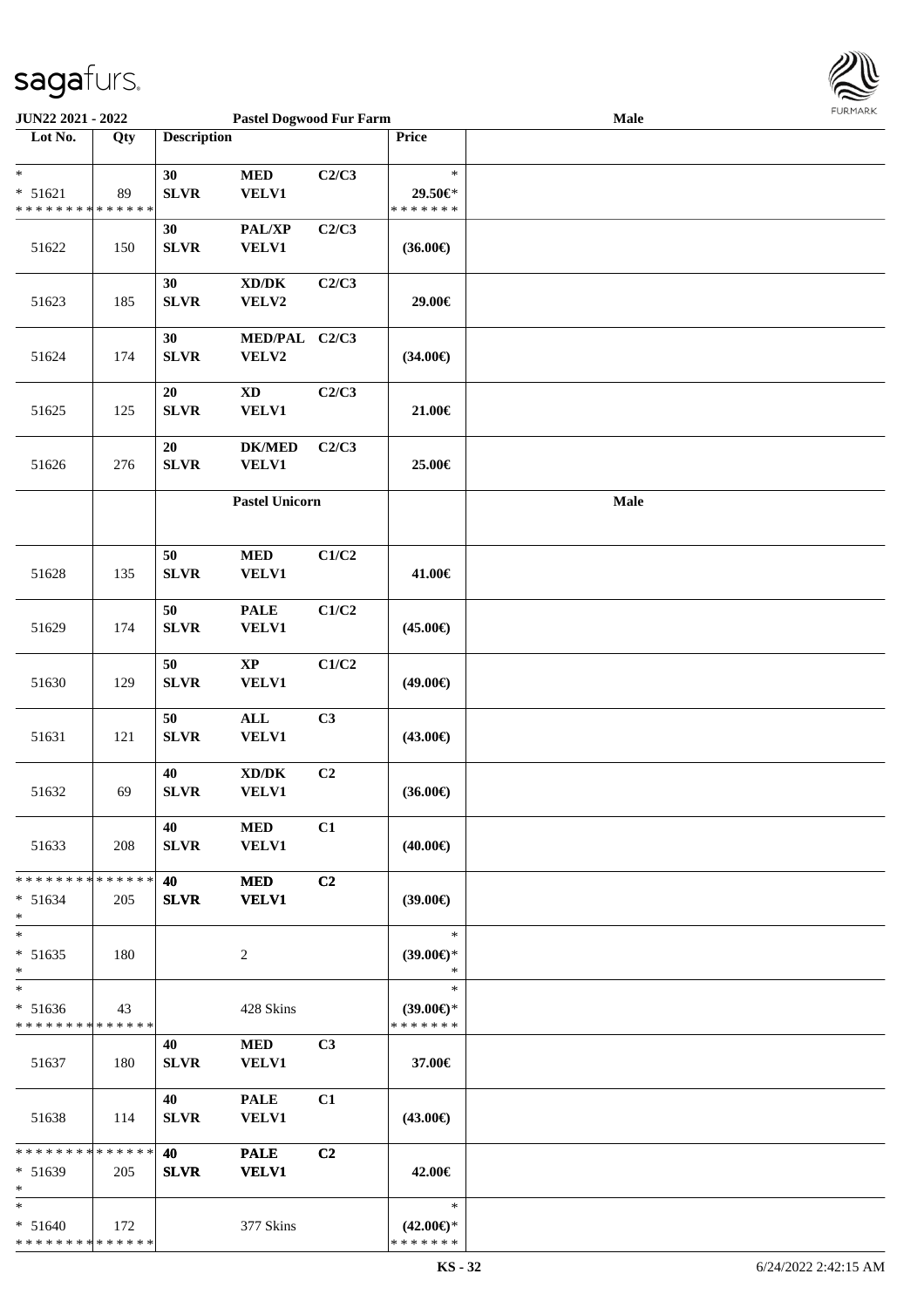

| JUN22 2021 - 2022                                    |     |                    | <b>Pastel Unicorn</b>          |                |                                                | Male        |  |
|------------------------------------------------------|-----|--------------------|--------------------------------|----------------|------------------------------------------------|-------------|--|
| Lot No.                                              | Qty | <b>Description</b> |                                |                | Price                                          |             |  |
| ******** <mark>******</mark><br>$* 51641$<br>$\ast$  | 205 | 40<br><b>SLVR</b>  | $\bold{XP}$<br><b>VELV1</b>    | C1/C2          | 45.00€                                         |             |  |
| $\ast$<br>$* 51642$<br>* * * * * * * * * * * * * *   | 74  |                    | 279 Skins                      |                | $\ast$<br>45.00€*<br>* * * * * * *             |             |  |
| 51643                                                | 178 | 40<br><b>SLVR</b>  | PAL/XP<br>VELV1                | C3             | $(42.00\epsilon)$                              |             |  |
| 51644                                                | 102 | 30<br><b>SLVR</b>  | XD/DK<br>VELV1                 | C <sub>2</sub> | $(32.00\epsilon)$                              |             |  |
| 51645                                                | 82  | 30<br><b>SLVR</b>  | $\bf MED$<br>VELV1             | C1             | $(36.00\epsilon)$                              |             |  |
| 51646                                                | 245 | 30<br><b>SLVR</b>  | $\bf MED$<br><b>VELV1</b>      | C <sub>2</sub> | $(35.00\epsilon)$                              |             |  |
| 51647                                                | 130 | 30<br><b>SLVR</b>  | $\bf MED$<br><b>VELV1</b>      | C3             | 33.00€                                         |             |  |
| 51648                                                | 85  | 30<br><b>SLVR</b>  | <b>PALE</b><br>VELV1           | C1             | $(40.00\epsilon)$                              |             |  |
| 51649                                                | 232 | 30<br><b>SLVR</b>  | <b>PALE</b><br>VELV1           | C2             | $(38.00\epsilon)$                              |             |  |
| 51650                                                | 163 | 30<br><b>SLVR</b>  | $\bold{XP}$<br>VELV1           | C1/C2          | $(42.00\epsilon)$                              |             |  |
| 51651                                                | 137 | 30<br><b>SLVR</b>  | PAL/XP<br>VELV1                | C3             | $(39.00\epsilon)$                              |             |  |
| 51652                                                | 289 | 20<br><b>SLVR</b>  | $\mathbf{ALL}$<br><b>VELV1</b> | C <sub>2</sub> | $(29.00\epsilon)$                              |             |  |
|                                                      |     |                    | Pastel Labonte-Springbrook     |                |                                                | <b>Male</b> |  |
| * * * * * * * * * * * * * *<br>$* 51654$<br>$*$      | 185 | 50<br>${\bf SLVR}$ | <b>DK/MED</b><br><b>VELV1</b>  | C2/C3          | 41.00€                                         |             |  |
| $*$<br>$* 51655$<br>* * * * * * * * * * * * * *      | 64  |                    | 249 Skins                      |                | ∗<br>41.00€*<br>* * * * * * *                  |             |  |
| * * * * * * * * * * * * * *<br>* 51656<br>$\ast$     | 185 | 50<br><b>SLVR</b>  | <b>PAL/XP</b><br><b>VELV1</b>  | C2/C3          | $(47.00\epsilon)$                              |             |  |
| $*$<br>$* 51657$<br>* * * * * * * * * * * * * *      | 52  |                    | 237 Skins                      |                | $\ast$<br>$(47.00\epsilon)$ *<br>* * * * * * * |             |  |
| * * * * * * * * * * * * * * *<br>$* 51658$<br>$\ast$ | 205 | 40<br><b>SLVR</b>  | <b>Dark</b><br><b>VELV1</b>    | C2/C3          | $(37.00\epsilon)$                              |             |  |
| $*$<br>$* 51659$<br>* * * * * * * * * * * * * *      | 157 |                    | 362 Skins                      |                | $\ast$<br>$(37.00€)$ *<br>* * * * * * *        |             |  |
| * * * * * * * * * * * * * *<br>$* 51660$<br>$\ast$   | 205 | 40<br><b>SLVR</b>  | <b>MED</b><br><b>VELV1</b>     | C2/C3          | 39.00€                                         |             |  |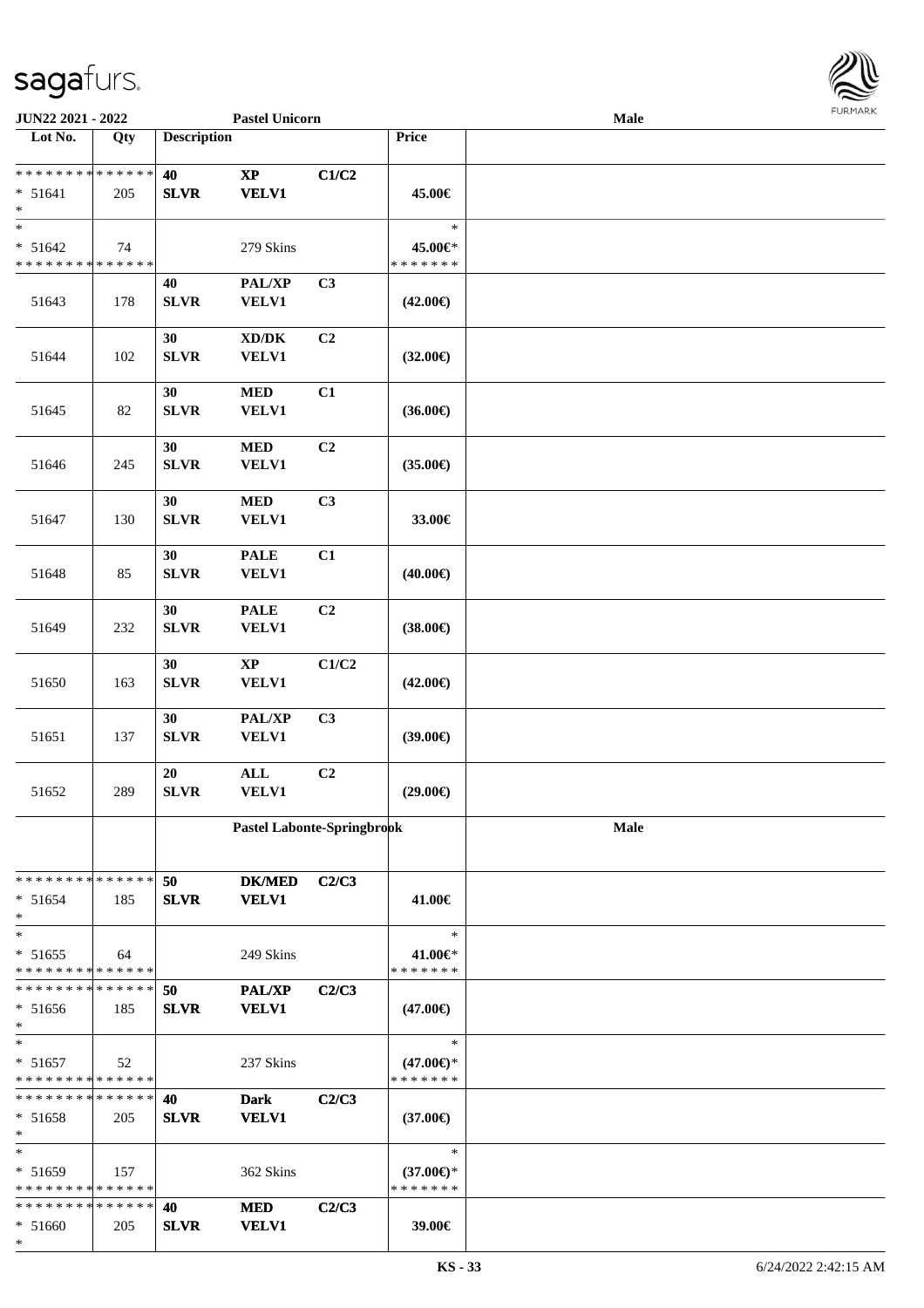

| <b>JUN22 2021 - 2022</b>                   |     |                    |                | <b>Pastel Labonte-Springbrook</b> |                               | Male | 1.91111111 |
|--------------------------------------------|-----|--------------------|----------------|-----------------------------------|-------------------------------|------|------------|
| Lot No.                                    | Qty | <b>Description</b> |                |                                   | Price                         |      |            |
|                                            |     |                    |                |                                   |                               |      |            |
| $\ast$                                     |     | 40                 | <b>MED</b>     | C2/C3                             | $\ast$                        |      |            |
| $* 51661$                                  | 180 | <b>SLVR</b>        | VELV1          |                                   | 39.00€*                       |      |            |
|                                            |     |                    |                |                                   | $\ast$                        |      |            |
| $\overline{\ast}$                          |     |                    |                |                                   | $\ast$                        |      |            |
| $* 51662$                                  | 149 |                    | 534 Skins      |                                   | $39.00 \in$                   |      |            |
| * * * * * * * * <mark>* * * * * *</mark>   |     |                    |                |                                   | * * * * * * *                 |      |            |
| * * * * * * * * <mark>* * * * * *</mark>   |     | 40                 | <b>PALE</b>    | C2/C3                             |                               |      |            |
| $* 51663$                                  | 205 | <b>SLVR</b>        | <b>VELV1</b>   |                                   | $(42.00\epsilon)$             |      |            |
| $\ast$                                     |     |                    |                |                                   |                               |      |            |
| $\ast$                                     |     |                    |                |                                   | $\ast$                        |      |            |
| $* 51664$                                  |     |                    |                |                                   |                               |      |            |
| $\ast$                                     | 180 |                    | $\overline{c}$ |                                   | $(42.00\epsilon)$ *<br>$\ast$ |      |            |
| $\overline{\phantom{0}}$                   |     |                    |                |                                   | $\ast$                        |      |            |
|                                            |     |                    |                |                                   |                               |      |            |
| $* 51665$                                  | 180 |                    | 3              |                                   | $(42.00\epsilon)$ *           |      |            |
| $\ast$                                     |     |                    |                |                                   | $\ast$                        |      |            |
| $*$                                        |     |                    |                |                                   | $\ast$                        |      |            |
| * 51666                                    | 103 |                    | 668 Skins      |                                   | $(42.00\epsilon)$ *           |      |            |
| * * * * * * * * <mark>* * * * * *</mark>   |     |                    |                |                                   | * * * * * * *                 |      |            |
| * * * * * * * * * * * * * * *              |     | 40                 | $\mathbf{XP}$  | C2/C3                             |                               |      |            |
| $* 51667$                                  | 205 | <b>SLVR</b>        | <b>VELV1</b>   |                                   | 43.00€                        |      |            |
| $\ast$                                     |     |                    |                |                                   |                               |      |            |
| $\ddot{x}$                                 |     |                    |                |                                   | $\ast$                        |      |            |
| $* 51668$                                  | 125 |                    | 330 Skins      |                                   | 43.00€*                       |      |            |
| * * * * * * * * <mark>* * * * * *</mark>   |     |                    |                |                                   | * * * * * * *                 |      |            |
| * * * * * * * * <mark>* * * * * *</mark>   |     | 30                 | <b>Dark</b>    | C2/C3                             |                               |      |            |
| * 51669                                    | 225 | <b>SLVR</b>        | <b>VELV1</b>   |                                   | 33.00€                        |      |            |
| $\ast$                                     |     |                    |                |                                   |                               |      |            |
| $\ddot{x}$                                 |     |                    |                |                                   | $\ast$                        |      |            |
|                                            |     |                    |                |                                   |                               |      |            |
| $* 51670$                                  | 200 |                    | $\overline{c}$ |                                   | 33.00€*                       |      |            |
| $\ast$<br>$\ast$                           |     |                    |                |                                   | $\ast$                        |      |            |
|                                            |     |                    |                |                                   | $\ast$                        |      |            |
| $* 51671$                                  | 200 |                    | 3              |                                   | 33.00€*                       |      |            |
| $\ast$                                     |     |                    |                |                                   | $\ast$                        |      |            |
| $\ast$                                     |     |                    |                |                                   | $\ast$                        |      |            |
| $* 51672$                                  | 37  |                    | 662 Skins      |                                   | 32.00€*                       |      |            |
| * * * * * * * * * * * * * * *              |     |                    |                |                                   | *******                       |      |            |
| * * * * * * * * * * * * * * <mark>*</mark> |     | 30                 | <b>MED</b>     | C2/C3                             |                               |      |            |
| $* 51673$                                  | 225 | <b>SLVR</b>        | <b>VELV1</b>   |                                   | 35.00€                        |      |            |
| $\ast$                                     |     |                    |                |                                   |                               |      |            |
| $\ast$                                     |     |                    |                |                                   | $\ast$                        |      |            |
| $* 51674$                                  | 200 |                    | 2              |                                   | 35.00 $\in$ *                 |      |            |
| $\ast$                                     |     |                    |                |                                   | $\ast$                        |      |            |
| $*$                                        |     |                    |                |                                   | $\ast$                        |      |            |
| $* 51675$                                  | 200 |                    | 3              |                                   | 35.00 $\in$ *                 |      |            |
| $\ast$                                     |     |                    |                |                                   | $\ast$                        |      |            |
| $*$                                        |     |                    |                |                                   | $\ast$                        |      |            |
|                                            |     |                    |                |                                   |                               |      |            |
| $* 51676$                                  | 91  |                    | 716 Skins      |                                   | 35.00€*                       |      |            |
| * * * * * * * * <mark>* * * * * *</mark>   |     |                    |                |                                   | * * * * * * *                 |      |            |
| * * * * * * * * * * * * * * <mark>*</mark> |     | 30                 | <b>PALE</b>    | C2/C3                             |                               |      |            |
| $* 51677$                                  | 225 | <b>SLVR</b>        | <b>VELV1</b>   |                                   | (39.00€)                      |      |            |
| $\ast$                                     |     |                    |                |                                   |                               |      |            |
| $\ddot{x}$                                 |     |                    |                |                                   | $\ast$                        |      |            |
| $* 51678$                                  | 200 |                    | 2              |                                   | $(39.00€)$ *                  |      |            |
| $\ast$                                     |     |                    |                |                                   | $*$                           |      |            |
| $\ddot{x}$                                 |     |                    |                |                                   | $\ast$                        |      |            |
| $* 51679$                                  | 200 |                    | 3              |                                   | $(39.00€)$ *                  |      |            |
| $\ast$                                     |     |                    |                |                                   | $*$                           |      |            |
| $\ast$                                     |     |                    |                |                                   | $\ast$                        |      |            |
| * 51680                                    | 196 |                    | 821 Skins      |                                   | $(39.00€)$ *                  |      |            |
| * * * * * * * * <mark>* * * * * * *</mark> |     |                    |                |                                   | * * * * * * *                 |      |            |
|                                            |     |                    |                |                                   |                               |      |            |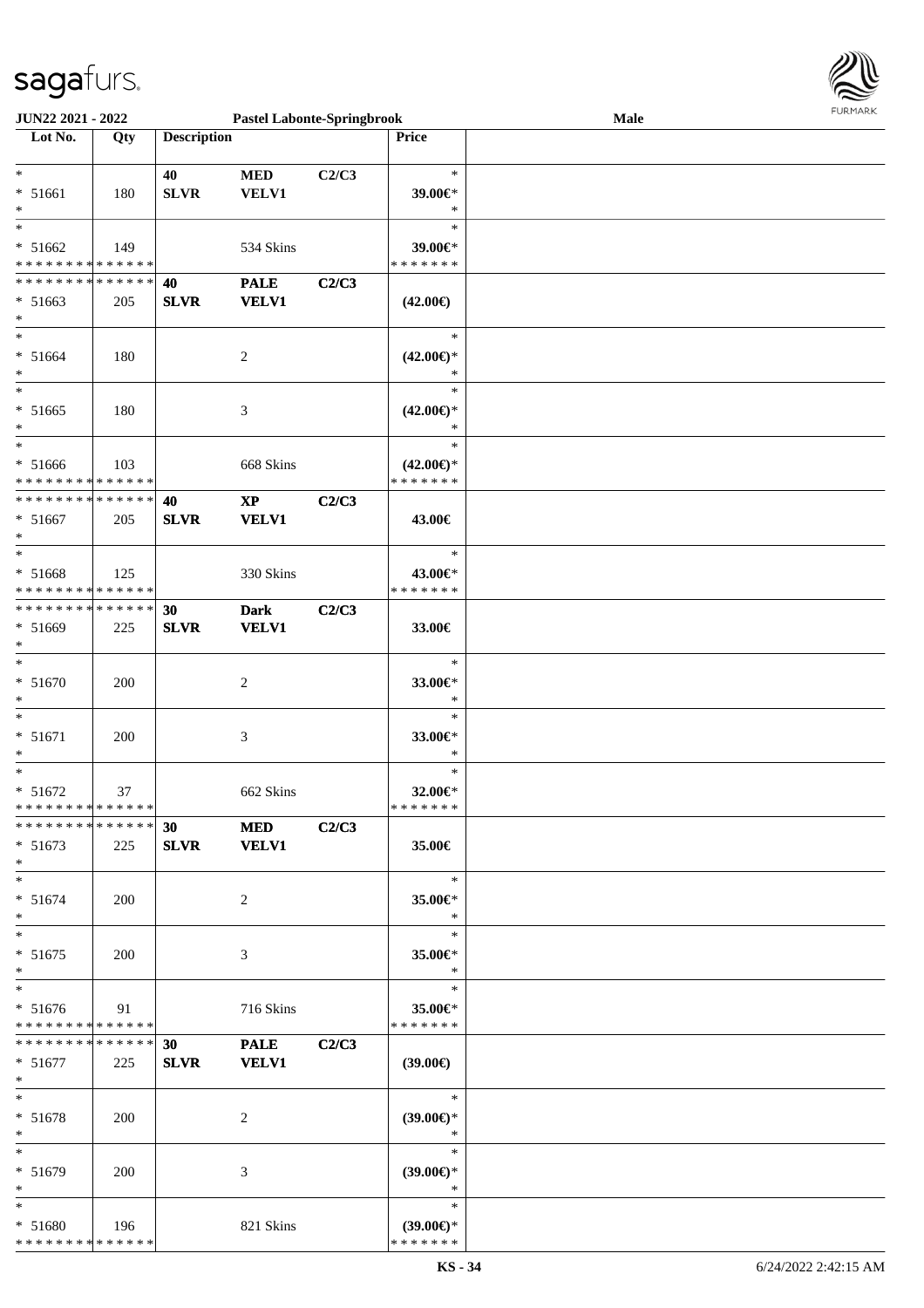

| <b>JUN22 2021 - 2022</b>                              |     |                    | <b>Pastel Labonte-Springbrook</b> |       |                                      | Male | <b>FURPIARR</b> |
|-------------------------------------------------------|-----|--------------------|-----------------------------------|-------|--------------------------------------|------|-----------------|
| Lot No.                                               | Qty | <b>Description</b> |                                   |       | <b>Price</b>                         |      |                 |
|                                                       |     |                    |                                   |       |                                      |      |                 |
| * * * * * * * * * * * * * * *                         |     | 30                 | $\bold{XP}$                       | C2/C3 |                                      |      |                 |
| * 51681                                               | 225 | <b>SLVR</b>        | <b>VELV1</b>                      |       | $(42.00\epsilon)$                    |      |                 |
| $\ast$                                                |     |                    |                                   |       |                                      |      |                 |
| $*$                                                   |     |                    |                                   |       | $\ast$                               |      |                 |
| * 51682                                               | 126 |                    | 351 Skins                         |       | $(42.00\epsilon)$ *                  |      |                 |
| * * * * * * * * * * * * * *                           |     |                    |                                   |       | * * * * * * *                        |      |                 |
| * * * * * * * * * * * * * * *                         |     | 20                 | <b>Dark</b>                       | C2/C3 |                                      |      |                 |
| $* 51683$<br>$*$                                      | 265 | <b>SLVR</b>        | <b>VELV1</b>                      |       | 29.50€                               |      |                 |
| $*$                                                   |     |                    |                                   |       | $\ast$                               |      |                 |
| $* 51684$                                             | 132 |                    | 397 Skins                         |       | 29.50€*                              |      |                 |
| * * * * * * * * * * * * * *                           |     |                    |                                   |       | * * * * * * *                        |      |                 |
| ******** <mark>******</mark>                          |     | <b>20</b>          | <b>MED</b>                        | C2/C3 |                                      |      |                 |
| $* 51685$                                             | 265 | <b>SLVR</b>        | <b>VELV1</b>                      |       | 31.00€                               |      |                 |
| $\ast$                                                |     |                    |                                   |       |                                      |      |                 |
| $\ast$                                                |     |                    |                                   |       | $\ast$                               |      |                 |
| * 51686                                               | 240 |                    | 2                                 |       | $31.00 \in$ *                        |      |                 |
| $*$                                                   |     |                    |                                   |       | $\ast$                               |      |                 |
| $\ast$                                                |     |                    |                                   |       | $\ast$                               |      |                 |
| $* 51687$                                             | 60  |                    | 565 Skins                         |       | 30.00€*                              |      |                 |
| * * * * * * * * * * * * * *                           |     |                    |                                   |       | * * * * * * *                        |      |                 |
| * * * * * * * * <mark>* * * * * *</mark>              |     | <b>20</b>          | <b>PAL/XP</b>                     | C2/C3 |                                      |      |                 |
| * 51688                                               | 265 | <b>SLVR</b>        | <b>VELV1</b>                      |       | 34.00€                               |      |                 |
| $\ast$                                                |     |                    |                                   |       |                                      |      |                 |
| $*$                                                   |     |                    |                                   |       | $\ast$                               |      |                 |
| * 51689                                               | 240 |                    | 2                                 |       | 34.00€*                              |      |                 |
| $\ast$                                                |     |                    |                                   |       | $\ast$                               |      |                 |
| $*$                                                   |     |                    |                                   |       | $\ast$                               |      |                 |
| $* 51690$                                             | 109 |                    | 614 Skins                         |       | 34.00€*                              |      |                 |
| * * * * * * * * * * * * * *                           |     |                    |                                   |       | * * * * * * *                        |      |                 |
| * * * * * * * * * * * * * * *                         |     | $\mathbf{0}$       | <b>DK/MED</b>                     | C2/C3 |                                      |      |                 |
| $* 51691$                                             | 285 | <b>SLVR</b>        | <b>VELV1</b>                      |       | 21.00€                               |      |                 |
| $*$<br>$\ast$                                         |     |                    |                                   |       |                                      |      |                 |
|                                                       |     |                    |                                   |       | $\ast$                               |      |                 |
| * 51692<br>* * * * * * * * <mark>* * * * * * *</mark> | 230 |                    | 515 Skins                         |       | $20.50 \in$ *<br>* * * * * * *       |      |                 |
|                                                       |     | $\bf{0}$           | PAL/XP                            | C2/C3 |                                      |      |                 |
| 51693                                                 | 262 | ${\bf SLVR}$       | <b>VELV1</b>                      |       | 21.50€                               |      |                 |
|                                                       |     |                    |                                   |       |                                      |      |                 |
|                                                       |     |                    | <b>Pastel Maple Ridge</b>         |       |                                      | Male |                 |
|                                                       |     |                    |                                   |       |                                      |      |                 |
|                                                       |     |                    |                                   |       |                                      |      |                 |
|                                                       |     | 40                 | $\mathbf{X}\mathbf{D}$            | C2/C3 |                                      |      |                 |
| 51695                                                 | 93  | <b>SLVR</b>        | VELV2                             |       | $(34.00\epsilon)$                    |      |                 |
|                                                       |     |                    |                                   |       |                                      |      |                 |
| * * * * * * * * * * * * * *                           |     | 40                 | <b>DK/MED</b>                     | C2/C3 |                                      |      |                 |
| $* 51696$                                             | 205 | <b>SLVR</b>        | VELV2                             |       | $(37.00\epsilon)$                    |      |                 |
| $\ast$                                                |     |                    |                                   |       |                                      |      |                 |
| $\ast$                                                |     |                    |                                   |       | $\ast$                               |      |                 |
| * 51697<br>* * * * * * * * <mark>* * * * * * *</mark> | 55  |                    | 260 Skins                         |       | $(37.00\epsilon)$ *<br>* * * * * * * |      |                 |
|                                                       |     | 40                 | PAL/XP                            | C2/C3 |                                      |      |                 |
| 51698                                                 | 150 | <b>SLVR</b>        | VELV2                             |       | 43.00€                               |      |                 |
|                                                       |     |                    |                                   |       |                                      |      |                 |
|                                                       |     | 30                 | $\mathbf{X}\mathbf{D}$            | C2/C3 |                                      |      |                 |
| 51699                                                 | 113 | <b>SLVR</b>        | VELV2                             |       | $(31.00\epsilon)$                    |      |                 |
|                                                       |     |                    |                                   |       |                                      |      |                 |
|                                                       |     | 30                 | <b>Dark</b>                       | C2/C3 |                                      |      |                 |
| 51700                                                 | 203 | ${\bf SLVR}$       | VELV2                             |       | $(32.00\epsilon)$                    |      |                 |
|                                                       |     |                    |                                   |       |                                      |      |                 |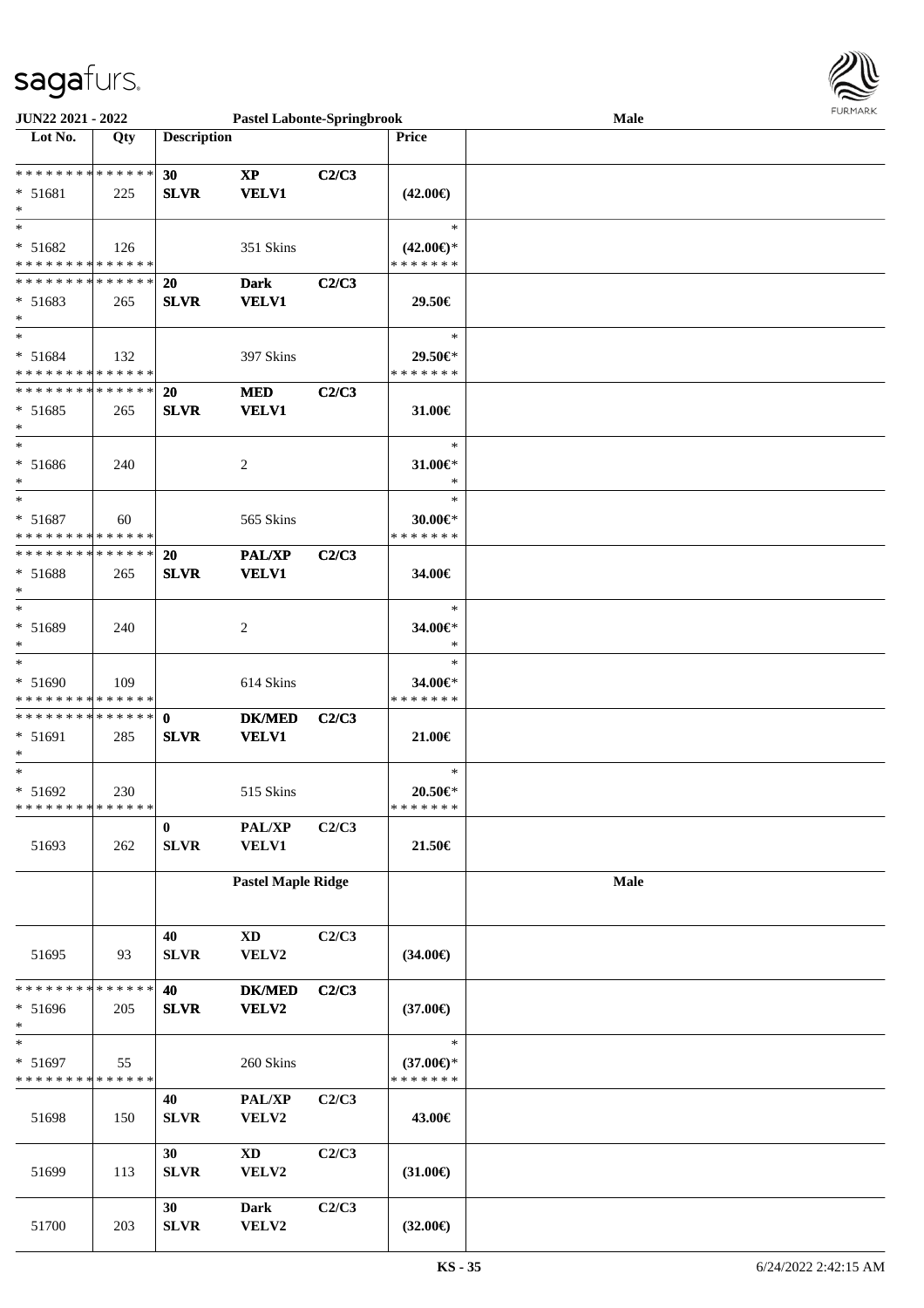

| <b>JUN22 2021 - 2022</b>                   |     |                    | <b>Pastel Maple Ridge</b>  |       |                                      | Male |  |
|--------------------------------------------|-----|--------------------|----------------------------|-------|--------------------------------------|------|--|
| Lot No.                                    | Qty | <b>Description</b> |                            |       | Price                                |      |  |
|                                            |     |                    |                            |       |                                      |      |  |
|                                            |     | 30                 | <b>MED</b>                 | C2/C3 |                                      |      |  |
| 51701                                      | 210 | <b>SLVR</b>        | VELV2                      |       | $(34.00\epsilon)$                    |      |  |
|                                            |     |                    |                            |       |                                      |      |  |
|                                            |     |                    |                            | C2/C3 |                                      |      |  |
|                                            |     | 30                 | PAL/XP                     |       |                                      |      |  |
| 51702                                      | 216 | <b>SLVR</b>        | VELV2                      |       | $(40.00\epsilon)$                    |      |  |
|                                            |     |                    |                            |       |                                      |      |  |
|                                            |     | 20                 | <b>DK/MED</b>              | C2/C3 |                                      |      |  |
| 51703                                      | 219 | <b>SLVR</b>        | VELV2                      |       | 30.00€                               |      |  |
|                                            |     |                    |                            |       |                                      |      |  |
|                                            |     | 20                 | PAL/XP                     | C2/C3 |                                      |      |  |
| 51704                                      | 97  | <b>SLVR</b>        | VELV2                      |       | $(33.00\epsilon)$                    |      |  |
|                                            |     |                    |                            |       |                                      |      |  |
|                                            |     |                    | Pastel Springbrook-Labonte |       |                                      | Male |  |
|                                            |     |                    |                            |       |                                      |      |  |
|                                            |     |                    |                            |       |                                      |      |  |
| * * * * * * * * * * * * * *                |     | 50                 | <b>DK/MED</b>              | C2/C3 |                                      |      |  |
| * 51706                                    | 185 | <b>SLVR</b>        | VELV2                      |       | 42.00€                               |      |  |
| $*$                                        |     |                    |                            |       |                                      |      |  |
| $\ast$                                     |     |                    |                            |       | $\ast$                               |      |  |
|                                            |     |                    |                            |       |                                      |      |  |
| * 51707                                    | 48  |                    | 233 Skins                  |       | 42.00€*                              |      |  |
| * * * * * * * * * * * * * *                |     |                    |                            |       | * * * * * * *                        |      |  |
| * * * * * * * * * * * * * *                |     | 50                 | PAL/XP                     | C2/C3 |                                      |      |  |
| * 51708                                    | 185 | <b>SLVR</b>        | VELV2                      |       | $(49.00\epsilon)$                    |      |  |
| $\ast$                                     |     |                    |                            |       |                                      |      |  |
| $*$                                        |     |                    |                            |       | $\ast$                               |      |  |
| * 51709                                    | 160 |                    | $\overline{c}$             |       | $(49.00\epsilon)$ *                  |      |  |
| $\ast$                                     |     |                    |                            |       | $\ast$                               |      |  |
| $\ast$                                     |     |                    |                            |       | $\ast$                               |      |  |
| $* 51710$                                  | 51  |                    | 396 Skins                  |       | $(49.00\epsilon)$ *                  |      |  |
| * * * * * * * * * * * * * *                |     |                    |                            |       | * * * * * * *                        |      |  |
| * * * * * * * * * * * * * * *              |     | 40                 | <b>Dark</b>                | C2/C3 |                                      |      |  |
| $* 51711$                                  | 205 | <b>SLVR</b>        | VELV2                      |       | $(39.00\epsilon)$                    |      |  |
| $*$                                        |     |                    |                            |       |                                      |      |  |
| $*$                                        |     |                    |                            |       | $\ast$                               |      |  |
| * 51712                                    |     |                    |                            |       |                                      |      |  |
| * * * * * * * * * * * * * * *              | 155 |                    | 360 Skins                  |       | $(39.00\epsilon)$ *<br>* * * * * * * |      |  |
| * * * * * * * * * * * * * * *              |     |                    |                            |       |                                      |      |  |
|                                            |     | 40 (1)             | <b>MED</b>                 | C2/C3 |                                      |      |  |
| $* 51713$                                  | 205 |                    | SLVR VELV2                 |       | 41.00€                               |      |  |
| $*$                                        |     |                    |                            |       |                                      |      |  |
| $*$                                        |     |                    |                            |       | $\ast$                               |      |  |
| $* 51714$                                  | 180 |                    | 2                          |       | 41.00€*                              |      |  |
| $*$                                        |     |                    |                            |       | $\ast$                               |      |  |
| $*$                                        |     |                    |                            |       | $\ast$                               |      |  |
| $* 51715$                                  | 180 |                    | 3                          |       | 41.00€*                              |      |  |
| $*$                                        |     |                    |                            |       | $\ast$                               |      |  |
| $*$                                        |     |                    |                            |       | $\ast$                               |      |  |
| $* 51716$                                  | 32  |                    | 597 Skins                  |       | 40.00€*                              |      |  |
| * * * * * * * * * * * * * * *              |     |                    |                            |       | *******                              |      |  |
| * * * * * * * * <mark>* * * * * * *</mark> |     | <b>40</b>          | <b>PALE</b>                | C2/C3 |                                      |      |  |
| $* 51717$                                  | 205 | <b>SLVR</b>        | <b>VELV2</b>               |       | 44.00€                               |      |  |
| $*$ $-$                                    |     |                    |                            |       |                                      |      |  |
| $*$ $*$                                    |     |                    |                            |       | $\ast$                               |      |  |
| $* 51718$                                  | 180 |                    | 2                          |       | 44.00€*                              |      |  |
| $*$                                        |     |                    |                            |       | $\ast$                               |      |  |
| $*$ $*$                                    |     |                    |                            |       | $\ast$                               |      |  |
|                                            |     |                    |                            |       |                                      |      |  |
| * 51719                                    | 180 |                    | 3                          |       | 44.00€*                              |      |  |
| $*$                                        |     |                    |                            |       | $\ast$                               |      |  |
| $*$ $*$                                    |     |                    |                            |       | $\ast$                               |      |  |
| * 51720                                    | 180 |                    | 4                          |       | 44.00€*                              |      |  |
| $*$                                        |     |                    |                            |       | $\ast$                               |      |  |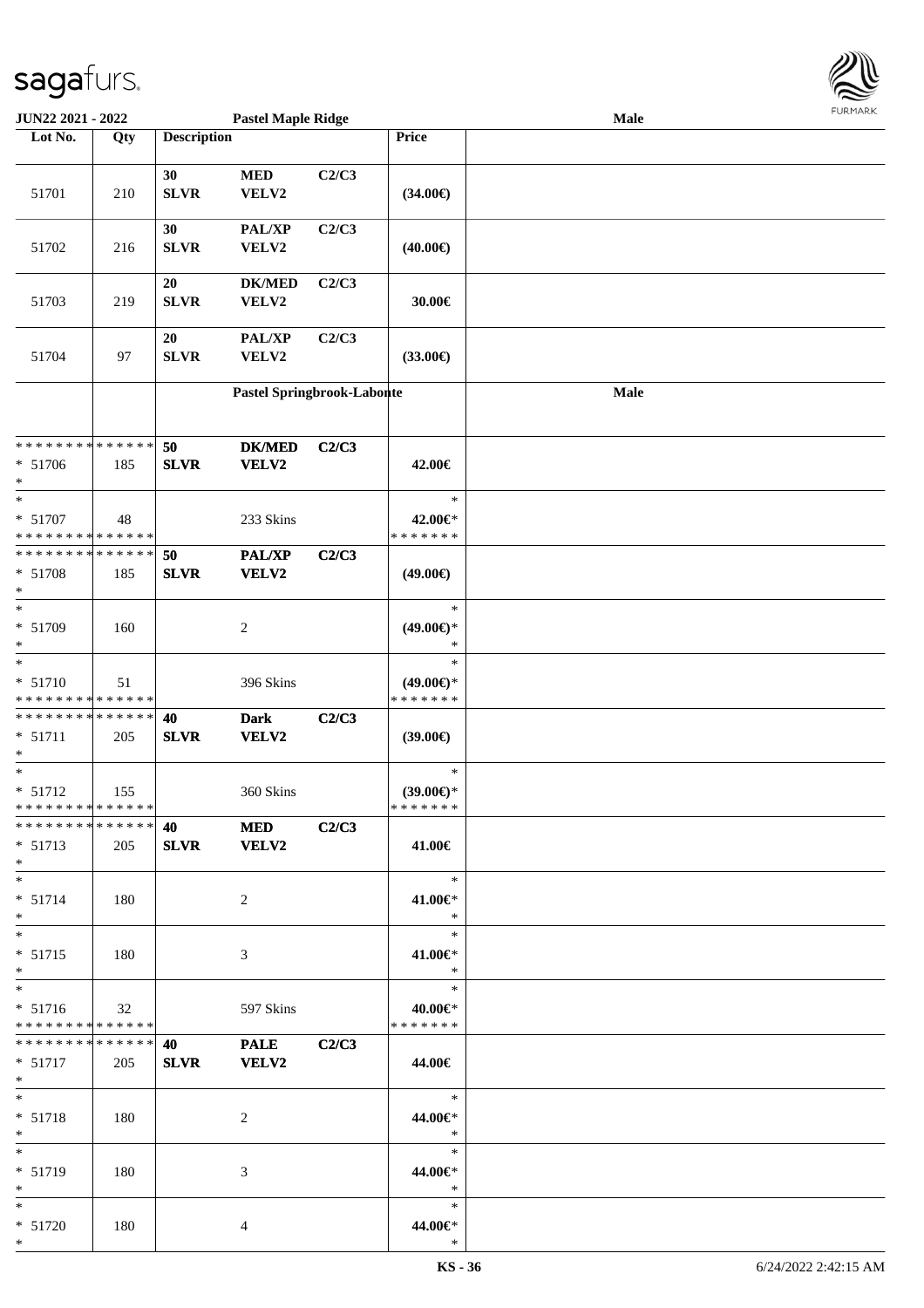

| JUN22 2021 - 2022                                                         |     |                    | <b>Pastel Springbrook-Labonte</b> |       |                                                | Male | <b>FURMARK</b> |
|---------------------------------------------------------------------------|-----|--------------------|-----------------------------------|-------|------------------------------------------------|------|----------------|
| Lot No.                                                                   | Qty | <b>Description</b> |                                   |       | Price                                          |      |                |
| $\ast$<br>$* 51721$<br>$\ast$                                             | 180 | 40<br>SLVR         | <b>PALE</b><br>VELV2              | C2/C3 | $\ast$<br>45.00€*<br>$\ast$                    |      |                |
| $\ast$<br>$* 51722$<br>$\ast$                                             | 180 |                    | $\sqrt{6}$                        |       | $\ast$<br>44.00€*<br>$\ast$                    |      |                |
| $\ast$<br>$* 51723$<br>* * * * * * * * * * * * * *                        | 41  |                    | 1146 Skins                        |       | $\ast$<br>44.00€*<br>* * * * * * *             |      |                |
| * * * * * * * * * * * * * * *<br>$* 51724$<br>$\ast$                      | 205 | 40<br><b>SLVR</b>  | $\bold{XP}$<br>VELV2              | C2/C3 | $(48.00\epsilon)$                              |      |                |
| $\ast$<br>$* 51725$<br>$\ast$                                             | 180 |                    | $\sqrt{2}$                        |       | $\ast$<br>$(48.00\epsilon)$ *<br>$\ast$        |      |                |
| $\ast$<br>$* 51726$<br>$\ast$                                             | 180 |                    | $\mathfrak{Z}$                    |       | $\ast$<br>$(48.00\epsilon)$ *<br>$\ast$        |      |                |
| $\ast$<br>* 51727<br>* * * * * * * * * * * * * *                          | 82  |                    | 647 Skins                         |       | $\ast$<br>$(48.00\epsilon)$ *<br>* * * * * * * |      |                |
| **************<br>$* 51728$<br>$\ast$                                     | 225 | 30<br><b>SLVR</b>  | <b>Dark</b><br><b>VELV2</b>       | C2/C3 | $(35.00\epsilon)$                              |      |                |
| $\overline{\phantom{0}}$<br>* 51729<br>$\ast$<br>$\overline{\phantom{0}}$ | 200 |                    | $\overline{c}$                    |       | $\ast$<br>$(35.00\epsilon)$ *<br>∗             |      |                |
| * 51730<br>* * * * * * * * * * * * * *                                    | 34  |                    | 459 Skins                         |       | $\ast$<br>$(35.00\epsilon)$ *<br>* * * * * * * |      |                |
| * * * * * * * * * * * * * *<br>$* 51731$<br>$\ast$                        | 225 | 30<br><b>SLVR</b>  | <b>MED</b><br><b>VELV2</b>        | C2/C3 | $(37.00\epsilon)$                              |      |                |
| $*$<br>$* 51732$<br>$\ast$                                                | 200 |                    | 2                                 |       | $\ast$<br>$(37.00\epsilon)$ *<br>$\ast$        |      |                |
| $\ast$<br>$* 51733$<br>$\ast$                                             | 200 |                    | 3                                 |       | $\ast$<br>$(37.00\epsilon)$ *<br>$\ast$        |      |                |
| $\ast$<br>* 51734<br>* * * * * * * * * * * * * *                          | 48  |                    | 673 Skins                         |       | $\ast$<br>$(37.00\epsilon)$ *<br>* * * * * * * |      |                |
| * * * * * * * * * * * * * *<br>$* 51735$<br>$\ast$                        | 225 | 30<br><b>SLVR</b>  | <b>PALE</b><br><b>VELV2</b>       | C2/C3 | $(41.00\epsilon)$                              |      |                |
| $\ast$<br>$* 51736$<br>$\ast$                                             | 200 |                    | $\overline{c}$                    |       | $\ast$<br>$(41.00\epsilon)$ *                  |      |                |
| $\ast$<br>$* 51737$<br>$\ast$                                             | 200 |                    | 3                                 |       | $\ast$<br>$(41.00\epsilon)$ *<br>$\ast$        |      |                |
| $\ast$<br>$* 51738$<br>$\ast$                                             | 200 |                    | 4                                 |       | $\ast$<br>$(41.00\epsilon)$ *<br>$\ast$        |      |                |
| $\ast$<br>* 51739<br>$\ast$                                               | 200 |                    | 5                                 |       | $\ast$<br>$(41.00\epsilon)$ *<br>$\ast$        |      |                |
| $\ast$<br>$* 51740$<br>* * * * * * * * * * * * * *                        | 102 |                    | 1127 Skins                        |       | $\ast$<br>$(41.00\epsilon)$ *<br>* * * * * * * |      |                |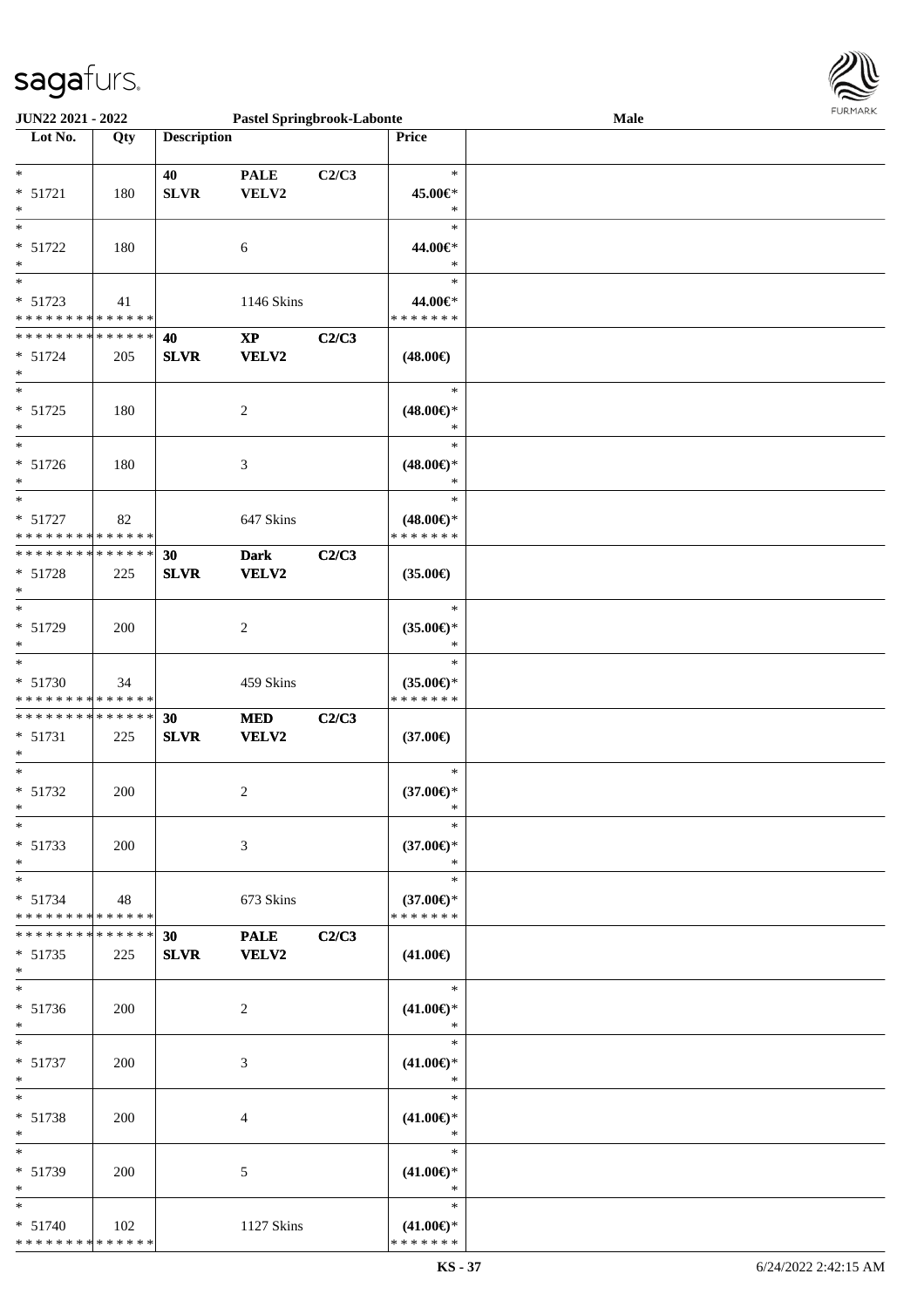

| <b>JUN22 2021 - 2022</b>                                |     |                    | <b>Pastel Springbrook-Labonte</b> |                |                          | Male | <b>FURPIARR</b> |
|---------------------------------------------------------|-----|--------------------|-----------------------------------|----------------|--------------------------|------|-----------------|
| Lot No.                                                 | Qty | <b>Description</b> |                                   |                | Price                    |      |                 |
|                                                         |     |                    |                                   |                |                          |      |                 |
| * * * * * * * * <mark>* * * * * *</mark>                |     | 30                 | $\bold{XP}$                       | C2/C3          |                          |      |                 |
| $* 51741$                                               | 225 | <b>SLVR</b>        | VELV2                             |                | $(44.00\epsilon)$        |      |                 |
| $\ast$                                                  |     |                    |                                   |                |                          |      |                 |
| $\ast$                                                  |     |                    |                                   |                | $\ast$                   |      |                 |
| $* 51742$                                               | 200 |                    | 2                                 |                | $(44.00ε)$ *             |      |                 |
| $\ast$                                                  |     |                    |                                   |                | $\ast$                   |      |                 |
| $\ast$                                                  |     |                    |                                   |                | $\ast$                   |      |                 |
| $* 51743$                                               | 208 |                    | 633 Skins                         |                | $(44.00\epsilon)$ *      |      |                 |
| * * * * * * * * <mark>* * * * * * *</mark>              |     |                    |                                   |                | * * * * * * *            |      |                 |
|                                                         |     | 20                 | <b>Dark</b>                       | C2/C3          |                          |      |                 |
| 51744                                                   | 258 | <b>SLVR</b>        | VELV2                             |                | $(29.00\epsilon)$        |      |                 |
|                                                         |     |                    |                                   |                |                          |      |                 |
| * * * * * * * * * * * * * * <mark>*</mark>              |     | 20                 | $\bf MED$                         | C2/C3          |                          |      |                 |
| $* 51745$                                               | 265 | <b>SLVR</b>        | VELV2                             |                | $(31.00\epsilon)$        |      |                 |
|                                                         |     |                    |                                   |                |                          |      |                 |
| $\ast$                                                  |     |                    |                                   |                | $\ast$                   |      |                 |
| $* 51746$                                               | 129 |                    | 394 Skins                         |                | 31.00€*                  |      |                 |
| * * * * * * * * <mark>* * * * * * *</mark>              |     |                    |                                   |                | * * * * * * *            |      |                 |
| * * * * * * * * <mark>* * * * * *</mark>                |     | <b>20</b>          | <b>PALE</b>                       | C2/C3          |                          |      |                 |
| $* 51747$                                               | 265 | <b>SLVR</b>        | VELV2                             |                | 34.00€                   |      |                 |
| $\ast$<br>$\ast$                                        |     |                    |                                   |                | $\ast$                   |      |                 |
|                                                         |     |                    |                                   |                |                          |      |                 |
| $* 51748$                                               | 240 |                    | $\overline{c}$                    |                | 34.00€*<br>$\ast$        |      |                 |
| $\ast$<br>$\ast$                                        |     |                    |                                   |                | $\ast$                   |      |                 |
|                                                         |     |                    |                                   |                |                          |      |                 |
| $* 51749$<br>* * * * * * * * <mark>* * * * * * *</mark> | 77  |                    | 582 Skins                         |                | 34.00€*<br>* * * * * * * |      |                 |
|                                                         |     | 20                 | $\mathbf{X}\mathbf{P}$            | C2/C3          |                          |      |                 |
| 51750                                                   | 196 | <b>SLVR</b>        | VELV2                             |                | $(38.00\epsilon)$        |      |                 |
|                                                         |     |                    |                                   |                |                          |      |                 |
|                                                         |     |                    | <b>Pastel Sundry owners</b>       |                |                          | Male |                 |
|                                                         |     |                    |                                   |                |                          |      |                 |
|                                                         |     |                    |                                   |                |                          |      |                 |
|                                                         |     | 50/40              | ALL                               | C <sub>2</sub> |                          |      |                 |
| 51752                                                   | 230 | <b>BRNZ</b>        |                                   |                | 28.00€                   |      |                 |
|                                                         |     |                    |                                   |                |                          |      |                 |
|                                                         |     | 30/20              | <b>ALL</b>                        | C <sub>2</sub> |                          |      |                 |
| 51753                                                   | 55  | <b>BRNZ</b>        |                                   |                | 18.00€                   |      |                 |
|                                                         |     |                    |                                   |                |                          |      |                 |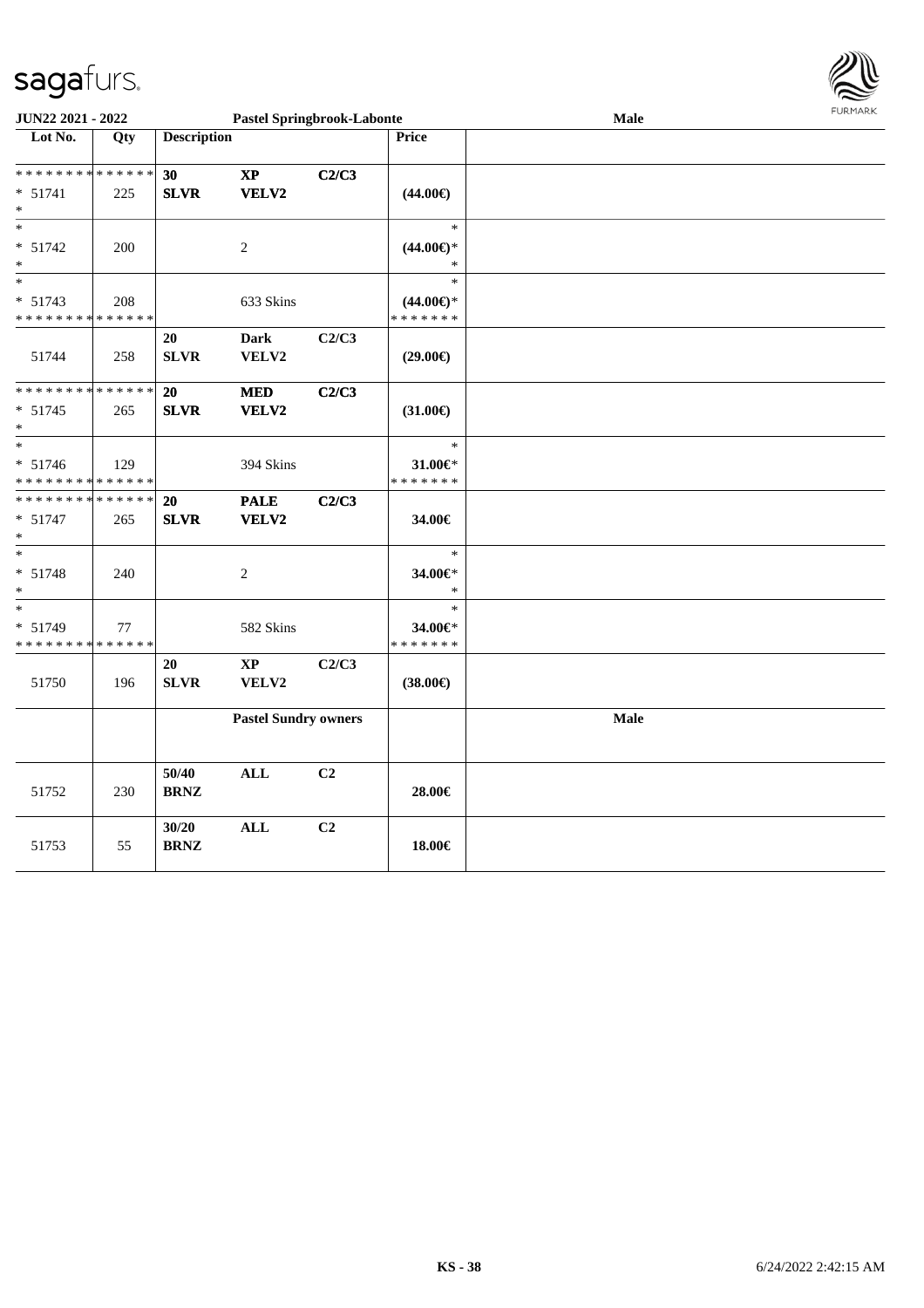

| JUN22 2021 - 2022                                                  |     |                    | <b>Pastel Sundry owners</b>    |                |                                                | Male |  |
|--------------------------------------------------------------------|-----|--------------------|--------------------------------|----------------|------------------------------------------------|------|--|
| Lot No.                                                            | Qty | <b>Description</b> |                                |                | Price                                          |      |  |
|                                                                    |     |                    |                                |                |                                                |      |  |
| 51761                                                              | 157 | 50<br><b>VSLA</b>  | $\mathbf{ALL}$                 | C2             | 34.00€                                         |      |  |
| * * * * * * * * * * * * * *<br>* 51762<br>$\ast$                   | 205 | 40<br><b>VSLA</b>  | $\mathbf{ALL}$                 | C2             | $(32.00\epsilon)$                              |      |  |
| $\overline{\phantom{0}}$<br>* 51763<br>* * * * * * * * * * * * * * | 103 |                    | 308 Skins                      |                | $\ast$<br>$(32.00\epsilon)$ *<br>* * * * * * * |      |  |
| 51764                                                              | 122 | 30<br><b>VSLA</b>  | $\mathbf{ALL}$                 | C <sub>2</sub> | $(28.00\epsilon)$                              |      |  |
|                                                                    |     | 40                 | <b>MED/PAL</b>                 | C2/C3          |                                                |      |  |
| 51765                                                              | 162 | <b>VSLA</b>        | <b>VELV1</b>                   | SPT1           | $(35.00\epsilon)$                              |      |  |
| 51766                                                              | 86  | 30<br><b>VSLA</b>  | <b>DK/MED</b><br>VELV1         | C2/C3<br>SPT1  | $(29.00\epsilon)$                              |      |  |
| 51767                                                              | 82  | 30<br>${\bf VSLA}$ | PAL/XP<br>VELV1                | C2/C3<br>SPT1  | $(34.00\epsilon)$                              |      |  |
| 51768                                                              | 139 | 20<br>${\bf VSLA}$ | <b>MED/PAL</b><br><b>VELV1</b> | C2/C3<br>SPT1  | $(26.00\epsilon)$                              |      |  |
|                                                                    |     |                    | <b>Pastel Deep North</b>       |                |                                                | Male |  |
| 51770                                                              | 161 | 50<br><b>VSLA</b>  | <b>DK/MED</b>                  | C2/C3          | 32.00€                                         |      |  |
| 51771                                                              | 96  | 50<br>${\bf VSLA}$ | PAL/XP                         | C2/C3          | $(40.00\epsilon)$                              |      |  |
| * * * * * * * * * * * * * *<br>$* 51772$<br>$*$                    | 205 | 40<br><b>VSLA</b>  | <b>DK/MED</b>                  | C2/C3          | 32.00€                                         |      |  |
| $\ast$<br>* 51773<br>$\ast$                                        | 180 |                    | 2                              |                | $\ast$<br>32.00 $\in$ *<br>$\ast$              |      |  |
| $\ast$<br>$* 51774$<br>* * * * * * * * * * * * * *                 | 67  |                    | 452 Skins                      |                | $\ast$<br>32.00€*<br>* * * * * * *             |      |  |
| 51775                                                              | 228 | 40<br><b>VSLA</b>  | <b>PAL/XP</b>                  | C2/C3          | $(38.00\epsilon)$                              |      |  |
| 51776                                                              | 149 | 30<br><b>VSLA</b>  | <b>XD</b>                      | C2/C3          | $(26.00\epsilon)$                              |      |  |
| * * * * * * * * * * * * * * *                                      |     | 30 <sub>1</sub>    | <b>Dark</b>                    | C2/C3          |                                                |      |  |
| $* 51777$<br>$*$                                                   | 205 | <b>VSLA</b>        |                                |                | $(28.00\epsilon)$                              |      |  |
| $*$<br>$* 51778$<br>* * * * * * * * * * * * * *                    | 199 |                    | 404 Skins                      |                | $\ast$<br>$(28.00\epsilon)$ *<br>* * * * * * * |      |  |
| * * * * * * * * * * * * * *<br>$* 51779$<br>$*$                    | 205 | 30<br><b>VSLA</b>  | <b>MED</b>                     | C2/C3          | $(29.50\epsilon)$                              |      |  |
| $*$<br>* 51780<br>* * * * * * * * * * * * * *                      | 47  |                    | 252 Skins                      |                | $\ast$<br>$(29.50\epsilon)$ *<br>* * * * * * * |      |  |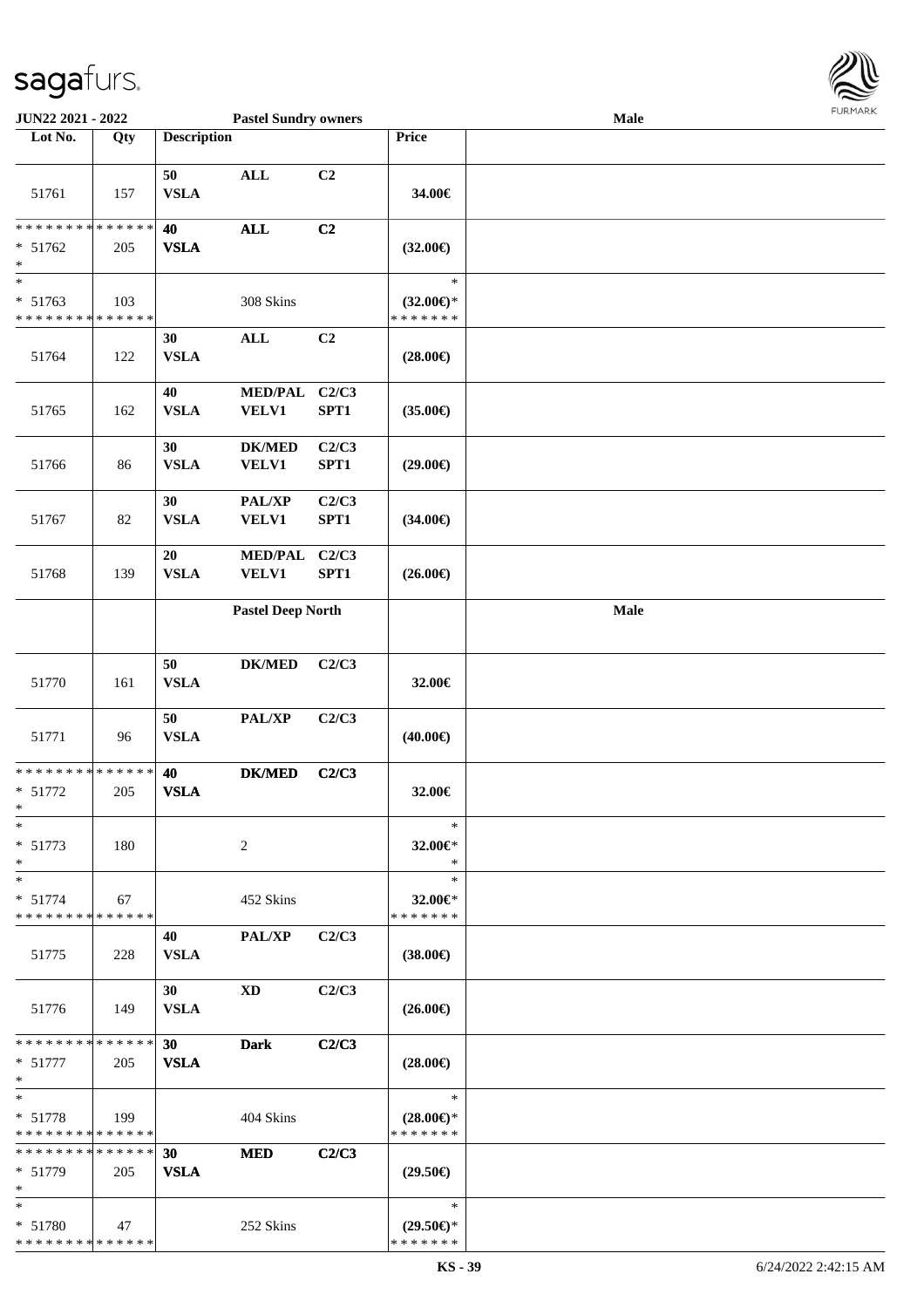| JUN22 2021 - 2022                                                  |     |                             | <b>Pastel Deep North</b>      |       |                                                | Male | <b>FURMAR</b> |
|--------------------------------------------------------------------|-----|-----------------------------|-------------------------------|-------|------------------------------------------------|------|---------------|
| Lot No.                                                            | Qty | <b>Description</b>          |                               |       | Price                                          |      |               |
| **************<br>$* 51781$<br>$\ast$                              | 205 | 30<br><b>VSLA</b>           | <b>PALE</b>                   | C2/C3 | $(33.00\epsilon)$                              |      |               |
| $\ast$<br>$* 51782$<br>∗                                           | 180 |                             | $\overline{c}$                |       | $\ast$<br>$(33.00\epsilon)$ *<br>$\ast$        |      |               |
| $\ast$<br>$* 51783$<br>* * * * * * * * * * * * * *                 | 115 |                             | 500 Skins                     |       | $\ast$<br>$(33.00\epsilon)$ *<br>* * * * * * * |      |               |
| 51784                                                              | 170 | 30<br><b>VSLA</b>           | $\mathbf{XP}$                 | C2/C3 | $(35.00\epsilon)$                              |      |               |
| 51785                                                              | 91  | 20<br><b>VSLA</b>           | $\mathbf{X}\mathbf{D}$        | C2/C3 | $(20.50\epsilon)$                              |      |               |
| **************<br>$* 51786$<br>$\ast$                              | 245 | <b>20</b><br><b>VSLA</b>    | <b>Dark</b>                   | C2/C3 | 22.50€                                         |      |               |
| $\overline{\phantom{0}}$<br>* 51787<br>* * * * * * * * * * * * * * | 157 |                             | 402 Skins                     |       | $\ast$<br>22.50€*<br>* * * * * * *             |      |               |
| **************<br>* 51788<br>∗                                     | 245 | 20<br><b>VSLA</b>           | <b>MED</b>                    | C2/C3 | $(24.50\epsilon)$                              |      |               |
| $\ast$<br>* 51789<br>**************                                | 111 |                             | 356 Skins                     |       | $\ast$<br>$(24.50\epsilon)$ *<br>* * * * * * * |      |               |
| ******** <mark>******</mark><br>* 51790<br>$\ast$                  | 245 | 20<br><b>VSLA</b>           | PAL/XP                        | C2/C3 | 29.00€                                         |      |               |
| $\ast$<br>$* 51791$<br>* * * * * * * * * * * * * *                 | 110 |                             | 355 Skins                     |       | $\ast$<br>29.00€*<br>* * * * * * *             |      |               |
| 51792                                                              | 85  | $\bf{0}$<br><b>VSLA</b>     | $\mathbf{X}\mathbf{D}$        | C2/C3 | 14.00€                                         |      |               |
| 51793                                                              | 276 | $\mathbf{0}$<br><b>VSLA</b> | <b>DK/MED</b>                 | C2/C3 | 17.50€                                         |      |               |
| 51794                                                              | 93  | $\mathbf{0}$<br><b>VSLA</b> | PAL/XP                        | C2/C3 | 23.00€                                         |      |               |
| 51795                                                              | 141 | 1<br><b>VSLA</b>            | MED/PAL C2/C3                 |       | 13.50€                                         |      |               |
|                                                                    |     |                             | <b>Pastel Northwest</b>       |       |                                                | Male |               |
| 51797                                                              | 127 | 50<br><b>VSLA</b>           | MED/PAL C2/C3<br><b>VELV1</b> |       | $(40.00\epsilon)$                              |      |               |
| 51798                                                              | 146 | 40<br><b>VSLA</b>           | XD<br>VELV1                   | C2/C3 | $(32.00\epsilon)$                              |      |               |
| * * * * * * * * * * * * * *<br>$* 51799$                           | 205 | 40<br><b>VSLA</b>           | <b>DK/MED</b><br><b>VELV1</b> | C2/C3 | $(35.00\epsilon)$                              |      |               |
| $\ast$<br>* 51800<br>**************                                | 84  |                             | 289 Skins                     |       | $\ast$<br>$(35.00\epsilon)$ *<br>* * * * * * * |      |               |

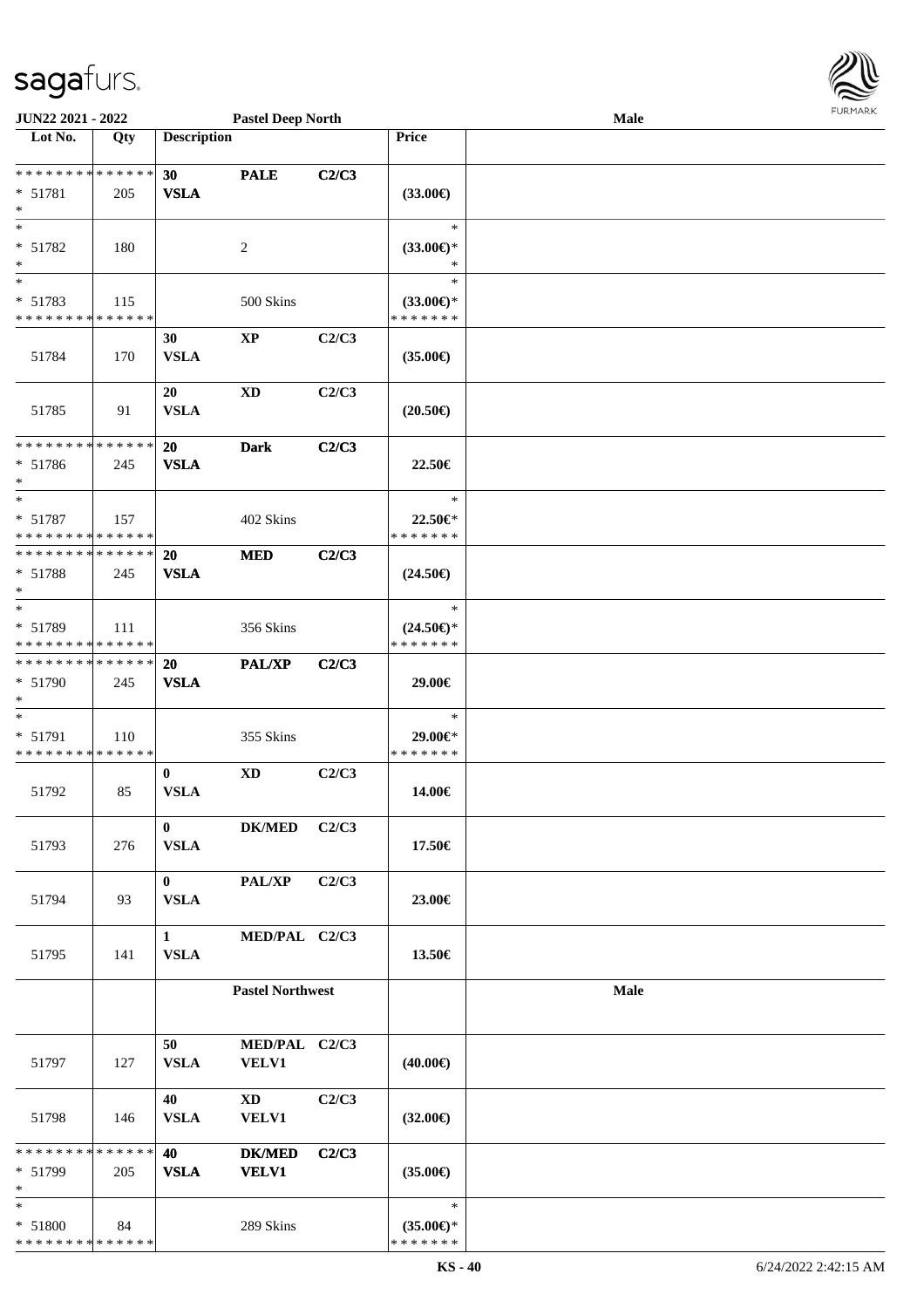

| JUN22 2021 - 2022                                  |     |                    | <b>Pastel Northwest</b>                |                |                                                | <b>Male</b> |  |
|----------------------------------------------------|-----|--------------------|----------------------------------------|----------------|------------------------------------------------|-------------|--|
| Lot No.                                            | Qty | <b>Description</b> |                                        |                | Price                                          |             |  |
| ******** <mark>******</mark><br>* 51801<br>$\ast$  | 205 | 40<br><b>VSLA</b>  | <b>DK/MED</b><br><b>VELV1</b>          | C <sub>4</sub> | $(32.00\epsilon)$                              |             |  |
| $*$<br>* 51802<br>* * * * * * * * * * * * * *      | 107 |                    | 312 Skins                              |                | $\ast$<br>$(32.00\epsilon)$ *<br>* * * * * * * |             |  |
| 51803                                              | 168 | 40<br><b>VSLA</b>  | <b>PAL/XP</b><br><b>VELV1</b>          | C2/C3          | $(41.00\epsilon)$                              |             |  |
| * * * * * * * * * * * * * *<br>$* 51804$<br>$*$    | 205 | 40<br><b>VSLA</b>  | PAL/XP<br><b>VELV1</b>                 | C <sub>4</sub> | $(37.00\epsilon)$                              |             |  |
| $*$<br>* 51805<br>* * * * * * * * * * * * * *      | 157 |                    | 362 Skins                              |                | $\ast$<br>$(37.00\epsilon)$ *<br>* * * * * * * |             |  |
| **************<br>$* 51806$<br>$*$                 | 205 | 30<br><b>VSLA</b>  | <b>XD</b><br><b>VELV1</b>              | C2/C3          | $(29.00\epsilon)$                              |             |  |
| $\ast$<br>$* 51807$<br>* * * * * * * * * * * * * * | 71  |                    | 276 Skins                              |                | $\ast$<br>$(29.00\epsilon)$ *<br>* * * * * * * |             |  |
| * * * * * * * * * * * * * *<br>* 51808<br>$\ast$   | 205 | 30<br><b>VSLA</b>  | <b>DK/MED</b><br><b>VELV1</b>          | C2/C3          | $(32.00\epsilon)$                              |             |  |
| $\ast$<br>* 51809                                  | 180 |                    | 2                                      |                | $\ast$<br>$(32.00\epsilon)$ *<br>*             |             |  |
| $\ast$<br>$* 51810$<br>* * * * * * * * * * * * * * | 142 |                    | 527 Skins                              |                | $\ast$<br>$(32.00\epsilon)$ *<br>* * * * * * * |             |  |
| * * * * * * * * * * * * * *<br>* 51811<br>$\ast$   | 205 | 30<br><b>VSLA</b>  | <b>DK/MED</b><br><b>VELV1</b>          | C <sub>4</sub> | $(29.00\epsilon)$                              |             |  |
| $\ast$<br>* 51812<br>* * * * * * * * * * * * * *   | 179 |                    | 384 Skins                              |                | $\ast$<br>$(29.00\epsilon)$ *<br>* * * * * * * |             |  |
| 51813                                              | 198 | 30<br><b>VSLA</b>  | <b>PAL/XP</b><br><b>VELV1</b>          | C2/C3          | $(38.00\epsilon)$                              |             |  |
| * * * * * * * * * * * * * *<br>$* 51814$<br>$*$    | 205 | 30<br><b>VSLA</b>  | <b>PAL/XP</b><br><b>VELV1</b>          | C <sub>4</sub> | $(36.00\epsilon)$                              |             |  |
| $\ast$<br>$* 51815$<br>* * * * * * * * * * * * * * | 83  |                    | 288 Skins                              |                | $\ast$<br>$(36.00\epsilon)$ *<br>* * * * * * * |             |  |
| 51816                                              | 221 | 20<br><b>VSLA</b>  | $\mathbf{X}\mathbf{D}$<br><b>VELV1</b> | C2/C3          | $(23.50\epsilon)$                              |             |  |
| * * * * * * * * * * * * * * *<br>$* 51817$<br>$*$  | 245 | 20<br><b>VSLA</b>  | <b>DK/MED</b><br><b>VELV1</b>          | C2/C3          | $(26.00\epsilon)$                              |             |  |
| $*$<br>$* 51818$<br>* * * * * * * * * * * * * *    | 75  |                    | 320 Skins                              |                | $\ast$<br>$(26.00\epsilon)$ *<br>* * * * * * * |             |  |
| 51819                                              | 266 | 20<br><b>VSLA</b>  | <b>DK/MED</b><br><b>VELV1</b>          | C <sub>4</sub> | $(24.50\epsilon)$                              |             |  |
| 51820                                              | 119 | 20<br><b>VSLA</b>  | <b>PAL/XP</b><br><b>VELV1</b>          | C2/C3          | 32.00€                                         |             |  |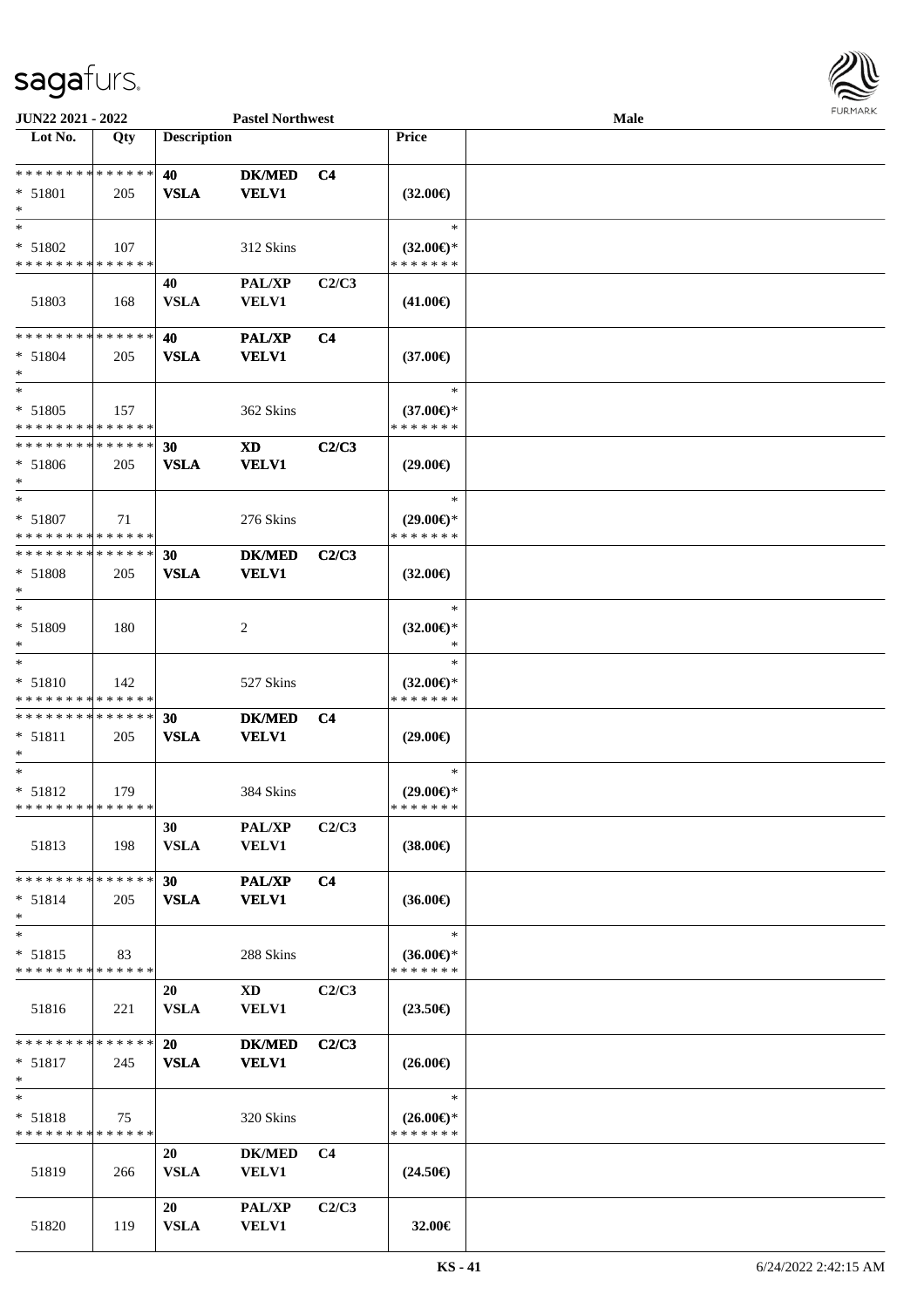| JUN22 2021 - 2022                                  |     |                             | <b>Pastel Northwest</b>                |                |                                                | Male        | 1.91111111 |
|----------------------------------------------------|-----|-----------------------------|----------------------------------------|----------------|------------------------------------------------|-------------|------------|
| Lot No.                                            | Qty | <b>Description</b>          |                                        |                | Price                                          |             |            |
| 51821                                              | 190 | 20<br><b>VSLA</b>           | PAL/XP<br><b>VELV1</b>                 | C <sub>4</sub> | $(29.50\epsilon)$                              |             |            |
| 51822                                              | 194 | $\bf{0}$<br><b>VSLA</b>     | $\mathbf{X}\mathbf{D}$<br><b>VELV1</b> | C2/C3          | 18.50€                                         |             |            |
| 51823                                              | 155 | $\bf{0}$<br><b>VSLA</b>     | <b>DK/MED</b><br><b>VELV1</b>          | C2/C3          | 20.50€                                         |             |            |
| 51824                                              | 256 | $\bf{0}$<br><b>VSLA</b>     | MED/PAL C4<br><b>VELV1</b>             |                | 19.50€                                         |             |            |
| 51825                                              | 101 | $\bf{0}$<br><b>VSLA</b>     | PAL/XP<br><b>VELV1</b>                 | C2/C3          | 26.00€                                         |             |            |
| 51826                                              | 123 | $\mathbf{1}$<br><b>VSLA</b> | <b>DK/MED</b><br><b>VELV1</b>          | C2/C3          | 15.00€                                         |             |            |
| 51827                                              | 90  | $\mathbf{1}$<br><b>VSLA</b> | PAL/XP<br><b>VELV1</b>                 | C2/C3          | 20.50€                                         |             |            |
|                                                    |     |                             | Pastel Dogwood Fur Farm                |                |                                                | <b>Male</b> |            |
| 51829                                              | 126 | 50<br><b>VSLA</b>           | $DK/MED$<br><b>VELV1</b>               | C2/C3          | 33.00€                                         |             |            |
| 51830                                              | 129 | 40<br><b>VSLA</b>           | <b>XD</b><br><b>VELV1</b>              | C2/C3          | $(28.00\epsilon)$                              |             |            |
| * * * * * * * * * * * * * *<br>$* 51831$<br>$*$    | 205 | 40<br><b>VSLA</b>           | <b>Dark</b><br><b>VELV1</b>            | C2/C3          | 30.00€                                         |             |            |
| $*$<br>* 51832<br>* * * * * * * * * * * * * *      | 52  |                             | 257 Skins                              |                | $\ast$<br>29.50€*<br>*******                   |             |            |
| 51833                                              | 220 | 40<br><b>VSLA</b>           | MED/PAL C2/C3<br><b>VELV1</b>          |                | $(34.00\epsilon)$                              |             |            |
| 51834                                              | 118 | 40<br><b>VSLA</b>           | <b>DK/MED</b><br>VELV2                 | C2/C3          | 31.00€                                         |             |            |
| 51835                                              | 189 | 30<br><b>VSLA</b>           | XD<br><b>VELV1</b>                     | C2/C3          | $(26.00\epsilon)$                              |             |            |
| * * * * * * * * * * * * * *<br>$* 51836$<br>$\ast$ | 205 | <b>30</b><br><b>VSLA</b>    | <b>Dark</b><br><b>VELV1</b>            | C2/C3          | $(28.00\epsilon)$                              |             |            |
| $*$<br>* 51837<br>$*$                              | 180 |                             | 2                                      |                | $\ast$<br>$(28.00\epsilon)$ *<br>$\ast$        |             |            |
| $*$<br>$* 51838$<br>* * * * * * * * * * * * * *    | 117 |                             | 502 Skins                              |                | $\ast$<br>$(28.00\epsilon)$ *<br>* * * * * * * |             |            |
| * * * * * * * * * * * * * *<br>* 51839<br>$\ast$   | 205 | 30<br><b>VSLA</b>           | MED/PAL C2/C3<br>VELV1                 |                | $(30.00\epsilon)$                              |             |            |
| $*$<br>* 51840<br>* * * * * * * * * * * * * *      | 67  |                             | 272 Skins                              |                | $\ast$<br>$(30.00€)$ *<br>* * * * * * *        |             |            |

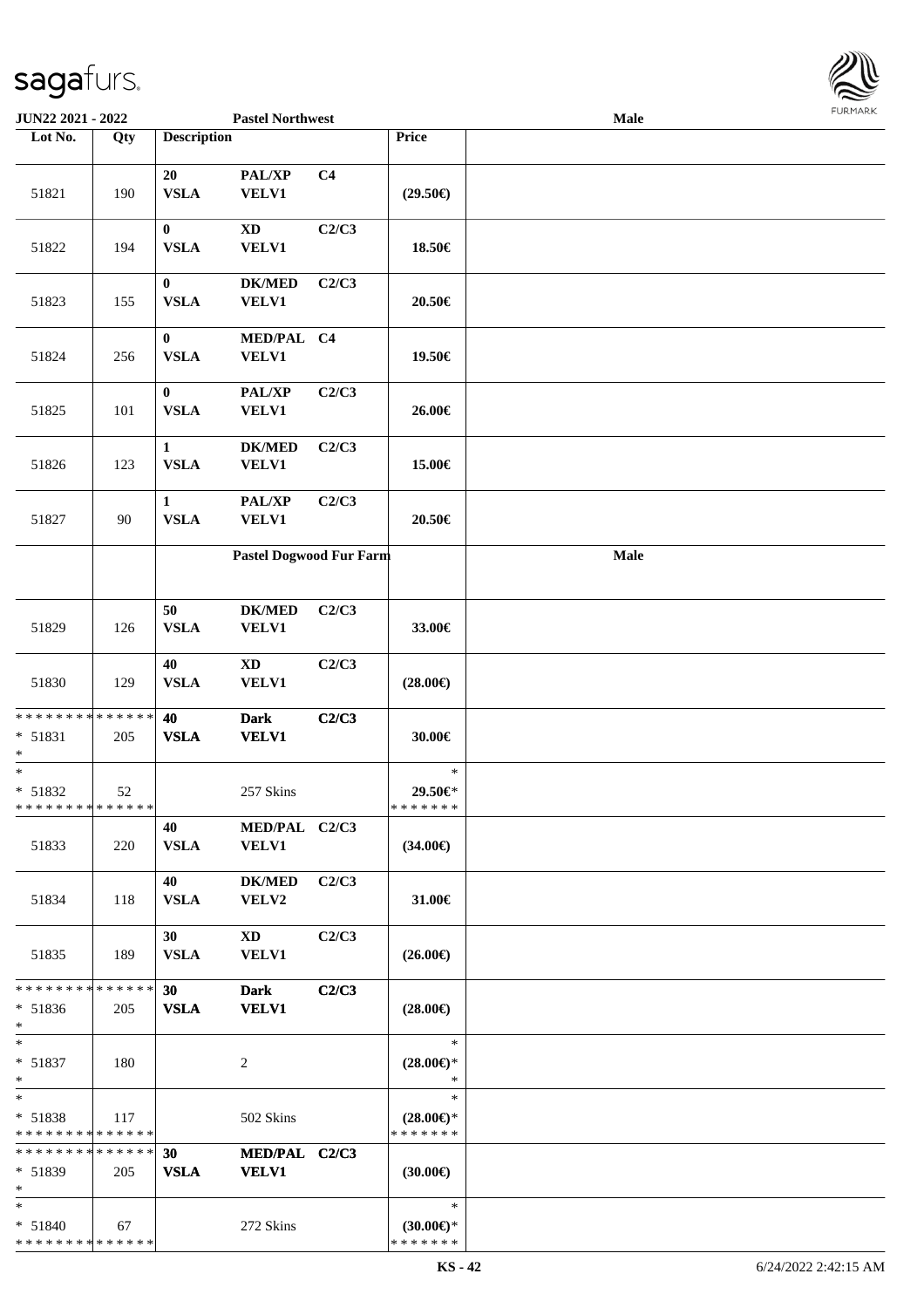

| JUN22 2021 - 2022                        |     |                    | <b>Pastel Dogwood Fur Farm</b>                                                                       |                |                                      | Male       | $1 \times 1$ |
|------------------------------------------|-----|--------------------|------------------------------------------------------------------------------------------------------|----------------|--------------------------------------|------------|--------------|
| Lot No.                                  | Qty | <b>Description</b> |                                                                                                      |                | Price                                |            |              |
|                                          |     | 30                 | $\bold{X}\bold{D}/\bold{D}\bold{K}$                                                                  | C2/C3          |                                      |            |              |
| 51841                                    | 200 | <b>VSLA</b><br>30  | VELV2<br>MED/PAL C2/C3                                                                               |                | $(29.00\epsilon)$                    |            |              |
| 51842                                    | 130 | <b>VSLA</b>        | VELV2                                                                                                |                | $(31.00\epsilon)$                    |            |              |
| * * * * * * * * * * * * * *              |     | 20                 | $\boldsymbol{\text{X}}\boldsymbol{\text{D}}\boldsymbol{/}\boldsymbol{\text{D}}\boldsymbol{\text{K}}$ | C2/C3          |                                      |            |              |
| $* 51843$<br>$\ast$<br>$\ast$            | 245 | <b>VSLA</b>        | <b>VELV1</b>                                                                                         |                | $(22.00\epsilon)$                    |            |              |
| $* 51844$<br>* * * * * * * * * * * * * * | 72  |                    | 317 Skins                                                                                            |                | $\ast$<br>22.00€*<br>* * * * * * *   |            |              |
|                                          |     | 20                 | MED/PAL C2/C3                                                                                        |                |                                      |            |              |
| 51845                                    | 206 | <b>VSLA</b>        | <b>VELV1</b>                                                                                         |                | $(26.00\epsilon)$                    |            |              |
|                                          |     |                    | <b>Pastel Unicorn</b>                                                                                |                |                                      | $\bf Male$ |              |
| 51847                                    | 178 | 50<br><b>VSLA</b>  | $\bf MED$<br><b>VELV1</b>                                                                            | C2             | 40.00€                               |            |              |
| 51848                                    | 203 | 50<br><b>VSLA</b>  | <b>PALE</b><br><b>VELV1</b>                                                                          | C2             | $(43.00\epsilon)$                    |            |              |
| 51849                                    | 142 | 50<br><b>VSLA</b>  | $\mathbf{XP}$<br><b>VELV1</b>                                                                        | C2             | $(46.00\epsilon)$                    |            |              |
| * * * * * * * * * * * * * *              |     | 40                 | <b>MED</b>                                                                                           | C2             |                                      |            |              |
| * 51850                                  | 205 | <b>VSLA</b>        | <b>VELV1</b>                                                                                         |                | $(37.00\epsilon)$                    |            |              |
| $\ast$                                   |     |                    |                                                                                                      |                |                                      |            |              |
| $\ast$                                   |     |                    |                                                                                                      |                | $\ast$                               |            |              |
| $* 51851$<br>$\ast$                      | 180 |                    | $\boldsymbol{2}$                                                                                     |                | $(37.00\epsilon)$ *<br>$\ast$        |            |              |
| $\ast$                                   |     |                    |                                                                                                      |                | $\ast$                               |            |              |
| $* 51852$<br>$*$                         | 190 |                    | $\ensuremath{\mathfrak{Z}}$                                                                          |                | $(37.00\epsilon)$ *<br>$\ast$        |            |              |
| $*$                                      |     |                    |                                                                                                      |                | $\ast$                               |            |              |
| $* 51853$<br>* * * * * * * * * * * * * * | 45  |                    | 620 Skins                                                                                            |                | $(37.00\epsilon)$ *<br>* * * * * * * |            |              |
| * * * * * * * * * * * * * *              |     | 40                 | <b>PALE</b>                                                                                          | C2             |                                      |            |              |
| $* 51854$<br>$*$                         | 205 | <b>VSLA</b>        | <b>VELV1</b>                                                                                         |                | $(41.00\epsilon)$                    |            |              |
| $*$                                      |     |                    |                                                                                                      |                | $\ast$                               |            |              |
| * 51855<br>$*$                           | 180 |                    | 2                                                                                                    |                | $(41.00\epsilon)$ *<br>$\ast$        |            |              |
| $\ast$                                   |     |                    |                                                                                                      |                | $\ast$                               |            |              |
| * 51856<br>* * * * * * * * * * * * * *   | 70  |                    | 455 Skins                                                                                            |                | $(41.00\epsilon)$ *<br>* * * * * * * |            |              |
| * * * * * * * * * * * * * *              |     | 40                 | $\mathbf{X}\mathbf{P}$                                                                               | C <sub>2</sub> |                                      |            |              |
| $* 51857$<br>$*$                         | 205 | <b>VSLA</b>        | <b>VELV1</b>                                                                                         |                | $(43.00\epsilon)$                    |            |              |
| $\ast$                                   |     |                    |                                                                                                      |                | $\ast$                               |            |              |
| * 51858<br>* * * * * * * * * * * * * *   | 142 |                    | 347 Skins                                                                                            |                | $(43.00€)$ *<br>* * * * * * *        |            |              |
|                                          |     | 40/30              | XD/DK                                                                                                | C <sub>2</sub> |                                      |            |              |
| 51859                                    | 105 | <b>VSLA</b>        | <b>VELV1</b>                                                                                         |                | $(33.00\epsilon)$                    |            |              |
| * * * * * * * * * * * * * *              |     | 30                 | <b>MED</b>                                                                                           | C2             |                                      |            |              |
| * 51860<br>$\ast$                        | 225 | <b>VSLA</b>        | <b>VELV1</b>                                                                                         |                | $(34.00\epsilon)$                    |            |              |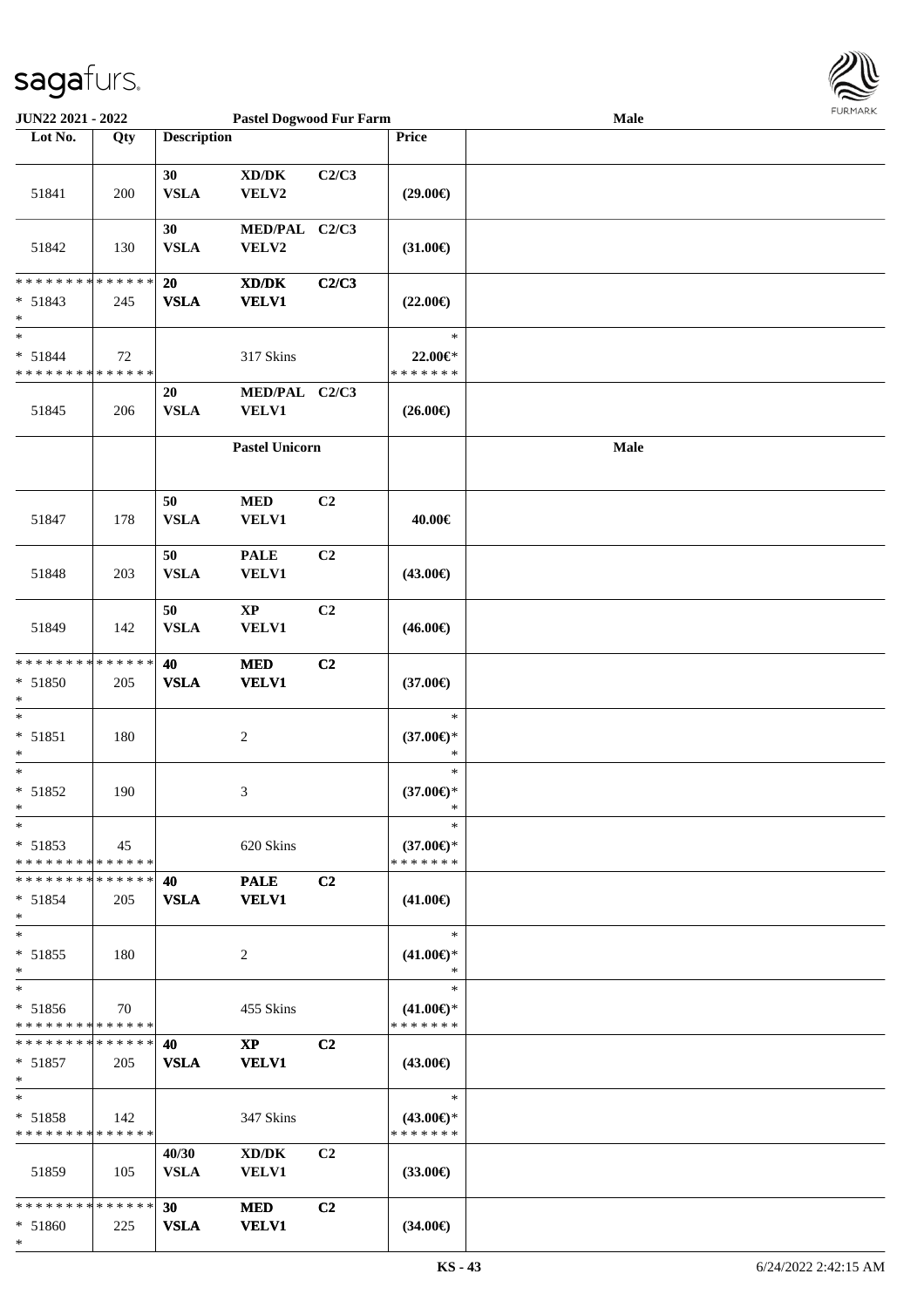

| JUN22 2021 - 2022             |     |                    | <b>Pastel Unicorn</b>      |                |                                      | <b>Male</b> |  |
|-------------------------------|-----|--------------------|----------------------------|----------------|--------------------------------------|-------------|--|
| Lot No.                       | Qty | <b>Description</b> |                            |                | Price                                |             |  |
|                               |     |                    |                            |                |                                      |             |  |
| $\ast$                        |     | 30                 | <b>MED</b>                 | C <sub>2</sub> | $\ast$                               |             |  |
| * 51861                       | 200 | <b>VSLA</b>        | <b>VELV1</b>               |                | $(34.00€)$ *                         |             |  |
| $\ast$                        |     |                    |                            |                |                                      |             |  |
| $\ast$                        |     |                    |                            |                | $\ast$                               |             |  |
| * 51862                       | 79  |                    | 504 Skins                  |                | $(34.00€)$ *                         |             |  |
| * * * * * * * * * * * * * *   |     |                    |                            |                | * * * * * * *                        |             |  |
|                               |     |                    |                            |                |                                      |             |  |
| * * * * * * * * * * * * * *   |     | 30                 | <b>PALE</b>                | C2             |                                      |             |  |
| $* 51863$                     | 225 | <b>VSLA</b>        | <b>VELV1</b>               |                | $(37.00\epsilon)$                    |             |  |
| $\ast$                        |     |                    |                            |                |                                      |             |  |
| $\ast$                        |     |                    |                            |                | $\ast$                               |             |  |
| $* 51864$                     | 84  |                    | 309 Skins                  |                | $(37.00\epsilon)$ *                  |             |  |
| * * * * * * * * * * * * * *   |     |                    |                            |                | * * * * * * *                        |             |  |
|                               |     | 30                 | $\bold{XP}$                | C <sub>2</sub> |                                      |             |  |
| 51865                         | 149 | <b>VSLA</b>        | VELV1                      |                | $(41.00\epsilon)$                    |             |  |
|                               |     |                    |                            |                |                                      |             |  |
| * * * * * * * * * * * * * *   |     | 20/0               | $\mathbf{ALL}$             | C2             |                                      |             |  |
| $* 51866$                     |     | <b>VSLA</b>        |                            |                | $(22.00\epsilon)$                    |             |  |
| $\ast$                        | 305 |                    | <b>VELV1</b>               |                |                                      |             |  |
| $\ast$                        |     |                    |                            |                |                                      |             |  |
|                               |     |                    |                            |                | $\ast$                               |             |  |
| * 51867                       | 128 |                    | 433 Skins                  |                | $(22.00\epsilon)$ *                  |             |  |
| * * * * * * * * * * * * * *   |     |                    |                            |                | * * * * * * *                        |             |  |
|                               |     |                    | Pastel Labonte-Springbrook |                |                                      | Male        |  |
|                               |     |                    |                            |                |                                      |             |  |
|                               |     |                    |                            |                |                                      |             |  |
|                               |     | 50                 | <b>DK/MED</b>              | C2/C3          |                                      |             |  |
| 51869                         | 173 | <b>VSLA</b>        | <b>VELV1</b>               |                | (39.00)                              |             |  |
|                               |     |                    |                            |                |                                      |             |  |
|                               |     | 50                 | PAL/XP                     | C2/C3          |                                      |             |  |
| 51870                         | 195 | <b>VSLA</b>        | <b>VELV1</b>               |                | $(47.00\epsilon)$                    |             |  |
|                               |     |                    |                            |                |                                      |             |  |
| **************                |     |                    |                            |                |                                      |             |  |
|                               |     | 40                 | <b>Dark</b>                | C2/C3          |                                      |             |  |
| * 51871                       | 205 | <b>VSLA</b>        | <b>VELV1</b>               |                | $(36.00\epsilon)$                    |             |  |
| ∗                             |     |                    |                            |                |                                      |             |  |
| $\ast$                        |     |                    |                            |                | $\ast$                               |             |  |
| $* 51872$                     | 71  |                    | 276 Skins                  |                | $(36.00\epsilon)$ *                  |             |  |
| **************                |     |                    |                            |                | * * * * * * *                        |             |  |
| * * * * * * * * * * * * * * * |     | 40                 | <b>MED</b>                 | C2/C3          |                                      |             |  |
| $* 51873$                     | 205 | <b>VSLA</b>        | <b>VELV1</b>               |                | $(38.00\epsilon)$                    |             |  |
| $\ast$                        |     |                    |                            |                |                                      |             |  |
| $*$                           |     |                    |                            |                | $\ast$                               |             |  |
| $* 51874$                     | 129 |                    | 334 Skins                  |                | $(38.00\epsilon)$ *                  |             |  |
| * * * * * * * * * * * * * *   |     |                    |                            |                | * * * * * * *                        |             |  |
| * * * * * * * * * * * * * * * |     | 40                 | <b>PALE</b>                | C2/C3          |                                      |             |  |
|                               |     | <b>VSLA</b>        | <b>VELV1</b>               |                |                                      |             |  |
| $* 51875$                     | 205 |                    |                            |                | $(41.00\epsilon)$                    |             |  |
| $\ast$                        |     |                    |                            |                | $\ast$                               |             |  |
|                               |     |                    |                            |                |                                      |             |  |
| $* 51876$                     | 180 |                    | 2                          |                | $(41.00\epsilon)$ *                  |             |  |
| $*$                           |     |                    |                            |                | $\ast$                               |             |  |
| $*$                           |     |                    |                            |                | $\ast$                               |             |  |
| $* 51877$                     | 53  |                    | 438 Skins                  |                | $(41.00\epsilon)$ *                  |             |  |
| * * * * * * * * * * * * * *   |     |                    |                            |                | * * * * * * *                        |             |  |
| * * * * * * * * * * * * * * * |     | 40                 | $\mathbf{X}\mathbf{P}$     | C2/C3          |                                      |             |  |
| $* 51878$                     | 205 | <b>VSLA</b>        | <b>VELV1</b>               |                | $(45.00\epsilon)$                    |             |  |
| $*$                           |     |                    |                            |                |                                      |             |  |
| $*$                           |     |                    |                            |                | $\ast$                               |             |  |
| $* 51879$                     |     |                    | 257 Skins                  |                |                                      |             |  |
| * * * * * * * * * * * * * *   | 52  |                    |                            |                | $(45.00\epsilon)$ *<br>* * * * * * * |             |  |
|                               |     |                    |                            |                |                                      |             |  |
|                               |     | 50/40              | 2XP                        | C2/C3          |                                      |             |  |
| 51880                         | 208 | <b>VSLA</b>        | <b>VELV1</b>               |                | $(44.00\epsilon)$                    |             |  |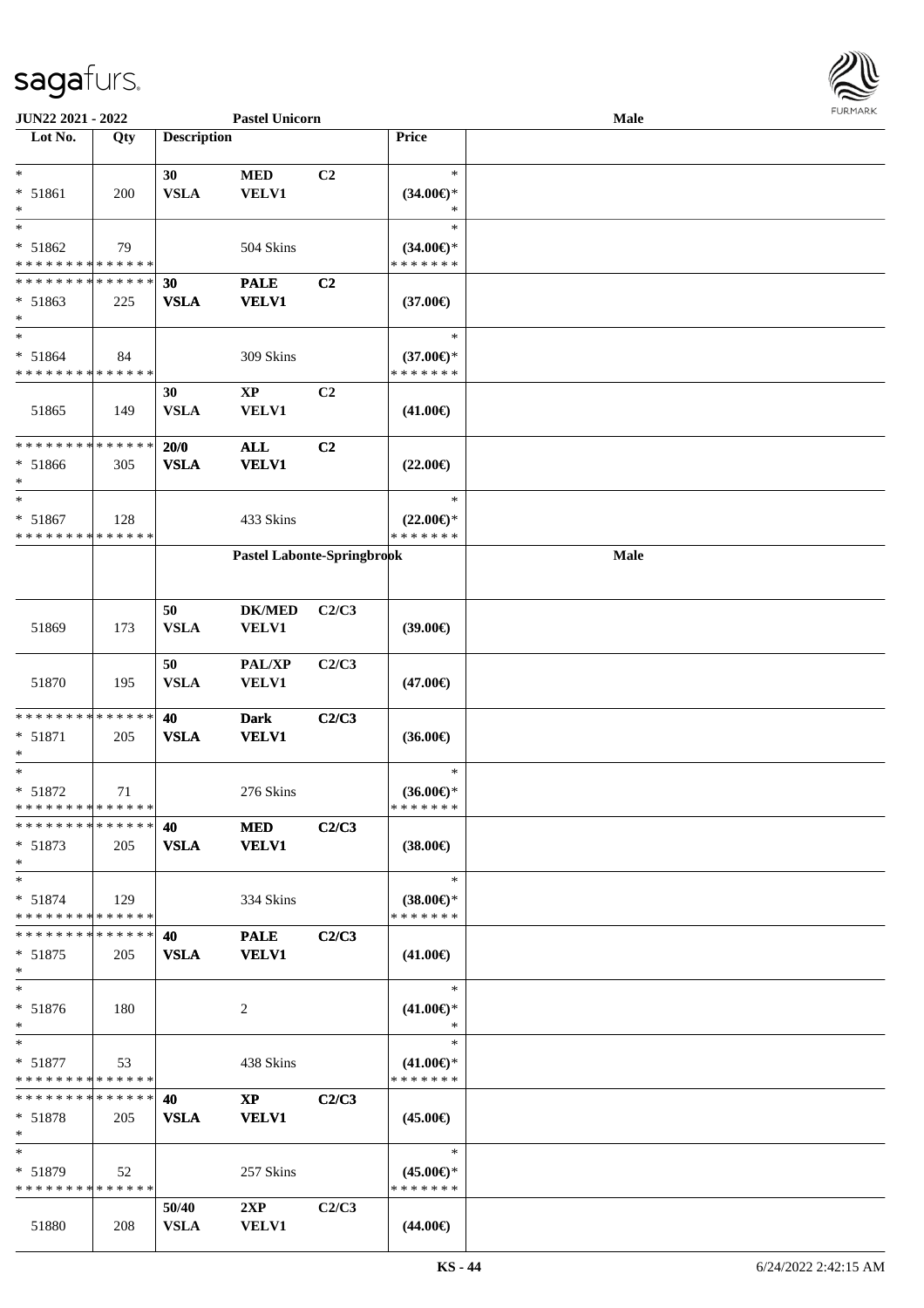

| JUN22 2021 - 2022             |     |                    | <b>Pastel Labonte-Springbrook</b>  |       |                                | Male | 1.91111111 |
|-------------------------------|-----|--------------------|------------------------------------|-------|--------------------------------|------|------------|
| Lot No.                       | Qty | <b>Description</b> |                                    |       | <b>Price</b>                   |      |            |
|                               |     |                    |                                    |       |                                |      |            |
| ******** <mark>******</mark>  |     | 30                 | <b>Dark</b>                        | C2/C3 |                                |      |            |
| * 51881                       | 205 | <b>VSLA</b>        | <b>VELV1</b>                       |       | $(33.00\epsilon)$              |      |            |
| $\ast$                        |     |                    |                                    |       |                                |      |            |
| $\ast$                        |     |                    |                                    |       | $\ast$                         |      |            |
| * 51882                       | 180 |                    |                                    |       |                                |      |            |
|                               |     |                    | 2                                  |       | $(33.00\epsilon)$ *            |      |            |
| $\ast$                        |     |                    |                                    |       | ∗                              |      |            |
| $\ast$                        |     |                    |                                    |       | $\ast$                         |      |            |
| * 51883                       | 129 |                    | 514 Skins                          |       | $(33.00\epsilon)$ *            |      |            |
| * * * * * * * * * * * * * *   |     |                    |                                    |       | * * * * * * *                  |      |            |
| * * * * * * * * * * * * * *   |     | 30                 | <b>MED</b>                         | C2/C3 |                                |      |            |
| $* 51884$                     | 205 | <b>VSLA</b>        | <b>VELV1</b>                       |       | $(35.00\epsilon)$              |      |            |
| $\ast$                        |     |                    |                                    |       |                                |      |            |
| $\ast$                        |     |                    |                                    |       | $\ast$                         |      |            |
| * 51885                       | 180 |                    | 2                                  |       | $(35.00\epsilon)$ *            |      |            |
| $\ast$                        |     |                    |                                    |       | *                              |      |            |
| $\ast$                        |     |                    |                                    |       | $\ast$                         |      |            |
|                               |     |                    |                                    |       |                                |      |            |
| * 51886                       | 191 |                    | 576 Skins                          |       | $(35.00\epsilon)$ *            |      |            |
| * * * * * * * * * * * * * *   |     |                    |                                    |       | * * * * * * *                  |      |            |
| * * * * * * * * * * * * * *   |     | 30                 | <b>PALE</b>                        | C2/C3 |                                |      |            |
| * 51887                       | 205 | <b>VSLA</b>        | <b>VELV1</b>                       |       | $(38.00\epsilon)$              |      |            |
| $\ast$                        |     |                    |                                    |       |                                |      |            |
| $\ast$                        |     |                    |                                    |       | $\ast$                         |      |            |
| * 51888                       | 180 |                    | 2                                  |       | $(38.00\epsilon)$ *            |      |            |
| $\ast$                        |     |                    |                                    |       | ∗                              |      |            |
| $\ast$                        |     |                    |                                    |       | $\ast$                         |      |            |
| * 51889                       | 180 |                    | 3                                  |       | $(38.00\epsilon)$ *            |      |            |
| $\ast$                        |     |                    |                                    |       | ∗                              |      |            |
| $\ast$                        |     |                    |                                    |       | $\ast$                         |      |            |
| * 51890                       | 81  |                    | 646 Skins                          |       | $(38.00\epsilon)$ *            |      |            |
| * * * * * * * * * * * * * *   |     |                    |                                    |       | * * * * * * *                  |      |            |
| **************                |     |                    |                                    |       |                                |      |            |
|                               |     | 30                 | $\bold{X}\bold{P}$<br><b>VELV1</b> | C2/C3 |                                |      |            |
| * 51891<br>$\ast$             | 205 | <b>VSLA</b>        |                                    |       | $(41.00\epsilon)$              |      |            |
| $\ast$                        |     |                    |                                    |       | $\ast$                         |      |            |
|                               |     |                    |                                    |       |                                |      |            |
| $* 51892$<br>**************   | 137 |                    | 342 Skins                          |       | $(41.00\epsilon)$ *<br>******* |      |            |
|                               |     |                    |                                    |       |                                |      |            |
|                               |     | 30                 | 2XP                                | C2/C3 |                                |      |            |
| 51893                         | 188 | <b>VSLA</b>        | <b>VELV1</b>                       |       | $(40.00\epsilon)$              |      |            |
|                               |     |                    |                                    |       |                                |      |            |
| * * * * * * * * * * * * * *   |     | 20                 | <b>Dark</b>                        | C2/C3 |                                |      |            |
| $* 51894$                     | 245 | <b>VSLA</b>        | <b>VELV1</b>                       |       | $(27.00\epsilon)$              |      |            |
| $\ast$                        |     |                    |                                    |       |                                |      |            |
| $\ast$                        |     |                    |                                    |       | $\ast$                         |      |            |
| * 51895                       | 220 |                    | 2                                  |       | $(27.00\epsilon)$ *            |      |            |
| $\ast$                        |     |                    |                                    |       | ∗                              |      |            |
| $\ast$                        |     |                    |                                    |       | $\ast$                         |      |            |
| * 51896                       | 46  |                    | 511 Skins                          |       | $(27.00\epsilon)$ *            |      |            |
| * * * * * * * * * * * * * *   |     |                    |                                    |       | * * * * * * *                  |      |            |
| * * * * * * * * * * * * * * * |     | 20                 | <b>MED</b>                         | C2/C3 |                                |      |            |
| $* 51897$                     | 245 | <b>VSLA</b>        | <b>VELV1</b>                       |       | $(29.00\epsilon)$              |      |            |
| $*$                           |     |                    |                                    |       |                                |      |            |
| $\ast$                        |     |                    |                                    |       | $\ast$                         |      |            |
| * 51898                       | 121 |                    | 366 Skins                          |       | $(29.00\epsilon)$ *            |      |            |
| * * * * * * * * * * * * * *   |     |                    |                                    |       | * * * * * * *                  |      |            |
| **************                |     |                    |                                    |       |                                |      |            |
|                               |     | 20                 | <b>PAL/XP</b>                      | C2/C3 |                                |      |            |
| $* 51899$                     | 245 | <b>VSLA</b>        | <b>VELV1</b>                       |       | $(33.00\epsilon)$              |      |            |
| $\ast$                        |     |                    |                                    |       |                                |      |            |
| $\ast$                        |     |                    |                                    |       | $\ast$                         |      |            |
| * 51900                       | 161 |                    | 406 Skins                          |       | $(33.00\epsilon)$ *            |      |            |
| * * * * * * * * * * * * * *   |     |                    |                                    |       | * * * * * * *                  |      |            |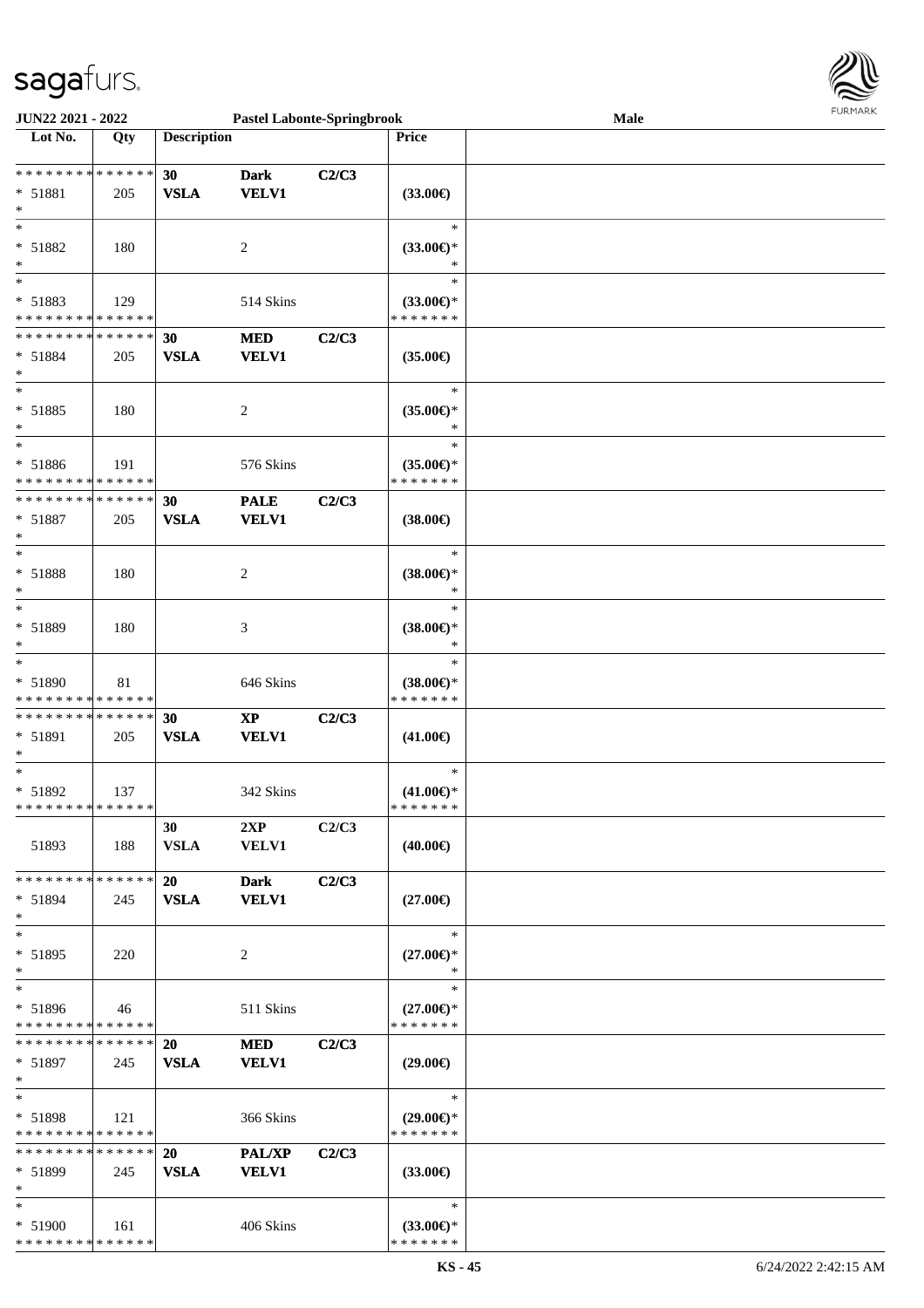

| <b>JUN22 2021 - 2022</b>                   |     |                    | <b>Pastel Labonte-Springbrook</b> |       |                                      | Male |  |
|--------------------------------------------|-----|--------------------|-----------------------------------|-------|--------------------------------------|------|--|
| Lot No.                                    | Qty | <b>Description</b> |                                   |       | Price                                |      |  |
|                                            |     |                    |                                   |       |                                      |      |  |
|                                            |     | 20                 | 2XP                               | C2/C3 |                                      |      |  |
| 51901                                      | 93  | <b>VSLA</b>        | VELV1                             |       | $(33.00\epsilon)$                    |      |  |
|                                            |     |                    |                                   |       |                                      |      |  |
| * * * * * * * * * * * * * * *              |     | $\mathbf{0}$       | <b>DK/MED</b>                     | C2/C3 |                                      |      |  |
| $* 51902$                                  | 265 | <b>VSLA</b>        | <b>VELV1</b>                      |       | 19.00€                               |      |  |
| *                                          |     |                    |                                   |       |                                      |      |  |
| $\ast$                                     |     |                    |                                   |       | $\ast$                               |      |  |
| $* 51903$                                  | 72  |                    | 337 Skins                         |       | 18.50€*                              |      |  |
| * * * * * * * * * * * * * *                |     |                    |                                   |       | * * * * * * *                        |      |  |
|                                            |     | $\bf{0}$           | PAL/XP                            | C2/C3 |                                      |      |  |
| 51904                                      | 153 | <b>VSLA</b>        | VELV1                             |       | 22.50€                               |      |  |
|                                            |     |                    |                                   |       |                                      |      |  |
|                                            |     |                    | <b>Pastel Maple Ridge</b>         |       |                                      | Male |  |
|                                            |     |                    |                                   |       |                                      |      |  |
|                                            |     |                    |                                   |       |                                      |      |  |
| * * * * * * * * <mark>* * * * * * *</mark> |     | 50                 | MED/PAL C2/C3                     |       |                                      |      |  |
| $* 51906$                                  | 185 | <b>VSLA</b>        | VELV2                             |       | $(41.00\epsilon)$                    |      |  |
| *                                          |     |                    |                                   |       |                                      |      |  |
| $\ast$                                     |     |                    |                                   |       | $\ast$                               |      |  |
| $* 51907$                                  |     |                    |                                   |       |                                      |      |  |
| * * * * * * * * * * * * * *                | 35  |                    | 220 Skins                         |       | $(41.00\epsilon)$ *<br>* * * * * * * |      |  |
|                                            |     | 40                 |                                   | C2/C3 |                                      |      |  |
|                                            |     |                    | <b>XD</b>                         |       |                                      |      |  |
| 51908                                      | 90  | <b>VSLA</b>        | VELV2                             |       | $(33.00\epsilon)$                    |      |  |
| * * * * * * * * * * * * * *                |     |                    |                                   |       |                                      |      |  |
|                                            |     | 40                 | <b>DK/MED</b>                     | C2/C3 |                                      |      |  |
| * 51909                                    | 205 | <b>VSLA</b>        | VELV2                             |       | $(36.00\epsilon)$                    |      |  |
| $\ast$<br>$\ast$                           |     |                    |                                   |       |                                      |      |  |
|                                            |     |                    |                                   |       | $\ast$                               |      |  |
| $* 51910$                                  | 28  |                    | 233 Skins                         |       | $(36.00\epsilon)$ *                  |      |  |
| * * * * * * * * * * * * * *                |     |                    |                                   |       | * * * * * * *                        |      |  |
|                                            |     | 40                 | PAL/XP                            | C2/C3 |                                      |      |  |
| 51911                                      | 110 | <b>VSLA</b>        | VELV2                             |       | $(41.00\epsilon)$                    |      |  |
|                                            |     |                    |                                   |       |                                      |      |  |
|                                            |     | 30                 | XD                                | C2/C3 |                                      |      |  |
| 51912                                      | 98  | <b>VSLA</b>        | VELV2                             |       | $(29.50\epsilon)$                    |      |  |
|                                            |     |                    |                                   |       |                                      |      |  |
| * * * * * * * * <mark>* * * * * * *</mark> |     | 30                 | <b>DK/MED</b>                     | C2/C3 |                                      |      |  |
| $* 51913$                                  | 205 | <b>VSLA</b>        | VELV2                             |       | $(32.00\epsilon)$                    |      |  |
| $*$                                        |     |                    |                                   |       |                                      |      |  |
| $\ast$                                     |     |                    |                                   |       | $\ast$                               |      |  |
| $* 51914$                                  | 154 |                    | 359 Skins                         |       | $(32.00\epsilon)$ *                  |      |  |
| * * * * * * * * <mark>* * * * * * *</mark> |     |                    |                                   |       | * * * * * * *                        |      |  |
|                                            |     | 30                 | <b>PAL/XP</b>                     | C2/C3 |                                      |      |  |
| 51915                                      | 194 | <b>VSLA</b>        | VELV2                             |       | $(38.00\epsilon)$                    |      |  |
|                                            |     |                    |                                   |       |                                      |      |  |
|                                            |     | 20                 | $\mathbf{X}\mathbf{D}$            | C2/C3 |                                      |      |  |
| 51916                                      | 184 | <b>VSLA</b>        | VELV2                             |       | $(24.50\epsilon)$                    |      |  |
|                                            |     |                    |                                   |       |                                      |      |  |
|                                            |     | 20                 | <b>DK/MED</b>                     | C2/C3 |                                      |      |  |
| 51917                                      | 228 | <b>VSLA</b>        | VELV2                             |       | $(27.00\epsilon)$                    |      |  |
|                                            |     |                    |                                   |       |                                      |      |  |
|                                            |     | 20                 | <b>PAL/XP</b>                     | C2/C3 |                                      |      |  |
| 51918                                      | 97  | <b>VSLA</b>        | VELV2                             |       | $(32.00\epsilon)$                    |      |  |
|                                            |     |                    |                                   |       |                                      |      |  |
|                                            |     | $\mathbf{0}$       | MED/PAL C2/C3                     |       |                                      |      |  |
| 51919                                      | 227 | <b>VSLA</b>        | VELV2                             |       | 23.50€                               |      |  |
|                                            |     |                    |                                   |       |                                      |      |  |
|                                            |     | $\mathbf{1}$       | MED/PAL C2/C3                     |       |                                      |      |  |
| 51920                                      | 164 | <b>VSLA</b>        | VELV2                             |       | 17.00€                               |      |  |
|                                            |     |                    |                                   |       |                                      |      |  |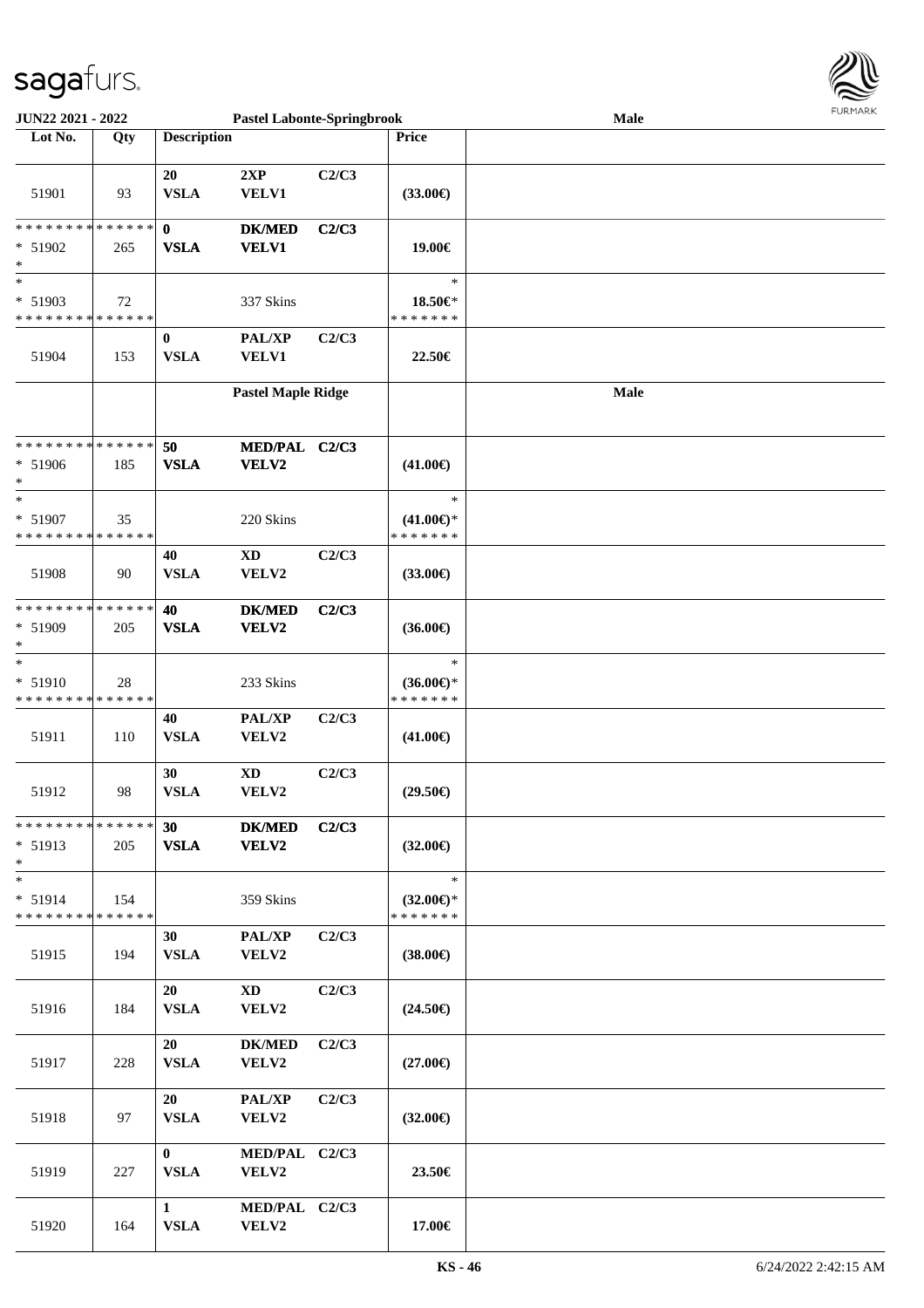\*



| <b>JUN22 2021 - 2022</b>                                                  |     |                    | <b>Pastel Springbrook-Labonte</b>      |                      |                                                | Male | <b>FURPIARA</b> |
|---------------------------------------------------------------------------|-----|--------------------|----------------------------------------|----------------------|------------------------------------------------|------|-----------------|
| Lot No.                                                                   | Qty | <b>Description</b> |                                        |                      | Price                                          |      |                 |
|                                                                           |     |                    |                                        |                      |                                                |      |                 |
| 51921                                                                     | 170 | 50<br><b>VSLA</b>  | <b>DK/MED</b><br>VELV2                 | C2/C3                | $(41.00\epsilon)$                              |      |                 |
| * * * * * * * * <mark>* * * * * * *</mark><br>$* 51922$                   | 185 | 50<br><b>VSLA</b>  | <b>PAL/XP</b><br>VELV2                 | C2/C3                | $(47.00\epsilon)$                              |      |                 |
| $\ast$                                                                    |     |                    |                                        |                      |                                                |      |                 |
| $\ast$<br>$* 51923$<br>* * * * * * * * * * * * * * *                      | 78  |                    | 263 Skins                              |                      | $\ast$<br>$(47.00€)$ *<br>* * * * * * *        |      |                 |
| 51924                                                                     | 111 | 50<br><b>VSLA</b>  | PAL/XP<br>VELV2                        | C2/C3<br><b>OPEN</b> | $(42.00\epsilon)$                              |      |                 |
| $* 51925$<br>$\ast$                                                       | 205 | 40<br><b>VSLA</b>  | <b>Dark</b><br>VELV2                   | C2/C3                | $(38.00\epsilon)$                              |      |                 |
| $\ast$<br>$* 51926$<br>* * * * * * * * * * * * * * *                      | 54  |                    | 259 Skins                              |                      | $\ast$<br>$(38.00\epsilon)$ *<br>* * * * * * * |      |                 |
| * * * * * * * * * * * * * * *<br>* 51927<br>$\ast$                        | 205 | 40<br>${\bf VSLA}$ | <b>MED</b><br>VELV2                    | C2/C3                | 41.00€                                         |      |                 |
| $\ast$<br>* 51928                                                         | 31  |                    | 236 Skins                              |                      | $\ast$<br>41.00€*                              |      |                 |
| * * * * * * * * <mark>* * * * * * *</mark><br>* * * * * * * * * * * * * * |     |                    |                                        |                      | * * * * * * *                                  |      |                 |
| * 51929<br>$\ast$                                                         | 205 | 40<br><b>VSLA</b>  | <b>PALE</b><br>VELV2                   | C2/C3                | 43.00€                                         |      |                 |
| $\ast$<br>* 51930<br>$\ast$                                               | 180 |                    | 2                                      |                      | $\ast$<br>43.00€*<br>$\ast$                    |      |                 |
| $\ast$<br>* 51931<br>$\ast$                                               | 180 |                    | 3                                      |                      | $\ast$<br>43.00€*<br>$\ast$                    |      |                 |
| $*$<br>$* 51932$<br>* * * * * * * * <mark>* * * * * * *</mark>            | 58  |                    | 623 Skins                              |                      | $\ast$<br>43.00€*<br>* * * * * * *             |      |                 |
| * * * * * * * * * * * * * * *<br>* 51933<br>$\ast$                        | 205 | 40<br><b>VSLA</b>  | $\mathbf{X}\mathbf{P}$<br><b>VELV2</b> | C2/C3                | 46.00€                                         |      |                 |
| $\ast$<br>* 51934<br>$\ast$                                               | 180 |                    | 2                                      |                      | $\ast$<br>$(46.00\epsilon)$ *<br>$\ast$        |      |                 |
| $\ast$<br>$* 51935$<br>* * * * * * * * <mark>* * * * * *</mark> *         | 93  |                    | 478 Skins                              |                      | $\ast$<br>$(46.00€)$ *<br>* * * * * * *        |      |                 |
| 51936                                                                     | 172 | 40<br><b>VSLA</b>  | $DK/MED$<br>VELV2                      | C2/C3<br><b>OPEN</b> | $(35.00\epsilon)$                              |      |                 |
| 51937                                                                     | 214 | 40<br><b>VSLA</b>  | <b>PALE</b><br>VELV2                   | C2/C3<br><b>OPEN</b> | (40.00€)                                       |      |                 |
| * * * * * * * * <mark>* * * * * *</mark><br>* 51938<br>$\ast$             | 205 | 40<br><b>VSLA</b>  | $\mathbf{X}\mathbf{P}$<br>VELV2        | C2/C3<br><b>OPEN</b> | (43.00€)                                       |      |                 |
| $\ast$<br>$* 51939$<br>* * * * * * * * <mark>* * * * * *</mark>           | 92  |                    | 297 Skins                              |                      | $\ast$<br>$(43.00\epsilon)$ *<br>* * * * * * * |      |                 |
| * * * * * * * * * * * * * * <mark>*</mark><br>$* 51940$                   | 205 | 30<br><b>VSLA</b>  | Dark<br><b>VELV2</b>                   | C2/C3                | $(35.00\epsilon)$                              |      |                 |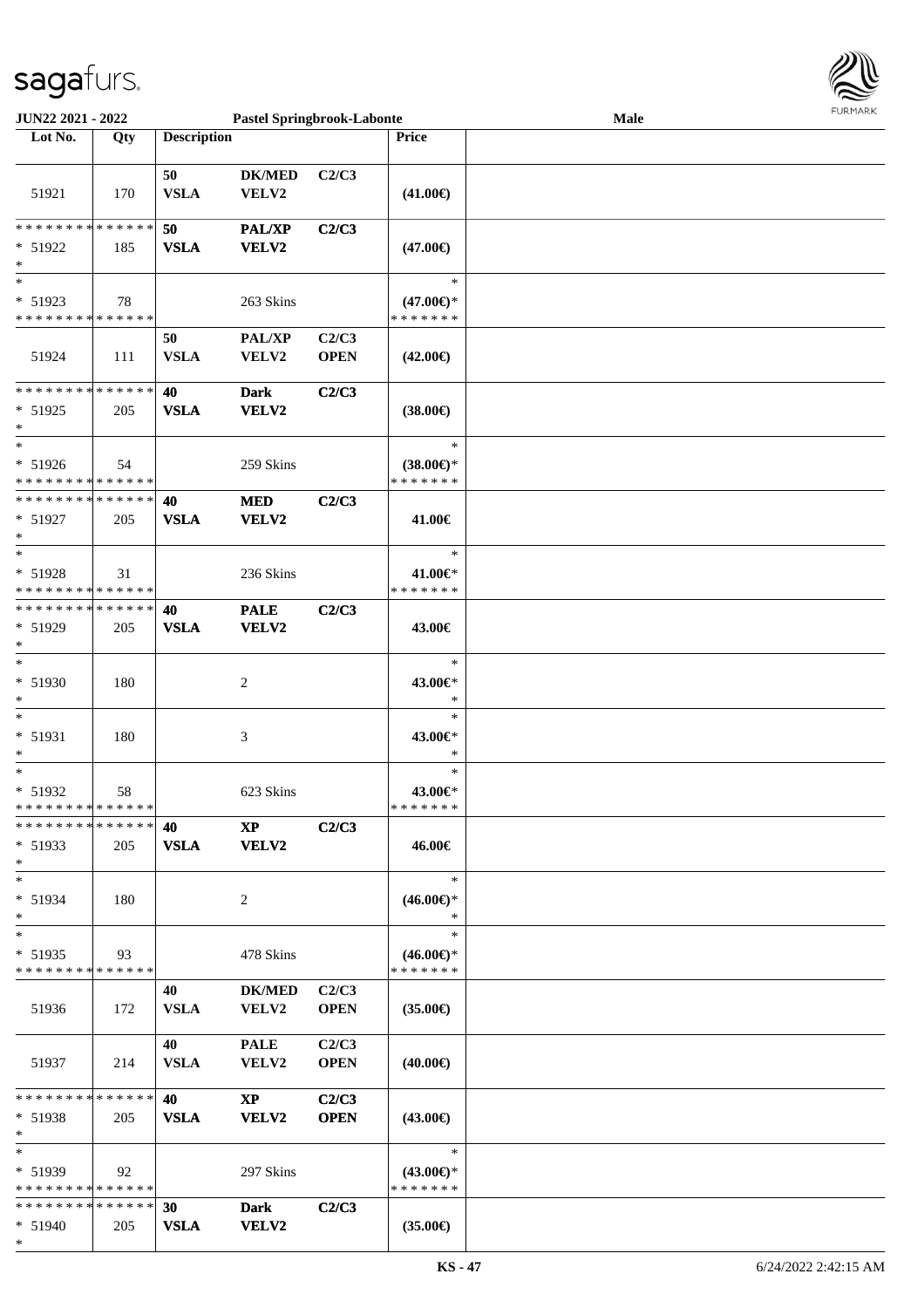

| JUN22 2021 - 2022             |     |                    | <b>Pastel Springbrook-Labonte</b> |             |                     | <b>Male</b> |  |
|-------------------------------|-----|--------------------|-----------------------------------|-------------|---------------------|-------------|--|
| Lot No.                       | Qty | <b>Description</b> |                                   |             | Price               |             |  |
|                               |     |                    |                                   |             |                     |             |  |
| $*$                           |     | 30                 | <b>Dark</b>                       | C2/C3       | $\ast$              |             |  |
| * 51941                       | 158 | <b>VSLA</b>        | VELV2                             |             | $(35.00\epsilon)$ * |             |  |
| * * * * * * * * * * * * * *   |     |                    |                                   |             | * * * * * * *       |             |  |
| * * * * * * * * * * * * * *   |     | 30                 | <b>MED</b>                        | C2/C3       |                     |             |  |
| * 51942                       |     | <b>VSLA</b>        | VELV2                             |             |                     |             |  |
|                               | 205 |                    |                                   |             | $(37.00\epsilon)$   |             |  |
| $*$                           |     |                    |                                   |             |                     |             |  |
| $*$                           |     |                    |                                   |             | $\ast$              |             |  |
| * 51943                       | 196 |                    | 401 Skins                         |             | $(37.00\epsilon)$ * |             |  |
| * * * * * * * * * * * * * *   |     |                    |                                   |             | * * * * * * *       |             |  |
| * * * * * * * * * * * * * *   |     | 30                 | <b>PALE</b>                       | C2/C3       |                     |             |  |
| * 51944                       | 205 | <b>VSLA</b>        | VELV2                             |             | $(40.00\epsilon)$   |             |  |
| $*$                           |     |                    |                                   |             |                     |             |  |
| $*$                           |     |                    |                                   |             | $\ast$              |             |  |
| * 51945                       | 180 |                    | 2                                 |             | $(40.00\epsilon)$ * |             |  |
| $*$                           |     |                    |                                   |             | *                   |             |  |
| $*$                           |     |                    |                                   |             | $\ast$              |             |  |
|                               |     |                    |                                   |             |                     |             |  |
| * 51946                       | 180 |                    | 3                                 |             | $(40.00€)$ *        |             |  |
| $*$                           |     |                    |                                   |             | $\ast$              |             |  |
| $*$                           |     |                    |                                   |             | $\ast$              |             |  |
| * 51947                       | 164 |                    | 729 Skins                         |             | $(40.00\epsilon)$ * |             |  |
| * * * * * * * * * * * * * *   |     |                    |                                   |             | * * * * * * *       |             |  |
| * * * * * * * * * * * * * *   |     | 30                 | <b>XP</b>                         | C2/C3       |                     |             |  |
| * 51948                       | 205 | <b>VSLA</b>        | VELV2                             |             | $(43.00\epsilon)$   |             |  |
| $\ast$                        |     |                    |                                   |             |                     |             |  |
| $*$                           |     |                    |                                   |             | $\ast$              |             |  |
| * 51949                       | 180 |                    | 2                                 |             | 43.00€*             |             |  |
| $\ast$                        |     |                    |                                   |             | $\ast$              |             |  |
| $*$                           |     |                    |                                   |             | $\ast$              |             |  |
|                               |     |                    |                                   |             |                     |             |  |
| * 51950                       | 37  |                    | 422 Skins                         |             | $(43.00\epsilon)$ * |             |  |
| * * * * * * * * * * * * * *   |     |                    |                                   |             | * * * * * * *       |             |  |
| * * * * * * * * * * * * * *   |     | 30                 | <b>DK/MED</b>                     | C2/C3       |                     |             |  |
| * 51951                       | 205 | <b>VSLA</b>        | VELV2                             | <b>OPEN</b> | $(34.00\epsilon)$   |             |  |
| $*$                           |     |                    |                                   |             |                     |             |  |
| $*$                           |     |                    |                                   |             | $\ast$              |             |  |
| $* 51952$                     | 53  |                    | 258 Skins                         |             | $(34.00\epsilon)$ * |             |  |
| * * * * * * * * * * * * * * * |     |                    |                                   |             | * * * * * * *       |             |  |
|                               |     | 30                 | <b>PALE</b>                       | C2/C3       |                     |             |  |
| 51953                         | 202 | <b>VSLA</b>        | <b>VELV2</b>                      | <b>OPEN</b> | $(37.00\epsilon)$   |             |  |
|                               |     |                    |                                   |             |                     |             |  |
| * * * * * * * * * * * * * *   |     | 30                 | <b>XP</b>                         | C2/C3       |                     |             |  |
| $* 51954$                     |     |                    | <b>VELV2</b>                      | <b>OPEN</b> |                     |             |  |
| $*$                           | 205 | <b>VSLA</b>        |                                   |             | $(40.00\epsilon)$   |             |  |
|                               |     |                    |                                   |             | $\ast$              |             |  |
| $*$                           |     |                    |                                   |             |                     |             |  |
| * 51955                       | 37  |                    | 242 Skins                         |             | $(40.00€)$ *        |             |  |
| * * * * * * * * * * * * * *   |     |                    |                                   |             | * * * * * * *       |             |  |
|                               |     | 20                 | Dark                              | C2/C3       |                     |             |  |
| 51956                         | 268 | <b>VSLA</b>        | VELV2                             |             | $(29.00\epsilon)$   |             |  |
|                               |     |                    |                                   |             |                     |             |  |
| * * * * * * * * * * * * * * * |     | <b>20</b>          | <b>MED</b>                        | C2/C3       |                     |             |  |
| * 51957                       | 245 | <b>VSLA</b>        | VELV2                             |             | $(31.00\epsilon)$   |             |  |
| $*$                           |     |                    |                                   |             |                     |             |  |
| $*$                           |     |                    |                                   |             | $\ast$              |             |  |
| * 51958                       | 44  |                    | 289 Skins                         |             | $(31.00 \in )$ *    |             |  |
| * * * * * * * * * * * * * *   |     |                    |                                   |             | * * * * * * *       |             |  |
| * * * * * * * * * * * * * * * |     |                    |                                   |             |                     |             |  |
|                               |     | <b>20</b>          | <b>PALE</b>                       | C2/C3       |                     |             |  |
| * 51959                       | 245 | <b>VSLA</b>        | <b>VELV2</b>                      |             | $(34.00\epsilon)$   |             |  |
| $*$                           |     |                    |                                   |             |                     |             |  |
| $*$                           |     |                    |                                   |             | $\ast$              |             |  |
| * 51960                       | 154 |                    | 399 Skins                         |             | $(34.00€)$ *        |             |  |
| * * * * * * * * * * * * * *   |     |                    |                                   |             | * * * * * * *       |             |  |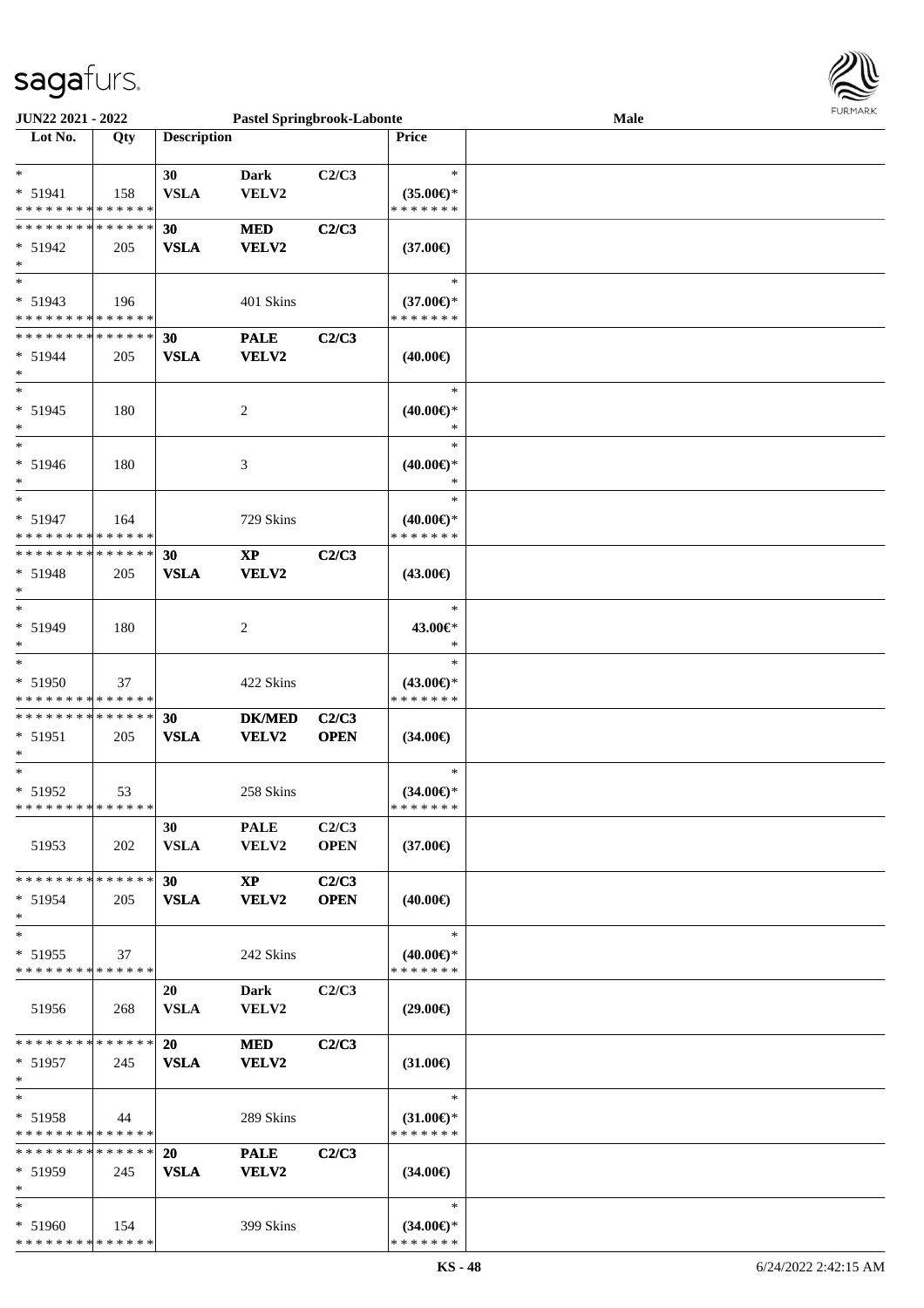| <b>JUN22 2021 - 2022</b>             |                    |                                 |                                 | <b>Pastel Springbrook-Labonte</b> |                                    | Male | . |
|--------------------------------------|--------------------|---------------------------------|---------------------------------|-----------------------------------|------------------------------------|------|---|
| Lot No.                              | Qty                | <b>Description</b>              |                                 |                                   | Price                              |      |   |
| 51961                                | $202\,$            | 20<br><b>VSLA</b>               | $\mathbf{X}\mathbf{P}$<br>VELV2 | C2/C3                             | $(38.00\epsilon)$                  |      |   |
| 51962                                | 163                | 20<br><b>VSLA</b>               | <b>DK/MED</b><br>VELV2          | C2/C3<br><b>OPEN</b>              | 26.50€                             |      |   |
| 51963                                | 151                | 20<br>${\bf VSLA}$              | PAL/XP<br>VELV2                 | C2/C3<br><b>OPEN</b>              | $(32.00\epsilon)$                  |      |   |
| 51964                                | 288                | $\boldsymbol{0}$<br><b>VSLA</b> | <b>DK/MED</b><br>VELV2          | C2/C3                             | 24.00€                             |      |   |
| 51965                                | 143                | $\boldsymbol{0}$<br><b>VSLA</b> | PAL/XP<br>VELV2                 | C2/C3                             | $(29.00\epsilon)$                  |      |   |
| 51966                                | 86                 | $\bf{0}$<br><b>VSLA</b>         | <b>DK/MED</b><br>VELV2          | C2/C3<br><b>OPEN</b>              | 21.50€                             |      |   |
| 51967                                | 75                 | $\boldsymbol{0}$<br><b>VSLA</b> | PAL/XP<br>VELV2                 | C2/C3<br><b>OPEN</b>              | 26.00€                             |      |   |
|                                      |                    |                                 | <b>Pastel Sundry owners</b>     |                                   |                                    | Male |   |
| 51969                                | 76                 | 50/40<br><b>VSLB</b>            | <b>ALL</b>                      | C2                                | 25.50€                             |      |   |
|                                      |                    |                                 | <b>Pastel Unicorn</b>           |                                   |                                    | Male |   |
| * * * * * * * *<br>$* 51971$<br>*    | * * * * * *<br>225 | 50/40<br><b>VSLB</b>            | <b>ALL</b><br><b>VELV1</b>      | C2                                | 34.00€                             |      |   |
| $\ast$<br>* 51972<br>* * * * * * * * | 34<br>* * * * * *  |                                 | 259 Skins                       |                                   | $\ast$<br>30.00€*<br>* * * * * * * |      |   |
| 51973                                | 178                | 30<br><b>VSLB</b>               | ALL<br><b>VELV1</b>             | C2                                | 28.00€                             |      |   |
| 51974                                | 86                 | 20/0<br><b>VSLB</b>             | ALL<br><b>VELV1</b>             | C2                                | 19.00€                             |      |   |

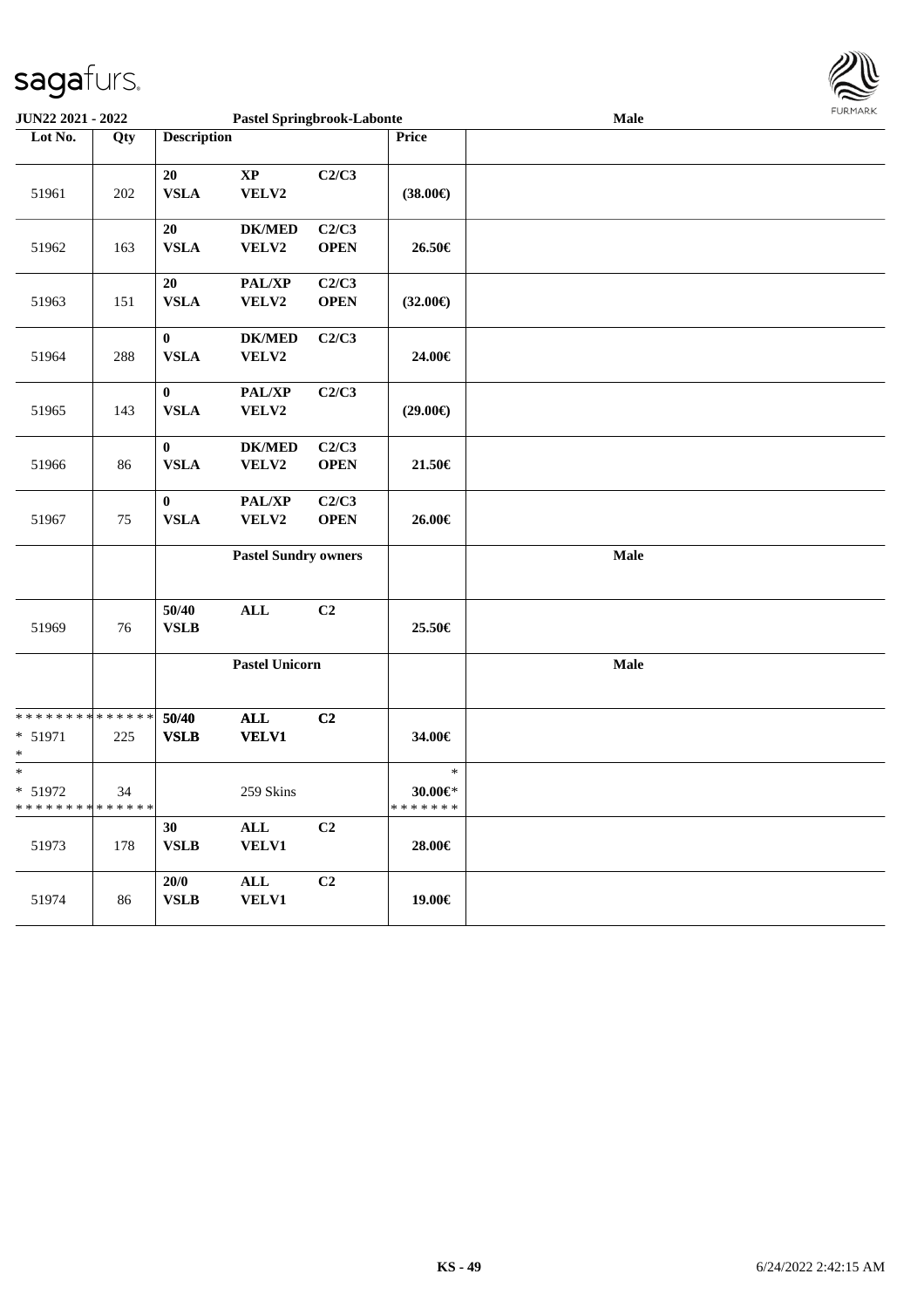

| JUN22 2021 - 2022                                     |                    |                      | <b>Moyle Buff Moyle Mink</b> |                |                                                | <b>Male</b> | <b>FUNITANN</b> |
|-------------------------------------------------------|--------------------|----------------------|------------------------------|----------------|------------------------------------------------|-------------|-----------------|
| Lot No.                                               | Qty                | <b>Description</b>   |                              |                | Price                                          |             |                 |
|                                                       |                    | 50                   | PAL/XP                       | C1/C2          |                                                |             |                 |
| 51981                                                 | 54                 | <b>GOLD</b>          | VELV2                        |                | $(59.00\epsilon)$                              |             |                 |
| 51982                                                 | 117                | 50<br><b>GOLD</b>    | 2XP<br>VELV2                 | C1/C2          | (60.00)                                        |             |                 |
| 51983                                                 | 72                 | 50<br><b>GOLD</b>    | 3XP<br>VELV2                 | C1/C2          | (60.00)                                        |             |                 |
| 51984                                                 | 112                | 40<br><b>GOLD</b>    | PAL/XP<br>VELV2              | C <sub>3</sub> | $(53.00\epsilon)$                              |             |                 |
| 51985                                                 | 119                | 40<br><b>GOLD</b>    | 2XP<br>VELV2                 | C <sub>3</sub> | $(54.00\epsilon)$                              |             |                 |
| 51986                                                 | 224                | 40<br><b>GOLD</b>    | 3XP<br>VELV2                 | $C1+$          | $(55.00\epsilon)$                              |             |                 |
| 51987                                                 | 80                 | 40<br><b>GOLD</b>    | 4XP<br>VELV2                 | $C1+$          | 54.00€                                         |             |                 |
| 51988                                                 | 192                | 40<br><b>GOLD</b>    | 2XP<br>VELV3                 | $C1+$          | $(49.00\epsilon)$                              |             |                 |
| 51989                                                 | 154                | 30<br><b>GOLD</b>    | PAL/XP<br>VELV2              | C <sub>3</sub> | $(49.00\epsilon)$                              |             |                 |
| * * * * * * * * <mark>* * * * * * *</mark>            |                    | 30                   | 2XP                          | $C1+$          |                                                |             |                 |
| * 51990<br>$\ast$                                     | 205                | <b>GOLD</b>          | VELV2                        |                | $(52.00\epsilon)$                              |             |                 |
| $*$                                                   |                    |                      |                              |                | $\ast$                                         |             |                 |
| * 51991<br>* * * * * * * * * * * * * *                | 114                |                      | 319 Skins                    |                | 52.00€*<br>* * * * * * *                       |             |                 |
| * * * * * * * * * * * * * *                           |                    | 30                   | 2XP                          | C1/C2          |                                                |             |                 |
| * 51992<br>$*$ $-$                                    | 205                | <b>GOLD</b>          | VELV2                        |                | $(52.00\epsilon)$                              |             |                 |
| $\ast$<br>* 51993                                     | 180                |                      | 2                            |                | $\ast$<br>$(52.00\epsilon)$ *                  |             |                 |
| $\ast$                                                |                    |                      |                              |                | $\ast$                                         |             |                 |
| $*$<br>* 51994<br>$\ast$                              | 180                |                      | 3                            |                | $\ast$<br>$(52.00\epsilon)$ *<br>$\ast$        |             |                 |
| $*$<br>$* 51995$<br>* * * * * * * *                   | 205<br>* * * * * * |                      | 770 Skins                    |                | $\ast$<br>$(52.00\epsilon)$ *<br>* * * * * * * |             |                 |
| 51996                                                 | 107                | 30<br><b>GOLD</b>    | 2XP<br><b>VELV2</b>          | C <sub>3</sub> | $(50.00\epsilon)$                              |             |                 |
| * * * * * * * * <mark>* * * * * *</mark><br>$* 51997$ | 205                | 30<br><b>GOLD</b>    | 3XP<br><b>VELV2</b>          | C1/C2          | $(52.00\epsilon)$                              |             |                 |
| $*$                                                   |                    |                      |                              |                |                                                |             |                 |
| $\ast$<br>* 51998<br>* * * * * * * * * * * * * * *    | 92                 |                      | 297 Skins                    |                | $\ast$<br>$(52.00\epsilon)$ *<br>* * * * * * * |             |                 |
| 51999                                                 | 112                | 40/30<br><b>GOLD</b> | 3XP<br><b>VELV2</b>          | C <sub>3</sub> | $(50.00\epsilon)$                              |             |                 |
| 52000                                                 | 199                | 20<br><b>GOLD</b>    | 2XP/3XP<br>VELV2             | C1/C2          | 44.00€                                         |             |                 |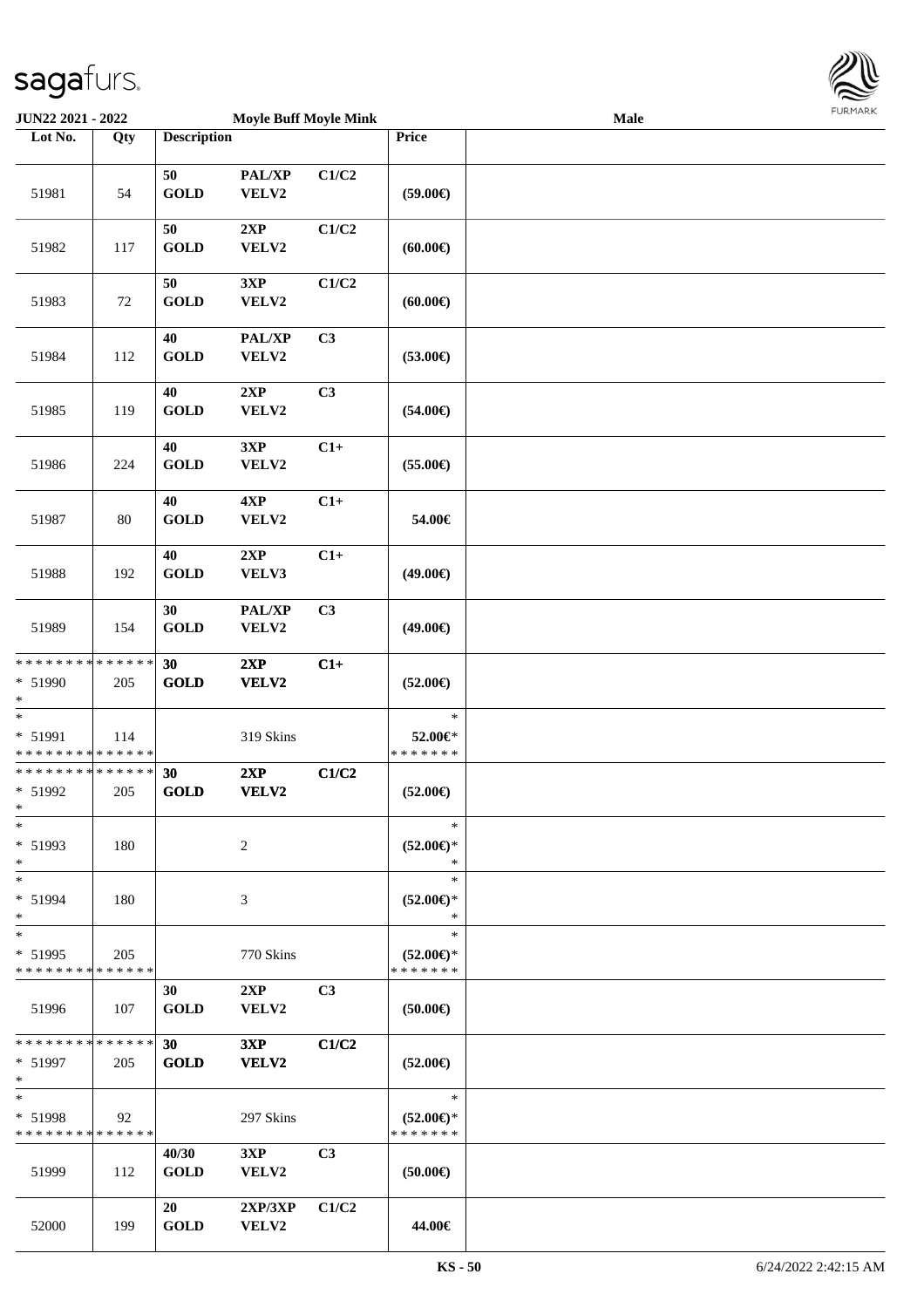

#### **JUN22 2021 - 2022 Moyle Buff Moyle Mink Male Lot No. Qty Description Price** 52001 59 **20 2XP/3XP C1+ GOLD VELV3 (41.00€)**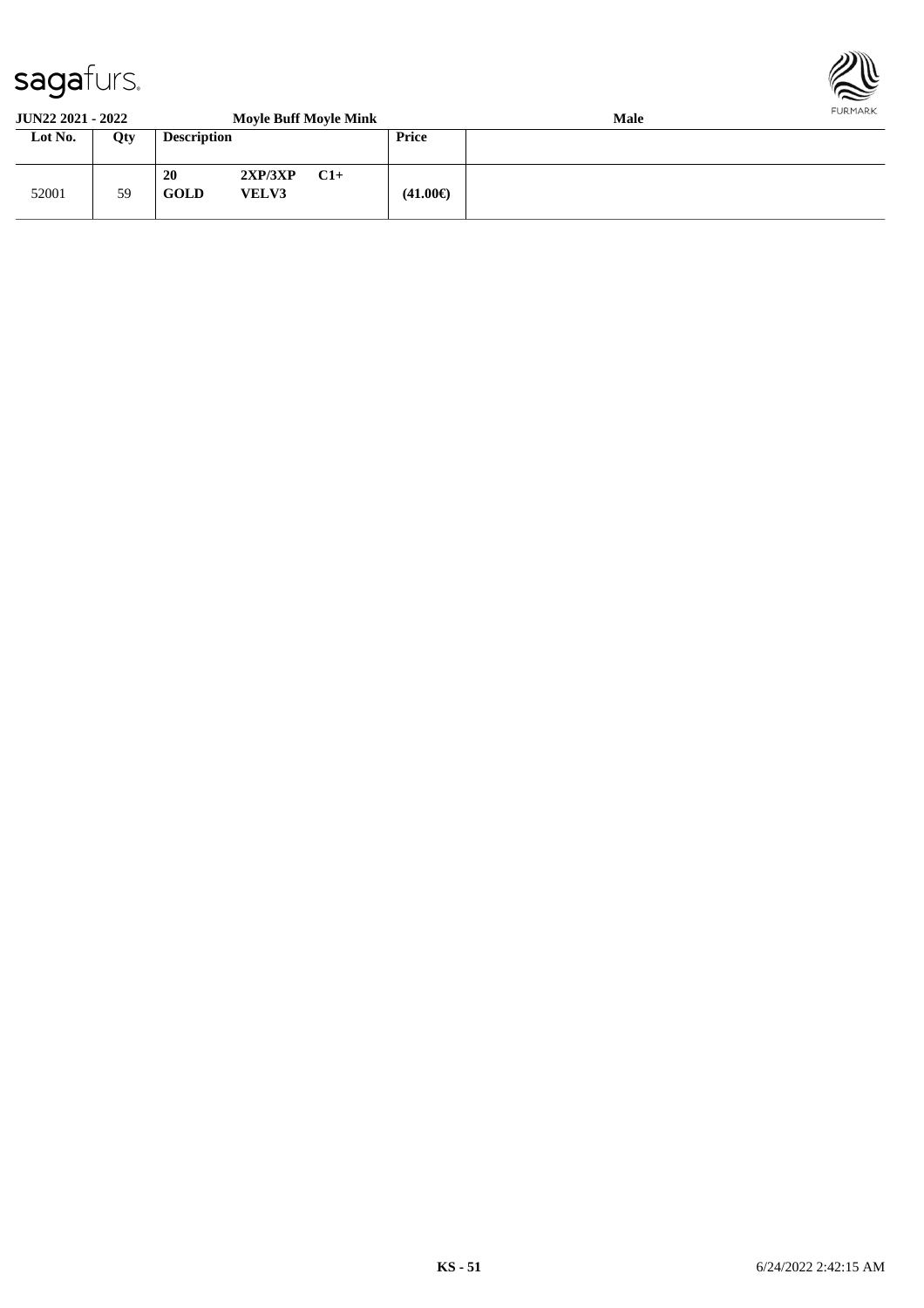

| <b>JUN22 2021 - 2022</b>                 |     |                    | <b>Moyle Buff Moyle Mink</b> |             |                                      | <b>Male</b> |  |
|------------------------------------------|-----|--------------------|------------------------------|-------------|--------------------------------------|-------------|--|
| Lot No.                                  | Qty | <b>Description</b> |                              |             | Price                                |             |  |
|                                          |     | 40                 | PAL/XP                       | C1/C2       |                                      |             |  |
| 52021                                    | 98  | <b>SLVR</b>        | VELV2                        |             | $(52.00\epsilon)$                    |             |  |
| * * * * * * * * * * * * * * *            |     | 40                 | 2XP                          | C1/C2       |                                      |             |  |
| $* 52022$<br>*                           | 205 | <b>SLVR</b>        | VELV2                        |             | $(53.00\epsilon)$                    |             |  |
| $\ast$                                   |     |                    |                              |             | $\ast$                               |             |  |
| $* 52023$<br>* * * * * * * * * * * * * * | 75  |                    | 280 Skins                    |             | $(53.00\epsilon)$ *<br>* * * * * * * |             |  |
|                                          |     | 30                 | PAL/XP                       | C1/C2       |                                      |             |  |
| 52024                                    | 153 | <b>SLVR</b>        | VELV2                        |             | $(48.00\epsilon)$                    |             |  |
|                                          |     | 30                 | 2XP                          | C1/C2       |                                      |             |  |
| 52025                                    | 245 | <b>SLVR</b>        | VELV2                        |             | $(49.00\epsilon)$                    |             |  |
|                                          |     | 40/30              | 3XP                          | C1/C2       |                                      |             |  |
| 52026                                    | 162 | <b>SLVR</b>        | VELV2                        |             | $(50.00\epsilon)$                    |             |  |
|                                          |     | 40                 | XP/2XP                       | C1/C2       |                                      |             |  |
| 52028                                    | 215 | <b>VSLA</b>        | VELV1                        |             | $(46.00\epsilon)$                    |             |  |
|                                          |     | 40                 | PAL/XP                       | C1/C2       |                                      |             |  |
| 52029                                    | 181 | <b>VSLA</b>        | VELV2                        |             | $(49.00\epsilon)$                    |             |  |
| * * * * * * * * * * * * * * *            |     | 40                 | 2XP                          | C1/C2       |                                      |             |  |
| $* 52030$<br>*                           | 205 | <b>VSLA</b>        | VELV2                        |             | (50.00)                              |             |  |
| $\ast$                                   |     |                    |                              |             | $\ast$                               |             |  |
| $* 52031$                                | 73  |                    | 278 Skins                    |             | (50.00)                              |             |  |
| * * * * * * * * * * * * * *              |     |                    |                              |             | * * * * * * *                        |             |  |
|                                          |     | 30                 | XP/2XP                       | C1/C2       |                                      |             |  |
| 52032                                    | 216 | <b>VSLA</b>        | VELV1                        |             | $(42.00\epsilon)$                    |             |  |
|                                          |     | 40/30              | PAL/XP                       | $C1+$       |                                      |             |  |
| 52033                                    | 66  | <b>VSLA</b>        | VELV2                        |             | $(48.00\epsilon)$                    |             |  |
|                                          |     | 30                 | PAL/XP                       | C1/C2       |                                      |             |  |
| 52034                                    | 160 | <b>VSLA</b>        | VELV2                        |             | $(46.00\epsilon)$                    |             |  |
|                                          |     | 40/30              | PAL/XP                       | C3          |                                      |             |  |
| 52035                                    | 70  | <b>VSLA</b>        | VELV2                        |             | $(47.00\epsilon)$                    |             |  |
|                                          |     | 30                 | 2XP                          | C1/C2       |                                      |             |  |
| 52036                                    | 205 | <b>VSLA</b>        | VELV2                        |             | $(47.00\epsilon)$                    |             |  |
|                                          |     | 40/30              | 2XP/3XP                      | $C1+$       |                                      |             |  |
| 52037                                    | 175 | ${\bf VSLA}$       | VELV2                        |             | $(49.00\epsilon)$                    |             |  |
|                                          |     | 40/30              | 2XP/3XP                      | C3          |                                      |             |  |
| 52038                                    | 191 | <b>VSLA</b>        | VELV2                        |             | $(48.00\epsilon)$                    |             |  |
|                                          |     | 40/30              | 3XP                          | C1/C2       |                                      |             |  |
| 52039                                    | 154 | <b>VSLA</b>        | VELV2                        |             | $(49.00\epsilon)$                    |             |  |
|                                          |     | 40/30              | XP/2XP                       | C1/C2       |                                      |             |  |
| 52040                                    | 115 | <b>VSLA</b>        | VELV2                        | <b>OPEN</b> | $(44.00\epsilon)$                    |             |  |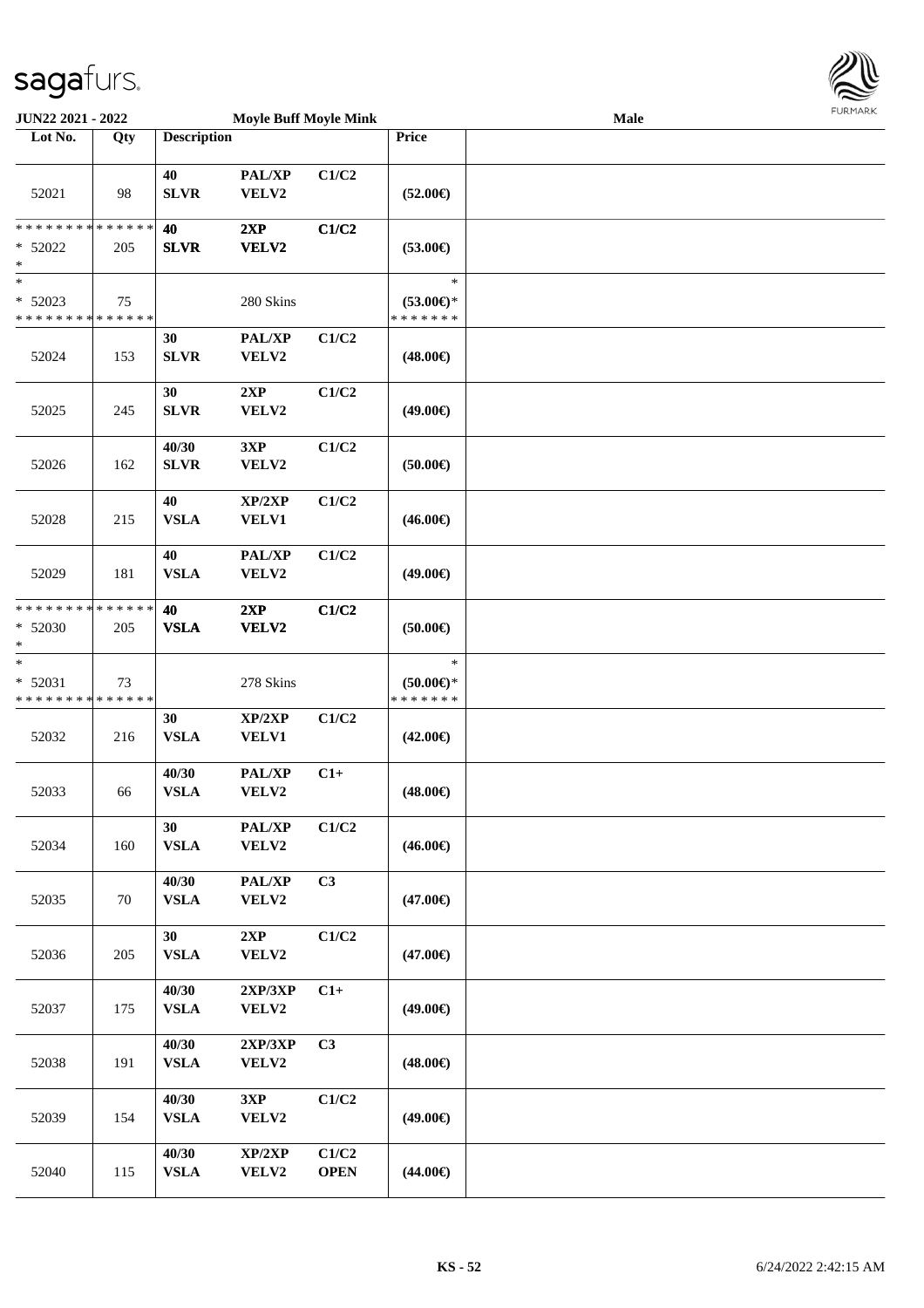

#### **JUN22 2021 - 2022 Moyle Buff Moyle Mink Male Lot No. Qty Description Price** 52041 72 **40/30 3XP C1/C2 VSLA VELV2 OPEN (46.00€)**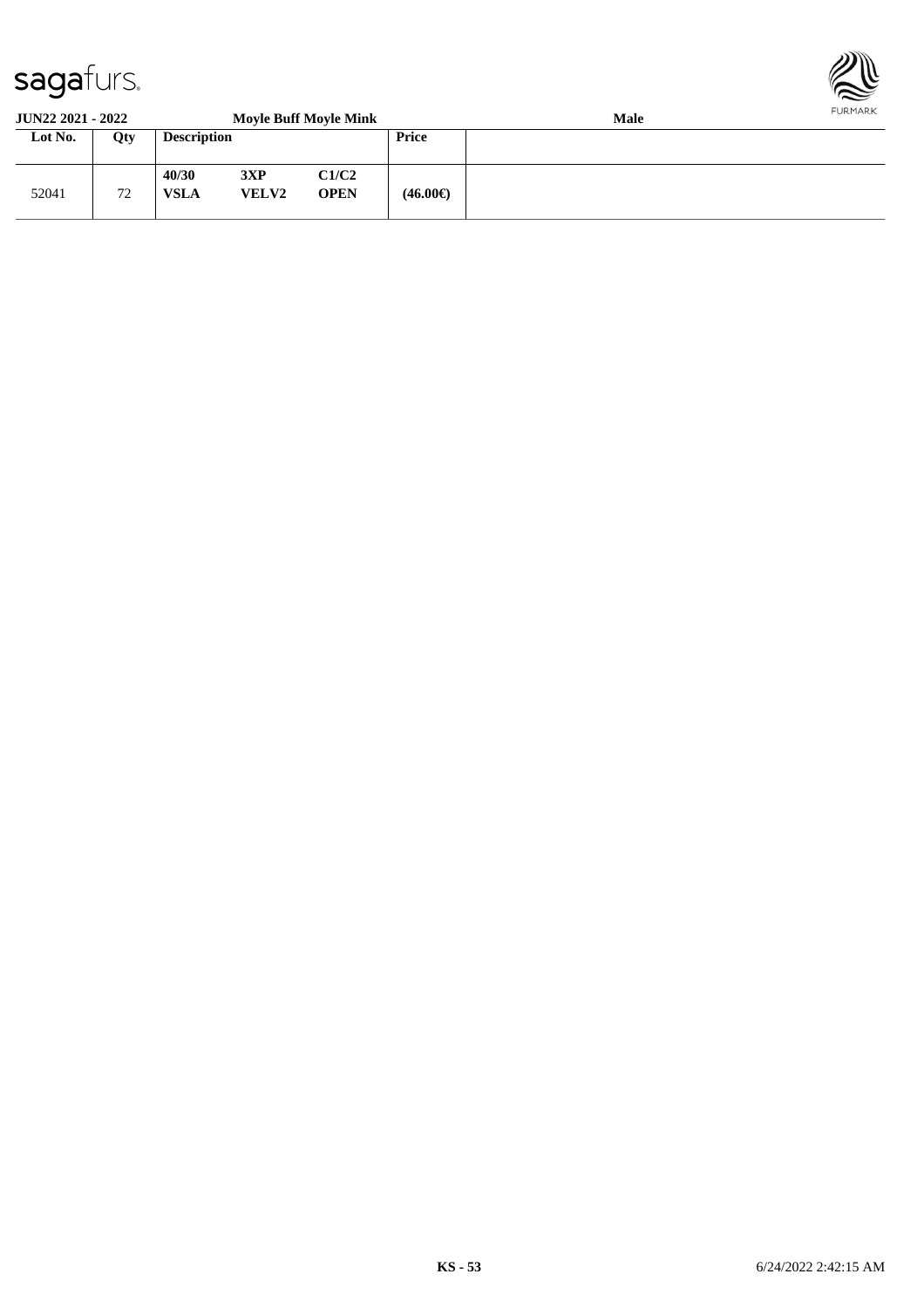

| <b>JUN22 2021 - 2022</b>                                        |                    |                               | <b>Pastel Sundry owners</b>    |               |                                                | Female | <b>LOKIJAKV</b> |
|-----------------------------------------------------------------|--------------------|-------------------------------|--------------------------------|---------------|------------------------------------------------|--------|-----------------|
| Lot No.                                                         | Qty                | <b>Description</b>            |                                |               | <b>Price</b>                                   |        |                 |
| 61001                                                           | 329                | 20/0<br><b>GOLD</b>           | $\mathbf{ALL}$                 | C2            | $(21.00\epsilon)$                              |        |                 |
| 61002                                                           | 257                | $\mathbf{0}$<br><b>GOLD</b>   | <b>DK/MED</b><br><b>VELV1</b>  | C2/C3<br>SPT1 | 20.50€                                         |        |                 |
| 61003                                                           | 214                | $\bf{0}$<br><b>GOLD</b>       | PAL/XP<br><b>VELV1</b>         | C2/C3<br>SPT1 | 23.50€                                         |        |                 |
| * * * * * * * * <mark>* * * * * *</mark><br>$* 61004$<br>$\ast$ | 465                | $\mathbf{1}$<br>GOLD          | <b>DK/MED</b><br><b>VELV1</b>  | C2/C3<br>SPT1 | $(16.50\epsilon)$                              |        |                 |
| $\ast$<br>$* 61005$<br>* * * * * * * *                          | 154<br>* * * * * * |                               | 619 Skins                      |               | $\ast$<br>$(16.50\epsilon)$ *<br>* * * * * * * |        |                 |
| 61006                                                           | 408                | 1<br><b>GOLD</b>              | PAL/XP<br><b>VELV1</b>         | C2/C3<br>SPT1 | 20.00€                                         |        |                 |
| 61007                                                           | 384                | $\overline{2}$<br><b>GOLD</b> | <b>DK/MED</b><br><b>VELV1</b>  | C2/C3<br>SPT1 | $(11.50\epsilon)$                              |        |                 |
| 61008                                                           | 309                | $\overline{2}$<br><b>GOLD</b> | <b>PAL/XP</b><br><b>VELV1</b>  | C2/C3<br>SPT1 | 14.50€                                         |        |                 |
| 61009                                                           | 117                | 3 <sup>1</sup><br><b>GOLD</b> | <b>MED/PAL</b><br><b>VELV1</b> | C2/C3<br>SPT1 | $9.00 \in$                                     |        |                 |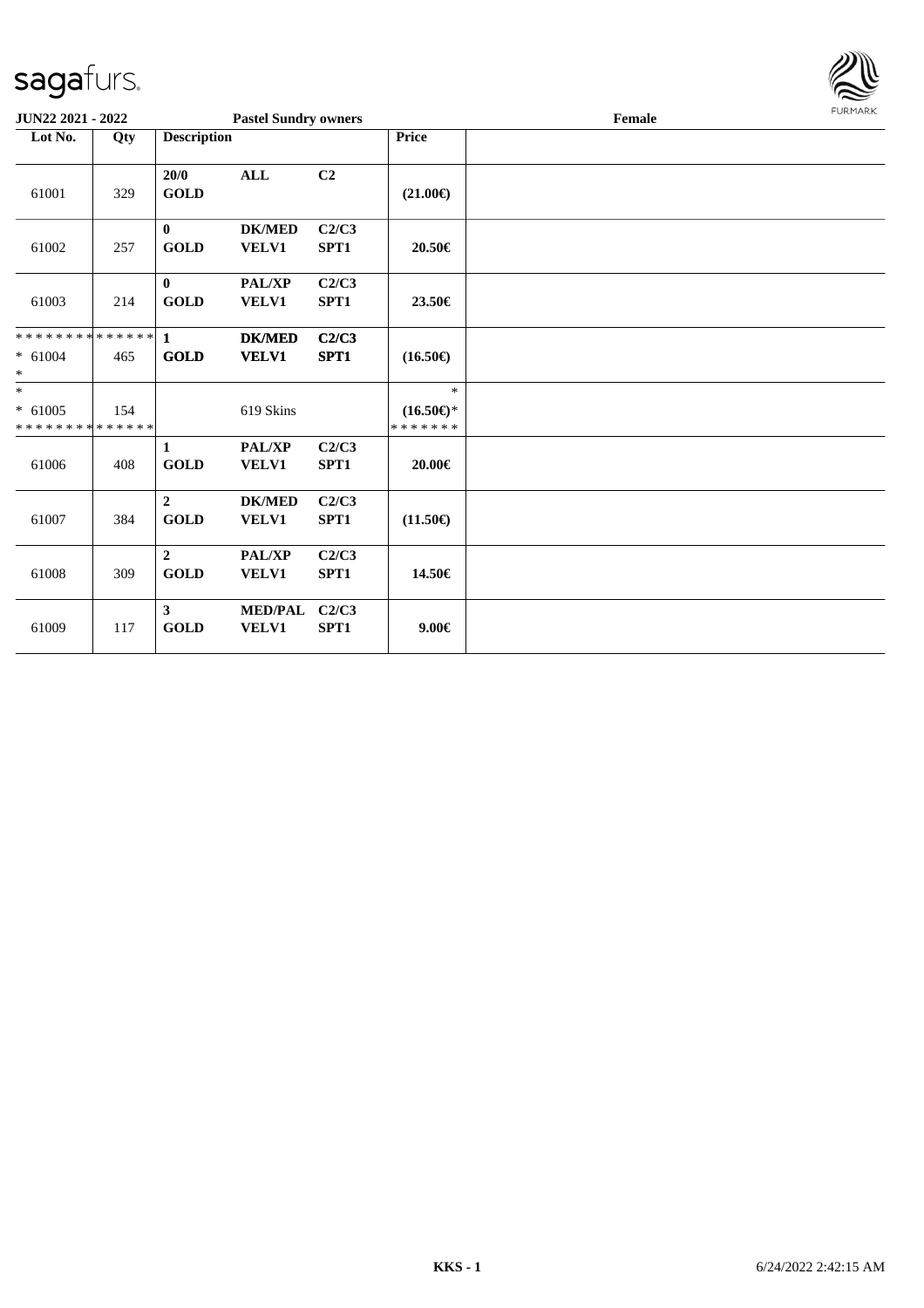

| <b>JUN22 2021 - 2022</b>                                             |     |                               | <b>Pastel Deep North</b> |       |                                                | Female | <b>FURMARK</b> |
|----------------------------------------------------------------------|-----|-------------------------------|--------------------------|-------|------------------------------------------------|--------|----------------|
| Lot No.                                                              | Qty | <b>Description</b>            |                          |       | Price                                          |        |                |
| 61021                                                                | 136 | $\mathbf{0}$<br><b>GOLD</b>   | <b>XD</b>                | C2/C3 | $(19.00\epsilon)$                              |        |                |
| * * * * * * * * * * * * * * *<br>$* 61022$<br>$\ast$                 | 425 | $\mathbf{0}$<br><b>GOLD</b>   | <b>DK/MED</b>            | C2/C3 | $(21.50\epsilon)$                              |        |                |
| $*$<br>$* 61023$<br>* * * * * * * * * * * * * *                      | 55  |                               | 480 Skins                |       | $\ast$<br>$(21.50\epsilon)$ *<br>* * * * * * * |        |                |
| 61024                                                                | 222 | $\mathbf{0}$<br><b>GOLD</b>   | PAL/XP                   | C2/C3 | 25.00€                                         |        |                |
| ************* 1<br>$* 61025$<br>$*$                                  | 465 | <b>GOLD</b>                   | XD                       | C2/C3 | $(15.50\epsilon)$                              |        |                |
| $\overline{\phantom{0}}$<br>$* 61026$<br>* * * * * * * * * * * * * * | 44  |                               | 509 Skins                |       | $\ast$<br>$(15.50\epsilon)$ *<br>* * * * * * * |        |                |
| $* 61027$<br>$*$                                                     | 465 | <b>GOLD</b>                   | <b>Dark</b>              | C2/C3 | $(17.00\epsilon)$                              |        |                |
| $* 61028$<br>* * * * * * * * * * * * * *                             | 377 |                               | 842 Skins                |       | $\ast$<br>17.00€*<br>* * * * * * *             |        |                |
| * * * * * * * * * * * * * * <mark>*</mark><br>$* 61029$<br>$*$       | 465 | $\mathbf{1}$<br><b>GOLD</b>   | <b>MED</b>               | C2/C3 | $(19.00\epsilon)$                              |        |                |
| $\ast$<br>$* 61030$<br>* * * * * * * * * * * * * *                   | 194 |                               | 659 Skins                |       | $\ast$<br>19.00€*<br>* * * * * * *             |        |                |
| 61031                                                                | 430 | $\mathbf{1}$<br><b>GOLD</b>   | PAL/XP                   | C2/C3 | 21.50€                                         |        |                |
| 61032                                                                | 437 | $\overline{2}$<br><b>GOLD</b> | XD                       | C2/C3 | 10.50€                                         |        |                |
| * * * * * * * * * * * * * * *<br>$* 61033$<br>$*$                    | 465 | $\mathbf{2}$<br>GOLD          | <b>Dark</b>              | C2/C3 | 11.50€                                         |        |                |
| $*$<br>$* 61034$<br>* * * * * * * * <mark>* * * * * *</mark>         | 204 |                               | 669 Skins                |       | $\ast$<br>$11.50 \in$<br>* * * * * * *         |        |                |
| 61035                                                                | 440 | $\overline{2}$<br>GOLD        | <b>MED</b>               | C2/C3 | 13.00€                                         |        |                |
| 61036                                                                | 208 | $2^{\circ}$<br><b>GOLD</b>    | PAL/XP                   | C2/C3 | 16.00€                                         |        |                |
| 61037                                                                | 183 | 3 <sup>1</sup><br><b>GOLD</b> | <b>DK/MED</b>            | C2/C3 | $9.00 \in$                                     |        |                |
| 61038                                                                | 155 | 3 <sup>7</sup><br><b>GOLD</b> | PAL/XP                   | C2/C3 | 10.50€                                         |        |                |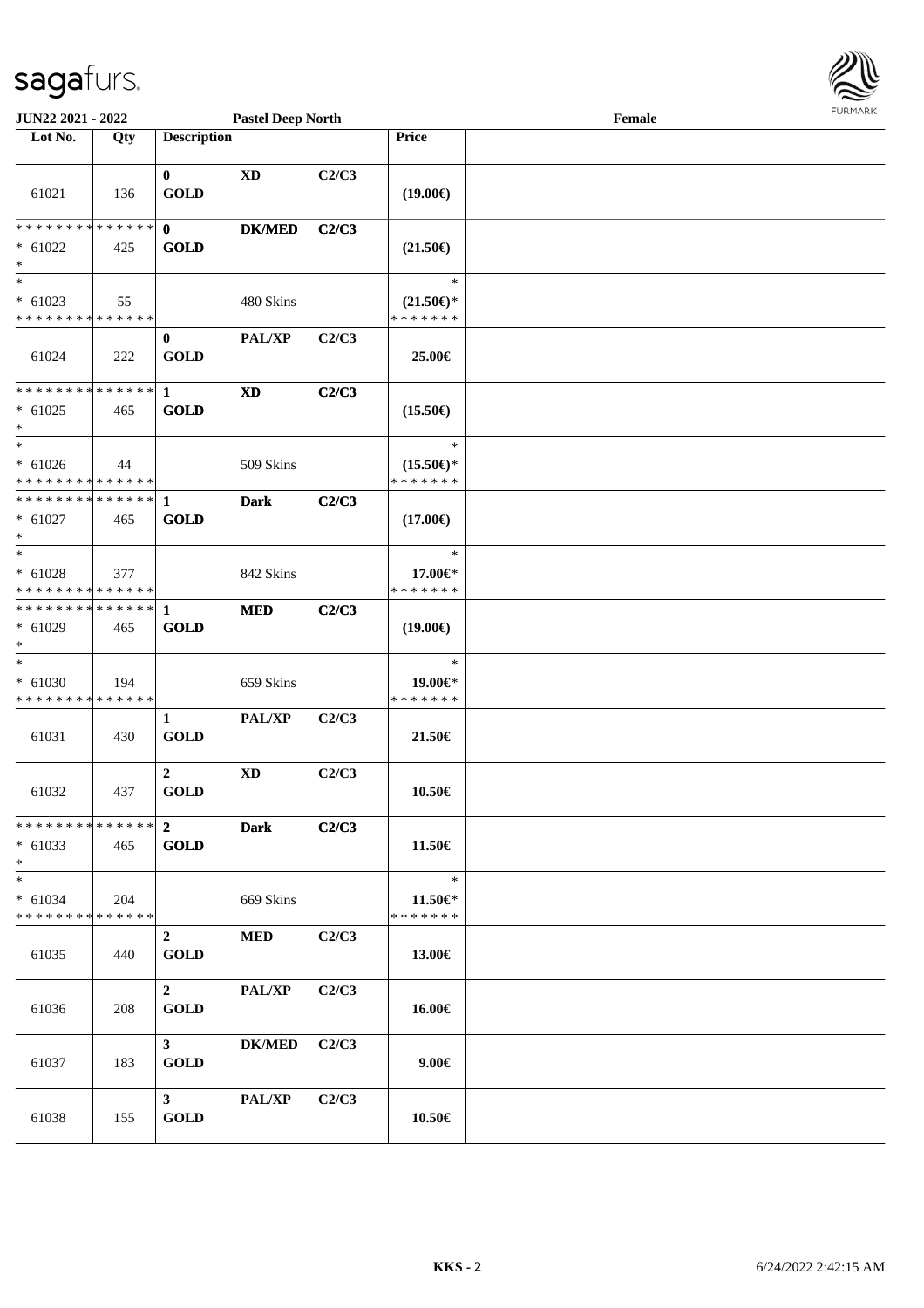

| JUN22 2021 - 2022                                     |     |                             | <b>Pastel Northwest</b>       |                |                                                | Female |  |
|-------------------------------------------------------|-----|-----------------------------|-------------------------------|----------------|------------------------------------------------|--------|--|
| Lot No.                                               | Qty | <b>Description</b>          |                               |                | Price                                          |        |  |
| 61041                                                 | 132 | 20<br><b>GOLD</b>           | <b>XD</b><br>VELV1            | C2/C3          | 23.50€                                         |        |  |
| 61042                                                 | 185 | 20<br><b>GOLD</b>           | <b>DK/MED</b><br>VELV1        | C2/C3          | 29.00€                                         |        |  |
| * * * * * * * * * * * * * *                           |     | $\mathbf{0}$                | <b>XD</b>                     | C2/C3          |                                                |        |  |
| $* 61043$<br>$*$                                      | 425 | <b>GOLD</b>                 | <b>VELV1</b>                  |                | $(20.50\epsilon)$                              |        |  |
| $\ast$<br>$* 61044$<br>* * * * * * * * * * * * * *    | 137 |                             | 562 Skins                     |                | $\ast$<br>$(20.50\epsilon)$ *<br>* * * * * * * |        |  |
| 61045                                                 | 290 | $\bf{0}$<br><b>GOLD</b>     | <b>Dark</b><br><b>VELV1</b>   | C2/C3          | $(22.50\epsilon)$                              |        |  |
| 61046                                                 | 178 | $\bf{0}$<br><b>GOLD</b>     | <b>DK/MED</b><br>VELV1        | C <sub>4</sub> | 22.00€                                         |        |  |
| 61047                                                 | 257 | $\bf{0}$<br><b>GOLD</b>     | MED/PAL C2/C3<br>VELV1        |                | 25.00€                                         |        |  |
| 61048                                                 | 321 | $\bf{0}$<br><b>GOLD</b>     | PAL/XP<br>VELV1               | C <sub>4</sub> | 25.50€                                         |        |  |
| 61049                                                 | 261 | $\bf{0}$<br><b>GOLD</b>     | 2XP<br>VELV1                  | C2/C3          | 26.00€                                         |        |  |
| * * * * * * * * * * * * * *<br>$* 61050$<br>$\ast$    | 465 | $\mathbf{1}$<br><b>GOLD</b> | <b>XD</b><br><b>VELV1</b>     | C2/C3          | $(17.00\epsilon)$                              |        |  |
| $\ast$<br>$* 61051$<br>$\ast$                         | 440 |                             | $\overline{c}$                |                | $\ast$<br>$(17.00\epsilon)$ *<br>$\ast$        |        |  |
| $\ast$<br>$* 61052$<br>* * * * * * * * * * * * * *    | 297 |                             | 1202 Skins                    |                | $\ast$<br>$(17.00\epsilon)$ *<br>* * * * * * * |        |  |
| * * * * * * * * * * * * * * *<br>$* 61053$<br>$*$     | 465 | $\mathbf{1}$<br><b>GOLD</b> | <b>Dark</b><br><b>VELV1</b>   | C2/C3          | $(19.00\epsilon)$                              |        |  |
| $*$<br>$* 61054$<br>* * * * * * * * * * * * * *       | 321 |                             | 786 Skins                     |                | $\ast$<br>$(19.00\epsilon)$ *<br>* * * * * * * |        |  |
| **************<br>$* 61055$<br>$*$                    | 465 | -1<br><b>GOLD</b>           | <b>MED</b><br><b>VELV1</b>    | C2/C3          | $(20.50\epsilon)$                              |        |  |
| $\ast$<br>$* 61056$<br>* * * * * * * * * * * * * *    | 187 |                             | 652 Skins                     |                | $\ast$<br>$(20.50\epsilon)$ *<br>* * * * * * * |        |  |
| 61057                                                 | 341 | $\mathbf{1}$<br><b>GOLD</b> | DK/MED C4<br><b>VELV1</b>     |                | $(18.00\epsilon)$                              |        |  |
| ******** <mark>******</mark> 1<br>$* 61058$<br>$\ast$ | 465 | <b>GOLD</b>                 | <b>PAL/XP</b><br><b>VELV1</b> | C2/C3          | 23.50€                                         |        |  |
| $\ast$<br>$* 61059$<br>* * * * * * * * * * * * * *    | 102 |                             | 567 Skins                     |                | $\ast$<br>$23.50 \in$ *<br>* * * * * * *       |        |  |
| 61060                                                 | 367 | $\mathbf{1}$<br><b>GOLD</b> | <b>PAL/XP</b><br><b>VELV1</b> | C <sub>4</sub> | $(21.50\epsilon)$                              |        |  |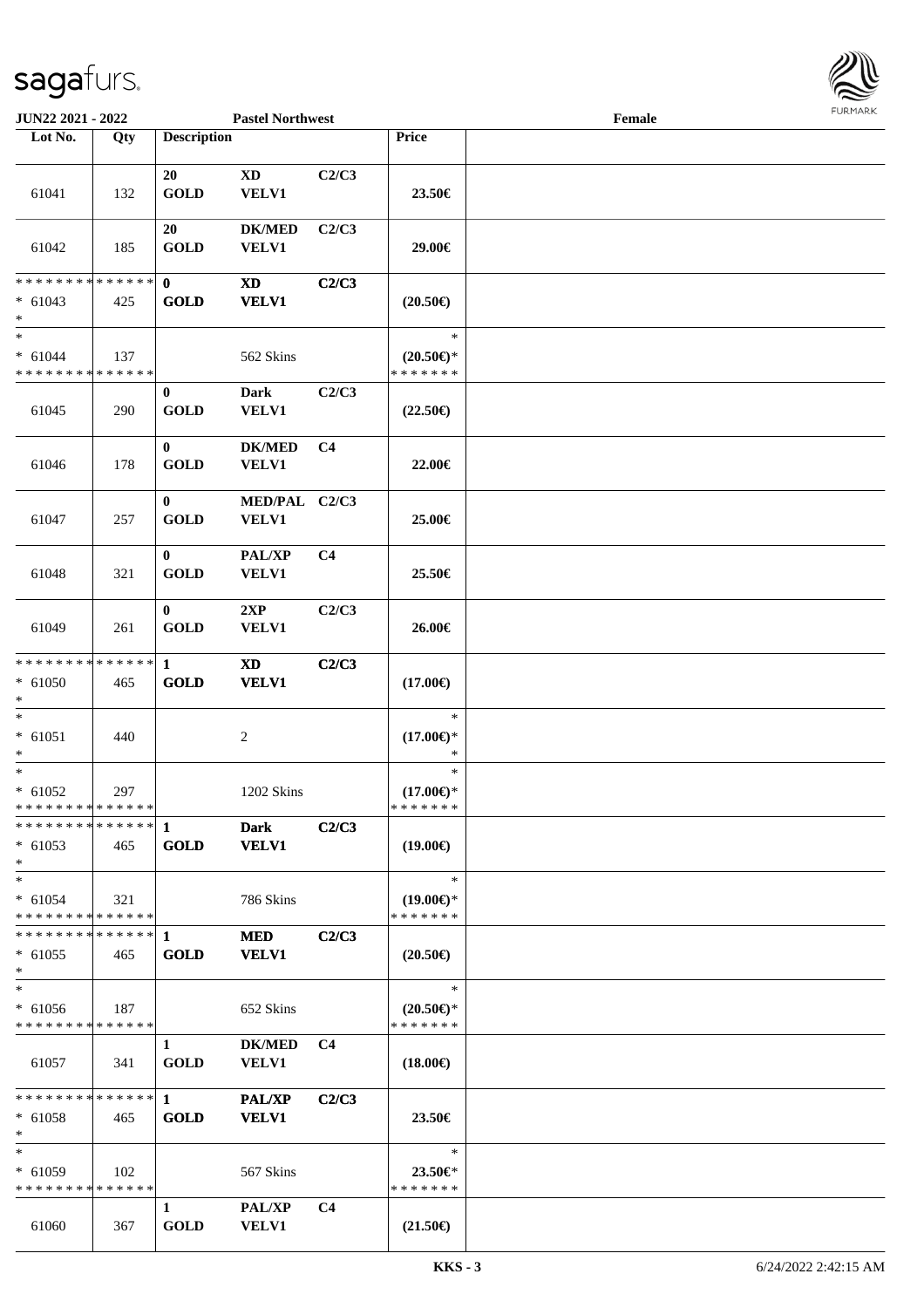| sagafurs.                |     |                               |                                 |                |                   |        |                |
|--------------------------|-----|-------------------------------|---------------------------------|----------------|-------------------|--------|----------------|
| <b>JUN22 2021 - 2022</b> |     |                               | <b>Pastel Northwest</b>         |                |                   | Female | <b>FURMARK</b> |
| Lot No.                  | Qty | <b>Description</b>            |                                 |                | <b>Price</b>      |        |                |
| 61061                    | 238 | $\overline{2}$<br><b>GOLD</b> | $\mathbf{X}\mathbf{D}$<br>VELV1 | C2/C3          | 11.50€            |        |                |
| 61062                    | 288 | $\overline{2}$<br><b>GOLD</b> | <b>Dark</b><br>VELV1            | C2/C3          | $(13.00\epsilon)$ |        |                |
| 61063                    | 197 | $\overline{2}$<br><b>GOLD</b> | <b>MED</b><br>VELV1             | C2/C3          | 15.00€            |        |                |
| 61064                    | 391 | $\overline{2}$<br><b>GOLD</b> | <b>DK/MED</b><br>VELV1          | C <sub>4</sub> | 12.00€            |        |                |
| 61065                    | 100 | $\overline{2}$<br><b>GOLD</b> | PAL/XP<br><b>VELV1</b>          | C2/C3          | 17.50€            |        |                |
| 61066                    | 143 | $\overline{2}$<br><b>GOLD</b> | PAL/XP<br>VELV1                 | C <sub>4</sub> | 16.00€            |        |                |
| 61067                    | 319 | $\mathbf{3}$<br><b>GOLD</b>   | <b>DK/MED</b><br>VELV1          | C2/C3          | $9.00 \in$        |        |                |
| 61068                    | 194 | $\mathbf{3}$<br><b>GOLD</b>   | <b>PAL/XP</b><br>VELV1          | C2/C3          | 12.00€            |        |                |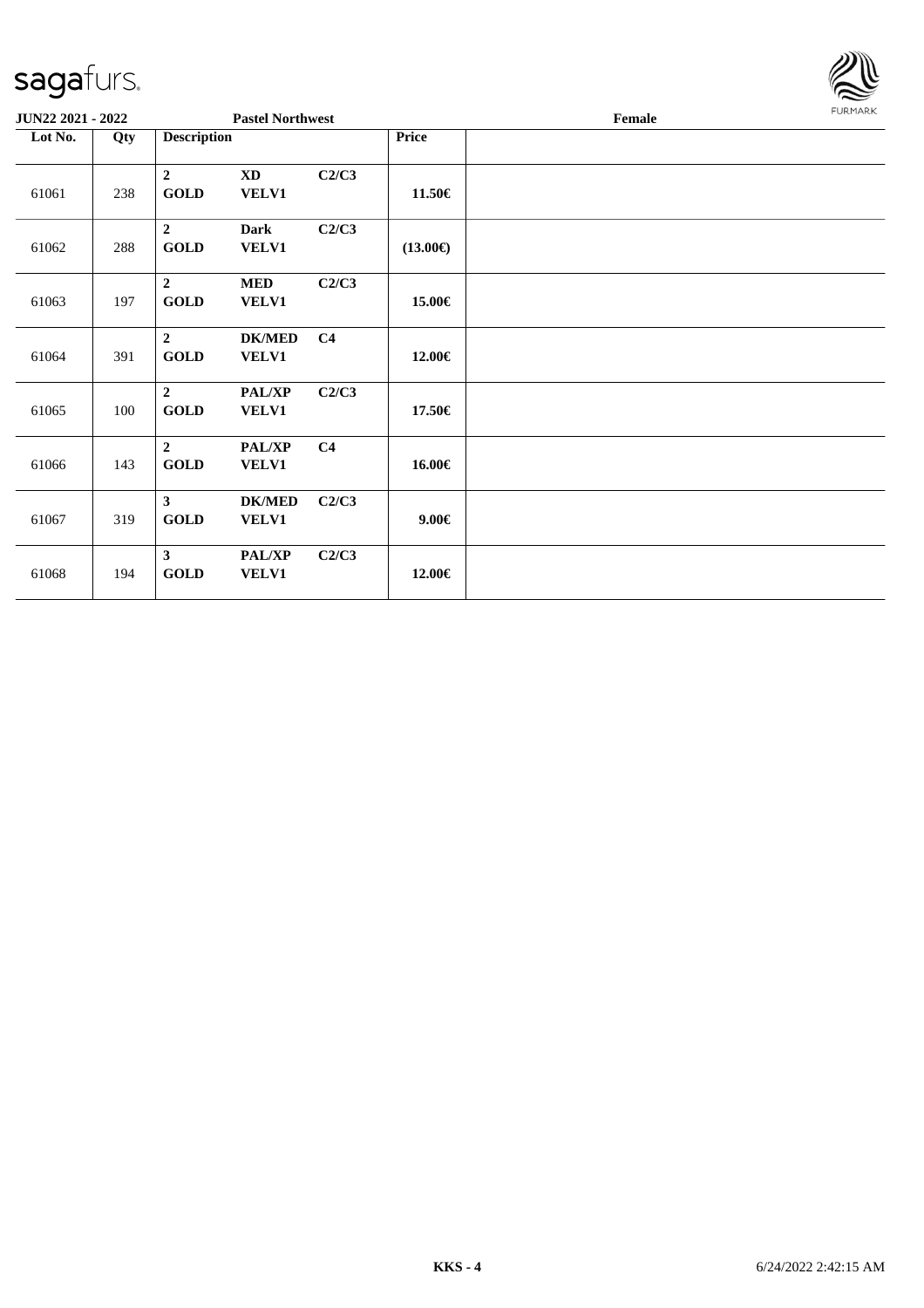

| JUN22 2021 - 2022                                                 |     |                               | <b>Pastel Dogwood Fur Farm</b>                       |       |                                                | Female | <b>FURMARK</b> |
|-------------------------------------------------------------------|-----|-------------------------------|------------------------------------------------------|-------|------------------------------------------------|--------|----------------|
| Lot No.                                                           | Qty | <b>Description</b>            |                                                      |       | Price                                          |        |                |
| 61081                                                             | 334 | $\bf{0}$<br><b>GOLD</b>       | $\mathbf{X}\mathbf{D}/\mathbf{D}\mathbf{K}$<br>VELV1 | C2/C3 | $(21.50\epsilon)$                              |        |                |
| 61082                                                             | 196 | $\mathbf{0}$<br><b>GOLD</b>   | MED/PAL C2/C3<br><b>VELV1</b>                        |       | 25.00€                                         |        |                |
| * * * * * * * * <mark>* * * * * * *</mark><br>$* 61083$<br>$*$    | 465 | $\mathbf{1}$<br><b>GOLD</b>   | <b>XD</b><br><b>VELV1</b>                            | C2/C3 | $(17.00\epsilon)$                              |        |                |
| $*$<br>$* 61084$<br>* * * * * * * * * * * * * *                   | 269 |                               | 734 Skins                                            |       | $\ast$<br>$(17.00\epsilon)$ *<br>* * * * * * * |        |                |
| * * * * * * * * * * * * * * <mark>*</mark><br>$* 61085$<br>$\ast$ | 465 | $\mathbf{1}$<br><b>GOLD</b>   | <b>Dark</b><br><b>VELV1</b>                          | C2/C3 | $(19.00\epsilon)$                              |        |                |
| $\ast$<br>$* 61086$<br>$*$                                        | 440 |                               | 2                                                    |       | $\ast$<br>$(19.00\epsilon)$ *<br>$\ast$        |        |                |
| $\ast$<br>$* 61087$<br>* * * * * * * * * * * * * *                | 197 |                               | 1102 Skins                                           |       | $\ast$<br>$(19.00\epsilon)$ *<br>* * * * * * * |        |                |
| 61088                                                             | 383 | $\mathbf{1}$<br><b>GOLD</b>   | MED/PAL C2/C3<br>VELV1                               |       | 21.50€                                         |        |                |
| 61089                                                             | 333 | $\overline{2}$<br><b>GOLD</b> | XD/DK<br>VELV1                                       | C2/C3 | 12.00€                                         |        |                |
| 61090                                                             | 190 | $\overline{2}$<br><b>GOLD</b> | MED/PAL C2/C3<br>VELV1                               |       | 17.00€                                         |        |                |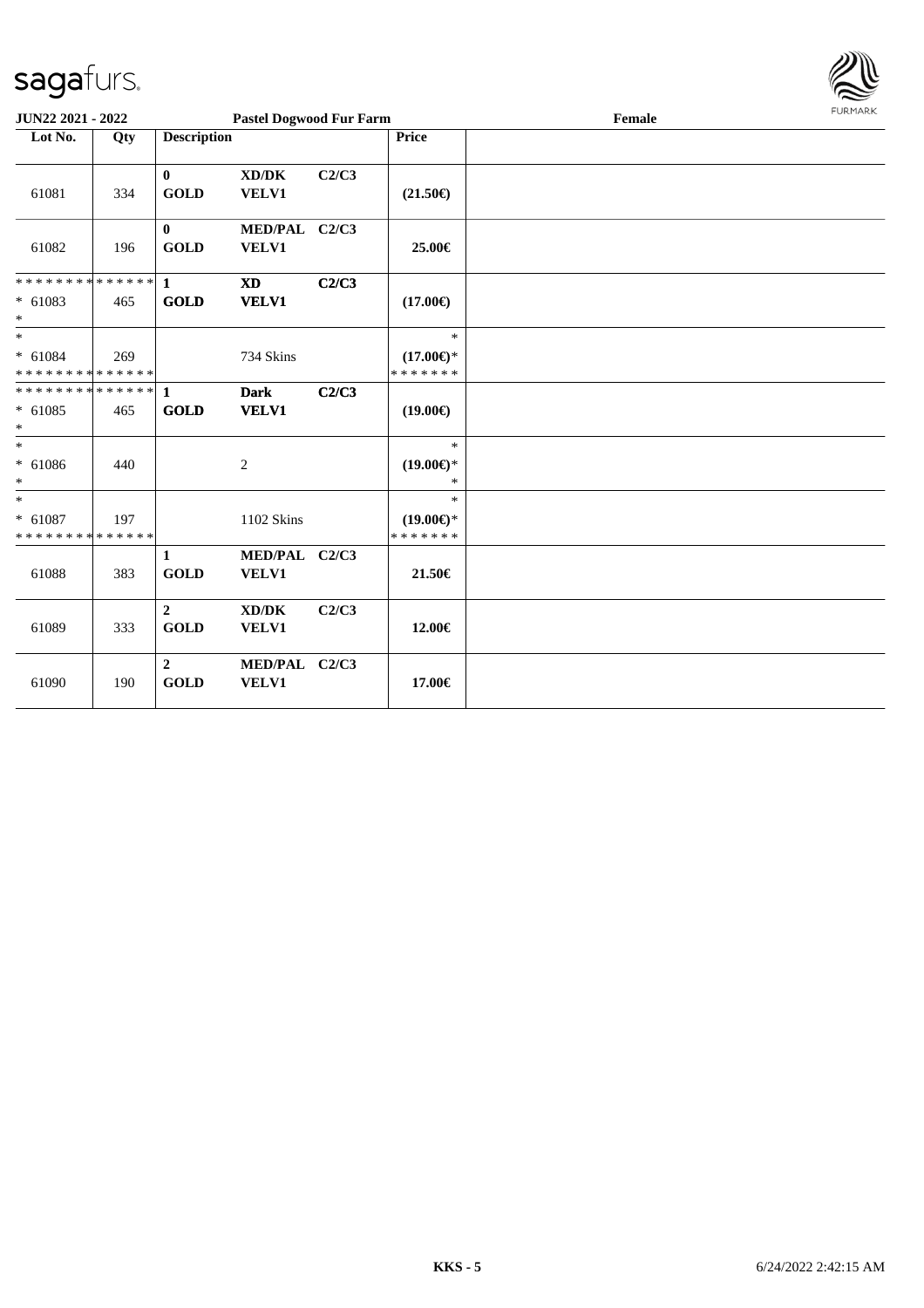

| JUN22 2021 - 2022                                   |     |                                       | <b>Pastel Unicorn</b>                        |                |                                                | Female |  |
|-----------------------------------------------------|-----|---------------------------------------|----------------------------------------------|----------------|------------------------------------------------|--------|--|
| Lot No.                                             | Qty | <b>Description</b>                    |                                              |                | Price                                          |        |  |
| 61101                                               | 94  | 20<br><b>GOLD</b>                     | $\bf MED$<br><b>VELV1</b>                    | C1             | $(29.50\epsilon)$                              |        |  |
| 61102                                               | 211 | 20<br><b>GOLD</b>                     | $\bf MED$<br><b>VELV1</b>                    | C2             | 29.00€                                         |        |  |
| 61103                                               | 53  | 20<br><b>GOLD</b>                     | <b>MED</b><br><b>VELV1</b>                   | C3             | $(27.00\epsilon)$                              |        |  |
| 61104                                               | 199 | $\bf{0}$<br><b>GOLD</b>               | <b>Dark</b><br><b>VELV1</b>                  | C1/C2          | $(25.00\epsilon)$                              |        |  |
| 61105                                               | 69  | $\pmb{0}$<br><b>GOLD</b>              | $\bold{X}\bold{D}/\bold{D}\bold{K}$<br>VELV1 | C3             | $(23.50\epsilon)$                              |        |  |
| 61106                                               | 367 | $\bf{0}$<br><b>GOLD</b>               | $\bf MED$<br>VELV1                           | C1             | $(27.00\epsilon)$                              |        |  |
| ******** <mark>******</mark><br>$* 61107$<br>$\ast$ | 425 | $\mathbf{0}$<br><b>GOLD</b>           | <b>MED</b><br><b>VELV1</b>                   | C2             | 26.00€                                         |        |  |
| $*$<br>$* 61108$<br>* * * * * * * * * * * * * *     | 216 |                                       | 641 Skins                                    |                | $\ast$<br>26.00€*<br>* * * * * * *             |        |  |
| 61109                                               | 391 | $\bf{0}$<br><b>GOLD</b>               | $\bf MED$<br>VELV1                           | C3             | $(24.50\epsilon)$                              |        |  |
| 61110                                               | 155 | $\bf{0}$<br><b>GOLD</b>               | <b>PALE</b><br>VELV1                         | C1             | 29.00€                                         |        |  |
| 61111                                               | 363 | $\bf{0}$<br><b>GOLD</b>               | <b>PALE</b><br>VELV1                         | C2             | 28.00€                                         |        |  |
| 61112                                               | 168 | $\mathbf{0}$<br><b>GOLD</b>           | $\bold{XP}$<br>VELV1                         | C1/C2          | 29.50€                                         |        |  |
| 61113                                               | 180 | $\mathbf{0}$<br><b>GOLD</b>           | PAL/XP<br><b>VELV1</b>                       | C3             | 27.00€                                         |        |  |
| 61114                                               | 101 | $\mathbf{0}$<br><b>GOLD</b>           | <b>MED</b><br>VELV2                          | C1             | $(28.00\epsilon)$                              |        |  |
| 61115                                               | 132 | $\mathbf{0}$<br><b>GOLD</b>           | <b>MED</b><br>VELV2                          | C <sub>2</sub> | $(27.00\epsilon)$                              |        |  |
| 61116                                               | 159 | $1 \quad \blacksquare$<br><b>GOLD</b> | <b>Dark</b><br><b>VELV1</b>                  | C1/C2          | $(21.00\epsilon)$                              |        |  |
| 61117                                               | 153 | $\mathbf{1}$<br><b>GOLD</b>           | $\bold{X}\bold{D}/\bold{D}\bold{K}$<br>VELV1 | C3             | $(20.00\epsilon)$                              |        |  |
| * * * * * * * * * * * * * * *<br>$* 61118$<br>$*$   | 465 | $\mathbf{1}$<br><b>GOLD</b>           | <b>MED</b><br><b>VELV1</b>                   | C1/C2          | $(22.50\epsilon)$                              |        |  |
| $\ast$<br>$* 61119$<br>* * * * * * * * * * * * * *  | 294 |                                       | 759 Skins                                    |                | $\ast$<br>$(22.50\epsilon)$ *<br>* * * * * * * |        |  |
| 61120                                               | 295 | $\mathbf{1}$<br><b>GOLD</b>           | <b>MED</b><br><b>VELV1</b>                   | C3             | $(20.50\epsilon)$                              |        |  |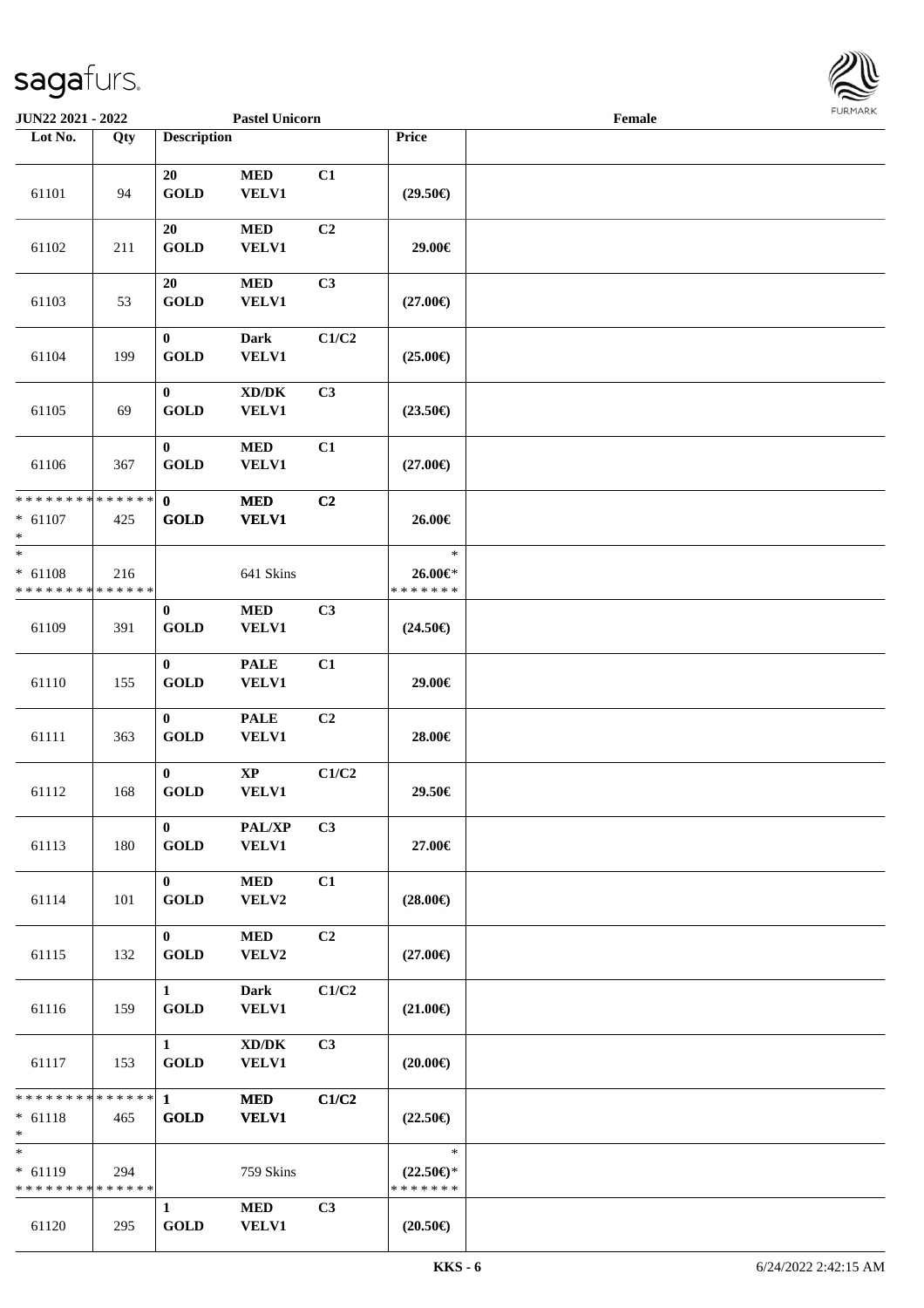

| <b>JUN22 2021 - 2022</b> |     |                               | <b>Pastel Unicorn</b>         |                |                   | Female | <b>FURMARK</b> |
|--------------------------|-----|-------------------------------|-------------------------------|----------------|-------------------|--------|----------------|
| Lot No.                  | Qty | <b>Description</b>            |                               |                | <b>Price</b>      |        |                |
| 61121                    | 217 | <b>GOLD</b>                   | <b>PAL/XP</b><br><b>VELV1</b> | C1/C2          | $(25.00\epsilon)$ |        |                |
| 61122                    | 111 | 1<br><b>GOLD</b>              | <b>PAL/XP</b><br><b>VELV1</b> | C <sub>3</sub> | 23.50€            |        |                |
| 61123                    | 187 | $\overline{2}$<br><b>GOLD</b> | ALL<br><b>VELV1</b>           | C <sub>2</sub> | 15.00€            |        |                |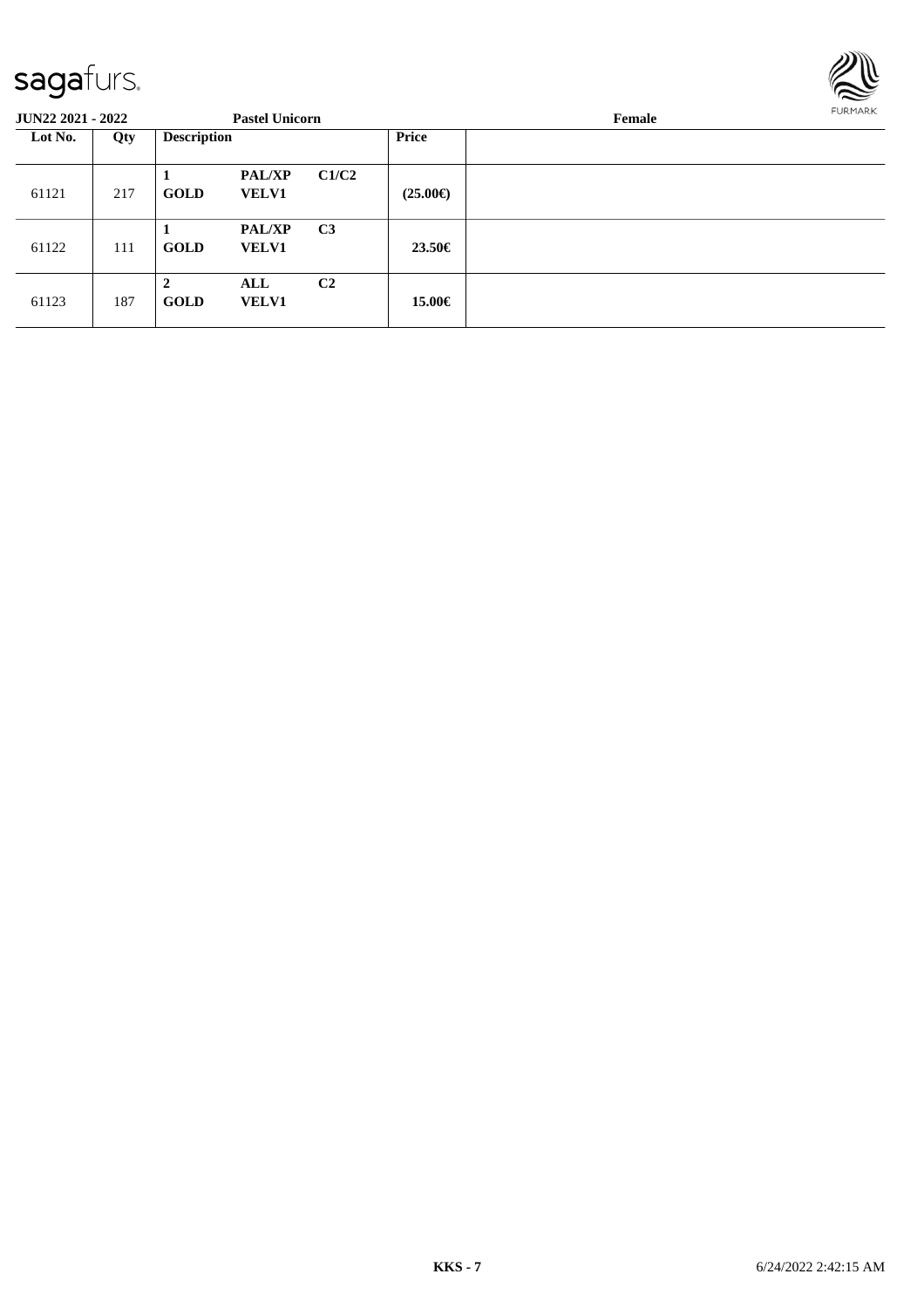

| JUN22 2021 - 2022                          |     |                    | <b>Pastel Labonte-Springbrook</b> |                |                     | Female |  |
|--------------------------------------------|-----|--------------------|-----------------------------------|----------------|---------------------|--------|--|
| Lot No.                                    | Qty | <b>Description</b> |                                   |                | <b>Price</b>        |        |  |
|                                            |     |                    |                                   |                |                     |        |  |
|                                            |     | 20                 | MED/PAL C2/C3                     |                |                     |        |  |
|                                            |     |                    |                                   |                |                     |        |  |
| 61141                                      | 193 | <b>GOLD</b>        | VELV1                             |                | $(31.00\epsilon)$   |        |  |
|                                            |     |                    |                                   |                |                     |        |  |
| * * * * * * * * <mark>* * * * * * *</mark> |     | $\mathbf 0$        | <b>Dark</b>                       | C1/C2          |                     |        |  |
| $* 61142$                                  | 425 | <b>GOLD</b>        | <b>VELV1</b>                      |                | $(25.50\epsilon)$   |        |  |
| $\ast$                                     |     |                    |                                   |                |                     |        |  |
| $_{*}$                                     |     |                    |                                   |                | $\ast$              |        |  |
|                                            |     |                    |                                   |                |                     |        |  |
| $* 61143$                                  | 131 |                    | 556 Skins                         |                | $(25.50\epsilon)$ * |        |  |
| * * * * * * * * * * * * * *                |     |                    |                                   |                | * * * * * * *       |        |  |
| ******** <mark>******</mark>               |     | $\mathbf{0}$       | <b>MED</b>                        | C1/C2          |                     |        |  |
| $* 61144$                                  | 425 | <b>GOLD</b>        | <b>VELV1</b>                      |                | $(28.00\epsilon)$   |        |  |
| $*$                                        |     |                    |                                   |                |                     |        |  |
| $*$                                        |     |                    |                                   |                | $\ast$              |        |  |
|                                            |     |                    |                                   |                |                     |        |  |
| $* 61145$                                  | 311 |                    | 736 Skins                         |                | $(28.00\epsilon)$ * |        |  |
| * * * * * * * * * * * * * *                |     |                    |                                   |                | * * * * * * *       |        |  |
| * * * * * * * * <mark>* * * * * * *</mark> |     | $\mathbf{0}$       | <b>DK/MED</b>                     | C3             |                     |        |  |
| $* 61146$                                  | 425 | <b>GOLD</b>        | <b>VELV1</b>                      |                | $(24.50\epsilon)$   |        |  |
| $\ast$                                     |     |                    |                                   |                |                     |        |  |
| $\overline{\ast}$                          |     |                    |                                   |                | $\ast$              |        |  |
| $* 61147$                                  | 193 |                    | 618 Skins                         |                | $(24.50\epsilon)$ * |        |  |
|                                            |     |                    |                                   |                |                     |        |  |
| * * * * * * * * <mark>* * * * * * *</mark> |     |                    |                                   |                | * * * * * * *       |        |  |
| ******** <mark>******</mark>               |     | $\mathbf{0}$       | <b>PALE</b>                       | C1/C2          |                     |        |  |
| $* 61148$                                  | 425 | <b>GOLD</b>        | <b>VELV1</b>                      |                | $(29.00\epsilon)$   |        |  |
| $\ast$                                     |     |                    |                                   |                |                     |        |  |
| $*$                                        |     |                    |                                   |                | $\ast$              |        |  |
| $* 61149$                                  | 294 |                    |                                   |                |                     |        |  |
|                                            |     |                    | 719 Skins                         |                | $(29.00\epsilon)$ * |        |  |
| * * * * * * * * * * * * * *                |     |                    |                                   |                | * * * * * * *       |        |  |
|                                            |     | $\bf{0}$           | <b>XP</b>                         | C1/C2          |                     |        |  |
| 61150                                      | 273 | <b>GOLD</b>        | VELV1                             |                | 39.00€              |        |  |
|                                            |     |                    |                                   |                |                     |        |  |
|                                            |     | $\mathbf{0}$       | PAL/XP                            | C <sub>3</sub> |                     |        |  |
| 61151                                      | 252 | <b>GOLD</b>        | VELV1                             |                | $(28.00\epsilon)$   |        |  |
|                                            |     |                    |                                   |                |                     |        |  |
|                                            |     |                    |                                   |                |                     |        |  |
| ******** <mark>******</mark>               |     | $\mathbf{1}$       | <b>Dark</b>                       | C1/C2          |                     |        |  |
| $* 61152$                                  | 465 | <b>GOLD</b>        | <b>VELV1</b>                      |                | $(23.00\epsilon)$   |        |  |
| $*$                                        |     |                    |                                   |                |                     |        |  |
| $*$                                        |     |                    |                                   |                | $\ast$              |        |  |
| $* 61153$                                  | 440 |                    | 2                                 |                | $(23.00\epsilon)$ * |        |  |
| $*$                                        |     |                    |                                   |                | $\ast$              |        |  |
|                                            |     |                    |                                   |                |                     |        |  |
| $*$                                        |     |                    |                                   |                | $\ast$              |        |  |
| $* 61154$                                  | 440 |                    | 3                                 |                | $(23.00\epsilon)$ * |        |  |
| $\ast$                                     |     |                    |                                   |                | $\ast$              |        |  |
| $\ast$                                     |     |                    |                                   |                | $\ast$              |        |  |
| $* 61155$                                  | 91  |                    | 1436 Skins                        |                | $(23.00\epsilon)$ * |        |  |
| * * * * * * * * * * * * * *                |     |                    |                                   |                | * * * * * * *       |        |  |
|                                            |     |                    |                                   |                |                     |        |  |
|                                            |     |                    | <b>MED</b>                        | C1/C2          |                     |        |  |
| $* 61156$                                  | 465 | <b>GOLD</b>        | <b>VELV1</b>                      |                | $(26.00\epsilon)$   |        |  |
| $\ast$                                     |     |                    |                                   |                |                     |        |  |
| $*$                                        |     |                    |                                   |                | $\ast$              |        |  |
| $* 61157$                                  | 440 |                    | 2                                 |                | $(26.00\epsilon)$ * |        |  |
| *                                          |     |                    |                                   |                | $\ast$              |        |  |
| $*$                                        |     |                    |                                   |                | $\ast$              |        |  |
|                                            |     |                    |                                   |                |                     |        |  |
| $* 61158$                                  | 440 |                    | 3                                 |                | $(26.00\epsilon)$ * |        |  |
| $\ast$                                     |     |                    |                                   |                | $\ast$              |        |  |
| $*$                                        |     |                    |                                   |                | $\ast$              |        |  |
| $* 61159$                                  | 309 |                    | 1654 Skins                        |                | $(26.00\epsilon)$ * |        |  |
| * * * * * * * * * * * * * *                |     |                    |                                   |                | * * * * * * *       |        |  |
|                                            |     |                    | <b>DK/MED</b>                     | C <sub>3</sub> |                     |        |  |
|                                            |     | <b>GOLD</b>        | <b>VELV1</b>                      |                |                     |        |  |
| $* 61160$                                  | 465 |                    |                                   |                | $(20.50\epsilon)$   |        |  |
| $\ast$                                     |     |                    |                                   |                |                     |        |  |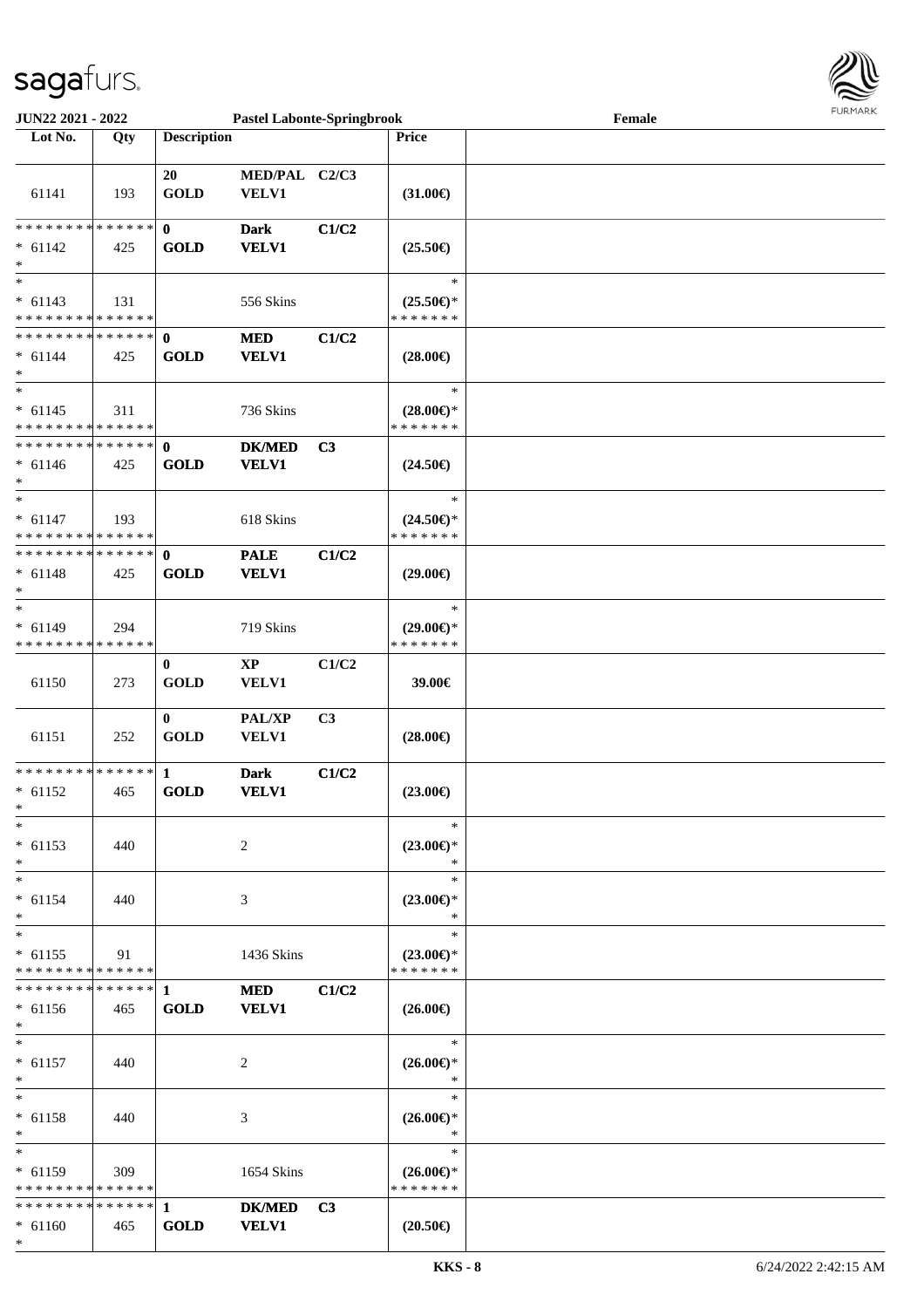

| <b>JUN22 2021 - 2022</b>                   |     |                    | <b>Pastel Labonte-Springbrook</b> |                |                                      | Female | <b>FUNITANN</b> |
|--------------------------------------------|-----|--------------------|-----------------------------------|----------------|--------------------------------------|--------|-----------------|
| Lot No.                                    | Qty | <b>Description</b> |                                   |                | <b>Price</b>                         |        |                 |
|                                            |     |                    |                                   |                |                                      |        |                 |
| $\ast$                                     |     | 1                  | <b>DK/MED</b>                     | C <sub>3</sub> | $\ast$                               |        |                 |
| $* 61161$                                  | 440 | <b>GOLD</b>        | VELV1                             |                | $(20.50\epsilon)$ *                  |        |                 |
| $\ast$                                     |     |                    |                                   |                | $\ast$                               |        |                 |
| $\overline{\ast}$                          |     |                    |                                   |                | $\ast$                               |        |                 |
| $* 61162$                                  | 455 |                    | 1360 Skins                        |                | $(20.50\epsilon)$ *                  |        |                 |
| * * * * * * * * <mark>* * * * * * *</mark> |     |                    |                                   |                | * * * * * * *                        |        |                 |
|                                            |     |                    |                                   |                |                                      |        |                 |
|                                            |     |                    | <b>PALE</b>                       | C1/C2          |                                      |        |                 |
| $* 61163$                                  | 465 | <b>GOLD</b>        | <b>VELV1</b>                      |                | 27.00€                               |        |                 |
| $\ast$                                     |     |                    |                                   |                |                                      |        |                 |
| $*$                                        |     |                    |                                   |                | $\ast$                               |        |                 |
| $* 61164$                                  | 440 |                    | $\overline{c}$                    |                | 27.00€*                              |        |                 |
| $\ast$                                     |     |                    |                                   |                | $\ast$                               |        |                 |
| $\overline{\ast}$                          |     |                    |                                   |                | $\ast$                               |        |                 |
| $* 61165$                                  | 424 |                    | 1329 Skins                        |                | $(27.00\epsilon)$ *                  |        |                 |
| * * * * * * * * <mark>* * * * * * *</mark> |     |                    |                                   |                | * * * * * * *                        |        |                 |
|                                            |     | 1                  | $\mathbf{XP}$                     | C1/C2          |                                      |        |                 |
| 61166                                      | 402 | <b>GOLD</b>        | VELV1                             |                | 37.00€                               |        |                 |
|                                            |     |                    |                                   |                |                                      |        |                 |
| * * * * * * * * * * * * * *                |     | $\mathbf{1}$       | <b>PAL/XP</b>                     | C3             |                                      |        |                 |
| $* 61167$                                  | 465 | <b>GOLD</b>        | <b>VELV1</b>                      |                | 24.50€                               |        |                 |
| $\ast$                                     |     |                    |                                   |                |                                      |        |                 |
| $\ast$                                     |     |                    |                                   |                | $\ast$                               |        |                 |
|                                            |     |                    |                                   |                |                                      |        |                 |
| $* 61168$                                  | 168 |                    | 633 Skins                         |                | 24.50€*                              |        |                 |
| * * * * * * * * <mark>* * * * * *</mark>   |     |                    |                                   |                | * * * * * * *                        |        |                 |
|                                            |     | $\mathbf{1}$       | 2XP                               | C2/C3          |                                      |        |                 |
| 61169                                      | 211 | <b>GOLD</b>        | VELV1                             |                | 24.50€                               |        |                 |
|                                            |     |                    |                                   |                |                                      |        |                 |
| * * * * * * * * <mark>* * * * * * *</mark> |     | $\overline{2}$     | XD                                | C2/C3          |                                      |        |                 |
| $* 61170$                                  | 465 | <b>GOLD</b>        | <b>VELV1</b>                      |                | $(13.00\epsilon)$                    |        |                 |
| $\ast$                                     |     |                    |                                   |                |                                      |        |                 |
| $\ast$                                     |     |                    |                                   |                | $\ast$                               |        |                 |
| $* 61171$                                  | 52  |                    | 517 Skins                         |                | $(13.00\epsilon)$ *                  |        |                 |
| * * * * * * * * * * * * * * *              |     |                    |                                   |                | * * * * * * *                        |        |                 |
|                                            |     |                    | <b>Dark</b>                       | C1/C2          |                                      |        |                 |
| $* 61172$                                  | 465 | <b>GOLD</b>        | <b>VELV1</b>                      |                | 16.00€                               |        |                 |
| $\ast$                                     |     |                    |                                   |                |                                      |        |                 |
| $\ast$                                     |     |                    |                                   |                | $\ast$                               |        |                 |
| $*$ 61173                                  | 419 |                    | 884 Skins                         |                | 16.00€*                              |        |                 |
| * * * * * * * * <mark>* * * * * * *</mark> |     |                    |                                   |                | * * * * * * *                        |        |                 |
| * * * * * * * * * * * * * * <mark>*</mark> |     | $\mathbf{2}$       |                                   | C1/C2          |                                      |        |                 |
|                                            |     |                    | <b>MED</b>                        |                |                                      |        |                 |
| $*$ 61174                                  | 465 | <b>GOLD</b>        | <b>VELV1</b>                      |                | 18.00€                               |        |                 |
|                                            |     |                    |                                   |                |                                      |        |                 |
| $*$                                        |     |                    |                                   |                | $\ast$                               |        |                 |
| $* 61175$                                  | 330 |                    | 795 Skins                         |                | 18.00€*                              |        |                 |
| * * * * * * * * * * * * * * *              |     |                    |                                   |                | * * * * * * *                        |        |                 |
|                                            |     |                    | <b>DK/MED</b>                     | C3             |                                      |        |                 |
| $* 61176$                                  | 465 | <b>GOLD</b>        | <b>VELV1</b>                      |                | 15.50€                               |        |                 |
| $\ast$                                     |     |                    |                                   |                |                                      |        |                 |
| $\ast$                                     |     |                    |                                   |                | $\ast$                               |        |                 |
| $* 61177$                                  | 281 |                    | 746 Skins                         |                | 15.50€*                              |        |                 |
| * * * * * * * * * * * * * * *              |     |                    |                                   |                | * * * * * * *                        |        |                 |
|                                            |     |                    | <b>PAL/XP</b>                     | C1/C2          |                                      |        |                 |
| $* 61178$                                  | 465 | <b>GOLD</b>        | <b>VELV1</b>                      |                | $(21.00\epsilon)$                    |        |                 |
| $\ast$                                     |     |                    |                                   |                |                                      |        |                 |
| $*$ $*$                                    |     |                    |                                   |                | $\ast$                               |        |                 |
| $* 61179$                                  |     |                    |                                   |                |                                      |        |                 |
| * * * * * * * * * * * * * * *              | 54  |                    | 519 Skins                         |                | $(21.00\epsilon)$ *<br>* * * * * * * |        |                 |
|                                            |     |                    |                                   |                |                                      |        |                 |
|                                            |     | $\mathbf{2}$       | PAL/XP                            | C <sub>3</sub> |                                      |        |                 |
| 61180                                      | 132 | <b>GOLD</b>        | <b>VELV1</b>                      |                | 18.50€                               |        |                 |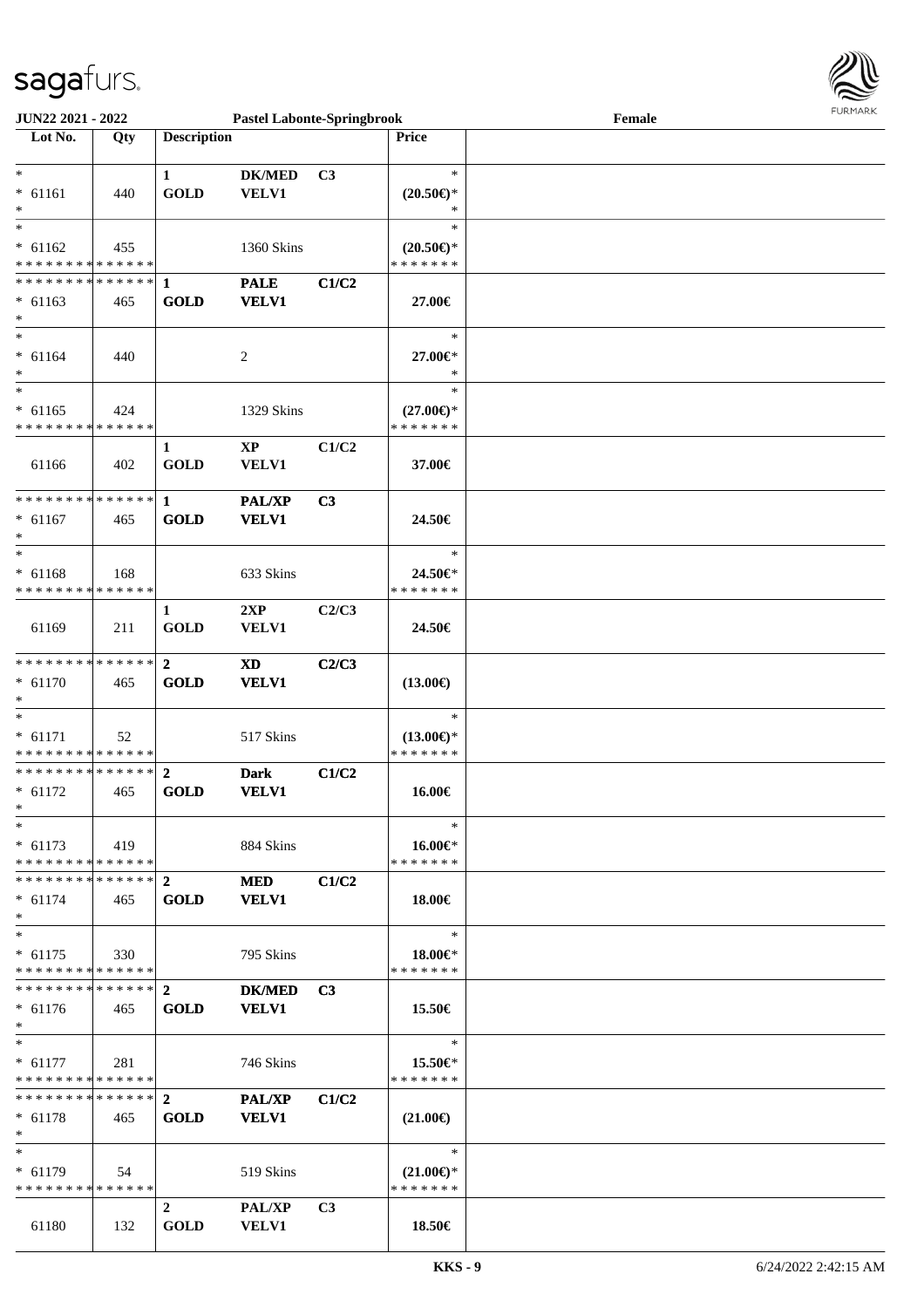

| <b>JUN22 2021 - 2022</b><br><b>Pastel Maple Ridge</b>                |     |                                           |                                 |       |                                                | Female | <b>FURMARK</b> |
|----------------------------------------------------------------------|-----|-------------------------------------------|---------------------------------|-------|------------------------------------------------|--------|----------------|
| Lot No.                                                              | Qty | <b>Description</b>                        |                                 |       | Price                                          |        |                |
| * * * * * * * * <mark>* * * * * * *</mark><br>$* 61181$<br>$*$       | 425 | $\mathbf{0}$<br><b>GOLD</b>               | <b>XD</b><br>VELV2              | C2/C3 | $(21.50\epsilon)$                              |        |                |
| $\overline{\ast}$<br>$* 61182$<br>* * * * * * * * * * * * * *        | 94  |                                           | 519 Skins                       |       | $\ast$<br>$(21.50\epsilon)$ *<br>* * * * * * * |        |                |
| 61183                                                                | 325 | $\bf{0}$<br><b>GOLD</b>                   | <b>Dark</b><br>VELV2            | C2/C3 | $(23.50\epsilon)$                              |        |                |
| 61184                                                                | 341 | $\mathbf{0}$<br><b>GOLD</b>               | <b>MED</b><br>VELV2             | C2/C3 | $(25.00\epsilon)$                              |        |                |
| 61185                                                                | 176 | $\mathbf{0}$<br><b>GOLD</b>               | PAL/XP<br>VELV2                 | C2/C3 | $(28.00\epsilon)$                              |        |                |
| * * * * * * * * * * * * * * *<br>$* 61186$<br>$*$                    | 465 | $\mathbf{1}$<br><b>GOLD</b>               | XD<br>VELV2                     | C2/C3 | $(18.00\epsilon)$                              |        |                |
| $\overline{\phantom{0}}$<br>$* 61187$<br>* * * * * * * * * * * * * * | 405 |                                           | 870 Skins                       |       | $\ast$<br>$(18.00\epsilon)$ *<br>* * * * * * * |        |                |
| * * * * * * * * <mark>* * * * * * *</mark><br>$* 61188$<br>$*$       | 465 | $\mathbf{1}$<br><b>GOLD</b>               | <b>Dark</b><br>VELV2            | C2/C3 | $(20.00\epsilon)$                              |        |                |
| $*$<br>$* 61189$<br>* * * * * * * * <mark>* * * * * * *</mark>       | 179 |                                           | 644 Skins                       |       | $\ast$<br>$(20.00\epsilon)$ *<br>* * * * * * * |        |                |
| * * * * * * * * * * * * * * *<br>$* 61190$<br>$\ast$                 | 465 | $\mathbf{1}$<br><b>GOLD</b>               | <b>MED</b><br>VELV2             | C2/C3 | $(21.50\epsilon)$                              |        |                |
| $*$<br>$* 61191$<br>* * * * * * * * * * * * * *                      | 97  |                                           | 562 Skins                       |       | $\ast$<br>$(21.50\epsilon)$ *<br>* * * * * * * |        |                |
| 61192                                                                | 395 | $\mathbf{1}$<br><b>GOLD</b>               | PAL/XP<br>VELV2                 | C2/C3 | $(24.50\epsilon)$                              |        |                |
| 61193                                                                | 353 | $\boldsymbol{2}$<br><b>GOLD</b>           | $\mathbf{X}\mathbf{D}$<br>VELV2 | C2/C3 | 12.50€                                         |        |                |
| 61194                                                                | 408 | $\boldsymbol{2}$<br>$\operatorname{GOLD}$ | <b>DK/MED</b><br>VELV2          | C2/C3 | $(15.00\epsilon)$                              |        |                |
| 61195                                                                | 179 | $\mathbf 2$<br>$\operatorname{GOLD}$      | PAL/XP<br>VELV2                 | C2/C3 | $(18.50\epsilon)$                              |        |                |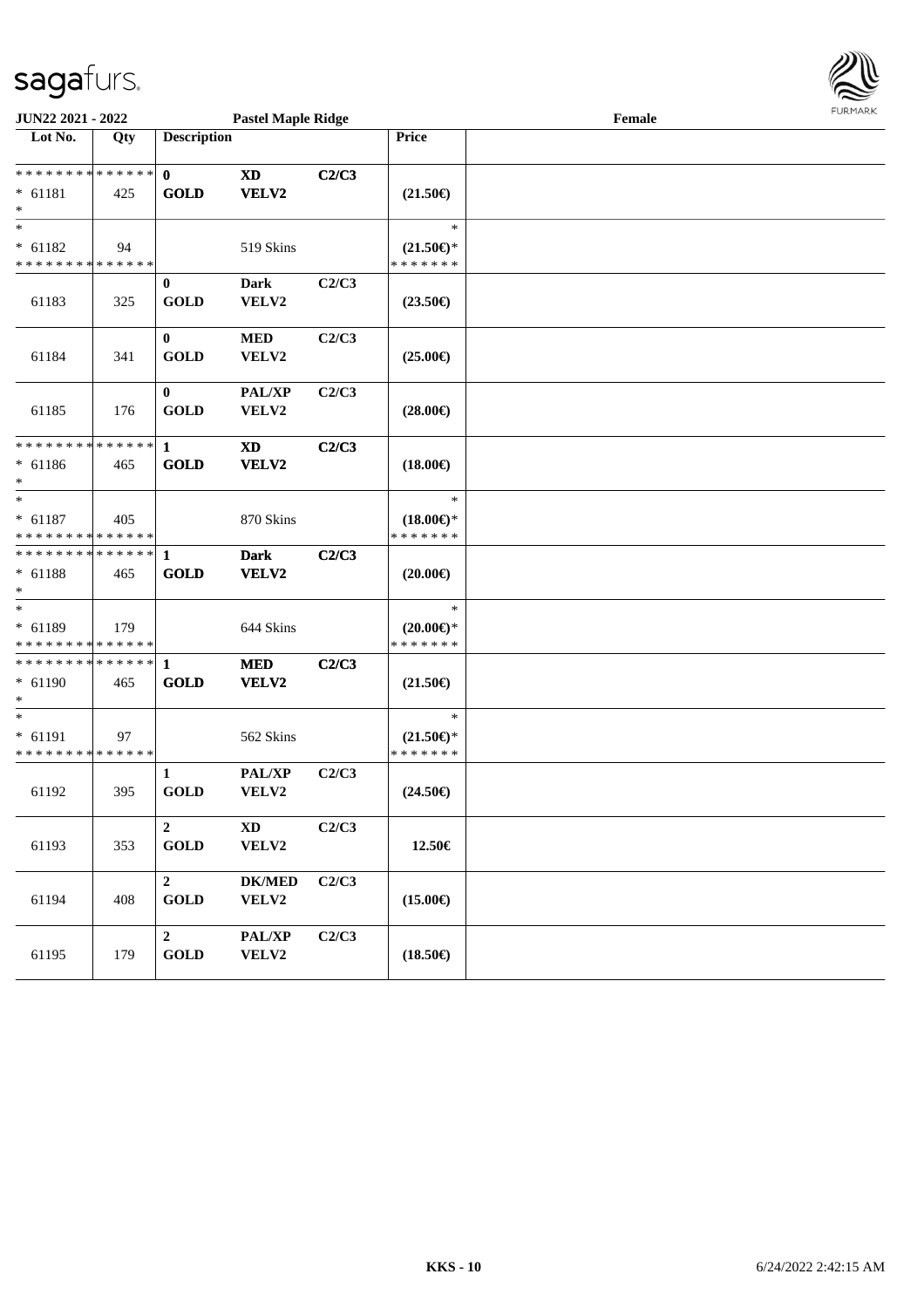

| <b>JUN22 2021 - 2022</b>                      |                                                                                        |                                                                                                                                                                                                                                                                                                                                                                                   |                                                                                                                                                                                                                                                     |                                                             | Female                                                                                                                                                                                                                                                                                                                                                                                                                                                              |
|-----------------------------------------------|----------------------------------------------------------------------------------------|-----------------------------------------------------------------------------------------------------------------------------------------------------------------------------------------------------------------------------------------------------------------------------------------------------------------------------------------------------------------------------------|-----------------------------------------------------------------------------------------------------------------------------------------------------------------------------------------------------------------------------------------------------|-------------------------------------------------------------|---------------------------------------------------------------------------------------------------------------------------------------------------------------------------------------------------------------------------------------------------------------------------------------------------------------------------------------------------------------------------------------------------------------------------------------------------------------------|
| Qty                                           |                                                                                        |                                                                                                                                                                                                                                                                                                                                                                                   |                                                                                                                                                                                                                                                     | <b>Price</b>                                                |                                                                                                                                                                                                                                                                                                                                                                                                                                                                     |
|                                               |                                                                                        |                                                                                                                                                                                                                                                                                                                                                                                   |                                                                                                                                                                                                                                                     |                                                             |                                                                                                                                                                                                                                                                                                                                                                                                                                                                     |
|                                               |                                                                                        |                                                                                                                                                                                                                                                                                                                                                                                   |                                                                                                                                                                                                                                                     |                                                             |                                                                                                                                                                                                                                                                                                                                                                                                                                                                     |
|                                               |                                                                                        |                                                                                                                                                                                                                                                                                                                                                                                   |                                                                                                                                                                                                                                                     |                                                             |                                                                                                                                                                                                                                                                                                                                                                                                                                                                     |
|                                               |                                                                                        |                                                                                                                                                                                                                                                                                                                                                                                   |                                                                                                                                                                                                                                                     |                                                             |                                                                                                                                                                                                                                                                                                                                                                                                                                                                     |
|                                               |                                                                                        |                                                                                                                                                                                                                                                                                                                                                                                   |                                                                                                                                                                                                                                                     |                                                             |                                                                                                                                                                                                                                                                                                                                                                                                                                                                     |
|                                               |                                                                                        |                                                                                                                                                                                                                                                                                                                                                                                   |                                                                                                                                                                                                                                                     |                                                             |                                                                                                                                                                                                                                                                                                                                                                                                                                                                     |
|                                               |                                                                                        |                                                                                                                                                                                                                                                                                                                                                                                   |                                                                                                                                                                                                                                                     |                                                             |                                                                                                                                                                                                                                                                                                                                                                                                                                                                     |
|                                               |                                                                                        |                                                                                                                                                                                                                                                                                                                                                                                   |                                                                                                                                                                                                                                                     |                                                             |                                                                                                                                                                                                                                                                                                                                                                                                                                                                     |
|                                               |                                                                                        |                                                                                                                                                                                                                                                                                                                                                                                   |                                                                                                                                                                                                                                                     |                                                             |                                                                                                                                                                                                                                                                                                                                                                                                                                                                     |
|                                               |                                                                                        |                                                                                                                                                                                                                                                                                                                                                                                   |                                                                                                                                                                                                                                                     |                                                             |                                                                                                                                                                                                                                                                                                                                                                                                                                                                     |
|                                               |                                                                                        |                                                                                                                                                                                                                                                                                                                                                                                   |                                                                                                                                                                                                                                                     |                                                             |                                                                                                                                                                                                                                                                                                                                                                                                                                                                     |
|                                               |                                                                                        |                                                                                                                                                                                                                                                                                                                                                                                   |                                                                                                                                                                                                                                                     |                                                             |                                                                                                                                                                                                                                                                                                                                                                                                                                                                     |
| 425                                           | <b>GOLD</b>                                                                            | VELV2                                                                                                                                                                                                                                                                                                                                                                             |                                                                                                                                                                                                                                                     | $(26.50\epsilon)$                                           |                                                                                                                                                                                                                                                                                                                                                                                                                                                                     |
|                                               |                                                                                        |                                                                                                                                                                                                                                                                                                                                                                                   |                                                                                                                                                                                                                                                     |                                                             |                                                                                                                                                                                                                                                                                                                                                                                                                                                                     |
|                                               |                                                                                        |                                                                                                                                                                                                                                                                                                                                                                                   |                                                                                                                                                                                                                                                     | $\ast$                                                      |                                                                                                                                                                                                                                                                                                                                                                                                                                                                     |
| 197                                           |                                                                                        |                                                                                                                                                                                                                                                                                                                                                                                   |                                                                                                                                                                                                                                                     |                                                             |                                                                                                                                                                                                                                                                                                                                                                                                                                                                     |
|                                               |                                                                                        |                                                                                                                                                                                                                                                                                                                                                                                   |                                                                                                                                                                                                                                                     | * * * * * * *                                               |                                                                                                                                                                                                                                                                                                                                                                                                                                                                     |
|                                               |                                                                                        |                                                                                                                                                                                                                                                                                                                                                                                   |                                                                                                                                                                                                                                                     |                                                             |                                                                                                                                                                                                                                                                                                                                                                                                                                                                     |
|                                               |                                                                                        |                                                                                                                                                                                                                                                                                                                                                                                   |                                                                                                                                                                                                                                                     |                                                             |                                                                                                                                                                                                                                                                                                                                                                                                                                                                     |
|                                               |                                                                                        |                                                                                                                                                                                                                                                                                                                                                                                   |                                                                                                                                                                                                                                                     |                                                             |                                                                                                                                                                                                                                                                                                                                                                                                                                                                     |
|                                               |                                                                                        |                                                                                                                                                                                                                                                                                                                                                                                   |                                                                                                                                                                                                                                                     |                                                             |                                                                                                                                                                                                                                                                                                                                                                                                                                                                     |
|                                               |                                                                                        |                                                                                                                                                                                                                                                                                                                                                                                   |                                                                                                                                                                                                                                                     |                                                             |                                                                                                                                                                                                                                                                                                                                                                                                                                                                     |
|                                               |                                                                                        |                                                                                                                                                                                                                                                                                                                                                                                   |                                                                                                                                                                                                                                                     |                                                             |                                                                                                                                                                                                                                                                                                                                                                                                                                                                     |
|                                               |                                                                                        |                                                                                                                                                                                                                                                                                                                                                                                   |                                                                                                                                                                                                                                                     |                                                             |                                                                                                                                                                                                                                                                                                                                                                                                                                                                     |
|                                               |                                                                                        |                                                                                                                                                                                                                                                                                                                                                                                   |                                                                                                                                                                                                                                                     |                                                             |                                                                                                                                                                                                                                                                                                                                                                                                                                                                     |
|                                               |                                                                                        |                                                                                                                                                                                                                                                                                                                                                                                   |                                                                                                                                                                                                                                                     |                                                             |                                                                                                                                                                                                                                                                                                                                                                                                                                                                     |
|                                               |                                                                                        |                                                                                                                                                                                                                                                                                                                                                                                   |                                                                                                                                                                                                                                                     | $\ast$                                                      |                                                                                                                                                                                                                                                                                                                                                                                                                                                                     |
|                                               |                                                                                        |                                                                                                                                                                                                                                                                                                                                                                                   |                                                                                                                                                                                                                                                     | $\ast$                                                      |                                                                                                                                                                                                                                                                                                                                                                                                                                                                     |
| 302                                           |                                                                                        | 1527 Skins                                                                                                                                                                                                                                                                                                                                                                        |                                                                                                                                                                                                                                                     | 29.00€*                                                     |                                                                                                                                                                                                                                                                                                                                                                                                                                                                     |
| * * * * * * * * <mark>* * * * * *</mark>      |                                                                                        |                                                                                                                                                                                                                                                                                                                                                                                   |                                                                                                                                                                                                                                                     | * * * * * * *                                               |                                                                                                                                                                                                                                                                                                                                                                                                                                                                     |
|                                               | $\mathbf{0}$                                                                           |                                                                                                                                                                                                                                                                                                                                                                                   |                                                                                                                                                                                                                                                     |                                                             |                                                                                                                                                                                                                                                                                                                                                                                                                                                                     |
|                                               |                                                                                        |                                                                                                                                                                                                                                                                                                                                                                                   |                                                                                                                                                                                                                                                     |                                                             |                                                                                                                                                                                                                                                                                                                                                                                                                                                                     |
|                                               |                                                                                        |                                                                                                                                                                                                                                                                                                                                                                                   |                                                                                                                                                                                                                                                     |                                                             |                                                                                                                                                                                                                                                                                                                                                                                                                                                                     |
|                                               |                                                                                        |                                                                                                                                                                                                                                                                                                                                                                                   |                                                                                                                                                                                                                                                     |                                                             |                                                                                                                                                                                                                                                                                                                                                                                                                                                                     |
|                                               |                                                                                        |                                                                                                                                                                                                                                                                                                                                                                                   |                                                                                                                                                                                                                                                     |                                                             |                                                                                                                                                                                                                                                                                                                                                                                                                                                                     |
|                                               |                                                                                        |                                                                                                                                                                                                                                                                                                                                                                                   |                                                                                                                                                                                                                                                     |                                                             |                                                                                                                                                                                                                                                                                                                                                                                                                                                                     |
|                                               |                                                                                        |                                                                                                                                                                                                                                                                                                                                                                                   |                                                                                                                                                                                                                                                     |                                                             |                                                                                                                                                                                                                                                                                                                                                                                                                                                                     |
|                                               |                                                                                        |                                                                                                                                                                                                                                                                                                                                                                                   |                                                                                                                                                                                                                                                     |                                                             |                                                                                                                                                                                                                                                                                                                                                                                                                                                                     |
|                                               |                                                                                        |                                                                                                                                                                                                                                                                                                                                                                                   |                                                                                                                                                                                                                                                     |                                                             |                                                                                                                                                                                                                                                                                                                                                                                                                                                                     |
|                                               |                                                                                        |                                                                                                                                                                                                                                                                                                                                                                                   |                                                                                                                                                                                                                                                     |                                                             |                                                                                                                                                                                                                                                                                                                                                                                                                                                                     |
|                                               |                                                                                        |                                                                                                                                                                                                                                                                                                                                                                                   |                                                                                                                                                                                                                                                     |                                                             |                                                                                                                                                                                                                                                                                                                                                                                                                                                                     |
|                                               |                                                                                        |                                                                                                                                                                                                                                                                                                                                                                                   |                                                                                                                                                                                                                                                     |                                                             |                                                                                                                                                                                                                                                                                                                                                                                                                                                                     |
|                                               |                                                                                        |                                                                                                                                                                                                                                                                                                                                                                                   |                                                                                                                                                                                                                                                     |                                                             |                                                                                                                                                                                                                                                                                                                                                                                                                                                                     |
|                                               |                                                                                        |                                                                                                                                                                                                                                                                                                                                                                                   |                                                                                                                                                                                                                                                     |                                                             |                                                                                                                                                                                                                                                                                                                                                                                                                                                                     |
| 400                                           |                                                                                        | 2                                                                                                                                                                                                                                                                                                                                                                                 |                                                                                                                                                                                                                                                     | $30.00 \in$                                                 |                                                                                                                                                                                                                                                                                                                                                                                                                                                                     |
|                                               |                                                                                        |                                                                                                                                                                                                                                                                                                                                                                                   |                                                                                                                                                                                                                                                     | $\ast$                                                      |                                                                                                                                                                                                                                                                                                                                                                                                                                                                     |
|                                               |                                                                                        |                                                                                                                                                                                                                                                                                                                                                                                   |                                                                                                                                                                                                                                                     | $\ast$                                                      |                                                                                                                                                                                                                                                                                                                                                                                                                                                                     |
|                                               |                                                                                        |                                                                                                                                                                                                                                                                                                                                                                                   |                                                                                                                                                                                                                                                     |                                                             |                                                                                                                                                                                                                                                                                                                                                                                                                                                                     |
|                                               |                                                                                        |                                                                                                                                                                                                                                                                                                                                                                                   |                                                                                                                                                                                                                                                     | $\ast$                                                      |                                                                                                                                                                                                                                                                                                                                                                                                                                                                     |
|                                               |                                                                                        |                                                                                                                                                                                                                                                                                                                                                                                   |                                                                                                                                                                                                                                                     | $\ast$                                                      |                                                                                                                                                                                                                                                                                                                                                                                                                                                                     |
|                                               |                                                                                        |                                                                                                                                                                                                                                                                                                                                                                                   |                                                                                                                                                                                                                                                     |                                                             |                                                                                                                                                                                                                                                                                                                                                                                                                                                                     |
|                                               |                                                                                        |                                                                                                                                                                                                                                                                                                                                                                                   |                                                                                                                                                                                                                                                     |                                                             |                                                                                                                                                                                                                                                                                                                                                                                                                                                                     |
|                                               |                                                                                        |                                                                                                                                                                                                                                                                                                                                                                                   |                                                                                                                                                                                                                                                     |                                                             |                                                                                                                                                                                                                                                                                                                                                                                                                                                                     |
|                                               |                                                                                        |                                                                                                                                                                                                                                                                                                                                                                                   |                                                                                                                                                                                                                                                     |                                                             |                                                                                                                                                                                                                                                                                                                                                                                                                                                                     |
|                                               |                                                                                        |                                                                                                                                                                                                                                                                                                                                                                                   |                                                                                                                                                                                                                                                     |                                                             |                                                                                                                                                                                                                                                                                                                                                                                                                                                                     |
|                                               |                                                                                        |                                                                                                                                                                                                                                                                                                                                                                                   |                                                                                                                                                                                                                                                     |                                                             |                                                                                                                                                                                                                                                                                                                                                                                                                                                                     |
|                                               |                                                                                        |                                                                                                                                                                                                                                                                                                                                                                                   |                                                                                                                                                                                                                                                     |                                                             |                                                                                                                                                                                                                                                                                                                                                                                                                                                                     |
| 400                                           |                                                                                        | 6                                                                                                                                                                                                                                                                                                                                                                                 |                                                                                                                                                                                                                                                     |                                                             |                                                                                                                                                                                                                                                                                                                                                                                                                                                                     |
|                                               |                                                                                        |                                                                                                                                                                                                                                                                                                                                                                                   |                                                                                                                                                                                                                                                     | $\ast$                                                      |                                                                                                                                                                                                                                                                                                                                                                                                                                                                     |
|                                               |                                                                                        |                                                                                                                                                                                                                                                                                                                                                                                   |                                                                                                                                                                                                                                                     | $\ast$                                                      |                                                                                                                                                                                                                                                                                                                                                                                                                                                                     |
| $\begin{array}{ c c } \hline \end{array}$ 203 |                                                                                        | 2628 Skins                                                                                                                                                                                                                                                                                                                                                                        |                                                                                                                                                                                                                                                     | 32.00 $\in$ *                                               |                                                                                                                                                                                                                                                                                                                                                                                                                                                                     |
|                                               |                                                                                        |                                                                                                                                                                                                                                                                                                                                                                                   |                                                                                                                                                                                                                                                     | * * * * * * *                                               |                                                                                                                                                                                                                                                                                                                                                                                                                                                                     |
|                                               |                                                                                        |                                                                                                                                                                                                                                                                                                                                                                                   |                                                                                                                                                                                                                                                     |                                                             |                                                                                                                                                                                                                                                                                                                                                                                                                                                                     |
|                                               |                                                                                        |                                                                                                                                                                                                                                                                                                                                                                                   |                                                                                                                                                                                                                                                     |                                                             |                                                                                                                                                                                                                                                                                                                                                                                                                                                                     |
| 425                                           | <b>GOLD</b>                                                                            | <b>VELV2</b>                                                                                                                                                                                                                                                                                                                                                                      |                                                                                                                                                                                                                                                     | 42.00€                                                      |                                                                                                                                                                                                                                                                                                                                                                                                                                                                     |
|                                               | 352<br>381<br>233<br>425<br>400<br>400<br>425<br>400<br>74<br>425<br>400<br>400<br>400 | 20<br><b>GOLD</b><br>20<br><b>GOLD</b><br>20<br><b>GOLD</b><br>* * * * * * * * * * * * * * *<br>$\mathbf{0}$<br>* * * * * * * * <mark>* * * * * *</mark><br>* * * * * * * * * * * * * * *<br>$\mathbf{0}$<br><b>GOLD</b><br>* * * * * * * * * * * * * * <mark>*</mark><br><b>GOLD</b><br>* * * * * * * * <mark>* * * * * * *</mark><br>* * * * * * * * * * * * * * <mark>*</mark> | <b>Description</b><br><b>DK/MED</b><br>VELV2<br><b>PAL/XP</b><br>VELV2<br><b>PAL/XP</b><br>VELV3<br><b>Dark</b><br>622 Skins<br><b>MED</b><br>VELV2<br>2<br>3<br><b>DK/MED</b><br>VELV2<br>2<br>899 Skins<br>GOLD VELV2<br>3<br>$\overline{4}$<br>5 | C2/C3<br>C2/C3<br>C2/C3<br>C1/C2<br>C1/C2<br>C <sub>3</sub> | <b>Pastel Springbrook-Labonte</b><br>28.00€<br>32.00€<br>29.00€<br>$(26.50\epsilon)$ *<br>$(29.00\epsilon)$<br>$\ast$<br>$(29.00\epsilon)$ *<br>∗<br>$\ast$<br>$(29.00\epsilon)$ *<br>$(25.00\epsilon)$<br>$\ast$<br>$(25.00\epsilon)$ *<br>$\ast$<br>$\ast$<br>$(25.00\epsilon)$ *<br>* * * * * * *<br>30.00€<br>$\overline{\phantom{a}}$<br>$30.00 \in$ *<br>30.00 $\varepsilon$ *<br>$\ast$<br>$-$<br>30.00 $\varepsilon$ *<br>$\ast$<br>$\ast$<br>$30.00 \in$ * |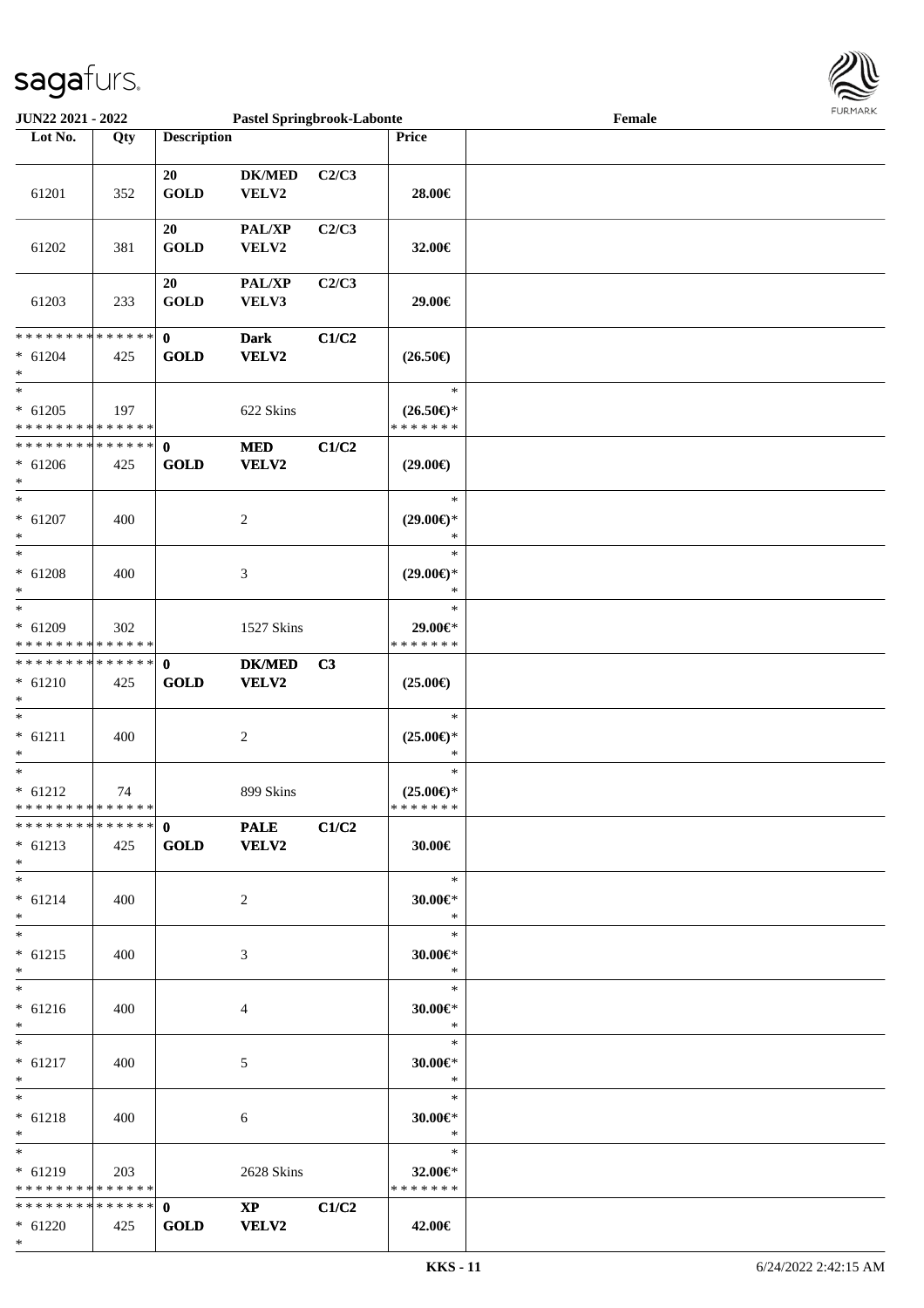

| <b>JUN22 2021 - 2022</b>                   |     |                    |                        | <b>Pastel Springbrook-Labonte</b> |                      | Female | <b>LOKIJAKV</b> |
|--------------------------------------------|-----|--------------------|------------------------|-----------------------------------|----------------------|--------|-----------------|
| Lot No.                                    | Qty | <b>Description</b> |                        |                                   | <b>Price</b>         |        |                 |
|                                            |     |                    |                        |                                   |                      |        |                 |
| $\ast$                                     |     | $\mathbf{0}$       | $\mathbf{X}\mathbf{P}$ | C1/C2                             | $\ast$               |        |                 |
| $* 61221$                                  | 400 | <b>GOLD</b>        | VELV2                  |                                   | 42.00€*              |        |                 |
| $\ast$                                     |     |                    |                        |                                   | $\ast$               |        |                 |
|                                            |     |                    |                        |                                   | $\ast$               |        |                 |
| $* 61222$                                  | 188 |                    | 1013 Skins             |                                   | 42.00€*              |        |                 |
| * * * * * * * * <mark>* * * * * *</mark>   |     |                    |                        |                                   | * * * * * * *        |        |                 |
|                                            |     |                    | PAL/XP                 | C <sub>3</sub>                    |                      |        |                 |
| $* 61223$                                  | 425 | <b>GOLD</b>        | VELV2                  |                                   | 29.00€               |        |                 |
| $\ast$                                     |     |                    |                        |                                   |                      |        |                 |
| $\ast$                                     |     |                    |                        |                                   | $\ast$               |        |                 |
| $* 61224$                                  | 260 |                    | 685 Skins              |                                   | 29.00€*              |        |                 |
| * * * * * * * * * * * * * * *              |     |                    |                        |                                   | * * * * * * *        |        |                 |
|                                            |     | $\bf{0}$           | <b>DK/MED</b>          | C2/C3                             |                      |        |                 |
| 61225                                      | 311 | <b>GOLD</b>        | VELV3                  |                                   | 22.50€               |        |                 |
|                                            |     |                    |                        |                                   |                      |        |                 |
| * * * * * * * * <mark>* * * * * * *</mark> |     | $\mathbf{0}$       | <b>PALE</b>            | C2/C3                             |                      |        |                 |
| $* 61226$                                  | 425 | <b>GOLD</b>        | VELV3                  |                                   | 28.00€               |        |                 |
| $\ast$                                     |     |                    |                        |                                   |                      |        |                 |
| $\ast$                                     |     |                    |                        |                                   | $\ast$               |        |                 |
| $* 61227$                                  | 43  |                    | 468 Skins              |                                   | 28.00€*              |        |                 |
| * * * * * * * * <mark>* * * * * * *</mark> |     |                    |                        |                                   | * * * * * * *        |        |                 |
|                                            |     | $\bf{0}$           | $\mathbf{X}\mathbf{P}$ | C2/C3                             |                      |        |                 |
| 61228                                      | 432 | <b>GOLD</b>        | VELV3                  |                                   | 28.50€               |        |                 |
|                                            |     |                    |                        |                                   |                      |        |                 |
|                                            |     | $\mathbf{1}$       | <b>PALE</b>            | C1                                |                      |        |                 |
| 61229                                      | 30  | <b>GOLD</b>        | VELV2                  | <b>TOP</b>                        | (240.00€)            |        |                 |
|                                            |     |                    |                        |                                   |                      |        |                 |
| * * * * * * * * * * * * * * *              |     | $\mathbf{1}$       | <b>Dark</b>            | C1/C2                             |                      |        |                 |
| $* 61230$                                  | 465 | <b>GOLD</b>        | <b>VELV2</b>           |                                   | $(23.00\epsilon)$    |        |                 |
| $\ast$                                     |     |                    |                        |                                   |                      |        |                 |
|                                            |     |                    |                        |                                   | $\ast$               |        |                 |
| $* 61231$                                  | 440 |                    | 2                      |                                   | $(23.00\epsilon)$ *  |        |                 |
| $\ast$                                     |     |                    |                        |                                   | $\ast$               |        |                 |
| $\ast$                                     |     |                    |                        |                                   | $\ast$               |        |                 |
| $* 61232$                                  | 440 |                    | 3                      |                                   | $(23.00\epsilon)$ *  |        |                 |
| $\ast$                                     |     |                    |                        |                                   | <b>Single Street</b> |        |                 |
| $\ast$                                     |     |                    |                        |                                   | $\ast$               |        |                 |
| $*$ 61233                                  | 306 |                    | 1651 Skins             |                                   | $(23.00\epsilon)$ *  |        |                 |
| * * * * * * * * <mark>* * * * * *</mark> * |     |                    |                        |                                   | * * * * * * *        |        |                 |
|                                            |     |                    | <b>MED</b>             | C1/C2                             |                      |        |                 |
| $* 61234$                                  | 465 | <b>GOLD</b>        | <b>VELV2</b>           |                                   | $(27.00\epsilon)$    |        |                 |
| $\ast$                                     |     |                    |                        |                                   |                      |        |                 |
| $\ast$                                     |     |                    |                        |                                   | $\ast$               |        |                 |
| $* 61235$                                  | 440 |                    | $\overline{2}$         |                                   | $(27.00\epsilon)$ *  |        |                 |
| $\ast$                                     |     |                    |                        |                                   | $\ast$               |        |                 |
| $*$ $-$                                    |     |                    |                        |                                   | $\ast$               |        |                 |
| $* 61236$                                  | 440 |                    | 3                      |                                   | $(27.00\epsilon)$ *  |        |                 |
| $\ast$                                     |     |                    |                        |                                   | $\ast$               |        |                 |
| $*$                                        |     |                    |                        |                                   | $\ast$               |        |                 |
| $* 61237$                                  | 440 |                    | 4                      |                                   | $(27.00\epsilon)$ *  |        |                 |
| $\ast$                                     |     |                    |                        |                                   | $\ast$               |        |                 |
| $*$                                        |     |                    |                        |                                   | $\ast$               |        |                 |
| $* 61238$                                  | 440 |                    | 5                      |                                   | $(27.00\epsilon)$ *  |        |                 |
| $*$                                        |     |                    |                        |                                   | $\star$              |        |                 |
| $*$ $*$                                    |     |                    |                        |                                   | $\ast$               |        |                 |
| $* 61239$                                  | 440 |                    | 6                      |                                   | $(27.00\epsilon)$ *  |        |                 |
| $\ast$                                     |     |                    |                        |                                   | $\ast$               |        |                 |
| $*$ $-$                                    |     |                    |                        |                                   | $\ast$               |        |                 |
| $* 61240$                                  | 440 |                    | 7                      |                                   | $(27.00\epsilon)$ *  |        |                 |
| $\ast$                                     |     |                    |                        |                                   | $\ast$               |        |                 |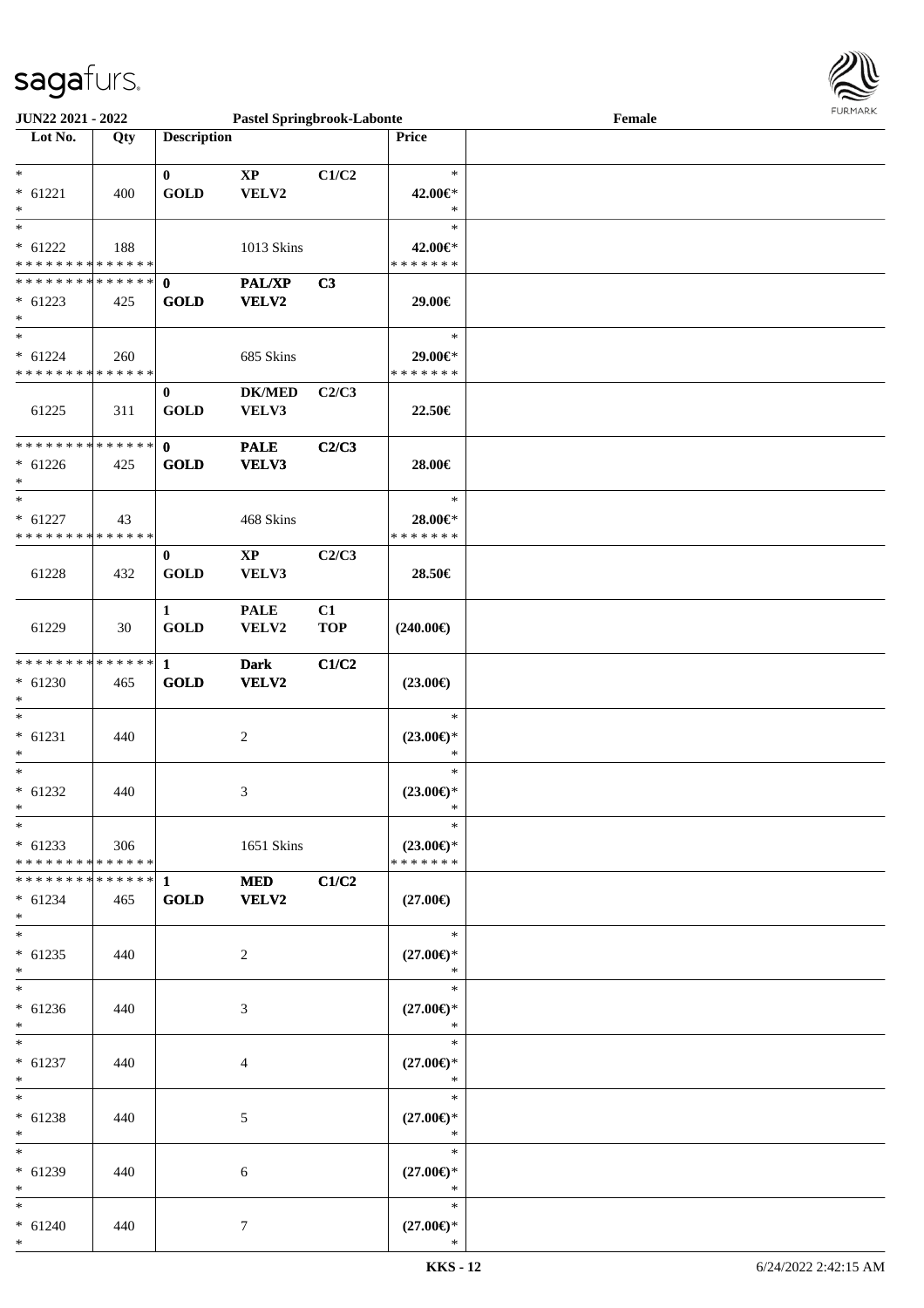

| <b>JUN22 2021 - 2022</b>                   |     |                       | <b>Pastel Springbrook-Labonte</b> |       |                                      | Female |
|--------------------------------------------|-----|-----------------------|-----------------------------------|-------|--------------------------------------|--------|
| Lot No.                                    | Qty | <b>Description</b>    |                                   |       | Price                                |        |
|                                            |     |                       |                                   |       |                                      |        |
| $*$                                        |     | $\mathbf{1}$          | <b>MED</b>                        | C1/C2 | $\ast$                               |        |
| $* 61241$                                  | 176 | $\operatorname{GOLD}$ | VELV2                             |       | 27.00€*                              |        |
| * * * * * * * * * * * * * * *              |     |                       |                                   |       | * * * * * * *                        |        |
|                                            |     |                       | $DK/MED$                          | C3    |                                      |        |
|                                            |     |                       |                                   |       |                                      |        |
| $* 61242$                                  | 465 | <b>GOLD</b>           | VELV2                             |       | $(21.50\epsilon)$                    |        |
| $\ast$                                     |     |                       |                                   |       |                                      |        |
|                                            |     |                       |                                   |       | $\ast$                               |        |
| $* 61243$                                  | 440 |                       | $\overline{c}$                    |       | $(21.50\epsilon)$ *                  |        |
| $*$                                        |     |                       |                                   |       | $\ast$                               |        |
| $*$                                        |     |                       |                                   |       | $\ast$                               |        |
| $* 61244$                                  | 440 |                       | 3                                 |       | $(21.50\epsilon)$ *                  |        |
| $*$                                        |     |                       |                                   |       | $\ast$                               |        |
| $\overline{\ast}$                          |     |                       |                                   |       | $\ast$                               |        |
| $* 61245$                                  |     |                       | 1627 Skins                        |       |                                      |        |
| * * * * * * * * <mark>* * * * * * *</mark> | 282 |                       |                                   |       | $(21.50\epsilon)$ *<br>* * * * * * * |        |
|                                            |     |                       |                                   |       |                                      |        |
|                                            |     |                       | <b>PALE</b>                       | C1/C2 |                                      |        |
| $* 61246$                                  | 465 | <b>GOLD</b>           | VELV2                             |       | 28.00€                               |        |
| $\ast$                                     |     |                       |                                   |       |                                      |        |
| $\ast$                                     |     |                       |                                   |       | $\ast$                               |        |
| $* 61247$                                  | 440 |                       | 2                                 |       | $28.00 \in$ *                        |        |
| $\ast$                                     |     |                       |                                   |       | $\ast$                               |        |
| $\ast$                                     |     |                       |                                   |       | $\ast$                               |        |
| $* 61248$                                  | 440 |                       | 3                                 |       | $28.00 \in$ *                        |        |
| $\ast$                                     |     |                       |                                   |       | $\ast$                               |        |
| $*$                                        |     |                       |                                   |       | $\ast$                               |        |
|                                            |     |                       |                                   |       |                                      |        |
| $* 61249$                                  | 440 |                       | 4                                 |       | $28.00 \in$ *                        |        |
| $\ast$                                     |     |                       |                                   |       | $\ast$                               |        |
| $\ast$                                     |     |                       |                                   |       | $\ast$                               |        |
| $* 61250$                                  | 440 |                       | 5                                 |       | 28.00€*                              |        |
| $\ast$                                     |     |                       |                                   |       | $\ast$                               |        |
| $\ast$                                     |     |                       |                                   |       | $\ast$                               |        |
| $* 61251$                                  | 440 |                       | 6                                 |       | 28.00€*                              |        |
| $\ast$                                     |     |                       |                                   |       | $\ast$                               |        |
| $*$                                        |     |                       |                                   |       | $\ast$                               |        |
| $* 61252$                                  | 440 |                       | $\tau$                            |       | 28.00€*                              |        |
| $\ddot{x}$                                 |     |                       |                                   |       | $\ast$                               |        |
| $\ast$                                     |     |                       |                                   |       | $\ast$                               |        |
| $* 61253$                                  | 440 |                       | $8\,$                             |       |                                      |        |
|                                            |     |                       |                                   |       | 28.00€*                              |        |
| $*$                                        |     |                       |                                   |       | $\ast$                               |        |
| $*$ $-$                                    |     |                       |                                   |       | $\ast$                               |        |
| $* 61254$                                  | 231 |                       | 3776 Skins                        |       | 28.00€*                              |        |
| * * * * * * * * <mark>* * * * * *</mark>   |     |                       |                                   |       | * * * * * * *                        |        |
|                                            |     |                       | $XP$ $C1/C2$                      |       |                                      |        |
| $* 61255$                                  | 465 | <b>GOLD</b>           | <b>VELV2</b>                      |       | 40.00€                               |        |
| $\ast$                                     |     |                       |                                   |       |                                      |        |
| $\ddot{x}$                                 |     |                       |                                   |       | $*$                                  |        |
| $* 61256$                                  | 440 |                       | 2                                 |       | 40.00€*                              |        |
| $*$                                        |     |                       |                                   |       | $\ast$                               |        |
| $*$ $*$                                    |     |                       |                                   |       | $\ast$                               |        |
| $* 61257$                                  |     |                       |                                   |       |                                      |        |
|                                            | 440 |                       | 3                                 |       | 41.00€*<br>$\ast$                    |        |
| $*$                                        |     |                       |                                   |       |                                      |        |
| $*$ $-$                                    |     |                       |                                   |       | $\ast$                               |        |
| $* 61258$                                  | 251 |                       | 1596 Skins                        |       | 41.00€*                              |        |
| * * * * * * * * <mark>* * * * * *</mark>   |     |                       |                                   |       | * * * * * * *                        |        |
|                                            |     |                       |                                   | C3    |                                      |        |
| $* 61259$                                  | 465 | <b>GOLD</b>           | <b>VELV2</b>                      |       | 25.00€                               |        |
| $\ast$                                     |     |                       |                                   |       |                                      |        |
| $\ast$                                     |     |                       |                                   |       | $\ast$                               |        |
| $* 61260$                                  | 440 |                       | 2                                 |       | 25.00€*                              |        |
| $\ast$                                     |     |                       |                                   |       | $\ast$                               |        |
|                                            |     |                       |                                   |       |                                      |        |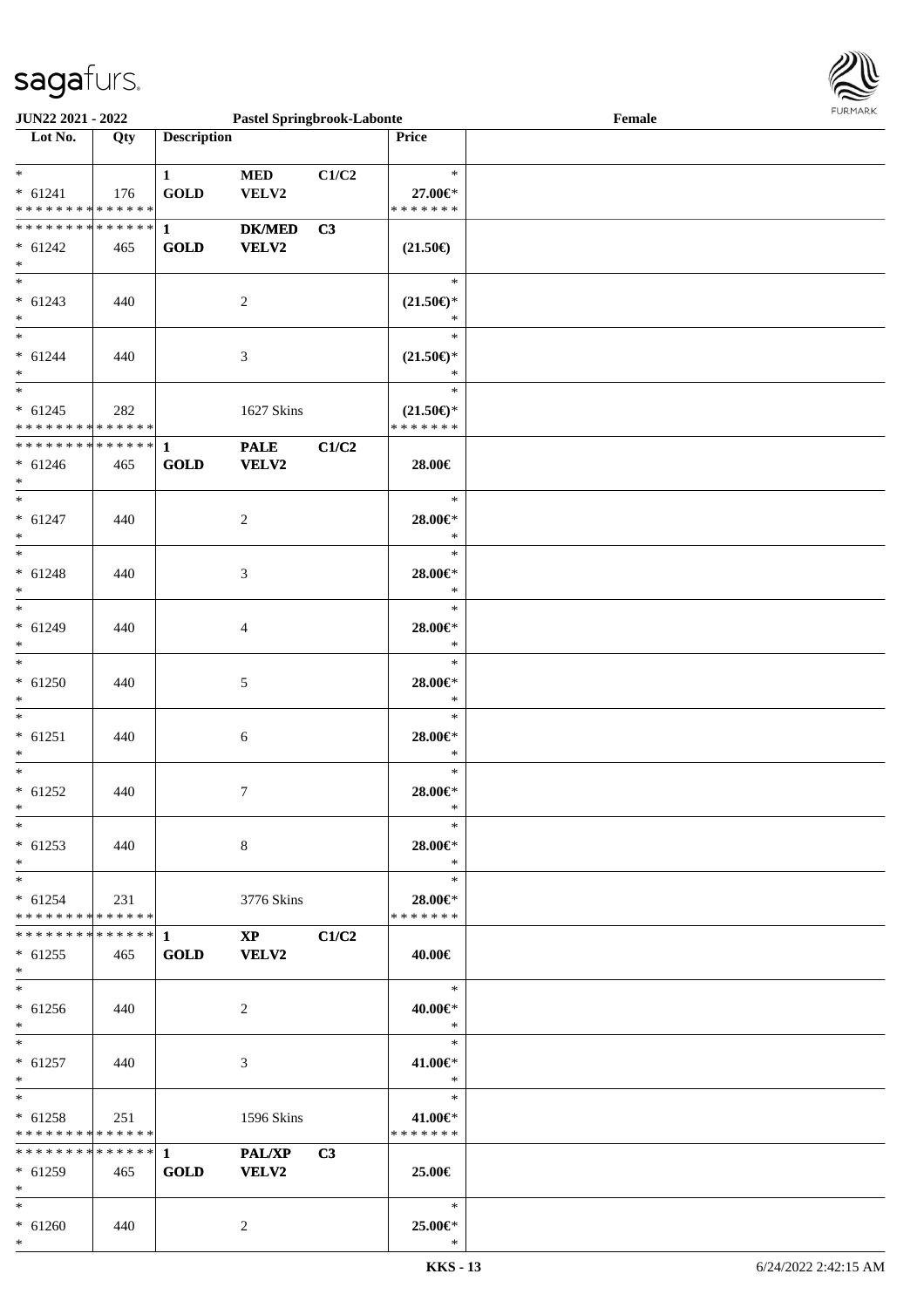

| JUN22 2021 - 2022             |                                         |                    | <b>Pastel Springbrook-Labonte</b> |                |                     | Female |
|-------------------------------|-----------------------------------------|--------------------|-----------------------------------|----------------|---------------------|--------|
| Lot No.                       | Qty                                     | <b>Description</b> |                                   |                | Price               |        |
|                               |                                         |                    |                                   |                |                     |        |
|                               |                                         |                    |                                   |                |                     |        |
| $*$                           |                                         | $\mathbf{1}$       | PAL/XP                            | C <sub>3</sub> | $\ast$              |        |
| $* 61261$                     | 297                                     | <b>GOLD</b>        | VELV2                             |                | 25.00€*             |        |
| * * * * * * * * * * * * * *   |                                         |                    |                                   |                | * * * * * * *       |        |
|                               |                                         |                    |                                   |                |                     |        |
|                               |                                         | $\mathbf{1}$       | <b>DK/MED</b>                     | C2/C3          |                     |        |
| 61262                         | 313                                     | <b>GOLD</b>        | VELV3                             |                | 19.50€              |        |
|                               |                                         |                    |                                   |                |                     |        |
| * * * * * * * * * * * * * * * |                                         | 1                  | <b>PALE</b>                       | C2/C3          |                     |        |
|                               |                                         |                    |                                   |                |                     |        |
| $* 61263$                     | 465                                     | <b>GOLD</b>        | VELV3                             |                | $(26.00\epsilon)$   |        |
| $\ast$                        |                                         |                    |                                   |                |                     |        |
| $\ast$                        |                                         |                    |                                   |                | $\ast$              |        |
| $* 61264$                     | 213                                     |                    | 678 Skins                         |                | $(26.00\epsilon)$ * |        |
| * * * * * * * * * * * * * *   |                                         |                    |                                   |                | * * * * * * *       |        |
|                               |                                         |                    |                                   |                |                     |        |
| * * * * * * * * * * * * * * * |                                         | $\mathbf{1}$       | $\bold{XP}$                       | C2/C3          |                     |        |
| $* 61265$                     | 465                                     | <b>GOLD</b>        | VELV3                             |                | 25.00€              |        |
| $\ast$                        |                                         |                    |                                   |                |                     |        |
| $\ast$                        |                                         |                    |                                   |                | $\ast$              |        |
|                               |                                         |                    |                                   |                |                     |        |
| $* 61266$                     | 51                                      |                    | 516 Skins                         |                | 24.00€*             |        |
| * * * * * * * * * * * * * *   |                                         |                    |                                   |                | * * * * * * *       |        |
| **************                |                                         | $\mathbf{2}$       | <b>Dark</b>                       | C1/C2          |                     |        |
| $* 61267$                     | 465                                     | <b>GOLD</b>        | VELV2                             |                | 17.00€              |        |
|                               |                                         |                    |                                   |                |                     |        |
| $\ast$                        |                                         |                    |                                   |                |                     |        |
| $\ast$                        |                                         |                    |                                   |                | $\ast$              |        |
| $* 61268$                     | 128                                     |                    | 593 Skins                         |                | 17.00€*             |        |
| * * * * * * * * * * * * * *   |                                         |                    |                                   |                | * * * * * * *       |        |
|                               |                                         |                    |                                   |                |                     |        |
| **************                |                                         | $\overline{2}$     | <b>MED</b>                        | C1/C2          |                     |        |
| $* 61269$                     | 465                                     | <b>GOLD</b>        | VELV2                             |                | 20.50€              |        |
| $\ast$                        |                                         |                    |                                   |                |                     |        |
| $\ast$                        |                                         |                    |                                   |                | $\ast$              |        |
|                               |                                         |                    |                                   |                |                     |        |
| $* 61270$                     | 440                                     |                    | 2                                 |                | $20.50 \in$         |        |
|                               |                                         |                    |                                   |                | $\ast$              |        |
| $\ast$                        |                                         |                    |                                   |                | $\ast$              |        |
| $* 61271$                     |                                         |                    |                                   |                |                     |        |
|                               | 394                                     |                    | 1299 Skins                        |                | $21.00 \in$ *       |        |
| * * * * * * * * * * * * * *   |                                         |                    |                                   |                | * * * * * * *       |        |
| **************                |                                         | $\overline{2}$     | <b>DK/MED</b>                     | C <sub>3</sub> |                     |        |
| $* 61272$                     | 465                                     | <b>GOLD</b>        | VELV2                             |                | $(16.00\epsilon)$   |        |
| $*$                           |                                         |                    |                                   |                |                     |        |
| $*$                           |                                         |                    |                                   |                | $\ast$              |        |
|                               |                                         |                    |                                   |                |                     |        |
| $* 61273$ 453                 |                                         |                    | 918 Skins                         |                | $(16.00\epsilon)$ * |        |
| * * * * * * * * * * * * * * * |                                         |                    |                                   |                | * * * * * * *       |        |
| ************** 2              |                                         |                    | <b>PALE</b>                       | C1/C2          |                     |        |
|                               |                                         |                    |                                   |                |                     |        |
| $* 61274$                     | 465                                     | <b>GOLD</b>        | <b>VELV2</b>                      |                | 23.00€              |        |
| $*$                           |                                         |                    |                                   |                |                     |        |
| $\ast$                        |                                         |                    |                                   |                | $\ast$              |        |
| $* 61275$                     | 440                                     |                    | 2                                 |                | 23.00€*             |        |
|                               |                                         |                    |                                   |                | $\ast$              |        |
|                               |                                         |                    |                                   |                |                     |        |
| $\ast$                        |                                         |                    |                                   |                | $\ast$              |        |
| $* 61276$                     | 440                                     |                    | 3                                 |                | 23.00€*             |        |
| $*$                           |                                         |                    |                                   |                | $\ast$              |        |
| $*$                           |                                         |                    |                                   |                | $\ast$              |        |
|                               |                                         |                    |                                   |                |                     |        |
| $* 61277$                     | 167                                     |                    | 1512 Skins                        |                | 23.00€*             |        |
| * * * * * * * * * * * * * * * |                                         |                    |                                   |                | * * * * * * *       |        |
|                               |                                         | $2^{\circ}$        | $\mathbf{X} \mathbf{P}$           | C1/C2          |                     |        |
|                               |                                         |                    |                                   |                |                     |        |
| 61278                         | 410                                     | <b>GOLD</b>        | VELV2                             |                | 26.50€              |        |
|                               |                                         |                    |                                   |                |                     |        |
|                               |                                         |                    | <b>PAL/XP</b>                     | C <sub>3</sub> |                     |        |
| $* 61279$                     | 465                                     | <b>GOLD</b>        | <b>VELV2</b>                      |                | 20.50€              |        |
|                               |                                         |                    |                                   |                |                     |        |
| $\ast$                        |                                         |                    |                                   |                |                     |        |
| $*$                           |                                         |                    |                                   |                | $\ast$              |        |
| $* 61280$                     | $\begin{array}{ccc} \ & 88 \end{array}$ |                    | 553 Skins                         |                | 20.50€*             |        |
| * * * * * * * * * * * * * *   |                                         |                    |                                   |                | * * * * * * *       |        |
|                               |                                         |                    |                                   |                |                     |        |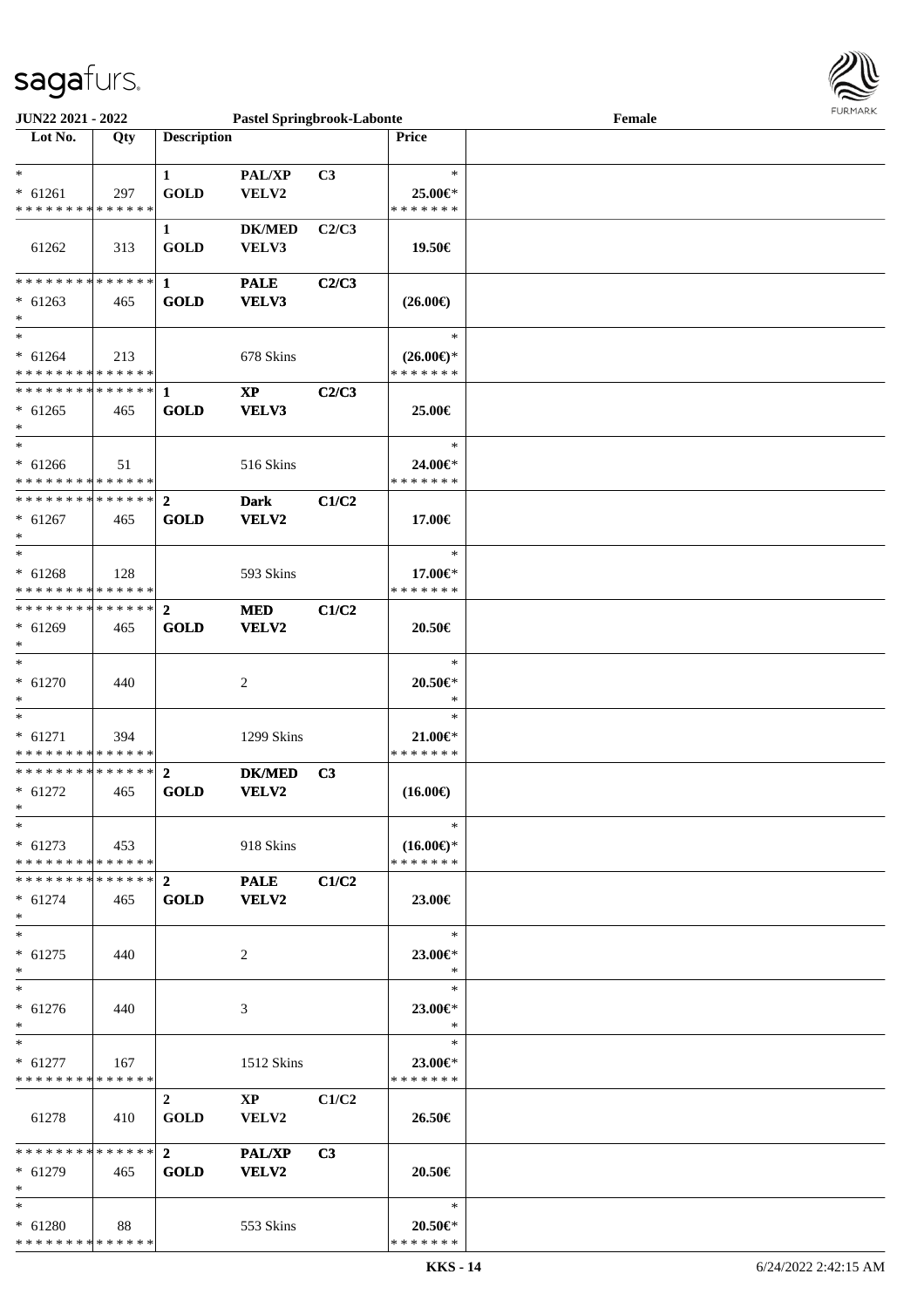

| <b>JUN22 2021 - 2022</b> |     |                               | <b>Pastel Springbrook-Labonte</b> |       |        | Female | FURMARK |
|--------------------------|-----|-------------------------------|-----------------------------------|-------|--------|--------|---------|
| Lot No.<br>Qty           |     | <b>Description</b>            |                                   |       | Price  |        |         |
| 61281                    | 162 | $\mathbf{2}$<br><b>GOLD</b>   | <b>DK/MED</b><br>VELV3            | C2/C3 | 14.50€ |        |         |
| 61282                    | 280 | $\overline{2}$<br><b>GOLD</b> | <b>PAL/XP</b><br>VELV3            | C2/C3 | 17.50€ |        |         |
| 61283                    | 301 | 3<br><b>GOLD</b>              | <b>DK/MED</b><br>VELV2            | C2/C3 | 13.50€ |        |         |
| 61284                    | 264 | 3<br><b>GOLD</b>              | <b>PAL/XP</b><br>VELV2            | C2/C3 | 15.50€ |        |         |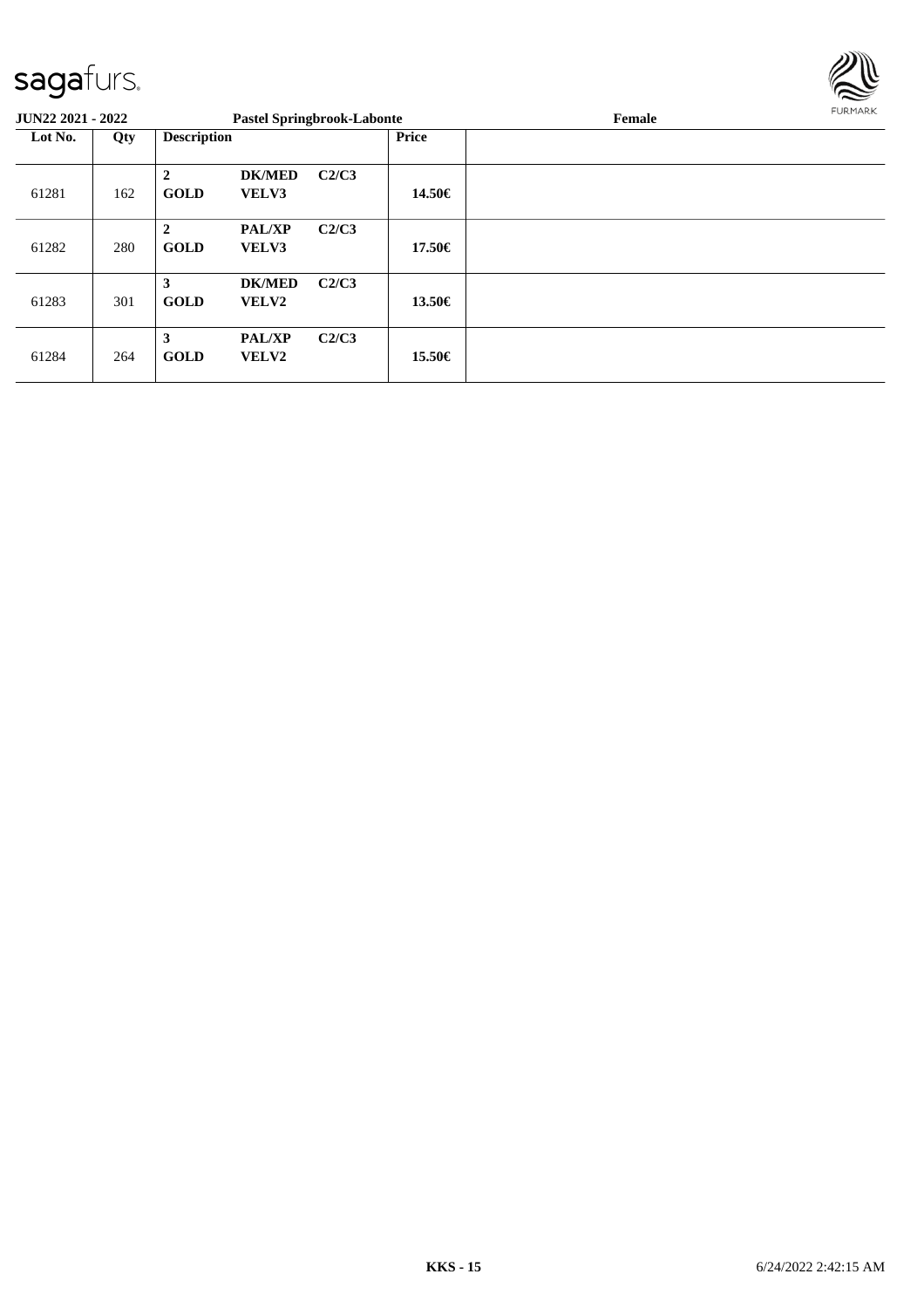

| JUN22 2021 - 2022                                                   |     |                                        | <b>Pastel Sundry owners</b>    |                                       |                                                | Female                                      |  |
|---------------------------------------------------------------------|-----|----------------------------------------|--------------------------------|---------------------------------------|------------------------------------------------|---------------------------------------------|--|
| Lot No.                                                             | Qty | <b>Description</b>                     |                                |                                       | Price                                          |                                             |  |
| ******** <mark>******</mark><br>$* 61301$<br>$\ast$                 | 445 | 20/0<br><b>SLVR</b>                    | <b>ALL</b>                     | C2                                    | $(18.50\epsilon)$                              |                                             |  |
| $* 61302$<br>* * * * * * * * * * * * * *                            | 122 |                                        | 567 Skins                      |                                       | $\ast$<br>$(18.50\epsilon)$ *<br>* * * * * * * |                                             |  |
| 61303                                                               | 282 | $\mathbf{1}$<br><b>SLVR</b>            | $\mathbf{ALL}$                 | C2                                    | $(15.50\epsilon)$                              |                                             |  |
| 61304                                                               | 201 | 20<br><b>SLVR</b>                      | $\mathbf{ALL}$<br><b>VELV1</b> | C2<br>$\pmb{\quad \text{SPAR} \quad}$ | 23.00€                                         |                                             |  |
| 61305                                                               | 465 | $\bf{0}$<br><b>SLVR</b>                | $\mathbf{ALL}$<br>VELV1        | C2<br><b>SPAR</b>                     | 19.50€                                         |                                             |  |
| 61306                                                               | 143 | 20/0<br><b>SLVR</b>                    | $\mathbf{ALL}$<br>VELV1        | C <sub>2</sub><br>SPT1                | 16.50€                                         |                                             |  |
| 61307                                                               | 201 | $\mathbf{1}$<br>SLVR                   | $\mathbf{ALL}$<br><b>VELV1</b> | C2<br>$\pmb{\quad \text{SPAR} \quad}$ | 16.50€                                         |                                             |  |
| 61308                                                               | 150 | $\mathbf{1}$<br>SLVR                   | $\mathbf{ALL}$<br><b>VELV1</b> | C2<br>SPT1                            | 13.00€                                         |                                             |  |
|                                                                     |     |                                        | <b>Pastel Deep North</b>       |                                       |                                                | $\ensuremath{\textnormal{\textbf{Female}}}$ |  |
| 61310                                                               | 374 | $\bf{0}$<br>${\bf SLVR}$               | $\mathbf{DK}/\mathbf{MED}$     | C2/C3                                 | $(20.00\epsilon)$                              |                                             |  |
| 61311                                                               | 181 | $\bf{0}$<br><b>SLVR</b>                | PAL/XP                         | C2/C3                                 | 23.50€                                         |                                             |  |
| 61312                                                               | 382 | $\mathbf 1$<br><b>SLVR</b>             | $\mathbf{X}\mathbf{D}$         | C2/C3                                 | $(13.50\epsilon)$                              |                                             |  |
| ******** <sup>*</sup> ****** <sup></sup> 1 Dark<br>$* 61313$<br>$*$ | 485 | <b>SLVR</b>                            |                                | C2/C3                                 | $(15.50\epsilon)$                              |                                             |  |
| $*$<br>$* 61314$<br>* * * * * * * * * * * * * * *                   | 173 |                                        | 658 Skins                      |                                       | $\ast$<br>$(15.50\epsilon)$ *<br>* * * * * * * |                                             |  |
| 61315                                                               | 447 | $1 \quad$<br><b>SLVR</b>               | <b>MED</b>                     | C2/C3                                 | 17.00€                                         |                                             |  |
| 61316                                                               | 419 | $1 \quad \blacksquare$<br><b>SLVR</b>  | PAL/XP                         | C2/C3                                 | 20.00€                                         |                                             |  |
| 61317                                                               | 241 | $\overline{\mathbf{2}}$<br><b>SLVR</b> | $\mathbf{X}\mathbf{D}$         | C2/C3                                 | $9.50 \in$                                     |                                             |  |
| 61318                                                               | 453 | $2^{\circ}$<br><b>SLVR</b>             | Dark                           | C2/C3                                 | 10.00€                                         |                                             |  |
| 61319                                                               | 332 | $\overline{2}$<br><b>SLVR</b>          | <b>MED</b>                     | C2/C3                                 | 12.00€                                         |                                             |  |
| 61320                                                               | 304 | $\mathbf{2}$<br><b>SLVR</b>            | <b>PAL/XP</b>                  | C2/C3                                 | 13.50€                                         |                                             |  |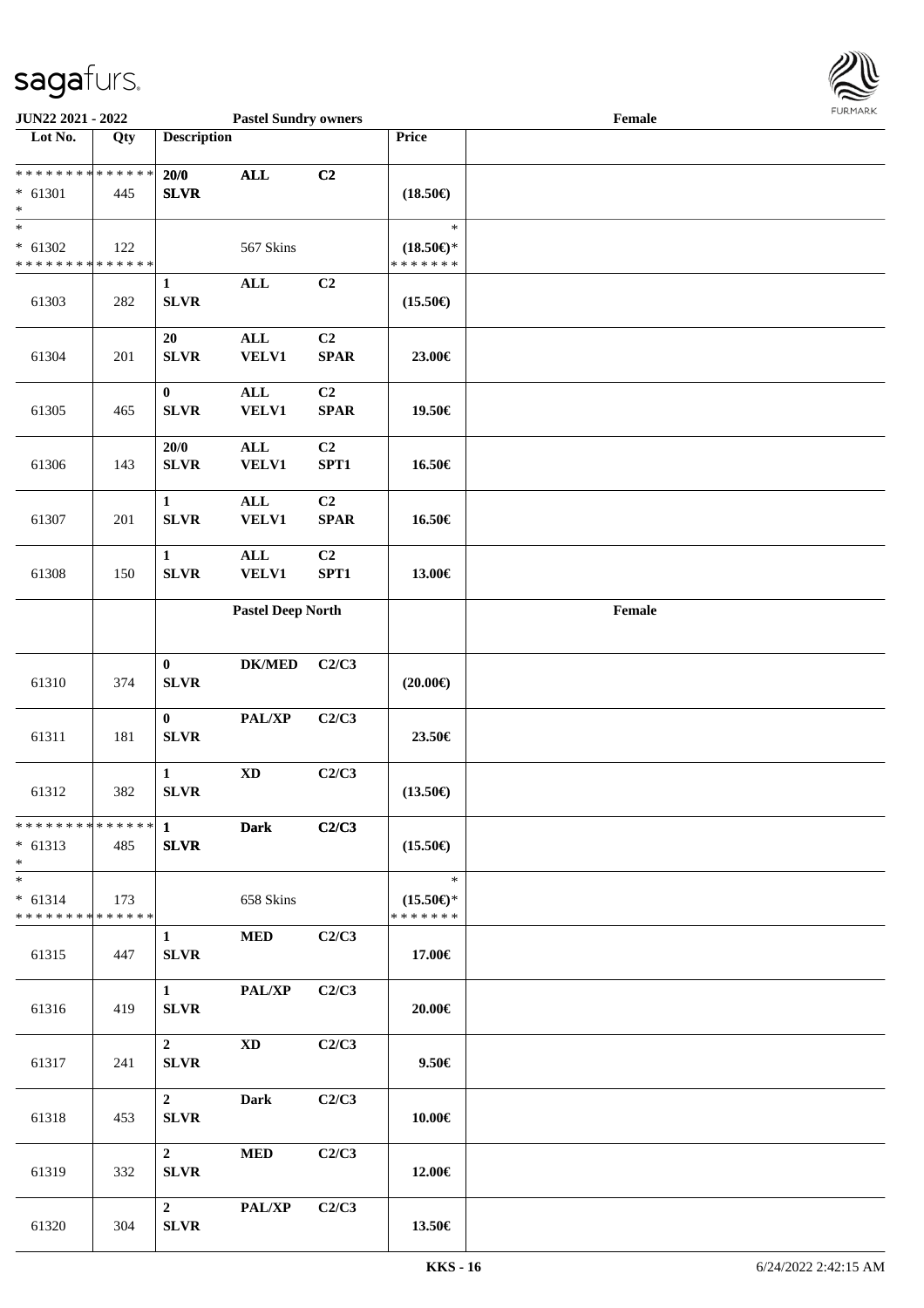

| <b>JUN22 2021 - 2022</b>                                       |     |                               | <b>Pastel Northwest</b>                             |       |                                                | Female                                      |  |
|----------------------------------------------------------------|-----|-------------------------------|-----------------------------------------------------|-------|------------------------------------------------|---------------------------------------------|--|
| Lot No.                                                        | Qty | <b>Description</b>            |                                                     |       | Price                                          |                                             |  |
| 61321                                                          | 346 | $\bf{0}$<br><b>SLVR</b>       | $\mathbf{X}\mathbf{D}$<br><b>VELV1</b>              | C2/C3 | $(19.00\epsilon)$                              |                                             |  |
| 61322                                                          | 367 | $\bf{0}$<br><b>SLVR</b>       | <b>DK/MED</b><br><b>VELV1</b>                       | C2/C3 | $(21.50\epsilon)$                              |                                             |  |
| 61323                                                          | 266 | $\bf{0}$<br><b>SLVR</b>       | <b>PAL/XP</b><br><b>VELV1</b>                       | C2/C3 | $(24.50\epsilon)$                              |                                             |  |
| * * * * * * * * * * * * * *<br>$* 61324$<br>$\ast$             | 485 | $\mathbf{1}$<br><b>SLVR</b>   | $\boldsymbol{\mathrm{XD}}$<br><b>VELV1</b>          | C2/C3 | $(15.50\epsilon)$                              |                                             |  |
| $\ast$<br>$* 61325$<br>* * * * * * * * * * * * * *             | 180 |                               | 665 Skins                                           |       | $\ast$<br>$(15.50\epsilon)$ *<br>* * * * * * * |                                             |  |
| * * * * * * * * <mark>* * * * * * *</mark><br>$* 61326$<br>$*$ | 485 | $\mathbf{1}$<br><b>SLVR</b>   | <b>Dark</b><br><b>VELV1</b>                         | C2/C3 | $(17.00\epsilon)$                              |                                             |  |
| $*$<br>$* 61327$<br>* * * * * * * * * * * * * *                | 44  |                               | 529 Skins                                           |       | $\ast$<br>$(17.00\epsilon)$ *<br>* * * * * * * |                                             |  |
| 61328                                                          | 469 | 1<br><b>SLVR</b>              | <b>MED</b><br><b>VELV1</b>                          | C2/C3 | $(19.00\epsilon)$                              |                                             |  |
| 61329                                                          | 361 | $\mathbf{1}$<br><b>SLVR</b>   | <b>PAL/XP</b><br><b>VELV1</b>                       | C2/C3 | $(21.50\epsilon)$                              |                                             |  |
| 61330                                                          | 478 | $\overline{2}$<br><b>SLVR</b> | $\mathbf{X}\mathbf{D}$<br><b>VELV1</b>              | C2/C3 | 11.00€                                         |                                             |  |
| 61331                                                          | 259 | $\overline{2}$<br><b>SLVR</b> | Dark<br>VELV1                                       | C2/C3 | 12.00€                                         |                                             |  |
| 61332                                                          | 191 | $\overline{2}$<br>SLVR        | <b>MED</b><br>VELV1                                 | C2/C3 | 13.00€                                         |                                             |  |
| 61333                                                          | 167 | $\overline{2}$<br>SLVR        | PAL/XP<br><b>VELV1</b>                              | C2/C3 | $(16.00\epsilon)$                              |                                             |  |
| 61334                                                          | 149 | $\mathbf{3}$<br><b>SLVR</b>   | <b>DK/MED</b><br><b>VELV1</b>                       | C2/C3 | $9.00 \in$                                     |                                             |  |
| 61335                                                          | 128 | $\mathbf{3}$<br><b>SLVR</b>   | PAL/XP<br><b>VELV1</b>                              | C2/C3 | $(10.50\epsilon)$                              |                                             |  |
|                                                                |     |                               | <b>Pastel Dogwood Fur Farm</b>                      |       |                                                | $\ensuremath{\textnormal{\textbf{Female}}}$ |  |
| 61337                                                          | 246 | $\bf{0}$<br><b>SLVR</b>       | $\bold{X}\bold{D}/\bold{D}\bold{K}$<br><b>VELV1</b> | C2/C3 | $(20.00\epsilon)$                              |                                             |  |
| 61338                                                          | 192 | $\bf{0}$<br><b>SLVR</b>       | MED/PAL C2/C3<br>VELV1                              |       | $(23.50\epsilon)$                              |                                             |  |
| 61339                                                          | 237 | $\mathbf{1}$<br><b>SLVR</b>   | $\mathbf{X}\mathbf{D}$<br><b>VELV1</b>              | C2/C3 | $(15.50\epsilon)$                              |                                             |  |
| 61340                                                          | 468 | $\mathbf{1}$<br>SLVR          | Dark<br><b>VELV1</b>                                | C2/C3 | $(17.00\epsilon)$                              |                                             |  |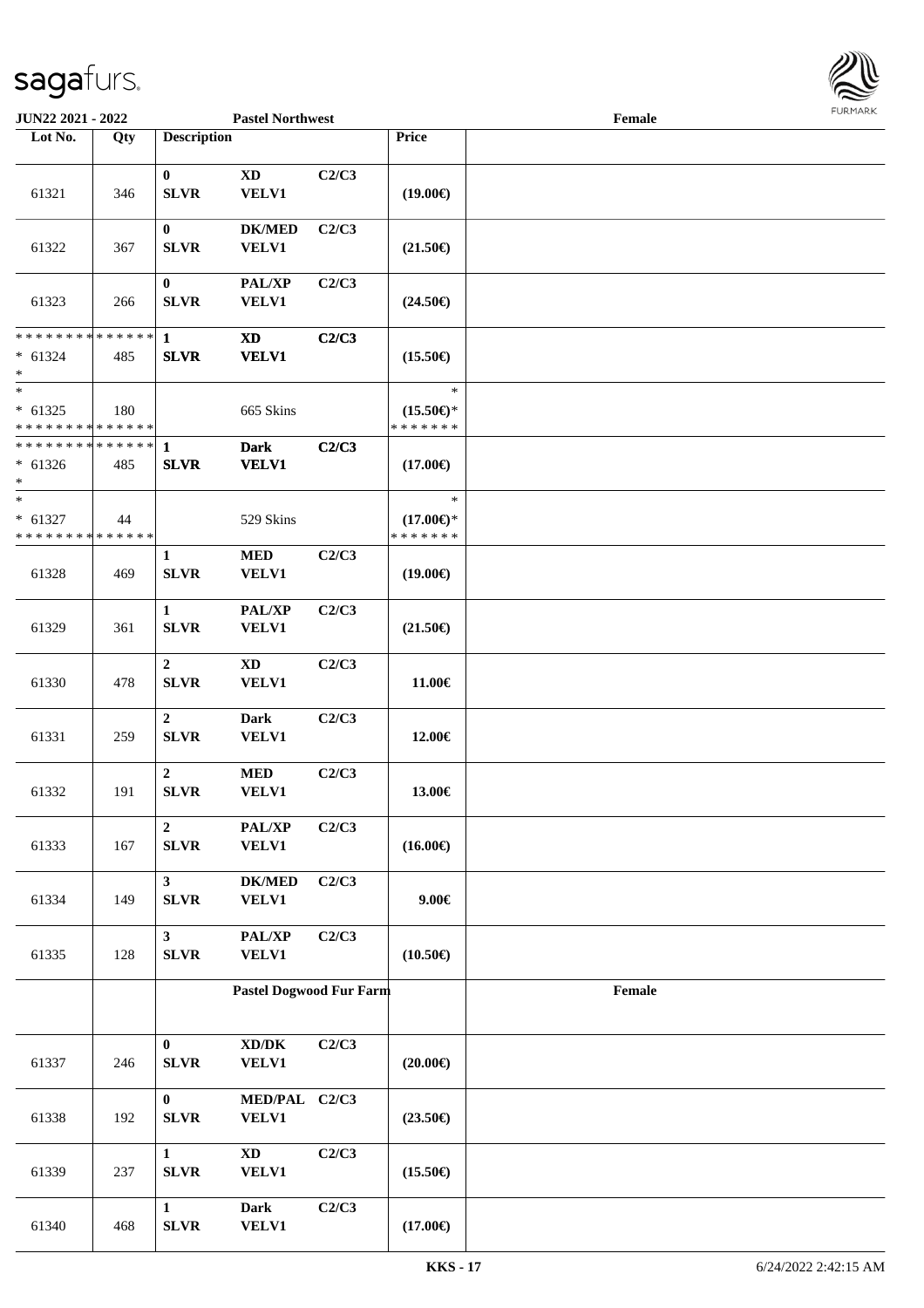

| <b>JUN22 2021 - 2022</b>                                          |        |                                  | <b>Pastel Dogwood Fur Farm</b>                      |                |                                                | Female |  |
|-------------------------------------------------------------------|--------|----------------------------------|-----------------------------------------------------|----------------|------------------------------------------------|--------|--|
| Lot No.                                                           | Qty    | <b>Description</b>               |                                                     |                | Price                                          |        |  |
| 61341                                                             | 156    | $\mathbf{1}$<br><b>SLVR</b>      | MED/PAL C2/C3<br><b>VELV1</b>                       |                | $(20.00\epsilon)$                              |        |  |
| 61342                                                             | 222    | $\boldsymbol{2}$<br><b>SLVR</b>  | $\bold{X}\bold{D}/\bold{D}\bold{K}$<br><b>VELV1</b> | C2/C3          | 11.50€                                         |        |  |
| 61343                                                             | 139    | $\boldsymbol{2}$<br>${\bf SLVR}$ | MED/PAL C2/C3<br><b>VELV1</b>                       |                | $(14.00\epsilon)$                              |        |  |
|                                                                   |        |                                  | <b>Pastel Unicorn</b>                               |                |                                                | Female |  |
| 61345                                                             | 125    | 20<br><b>SLVR</b>                | $\bf MED$<br><b>VELV1</b>                           | C1             | $(28.00\epsilon)$                              |        |  |
| 61346                                                             | 271    | 20<br>${\bf SLVR}$               | $\bf MED$<br><b>VELV1</b>                           | C <sub>2</sub> | 27.00€                                         |        |  |
| 61347                                                             | $82\,$ | $20\,$<br><b>SLVR</b>            | $\bf MED$<br><b>VELV1</b>                           | C3             | $(25.00\epsilon)$                              |        |  |
| 61348                                                             | 114    | $\bf{0}$<br>SLVR                 | <b>Dark</b><br><b>VELV1</b>                         | C1             | $(23.50\epsilon)$                              |        |  |
| 61349                                                             | 207    | $\bf{0}$<br>${\bf SLVR}$         | <b>Dark</b><br><b>VELV1</b>                         | C2             | $(22.50\epsilon)$                              |        |  |
| 61350                                                             | 64     | $\bf{0}$<br><b>SLVR</b>          | <b>Dark</b><br>VELV1                                | C3             | $(20.50\epsilon)$                              |        |  |
| 61351                                                             | 330    | $\boldsymbol{0}$<br>${\bf SLVR}$ | $\bf MED$<br><b>VELV1</b>                           | C1             | $(25.00\epsilon)$                              |        |  |
| * * * * * * * * <mark>* * * * * * *</mark><br>$* 61352$<br>$\ast$ | 465    | $\mathbf{0}$<br><b>SLVR</b>      | $\bf MED$<br><b>VELV1</b>                           | C2             | $(24.50\epsilon)$                              |        |  |
| $\ast$<br>$* 61353$<br>* * * * * * * * <mark>* * * * * * *</mark> | 203    |                                  | 668 Skins                                           |                | $\ast$<br>$(24.50\epsilon)$ *<br>* * * * * * * |        |  |
| 61354                                                             | 209    | $\bf{0}$<br><b>SLVR</b>          | <b>MED</b><br><b>VELV1</b>                          | C3             | $(22.50\epsilon)$                              |        |  |
| 61355                                                             | 111    | $\mathbf{0}$<br><b>SLVR</b>      | <b>PALE</b><br><b>VELV1</b>                         | C1             | $(27.00\epsilon)$                              |        |  |
| 61356                                                             | 271    | $\bf{0}$<br><b>SLVR</b>          | <b>PALE</b><br><b>VELV1</b>                         | C <sub>2</sub> | $(26.00\epsilon)$                              |        |  |
| 61357                                                             | 131    | $\mathbf{0}$<br><b>SLVR</b>      | $\mathbf{X}\mathbf{P}$<br><b>VELV1</b>              | C1/C2          | $(28.00\epsilon)$                              |        |  |
| 61358                                                             | 165    | $\mathbf{0}$<br><b>SLVR</b>      | PAL/XP<br><b>VELV1</b>                              | C <sub>3</sub> | 25.00€                                         |        |  |
| 61359                                                             | 156    | $\mathbf{1}$<br>SLVR             | <b>Dark</b><br><b>VELV1</b>                         | C <sub>2</sub> | $(19.50\epsilon)$                              |        |  |
| 61360                                                             | 388    | $\mathbf{1}$<br>${\bf SLVR}$     | <b>MED</b><br><b>VELV1</b>                          | C1/C2          | 20.50€                                         |        |  |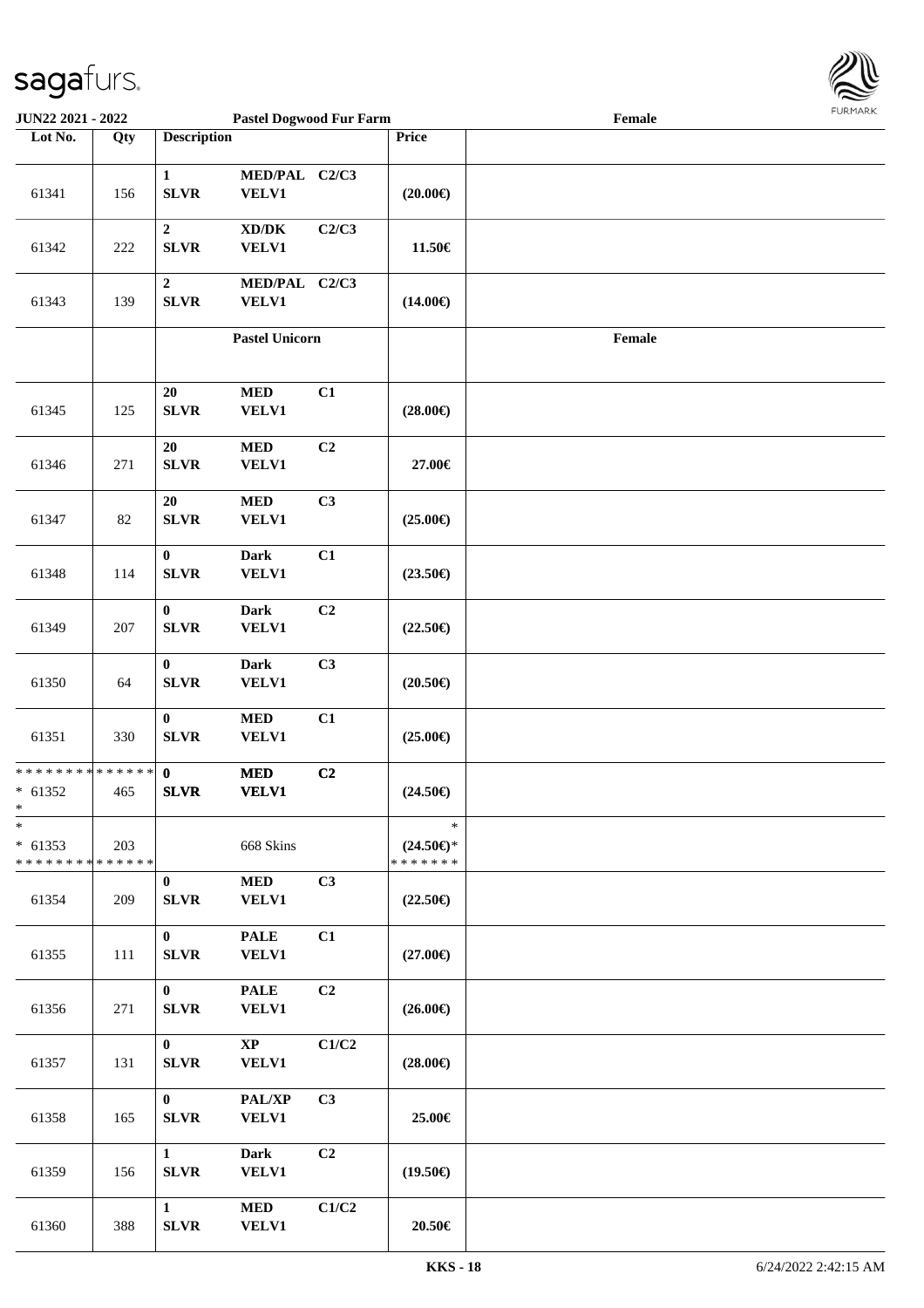

| <b>JUN22 2021 - 2022</b>                   |     |                    | <b>Pastel Unicorn</b>      |                |                     | Female |  |
|--------------------------------------------|-----|--------------------|----------------------------|----------------|---------------------|--------|--|
| Lot No.                                    | Qty | <b>Description</b> |                            |                | <b>Price</b>        |        |  |
|                                            |     |                    |                            |                |                     |        |  |
|                                            |     | $\mathbf{1}$       | <b>MED</b>                 | C3             |                     |        |  |
| 61361                                      | 173 | <b>SLVR</b>        | VELV1                      |                | $(19.00\epsilon)$   |        |  |
|                                            |     |                    |                            |                |                     |        |  |
|                                            |     | $\mathbf{1}$       | <b>PAL/XP</b>              | C1/C2          |                     |        |  |
| 61362                                      | 141 | <b>SLVR</b>        | <b>VELV1</b>               |                | $(21.50\epsilon)$   |        |  |
|                                            |     |                    |                            |                |                     |        |  |
|                                            |     | $\mathbf{1}$       | PAL/XP                     | C <sub>3</sub> |                     |        |  |
| 61363                                      | 81  | <b>SLVR</b>        | VELV1                      |                | 16.00€              |        |  |
|                                            |     |                    |                            |                |                     |        |  |
|                                            |     |                    | Pastel Labonte-Springbrook |                |                     | Female |  |
|                                            |     |                    |                            |                |                     |        |  |
|                                            |     |                    |                            |                |                     |        |  |
|                                            |     | 20                 | MED/PAL C2/C3              |                |                     |        |  |
| 61365                                      | 188 | <b>SLVR</b>        | <b>VELV1</b>               |                | $(29.00\epsilon)$   |        |  |
|                                            |     |                    |                            |                |                     |        |  |
| * * * * * * * * * * * * * * *              |     | $\mathbf{0}$       | <b>Dark</b>                | C2/C3          |                     |        |  |
| $* 61366$                                  | 445 | <b>SLVR</b>        | <b>VELV1</b>               |                | $(24.00\epsilon)$   |        |  |
| $*$                                        |     |                    |                            |                |                     |        |  |
| $*$                                        |     |                    |                            |                | $\ast$              |        |  |
| $* 61367$                                  | 77  |                    | 522 Skins                  |                | $(24.00\epsilon)$ * |        |  |
| * * * * * * * * * * * * * *                |     |                    |                            |                | * * * * * * *       |        |  |
| ******** <mark>******</mark>               |     | $\mathbf{0}$       | <b>MED</b>                 | C2/C3          |                     |        |  |
| $* 61368$                                  | 445 | <b>SLVR</b>        | <b>VELV1</b>               |                | $(25.00\epsilon)$   |        |  |
| $*$                                        |     |                    |                            |                |                     |        |  |
| $\overline{\phantom{0}}$                   |     |                    |                            |                | $\ast$              |        |  |
| $* 61369$                                  | 62  |                    | 507 Skins                  |                | $(25.00\epsilon)$ * |        |  |
| * * * * * * * * * * * * * *                |     |                    |                            |                | * * * * * * *       |        |  |
| * * * * * * * * <mark>* * * * * * *</mark> |     | $\mathbf{0}$       | <b>PAL/XP</b>              | C2/C3          |                     |        |  |
| * 61370                                    | 445 | <b>SLVR</b>        | <b>VELV1</b>               |                | $(28.00\epsilon)$   |        |  |
| $*$                                        |     |                    |                            |                |                     |        |  |
| $\ast$                                     |     |                    |                            |                | $\ast$              |        |  |
| $* 61371$                                  | 131 |                    | 576 Skins                  |                | $(28.00\epsilon)$ * |        |  |
| * * * * * * * * * * * * * *                |     |                    |                            |                | * * * * * * *       |        |  |
| ************** 1                           |     |                    | <b>Dark</b>                | C2/C3          |                     |        |  |
| $* 61372$                                  | 485 | <b>SLVR</b>        | <b>VELV1</b>               |                | $(20.50\epsilon)$   |        |  |
| $*$                                        |     |                    |                            |                |                     |        |  |
| $\ast$                                     |     |                    |                            |                | ∗                   |        |  |
| $* 61373$                                  | 460 |                    | 2                          |                | $(20.50 \in )^*$    |        |  |
| $\ast$                                     |     |                    |                            |                | ∗                   |        |  |
| $*$                                        |     |                    |                            |                | $\ast$              |        |  |
| $* 61374$                                  | 68  |                    | 1013 Skins                 |                | $(20.50 \in )^*$    |        |  |
| * * * * * * * * <mark>* * * * * *</mark>   |     |                    |                            |                | * * * * * * *       |        |  |
|                                            |     |                    | <b>MED</b>                 | C2/C3          |                     |        |  |
| $* 61375$                                  | 485 | <b>SLVR</b>        | <b>VELV1</b>               |                | $(22.00\epsilon)$   |        |  |
| $\ast$                                     |     |                    |                            |                |                     |        |  |
| $*$                                        |     |                    |                            |                | $\ast$              |        |  |
| $* 61376$                                  | 411 |                    | 896 Skins                  |                | $(22.00\epsilon)$ * |        |  |
| * * * * * * * * * * * * * *                |     |                    |                            |                | * * * * * * *       |        |  |
| ******** <mark>******</mark> 1             |     |                    | PAL/XP                     | C2/C3          |                     |        |  |
| $* 61377$                                  | 485 | <b>SLVR</b>        | <b>VELV1</b>               |                | $(25.00\epsilon)$   |        |  |
| $\ast$                                     |     |                    |                            |                |                     |        |  |
| $*$                                        |     |                    |                            |                | $\ast$              |        |  |
| $* 61378$                                  | 332 |                    | 817 Skins                  |                | $(25.00\epsilon)$ * |        |  |
| * * * * * * * * * * * * * * *              |     |                    |                            |                | * * * * * * *       |        |  |
|                                            |     | $\overline{2}$     | Dark                       | C2/C3          |                     |        |  |
| 61379                                      | 456 | <b>SLVR</b>        | <b>VELV1</b>               |                | $(14.50\epsilon)$   |        |  |
|                                            |     |                    |                            |                |                     |        |  |
|                                            |     | $\overline{2}$     | <b>MED</b>                 | C2/C3          |                     |        |  |
| 61380                                      | 401 | <b>SLVR</b>        | <b>VELV1</b>               |                | $(16.00\epsilon)$   |        |  |
|                                            |     |                    |                            |                |                     |        |  |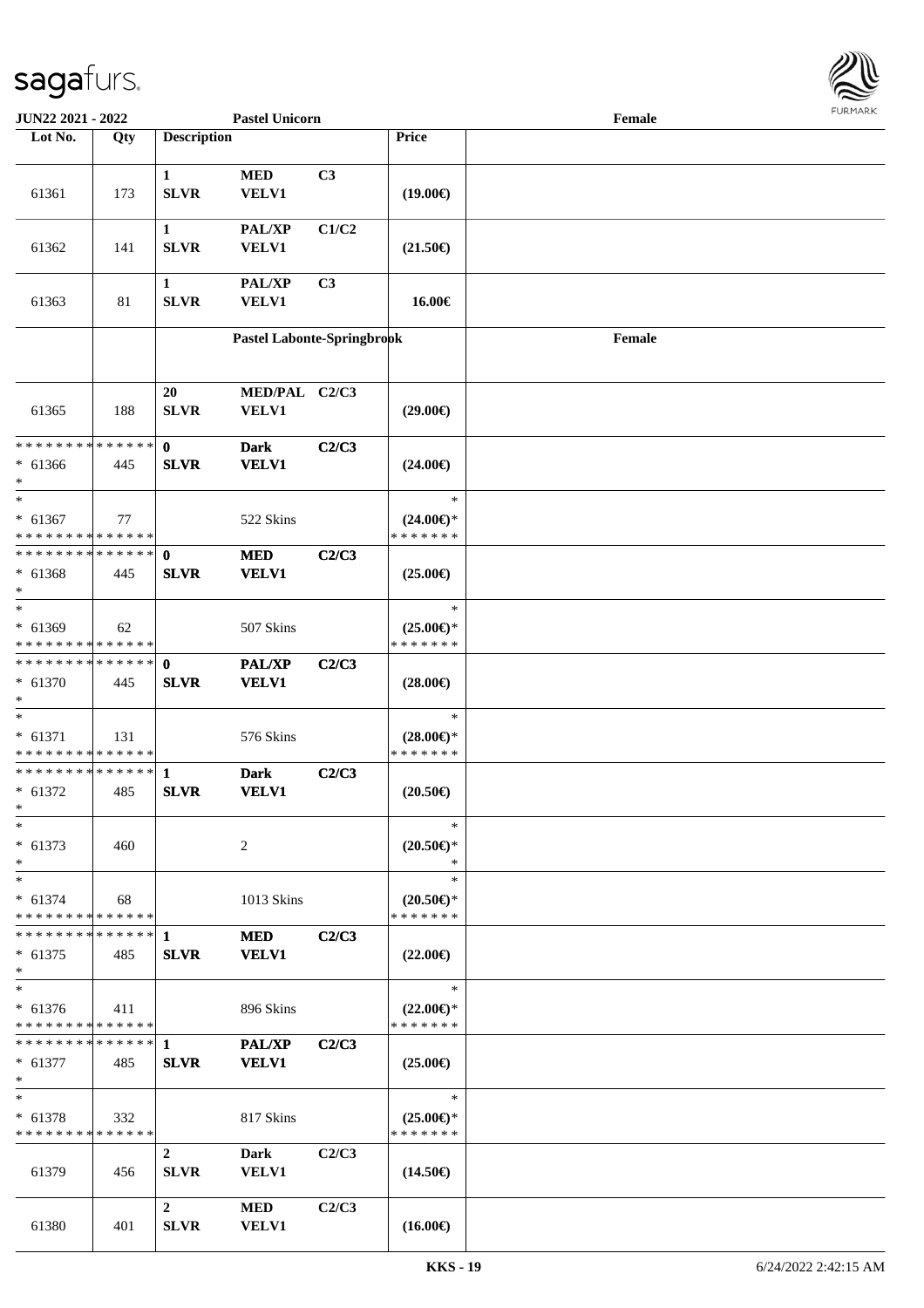

| JUN22 2021 - 2022                                                  |                      |                                 | <b>Pastel Labonte-Springbrook</b>      |       |                                                | Female | $1 \times 1$ |
|--------------------------------------------------------------------|----------------------|---------------------------------|----------------------------------------|-------|------------------------------------------------|--------|--------------|
| Lot No.                                                            | Qty                  | <b>Description</b>              |                                        |       | Price                                          |        |              |
| 61381                                                              | 286                  | $\boldsymbol{2}$<br><b>SLVR</b> | PAL/XP<br><b>VELV1</b>                 | C2/C3 | $(19.50\epsilon)$                              |        |              |
|                                                                    |                      |                                 | <b>Pastel Maple Ridge</b>              |       |                                                | Female |              |
| 61383                                                              | 341                  | $\bf{0}$<br><b>SLVR</b>         | $\mathbf{X}\mathbf{D}$<br>VELV2        | C2/C3 | $(20.00\epsilon)$                              |        |              |
| 61384                                                              | 213                  | $\pmb{0}$<br><b>SLVR</b>        | <b>DK/MED</b><br>VELV2                 | C2/C3 | 22.50€                                         |        |              |
| 61385                                                              | 315                  | $\mathbf 1$<br><b>SLVR</b>      | $\boldsymbol{\mathrm{XD}}$<br>VELV2    | C2/C3 | $(16.00\epsilon)$                              |        |              |
| 61386                                                              | 426                  | $\mathbf 1$<br><b>SLVR</b>      | <b>DK/MED</b><br>VELV2                 | C2/C3 | $(19.00\epsilon)$                              |        |              |
| 61387                                                              | 205                  | $\mathbf 1$<br><b>SLVR</b>      | PAL/XP<br>VELV2                        | C2/C3 | $(22.50\epsilon)$                              |        |              |
|                                                                    |                      |                                 | Pastel Springbrook-Labonte             |       |                                                | Female |              |
| 61389                                                              | 152                  | 20<br><b>SLVR</b>               | $DK/MED$<br>VELV2                      | C2/C3 | 25.50€                                         |        |              |
| 61390                                                              | 168                  | 20<br><b>SLVR</b>               | PAL/XP<br>VELV2                        | C2/C3 | $(29.50\epsilon)$                              |        |              |
| * * * * * * * *<br>* 61391<br>$\ast$                               | * * * * * *  <br>445 | $\mathbf{0}$<br><b>SLVR</b>     | <b>Dark</b><br>VELV2                   | C2/C3 | $(25.00\epsilon)$                              |        |              |
| $\ast$<br>$* 61392$<br>* * * * * * * * * * * * * * *               | 214                  |                                 | 659 Skins                              |       | $\ast$<br>$(25.00\epsilon)$ *<br>* * * * * * * |        |              |
| * * * * * * * * * * * * * * <mark>*</mark><br>$* 61393$<br>$\ast$  | 445                  | $\mathbf{0}$<br><b>SLVR</b>     | <b>MED</b><br><b>VELV2</b>             | C2/C3 | $(26.50\epsilon)$                              |        |              |
| $*$<br>$* 61394$<br>$\ast$                                         | 420                  |                                 | 2                                      |       | $\ast$<br>$(26.50\epsilon)$ *<br>$\rightarrow$ |        |              |
| $*$<br>$* 61395$<br>* * * * * * * * * * * * * * *                  | 64                   |                                 | 929 Skins                              |       | $\ast$<br>26.50€*<br>* * * * * * *             |        |              |
| $* 61396$<br>$*$                                                   | 445                  | <b>SLVR</b>                     | <b>PALE</b><br><b>VELV2</b>            | C2/C3 | 28.00€                                         |        |              |
| $*$<br>$* 61397$<br>* * * * * * * * * * * * * * *                  | 430                  |                                 | 875 Skins                              |       | $\ast$<br>$(28.00\epsilon)$ *<br>* * * * * * * |        |              |
| $* 61398$<br>$*$                                                   | 445                  | <b>SLVR</b>                     | $\mathbf{X}\mathbf{P}$<br><b>VELV2</b> | C2/C3 | $(29.50\epsilon)$                              |        |              |
| $*$ $-$<br>$* 61399$<br>* * * * * * * * <mark>* * * * * *</mark> * | 28                   |                                 | 473 Skins                              |       | $\ast$<br>$(29.50\epsilon)$ *<br>* * * * * * * |        |              |
| $* 61400$<br>$*$                                                   | 485                  | <b>SLVR</b>                     | <b>Dark</b><br><b>VELV2</b>            | C2/C3 | $(21.00\epsilon)$                              |        |              |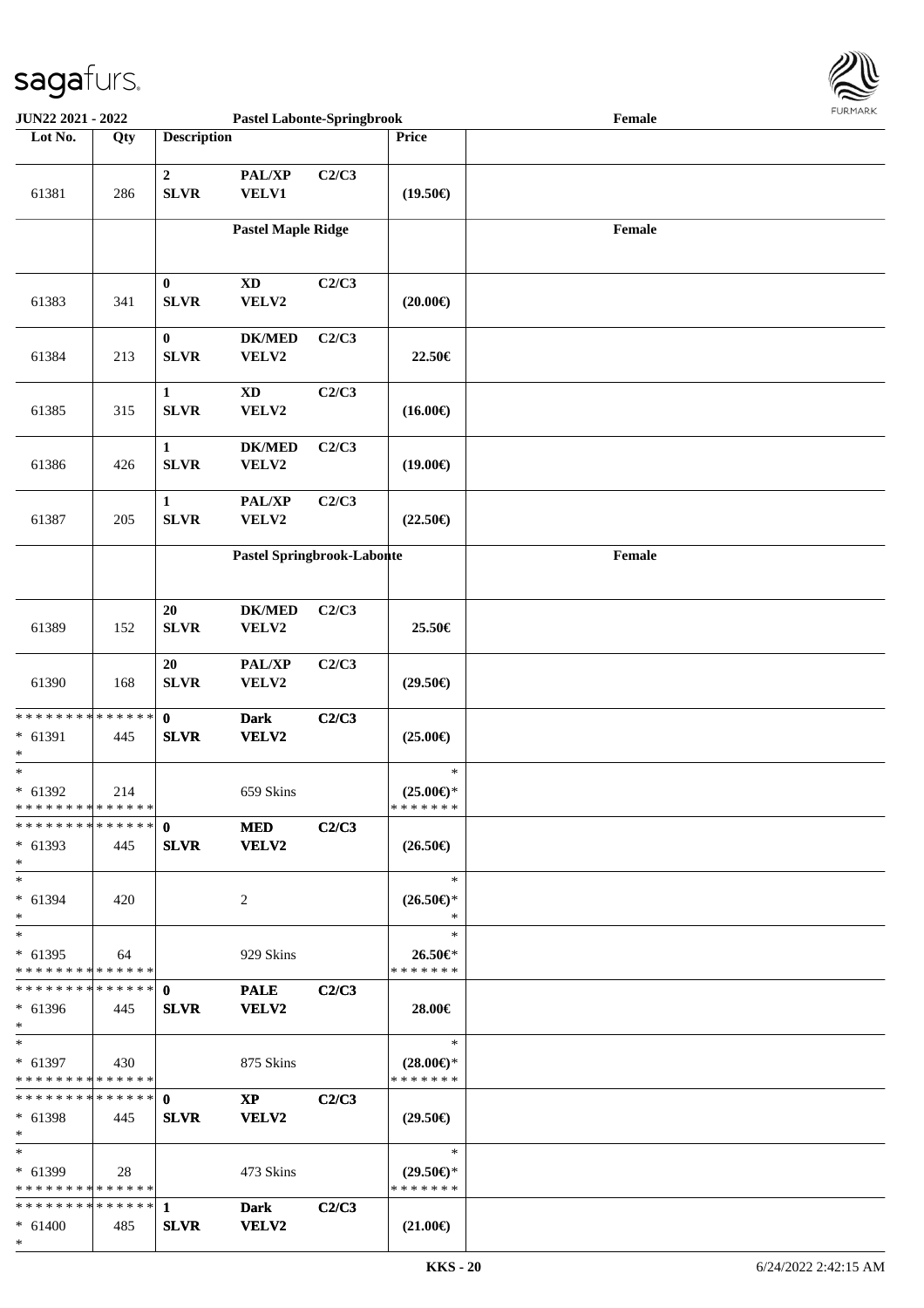

| JUN22 2021 - 2022           |     |                                 | <b>Pastel Springbrook-Labonte</b> |       |                     | Female | <b>LOKI-IWKV</b> |
|-----------------------------|-----|---------------------------------|-----------------------------------|-------|---------------------|--------|------------------|
| Lot No.                     | Qty | <b>Description</b>              |                                   |       | Price               |        |                  |
| $\ast$                      |     | $\mathbf{1}$                    | <b>Dark</b>                       | C2/C3 | $\ast$              |        |                  |
| $* 61401$                   | 401 | <b>SLVR</b>                     | VELV2                             |       | $(21.00\epsilon)$ * |        |                  |
| * * * * * * * * * * * * * * |     |                                 |                                   |       | * * * * * * *       |        |                  |
| * * * * * * * * * * * * * * |     | $\mathbf{1}$                    | <b>MED</b>                        | C2/C3 |                     |        |                  |
| $* 61402$                   | 485 | <b>SLVR</b>                     | VELV2                             |       | $(23.00\epsilon)$   |        |                  |
| $\ast$                      |     |                                 |                                   |       |                     |        |                  |
| $\ast$                      |     |                                 |                                   |       | $\ast$              |        |                  |
| $* 61403$                   | 460 |                                 | 2                                 |       | $(23.00\epsilon)$ * |        |                  |
| $\ast$                      |     |                                 |                                   |       | ∗                   |        |                  |
| $\ast$                      |     |                                 |                                   |       | $\ast$              |        |                  |
| $* 61404$                   | 109 |                                 | 1054 Skins                        |       | $(23.00\epsilon)$ * |        |                  |
| * * * * * * * * * * * * * * |     |                                 |                                   |       | * * * * * * *       |        |                  |
| * * * * * * * * * * * * * * |     | 1                               | <b>PALE</b>                       | C2/C3 |                     |        |                  |
| $* 61405$                   | 485 | <b>SLVR</b>                     | VELV2                             |       | $(25.00\epsilon)$   |        |                  |
| $\ast$                      |     |                                 |                                   |       |                     |        |                  |
| $\ast$                      |     |                                 |                                   |       | $\ast$              |        |                  |
| $* 61406$                   | 460 |                                 | $\overline{c}$                    |       | $(25.00\epsilon)$ * |        |                  |
| $\ast$                      |     |                                 |                                   |       | $\ast$              |        |                  |
| $\ast$                      |     |                                 |                                   |       | $\ast$              |        |                  |
| $* 61407$                   | 256 |                                 | 1201 Skins                        |       | $(25.00\epsilon)$ * |        |                  |
| * * * * * * * * * * * * * * |     |                                 |                                   |       | * * * * * * *       |        |                  |
| * * * * * * * * * * * * * * |     | 1                               | $\bold{XP}$                       | C2/C3 |                     |        |                  |
| $* 61408$                   | 485 | <b>SLVR</b>                     | VELV2                             |       | $(26.00\epsilon)$   |        |                  |
| $\ast$                      |     |                                 |                                   |       |                     |        |                  |
| $\ast$                      |     |                                 |                                   |       | $\ast$              |        |                  |
| $* 61409$                   | 69  |                                 | 554 Skins                         |       | $(26.00\epsilon)$ * |        |                  |
| * * * * * * * * * * * * * * |     |                                 |                                   |       | * * * * * * *       |        |                  |
|                             |     | $\boldsymbol{2}$                | <b>Dark</b>                       | C2/C3 |                     |        |                  |
| 61410                       | 345 | <b>SLVR</b>                     | VELV2                             |       | $(15.50\epsilon)$   |        |                  |
|                             |     |                                 |                                   |       |                     |        |                  |
| 61411                       |     | $\boldsymbol{2}$<br><b>SLVR</b> | <b>MED</b>                        | C2/C3 |                     |        |                  |
|                             | 447 |                                 | VELV2                             |       | $(17.00\epsilon)$   |        |                  |
| * * * * * * * * * * * * * * |     | $\mathbf{2}$                    | <b>PAL/XP</b>                     | C2/C3 |                     |        |                  |
| $* 61412$                   | 485 | <b>SLVR</b>                     | VELV2                             |       | 19.00€              |        |                  |
| $\star$                     |     |                                 |                                   |       |                     |        |                  |
| $\ast$                      |     |                                 |                                   |       | $\ast$              |        |                  |
| $* 61413$                   | 57  |                                 | 542 Skins                         |       | $(19.00\epsilon)$ * |        |                  |
| * * * * * * * * * * * * * * |     |                                 |                                   |       | * * * * * * *       |        |                  |
|                             |     |                                 | <b>Pastel Sundry owners</b>       |       |                     | Female |                  |
|                             |     |                                 |                                   |       |                     |        |                  |
|                             |     |                                 |                                   |       |                     |        |                  |
|                             |     | 20/0                            | <b>ALL</b>                        | C2    |                     |        |                  |
| 61415                       | 236 | <b>BRNZ</b>                     |                                   |       | $(16.50\epsilon)$   |        |                  |
|                             |     |                                 |                                   |       |                     |        |                  |
|                             |     | 20/0                            | <b>ALL</b>                        | C2    |                     |        |                  |
| 61416                       | 362 | <b>BRNZ</b>                     | <b>VELV1</b>                      |       | 17.00€              |        |                  |
|                             |     |                                 |                                   |       |                     |        |                  |
|                             |     | $1/2$                           | $\mathbf{ALL}$                    | C2    |                     |        |                  |
| 61417                       | 114 | <b>BRNZ</b>                     | <b>VELV1</b>                      |       | 11.00€              |        |                  |
|                             |     |                                 |                                   |       |                     |        |                  |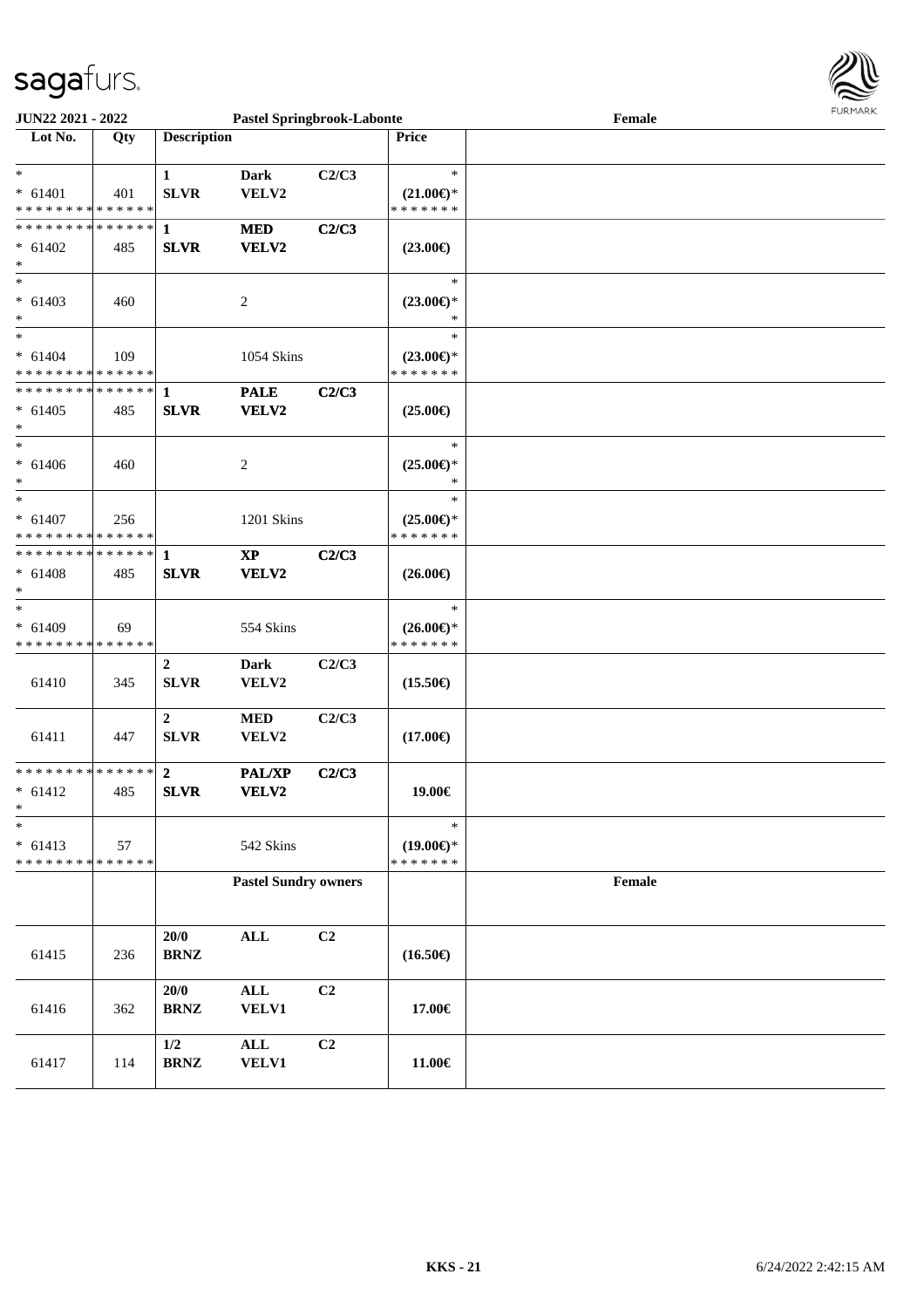

| JUN22 2021 - 2022                                                      |     |                                 | <b>Pastel Sundry owners</b>                         |                |                                                | <b>FURMARK</b><br>Female |  |  |
|------------------------------------------------------------------------|-----|---------------------------------|-----------------------------------------------------|----------------|------------------------------------------------|--------------------------|--|--|
| Lot No.                                                                | Qty | <b>Description</b>              |                                                     |                | Price                                          |                          |  |  |
| ******** <mark>******</mark><br>$* 61421$<br>$\ast$                    | 445 | 20/0<br><b>VSLA</b>             | $\mathbf{ALL}$                                      | C2             | 19.00€                                         |                          |  |  |
| $_{\ast}$<br>$* 61422$<br>******** <mark>******</mark>                 | 144 |                                 | 589 Skins                                           |                | $\ast$<br>19.00€*<br>* * * * * * *             |                          |  |  |
| 61423                                                                  | 214 | $\mathbf{1}$<br><b>VSLA</b>     | $\mathbf{ALL}$                                      | C <sub>2</sub> | 13.00€                                         |                          |  |  |
| 61424                                                                  | 117 | $\bf{0}$<br><b>VSLA</b>         | $\boldsymbol{\text{XD}/\text{DK}}$<br><b>VELV1</b>  | C2/C3<br>SPT1  | $(17.50\epsilon)$                              |                          |  |  |
| 61425                                                                  | 105 | $\bf{0}$<br><b>VSLA</b>         | <b>MED/PAL</b><br><b>VELV1</b>                      | C2/C3<br>SPT1  | 21.00€                                         |                          |  |  |
| 61426                                                                  | 377 | $\mathbf{1}$<br><b>VSLA</b>     | <b>DK/MED</b><br><b>VELV1</b>                       | C2/C3<br>SPT1  | 15.00€                                         |                          |  |  |
| 61427                                                                  | 201 | $\mathbf{1}$<br><b>VSLA</b>     | PAL/XP<br><b>VELV1</b>                              | C2/C3<br>SPT1  | 18.00€                                         |                          |  |  |
| 61428                                                                  | 197 | $\overline{2}$<br><b>VSLA</b>   | $\bold{X}\bold{D}/\bold{D}\bold{K}$<br><b>VELV1</b> | C2/C3<br>SPT1  | $(12.00\epsilon)$                              |                          |  |  |
| 61429                                                                  | 145 | $\boldsymbol{2}$<br><b>VSLA</b> | <b>MED/PAL</b><br><b>VELV1</b>                      | C2/C3<br>SPT1  | 15.00€                                         |                          |  |  |
|                                                                        |     |                                 | <b>Pastel Deep North</b>                            |                |                                                | Female                   |  |  |
| 61431                                                                  | 119 | $\bf{0}$<br><b>VSLA</b>         | $\mathbf{X}\mathbf{D}$                              | C2/C3          | $(17.00\epsilon)$                              |                          |  |  |
| 61432                                                                  | 248 | $\bf{0}$<br><b>VSLA</b>         | $DK/MED$                                            | C2/C3          | 19.50€                                         |                          |  |  |
| 61433                                                                  | 198 | $\mathbf{1}$<br><b>VSLA</b>     | $\mathbf{X}\mathbf{D}$                              | C2/C3          | $(14.00\epsilon)$                              |                          |  |  |
| * * * * * * * * * * * * * * *<br>$* 61434$<br>$*$                      | 465 | $\mathbf{1}$<br><b>VSLA</b>     | <b>Dark</b>                                         | C2/C3          | $(15.50\epsilon)$                              |                          |  |  |
| $\overline{\phantom{a}^*}$<br>$* 61435$<br>* * * * * * * * * * * * * * | 84  |                                 | 549 Skins                                           |                | $\ast$<br>$(15.50\epsilon)$ *<br>* * * * * * * |                          |  |  |
| 61436                                                                  | 293 | $\mathbf{1}$<br><b>VSLA</b>     | <b>MED</b>                                          | C2/C3          | 17.00€                                         |                          |  |  |
| 61437                                                                  | 244 | $\mathbf{1}$<br><b>VSLA</b>     | PAL/XP                                              | C2/C3          | 19.50€                                         |                          |  |  |
| 61438                                                                  | 175 | $\overline{2}$<br><b>VSLA</b>   | <b>XD</b>                                           | C2/C3          | $9.50 \in$                                     |                          |  |  |
| * * * * * * * * * * * * * * *<br>$* 61439$<br>$\ast$                   | 465 | $\overline{2}$<br><b>VSLA</b>   | $DK/MED$                                            | C2/C3          | 11.00€                                         |                          |  |  |
| $\ast$<br>$* 61440$<br>* * * * * * * * * * * * * *                     | 80  |                                 | 545 Skins                                           |                | $\ast$<br>$11.00 \in$<br>* * * * * * *         |                          |  |  |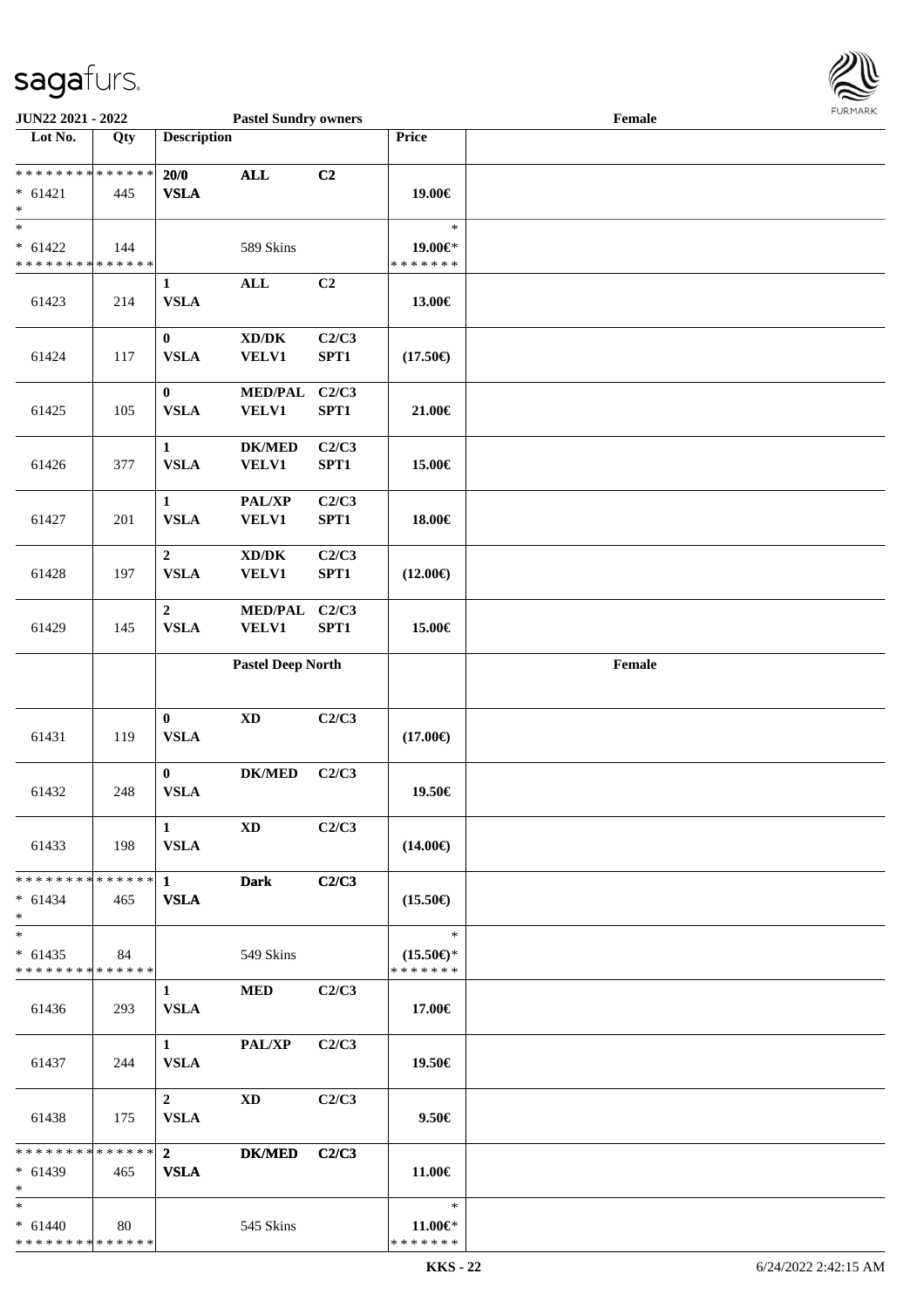

| <b>JUN22 2021 - 2022</b>                                        |     |                                       | <b>Pastel Deep North</b>               |                |                                                | $\ensuremath{\textnormal{\textbf{Female}}}$ | <b>FUNITANN</b> |
|-----------------------------------------------------------------|-----|---------------------------------------|----------------------------------------|----------------|------------------------------------------------|---------------------------------------------|-----------------|
| Lot No.                                                         | Qty | <b>Description</b>                    |                                        |                | Price                                          |                                             |                 |
| 61441                                                           | 138 | $\boldsymbol{2}$<br>${\bf VSLA}$      | PAL/XP                                 | C2/C3          | 14.00€                                         |                                             |                 |
| 61442                                                           | 237 | 3 <sup>1</sup><br><b>VSLA</b>         | <b>DK/MED</b>                          | C2/C3          | 7.50€                                          |                                             |                 |
| 61443                                                           | 108 | $\mathbf{3}$<br><b>VSLA</b>           | PAL/XP                                 | C2/C3          | $9.50 \in$                                     |                                             |                 |
|                                                                 |     |                                       | <b>Pastel Northwest</b>                |                |                                                | $\ensuremath{\textnormal{\textbf{Female}}}$ |                 |
| 61445                                                           | 98  | 20<br><b>VSLA</b>                     | $\mathbf{X}\mathbf{D}$<br><b>VELV1</b> | C2/C3          | $(21.00\epsilon)$                              |                                             |                 |
| 61446                                                           | 216 | 20<br><b>VSLA</b>                     | <b>Dark</b><br><b>VELV1</b>            | C2/C3          | 22.00€                                         |                                             |                 |
| 61447                                                           | 153 | 20<br><b>VSLA</b>                     | MED/PAL C2/C3<br><b>VELV1</b>          |                | 24.00€                                         |                                             |                 |
| 61448                                                           | 311 | $\bf{0}$<br>${\bf VSLA}$              | $\mathbf{X}\mathbf{D}$<br><b>VELV1</b> | C2/C3          | $(18.50\epsilon)$                              |                                             |                 |
| 61449                                                           | 339 | $\bf{0}$<br><b>VSLA</b>               | <b>DK/MED</b><br><b>VELV1</b>          | C2/C3          | $(19.50\epsilon)$                              |                                             |                 |
| 61450                                                           | 303 | $\bf{0}$<br>${\bf VSLA}$              | <b>DK/MED</b><br><b>VELV1</b>          | C <sub>4</sub> | $(18.50\epsilon)$                              |                                             |                 |
| 61451                                                           | 195 | $\pmb{0}$<br>${\bf VSLA}$             | PAL/XP<br><b>VELV1</b>                 | C2/C3          | $(24.50\epsilon)$                              |                                             |                 |
| 61452                                                           | 222 | $\bf{0}$<br>${\bf VSLA}$              | PAL/XP<br><b>VELV1</b>                 | C <sub>4</sub> | $(22.50\epsilon)$                              |                                             |                 |
| $* 61453$<br>$\ast$                                             | 465 | <b>VSLA</b>                           | <b>XD</b><br><b>VELV1</b>              | C2/C3          | $(15.50\epsilon)$                              |                                             |                 |
| $\ast$<br>$* 61454$<br>* * * * * * * * <mark>* * * * * *</mark> | 183 |                                       | 648 Skins                              |                | $\ast$<br>$(15.50\epsilon)$ *<br>* * * * * * * |                                             |                 |
| 61455                                                           | 410 | $\mathbf{1}$<br><b>VSLA</b>           | <b>Dark</b><br><b>VELV1</b>            | C2/C3          | $(17.00\epsilon)$                              |                                             |                 |
| 61456                                                           | 274 | 1<br><b>VSLA</b>                      | <b>MED</b><br><b>VELV1</b>             | C2/C3          | 18.50€                                         |                                             |                 |
| 61457                                                           | 371 | $1 \quad \blacksquare$<br><b>VSLA</b> | <b>DK/MED</b><br><b>VELV1</b>          | C <sub>4</sub> | 16.00€                                         |                                             |                 |
| 61458                                                           | 191 | 1<br><b>VSLA</b>                      | PAL/XP<br><b>VELV1</b>                 | C2/C3          | 21.00€                                         |                                             |                 |
| 61459                                                           | 244 | 1<br><b>VSLA</b>                      | PAL/XP<br><b>VELV1</b>                 | C <sub>4</sub> | 19.50€                                         |                                             |                 |
| 61460                                                           | 393 | $2^{\circ}$<br><b>VSLA</b>            | <b>XD</b><br><b>VELV1</b>              | C2/C3          | 10.50€                                         |                                             |                 |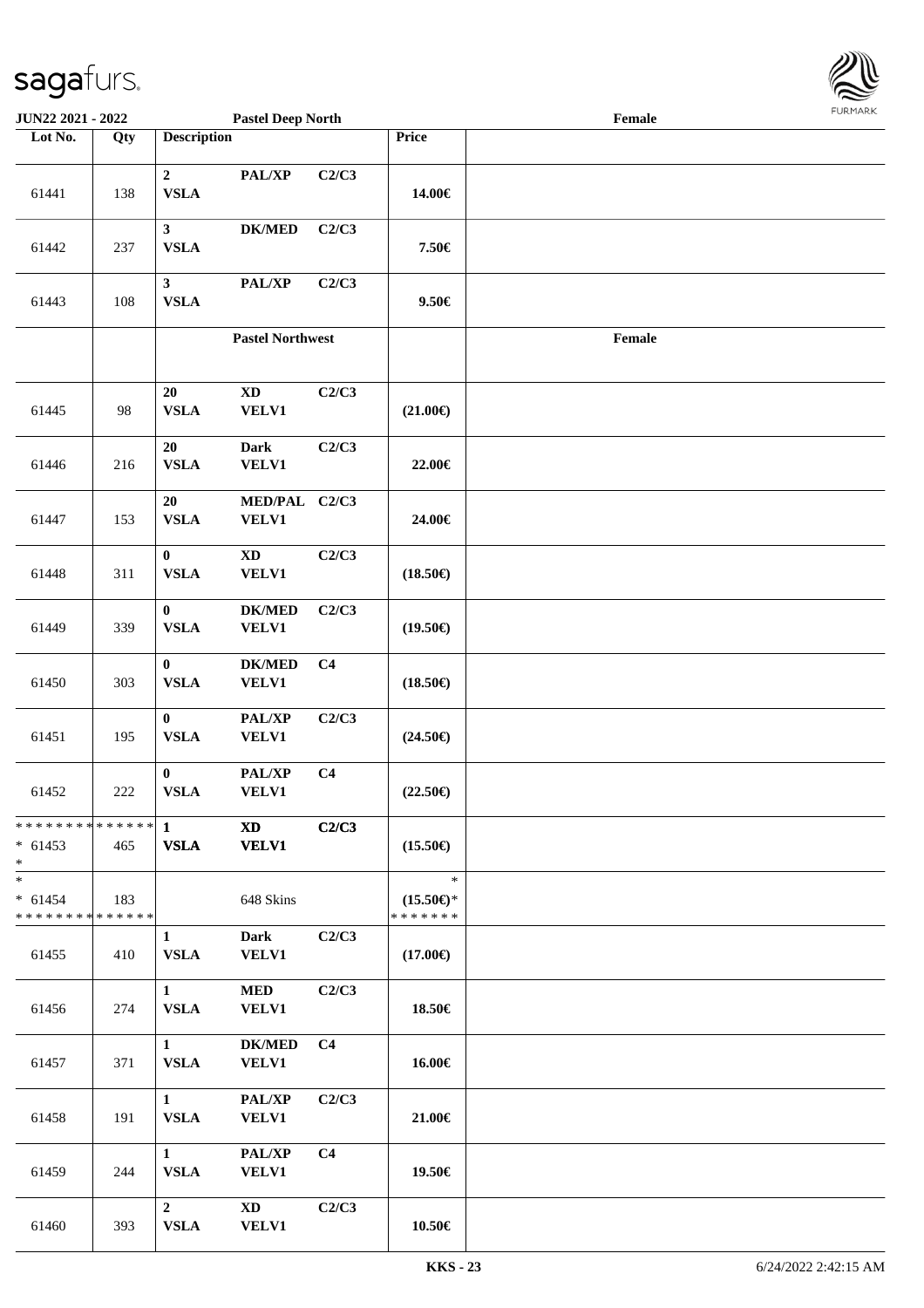\*

| JUN22 2021 - 2022                                  |     |                               | <b>Pastel Northwest</b>                             |                |                                    | Female | <b>FURMAI</b> |
|----------------------------------------------------|-----|-------------------------------|-----------------------------------------------------|----------------|------------------------------------|--------|---------------|
| Lot No.                                            | Qty | <b>Description</b>            |                                                     |                | Price                              |        |               |
| 61461                                              | 422 | $\overline{2}$<br><b>VSLA</b> | $DK/MED$<br><b>VELV1</b>                            | C2/C3          | 12.50€                             |        |               |
| 61462                                              | 288 | $\overline{2}$<br><b>VSLA</b> | <b>DK/MED</b><br><b>VELV1</b>                       | C <sub>4</sub> | $10.50\in$                         |        |               |
| 61463                                              | 258 | $\overline{2}$<br><b>VSLA</b> | PAL/XP<br><b>VELV1</b>                              | C2/C3          | 15.50€                             |        |               |
| 61464                                              | 85  | $\overline{2}$<br><b>VSLA</b> | PAL/XP<br><b>VELV1</b>                              | C <sub>4</sub> | 13.50€                             |        |               |
| 61465                                              | 266 | $\mathbf{3}$<br><b>VSLA</b>   | <b>DK/MED</b><br><b>VELV1</b>                       | C2/C3          | 8.50€                              |        |               |
| 61466                                              | 171 | $\mathbf{3}$<br><b>VSLA</b>   | PAL/XP<br><b>VELV1</b>                              | C2/C3          | 11.00€                             |        |               |
|                                                    |     |                               | Pastel Dogwood Fur Farm                             |                |                                    | Female |               |
| 61468                                              | 249 | $\bf{0}$<br><b>VSLA</b>       | $\bold{X}\bold{D}/\bold{D}\bold{K}$<br><b>VELV1</b> | C2/C3          | $(18.50\epsilon)$                  |        |               |
| 61469                                              | 130 | $\bf{0}$<br><b>VSLA</b>       | MED/PAL C2/C3<br><b>VELV1</b>                       |                | 22.50€                             |        |               |
| 61470                                              | 326 | $\mathbf{1}$<br><b>VSLA</b>   | $\mathbf{X}\mathbf{D}$<br><b>VELV1</b>              | C2/C3          | $(15.50\epsilon)$                  |        |               |
| 61471                                              | 422 | $\mathbf{1}$<br><b>VSLA</b>   | <b>Dark</b><br><b>VELV1</b>                         | C2/C3          | 17.00€                             |        |               |
| 61472                                              | 211 | $\mathbf{1}$<br><b>VSLA</b>   | MED/PAL C2/C3<br><b>VELV1</b>                       |                | 18.50€                             |        |               |
| 61473                                              | 250 | $\overline{2}$<br><b>VSLA</b> | <b>DK/MED</b><br><b>VELV1</b>                       | C2/C3          | 11.50€                             |        |               |
|                                                    |     |                               | <b>Pastel Unicorn</b>                               |                |                                    | Female |               |
| * * * * * * * * * * * * * *<br>$* 61475$<br>$\ast$ | 425 | 20<br><b>VSLA</b>             | <b>MED</b><br><b>VELV1</b>                          | C2             | 26.00€                             |        |               |
| $\ast$<br>$* 61476$<br>* * * * * * * * * * * * * * | 73  |                               | 498 Skins                                           |                | $\ast$<br>25.50€*<br>* * * * * * * |        |               |
| 61477                                              | 268 | 20<br><b>VSLA</b>             | <b>PALE</b><br><b>VELV1</b>                         | C2             | $(28.00\epsilon)$                  |        |               |
| 61478                                              | 137 | 20<br><b>VSLA</b>             | $\mathbf{X}\mathbf{P}$<br><b>VELV1</b>              | C2             | $(29.00\epsilon)$                  |        |               |
| 61479                                              | 226 | 20/0<br><b>VSLA</b>           | $\bold{X}\bold{D}/\bold{D}\bold{K}$<br><b>VELV1</b> | C2             | $(22.00\epsilon)$                  |        |               |
| * * * * * * * * * * * * * *<br>$* 61480$           | 445 | $\mathbf{0}$<br><b>VSLA</b>   | <b>MED</b><br><b>VELV1</b>                          | C2             | $(23.50\epsilon)$                  |        |               |

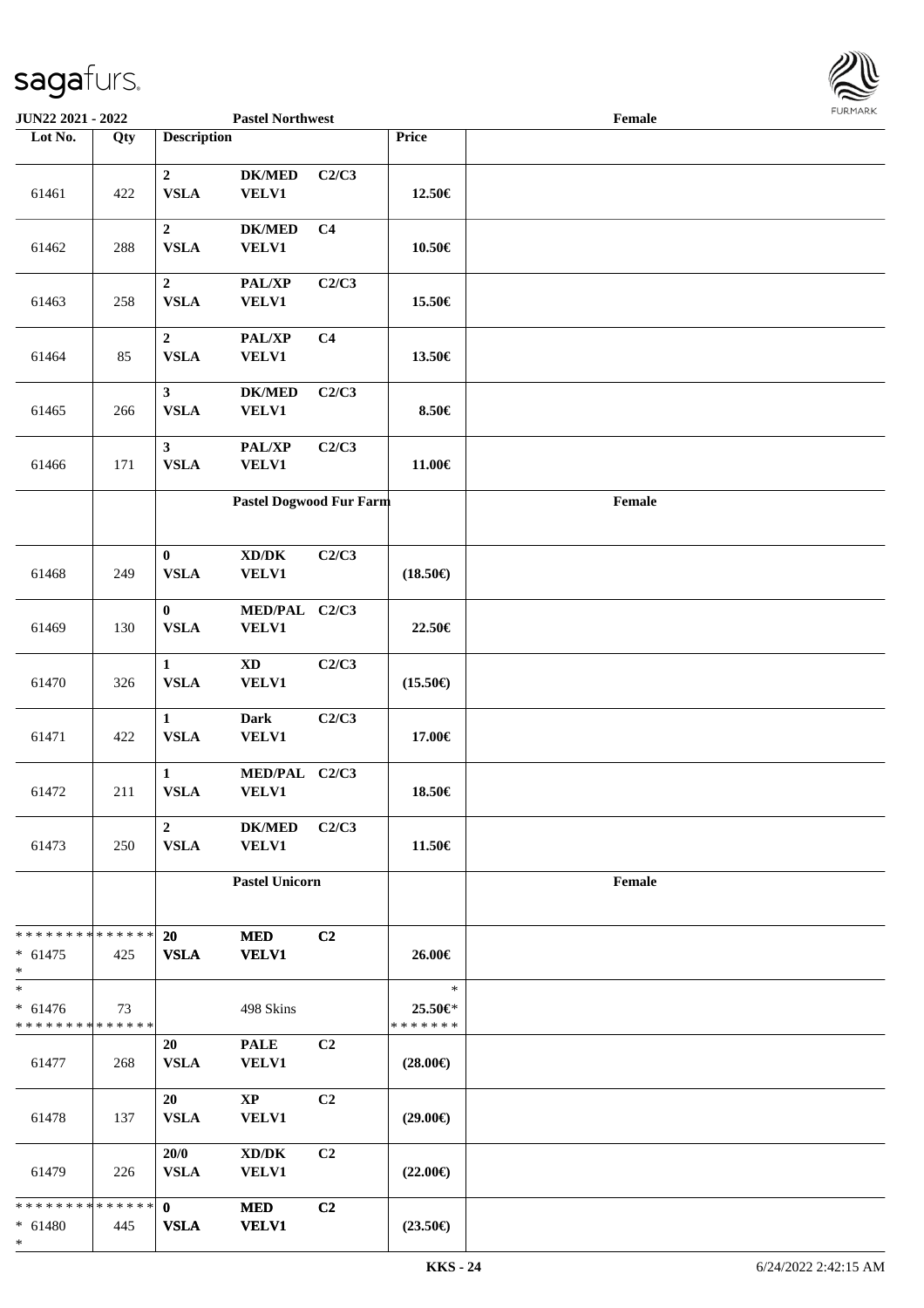

| JUN22 2021 - 2022                        |     |                    | <b>Pastel Unicorn</b>               |                |                                | Female | 1.911171777 |
|------------------------------------------|-----|--------------------|-------------------------------------|----------------|--------------------------------|--------|-------------|
| Lot No.                                  | Qty | <b>Description</b> |                                     |                | Price                          |        |             |
|                                          |     |                    |                                     |                |                                |        |             |
| $*$                                      |     | $\mathbf{0}$       | <b>MED</b>                          | C <sub>2</sub> | $\ast$                         |        |             |
| $* 61481$                                | 420 | <b>VSLA</b>        | <b>VELV1</b>                        |                | 23.50€*                        |        |             |
| $*$<br>$\overline{\phantom{0}}$          |     |                    |                                     |                | $\ast$                         |        |             |
|                                          |     |                    |                                     |                | $\ast$                         |        |             |
| $* 61482$                                | 420 |                    | 3                                   |                | $(23.50\epsilon)$ *            |        |             |
| $*$                                      |     |                    |                                     |                | ∗                              |        |             |
| $*$                                      |     |                    |                                     |                | $\ast$                         |        |             |
| $* 61483$                                | 116 |                    | 1401 Skins                          |                | 23.50€*                        |        |             |
| * * * * * * * * * * * * * * *            |     |                    |                                     |                | * * * * * * *                  |        |             |
| * * * * * * * * * * * * * * *            |     | $\mathbf 0$        | <b>PALE</b>                         | C <sub>2</sub> |                                |        |             |
| $* 61484$                                | 445 | <b>VSLA</b>        | <b>VELV1</b>                        |                | $(25.00\epsilon)$              |        |             |
| $*$<br>$\overline{\phantom{0}}$          |     |                    |                                     |                |                                |        |             |
|                                          |     |                    |                                     |                | $\ast$                         |        |             |
| $* 61485$                                | 155 |                    | 600 Skins                           |                | $(25.00\epsilon)$ *            |        |             |
| * * * * * * * * * * * * * *              |     |                    |                                     |                | * * * * * * *                  |        |             |
|                                          |     | $\bf{0}$           | $\mathbf{XP}$                       | C <sub>2</sub> |                                |        |             |
| 61486                                    | 284 | <b>VSLA</b>        | <b>VELV1</b>                        |                | $(27.00\epsilon)$              |        |             |
|                                          |     |                    |                                     |                |                                |        |             |
|                                          |     | $\mathbf{1}$       | $\bold{X}\bold{D}/\bold{D}\bold{K}$ | C2             |                                |        |             |
| 61487                                    | 154 | <b>VSLA</b>        | <b>VELV1</b>                        |                | $(18.00\epsilon)$              |        |             |
| * * * * * * * * * * * * * *              |     |                    |                                     |                |                                |        |             |
|                                          |     | $\mathbf{1}$       | <b>MED</b>                          | C <sub>2</sub> |                                |        |             |
| $* 61488$                                | 485 | <b>VSLA</b>        | <b>VELV1</b>                        |                | 20.50€                         |        |             |
| $*$<br>$*$                               |     |                    |                                     |                | $\ast$                         |        |             |
|                                          |     |                    |                                     |                |                                |        |             |
| $* 61489$<br>* * * * * * * * * * * * * * | 309 |                    | 794 Skins                           |                | $20.50 \in$ *<br>* * * * * * * |        |             |
|                                          |     |                    |                                     |                |                                |        |             |
|                                          |     | 1<br><b>VSLA</b>   | <b>PALE</b>                         | C <sub>2</sub> |                                |        |             |
| 61490                                    | 300 |                    | VELV1                               |                | 22.00€                         |        |             |
|                                          |     | $\mathbf{1}$       | $\mathbf{X}\mathbf{P}$              | C <sub>2</sub> |                                |        |             |
| 61491                                    | 123 | <b>VSLA</b>        | <b>VELV1</b>                        |                | 24.00€                         |        |             |
|                                          |     |                    |                                     |                |                                |        |             |
|                                          |     | $\overline{2}$     | $\mathbf{ALL}$                      | C <sub>2</sub> |                                |        |             |
| 61492                                    | 243 | <b>VSLA</b>        | <b>VELV1</b>                        |                | $(12.50\epsilon)$              |        |             |
|                                          |     |                    |                                     |                |                                |        |             |
|                                          |     |                    | Pastel Labonte-Springbrook          |                |                                | Female |             |
|                                          |     |                    |                                     |                |                                |        |             |
|                                          |     |                    |                                     |                |                                |        |             |
|                                          |     | $\mathbf{0}$       | <b>Dark</b>                         | C2/C3          |                                |        |             |
| 61494                                    | 401 | <b>VSLA</b>        | <b>VELV1</b>                        |                | $(23.00\epsilon)$              |        |             |
|                                          |     |                    |                                     |                |                                |        |             |
|                                          |     | $\bf{0}$           | $\bf MED$                           | C2/C3          |                                |        |             |
| 61495                                    | 315 | <b>VSLA</b>        | <b>VELV1</b>                        |                | 24.50€                         |        |             |
|                                          |     |                    |                                     |                |                                |        |             |
|                                          |     | $\bf{0}$           | PAL/XP                              | C2/C3          |                                |        |             |
| 61496                                    | 302 | <b>VSLA</b>        | VELV1                               |                | $(27.00\epsilon)$              |        |             |
|                                          |     |                    |                                     |                |                                |        |             |
|                                          |     | $\bf{0}$           | 2XP                                 | C2/C3          |                                |        |             |
| 61497                                    | 124 | <b>VSLA</b>        | <b>VELV1</b>                        |                | $(25.00\epsilon)$              |        |             |
|                                          |     |                    |                                     |                |                                |        |             |
| * * * * * * * * * * * * * * *            |     | $\mathbf{1}$       | <b>Dark</b>                         | C2/C3          |                                |        |             |
| $* 61498$                                | 465 | <b>VSLA</b>        | <b>VELV1</b>                        |                | $(20.00\epsilon)$              |        |             |
| $*$                                      |     |                    |                                     |                |                                |        |             |
| $*$                                      |     |                    |                                     |                | $\ast$                         |        |             |
| * 61499                                  | 391 |                    | 856 Skins                           |                | $(20.00\epsilon)$ *            |        |             |
| * * * * * * * * * * * * * *              |     |                    |                                     |                | * * * * * * *                  |        |             |
| * * * * * * * * * * * * * * *            |     | $\mathbf{1}$       | $\bf MED$                           | C2/C3          |                                |        |             |
| $* 61500$                                | 465 | <b>VSLA</b>        | <b>VELV1</b>                        |                | 21.50€                         |        |             |
| $\ast$                                   |     |                    |                                     |                |                                |        |             |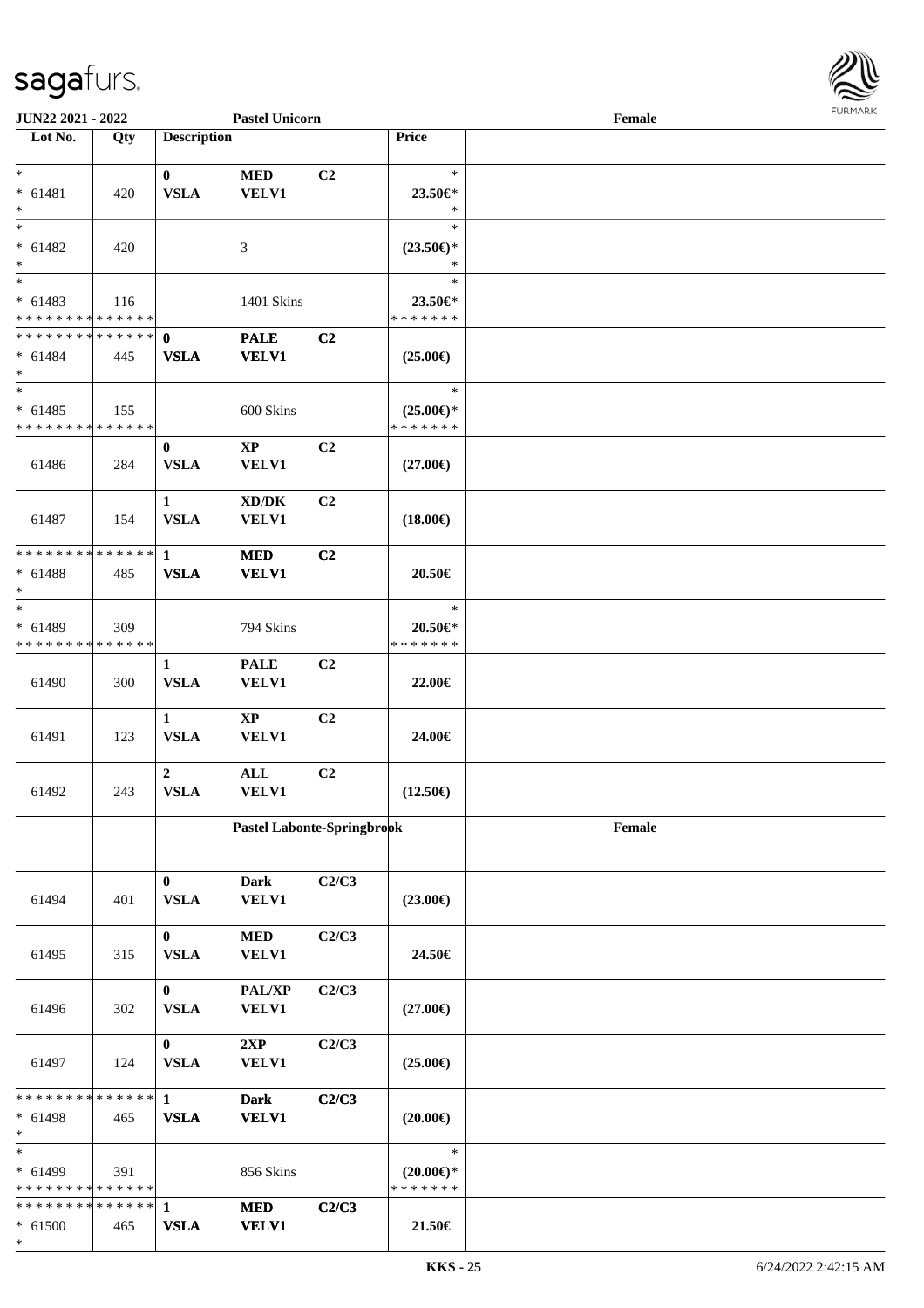

| <b>JUN22 2021 - 2022</b>                                          |     |                                | <b>Pastel Labonte-Springbrook</b> |                      |                                        | Female |  |
|-------------------------------------------------------------------|-----|--------------------------------|-----------------------------------|----------------------|----------------------------------------|--------|--|
| Lot No.                                                           | Qty | <b>Description</b>             |                                   |                      | <b>Price</b>                           |        |  |
| $\ast$<br>$* 61501$<br>* * * * * * * * * * * * * *                | 94  | $\mathbf{1}$<br><b>VSLA</b>    | <b>MED</b><br>VELV1               | C2/C3                | $\ast$<br>$21.50 \in$<br>* * * * * * * |        |  |
| * * * * * * * * * * * * * * <mark>*</mark><br>$* 61502$<br>$\ast$ | 465 | $\mathbf{1}$<br><b>VSLA</b>    | <b>PAL/XP</b><br><b>VELV1</b>     | C2/C3                | 24.00€                                 |        |  |
| $_{*}$<br>$* 61503$<br>* * * * * * * * <mark>* * * * * * *</mark> | 153 |                                | 618 Skins                         |                      | $\ast$<br>24.00€*<br>* * * * * * *     |        |  |
| 61504                                                             | 93  | $\mathbf{1}$<br><b>VSLA</b>    | 2XP<br>VELV1                      | C2/C3                | 21.50€                                 |        |  |
| * * * * * * * * <mark>* * * * * * *</mark><br>$* 61505$<br>*      | 465 | $\mathbf{2}$<br><b>VSLA</b>    | <b>DK/MED</b><br><b>VELV1</b>     | C2/C3                | 14.50€                                 |        |  |
| $\ast$<br>$* 61506$<br>* * * * * * * * <mark>* * * * * * *</mark> | 369 |                                | 834 Skins                         |                      | $\ast$<br>14.50€*<br>* * * * * * *     |        |  |
| 61507                                                             | 352 | $\overline{2}$<br><b>VSLA</b>  | PAL/XP<br>VELV1                   | C2/C3                | 19.00€                                 |        |  |
|                                                                   |     |                                | <b>Pastel Maple Ridge</b>         |                      |                                        | Female |  |
| 61509                                                             | 307 | $\bf{0}$<br><b>VSLA</b>        | <b>XD</b><br>VELV2                | C2/C3                | $(19.50\epsilon)$                      |        |  |
| 61510                                                             | 280 | $\mathbf{0}$<br><b>VSLA</b>    | <b>DK/MED</b><br>VELV2            | C2/C3                | 21.50€                                 |        |  |
| 61511                                                             | 399 | $\mathbf{1}$<br><b>VSLA</b>    | <b>XD</b><br>VELV2                | C2/C3                | $(16.00\epsilon)$                      |        |  |
| 61512                                                             | 280 | $\mathbf{1}$<br><b>VSLA</b>    | <b>Dark</b><br>VELV2              | C2/C3                | $(18.00\epsilon)$                      |        |  |
| 61513                                                             | 297 | $\mathbf{1}$<br>${\bf VSLA}$   | $\bf MED$<br>VELV2                | C2/C3                | 19.50€                                 |        |  |
| 61514                                                             | 189 | $\mathbf{1}$<br><b>VSLA</b>    | PAL/XP<br>VELV2                   | C2/C3                | $(21.50\epsilon)$                      |        |  |
| 61515                                                             | 172 | $\overline{2}$<br>${\bf VSLA}$ | $\mathbf{X}\mathbf{D}$<br>VELV2   | C2/C3                | 11.50€                                 |        |  |
| 61516                                                             | 278 | $\overline{2}$<br>${\bf VSLA}$ | $DK/MED$<br>VELV2                 | C2/C3                | 13.00€                                 |        |  |
|                                                                   |     |                                | Pastel Springbrook-Laboute        |                      |                                        | Female |  |
| 61518                                                             | 154 | 20<br>${\bf VSLA}$             | <b>DK/MED</b><br>VELV2            | C2/C3                | 26.00€                                 |        |  |
| 61519                                                             | 195 | 20<br><b>VSLA</b>              | PAL/XP<br>VELV2                   | C2/C3                | $(29.00\epsilon)$                      |        |  |
| 61520                                                             | 176 | 20<br>${\bf VSLA}$             | PAL/XP<br>VELV2                   | C2/C3<br><b>OPEN</b> | 26.00€                                 |        |  |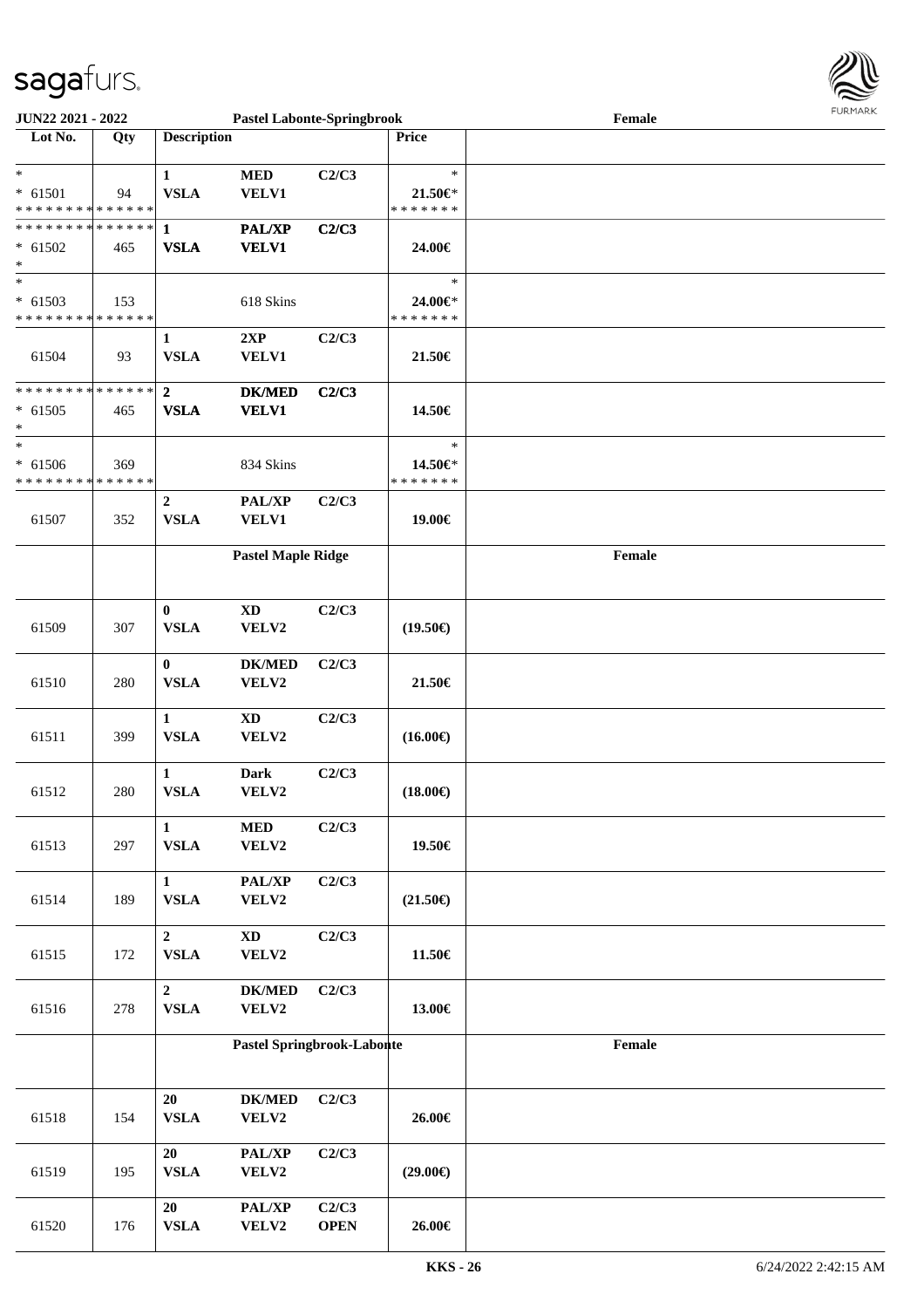\*



| <b>JUN22 2021 - 2022</b>                   |     |                    | <b>Pastel Springbrook-Labonte</b> |             |                                      | Female |  |
|--------------------------------------------|-----|--------------------|-----------------------------------|-------------|--------------------------------------|--------|--|
| Lot No.                                    | Qty | <b>Description</b> |                                   |             | <b>Price</b>                         |        |  |
|                                            |     |                    |                                   |             |                                      |        |  |
| ******** <mark>******</mark>               |     | $\mathbf{0}$       | <b>Dark</b>                       | C2/C3       |                                      |        |  |
| $* 61521$                                  | 425 | <b>VSLA</b>        | VELV2                             |             | $(24.00\epsilon)$                    |        |  |
| $\ast$                                     |     |                    |                                   |             |                                      |        |  |
| $\ast$                                     |     |                    |                                   |             | $\ast$                               |        |  |
| $* 61522$                                  | 28  |                    | 453 Skins                         |             | $(24.00\epsilon)$ *                  |        |  |
| * * * * * * * * <mark>* * * * * * *</mark> |     |                    |                                   |             | * * * * * * *                        |        |  |
| * * * * * * * * <mark>* * * * * * *</mark> |     | $\mathbf 0$        | <b>MED</b>                        | C2/C3       |                                      |        |  |
| $* 61523$                                  | 425 | <b>VSLA</b>        | VELV2                             |             | 25.00€                               |        |  |
| $\ast$                                     |     |                    |                                   |             |                                      |        |  |
| $\ast$                                     |     |                    |                                   |             | $\ast$                               |        |  |
| $* 61524$                                  | 77  |                    | 502 Skins                         |             | 25.00€*                              |        |  |
| * * * * * * * * * * * * * *                |     |                    |                                   |             | * * * * * * *                        |        |  |
| * * * * * * * * <mark>* * * * * * *</mark> |     | $\mathbf{0}$       | <b>PALE</b>                       | C2/C3       |                                      |        |  |
| $* 61525$                                  | 425 | <b>VSLA</b>        | VELV2                             |             | $(27.00\epsilon)$                    |        |  |
| *<br>$\ast$                                |     |                    |                                   |             |                                      |        |  |
|                                            |     |                    |                                   |             | $\ast$                               |        |  |
| $* 61526$<br>* * * * * * * * * * * * * *   | 182 |                    | 607 Skins                         |             | $(27.00\epsilon)$ *<br>* * * * * * * |        |  |
|                                            |     |                    |                                   |             |                                      |        |  |
|                                            |     | $\bf{0}$           | <b>XP</b>                         | C2/C3       |                                      |        |  |
| 61527                                      | 322 | <b>VSLA</b>        | VELV2                             |             | $(29.00\epsilon)$                    |        |  |
|                                            |     |                    |                                   |             |                                      |        |  |
|                                            |     | $\bf{0}$           | <b>DK/MED</b>                     | C2/C3       |                                      |        |  |
| 61528                                      | 288 | <b>VSLA</b>        | VELV2                             | <b>OPEN</b> | 21.00€                               |        |  |
|                                            |     |                    |                                   |             |                                      |        |  |
|                                            |     | $\bf{0}$           | <b>PAL/XP</b>                     | C2/C3       |                                      |        |  |
| 61529                                      | 426 | <b>VSLA</b>        | VELV2                             | <b>OPEN</b> | 23.50€                               |        |  |
| * * * * * * * * <mark>* * * * * * *</mark> |     | 1                  | <b>Dark</b>                       | C2/C3       |                                      |        |  |
| $* 61530$                                  | 465 | <b>VSLA</b>        | VELV2                             |             | $(20.50\epsilon)$                    |        |  |
|                                            |     |                    |                                   |             |                                      |        |  |
| $\ast$                                     |     |                    |                                   |             | $\ast$                               |        |  |
| $* 61531$                                  | 353 |                    | 818 Skins                         |             | $(20.50 \in )^*$                     |        |  |
| * * * * * * * * <mark>* * * * * * *</mark> |     |                    |                                   |             | * * * * * * *                        |        |  |
|                                            |     |                    | <b>MED</b>                        | C2/C3       |                                      |        |  |
| $* 61532$                                  | 465 | <b>VSLA</b>        | VELV2                             |             | $(22.00\epsilon)$                    |        |  |
| $\ast$                                     |     |                    |                                   |             |                                      |        |  |
| $\ast$                                     |     |                    |                                   |             | $\ast$                               |        |  |
| $*$ 61533                                  | 455 |                    | 920 Skins                         |             | $(22.00\epsilon)$ *                  |        |  |
| * * * * * * * * * * * * * * *              |     |                    |                                   |             | * * * * * * *                        |        |  |
|                                            |     |                    | <b>PALE</b>                       | C2/C3       |                                      |        |  |
| $* 61534$                                  | 465 | <b>VSLA</b>        | <b>VELV2</b>                      |             | $(23.50\epsilon)$                    |        |  |
| $\ast$                                     |     |                    |                                   |             |                                      |        |  |
| $\ast$                                     |     |                    |                                   |             | $\ast$                               |        |  |
| $* 61535$                                  | 440 |                    | 2                                 |             | $(23.50\epsilon)$ *                  |        |  |
|                                            |     |                    |                                   |             | $\ast$                               |        |  |
| $\ast$                                     |     |                    |                                   |             | $\ast$                               |        |  |
| $*$ 61536                                  | 41  |                    | 946 Skins                         |             | $(23.50\epsilon)$ *                  |        |  |
| * * * * * * * * * * * * * * *              |     |                    |                                   |             | * * * * * * *                        |        |  |
| ******** <mark>******</mark> 1             |     |                    | $\mathbf{X}\mathbf{P}$            | C2/C3       |                                      |        |  |
| $* 61537$                                  | 465 | <b>VSLA</b>        | <b>VELV2</b>                      |             | $(25.00\epsilon)$                    |        |  |
| $\ast$                                     |     |                    |                                   |             |                                      |        |  |
| $\ast$                                     |     |                    |                                   |             | $\ast$                               |        |  |
| $* 61538$                                  | 83  |                    | 548 Skins                         |             | $(25.00\epsilon)$ *                  |        |  |
| * * * * * * * * * * * * * * *              |     |                    |                                   |             | * * * * * * *                        |        |  |
|                                            |     | 1                  | <b>DK/MED</b>                     | C2/C3       |                                      |        |  |
| 61539                                      | 365 | <b>VSLA</b>        | <b>VELV2</b>                      | <b>OPEN</b> | 18.00€                               |        |  |
|                                            |     |                    |                                   |             |                                      |        |  |
|                                            |     |                    | <b>PAL/XP</b>                     | C2/C3       |                                      |        |  |
| $* 61540$                                  | 465 | <b>VSLA</b>        | <b>VELV2</b>                      | <b>OPEN</b> | 21.00€                               |        |  |
|                                            |     |                    |                                   |             |                                      |        |  |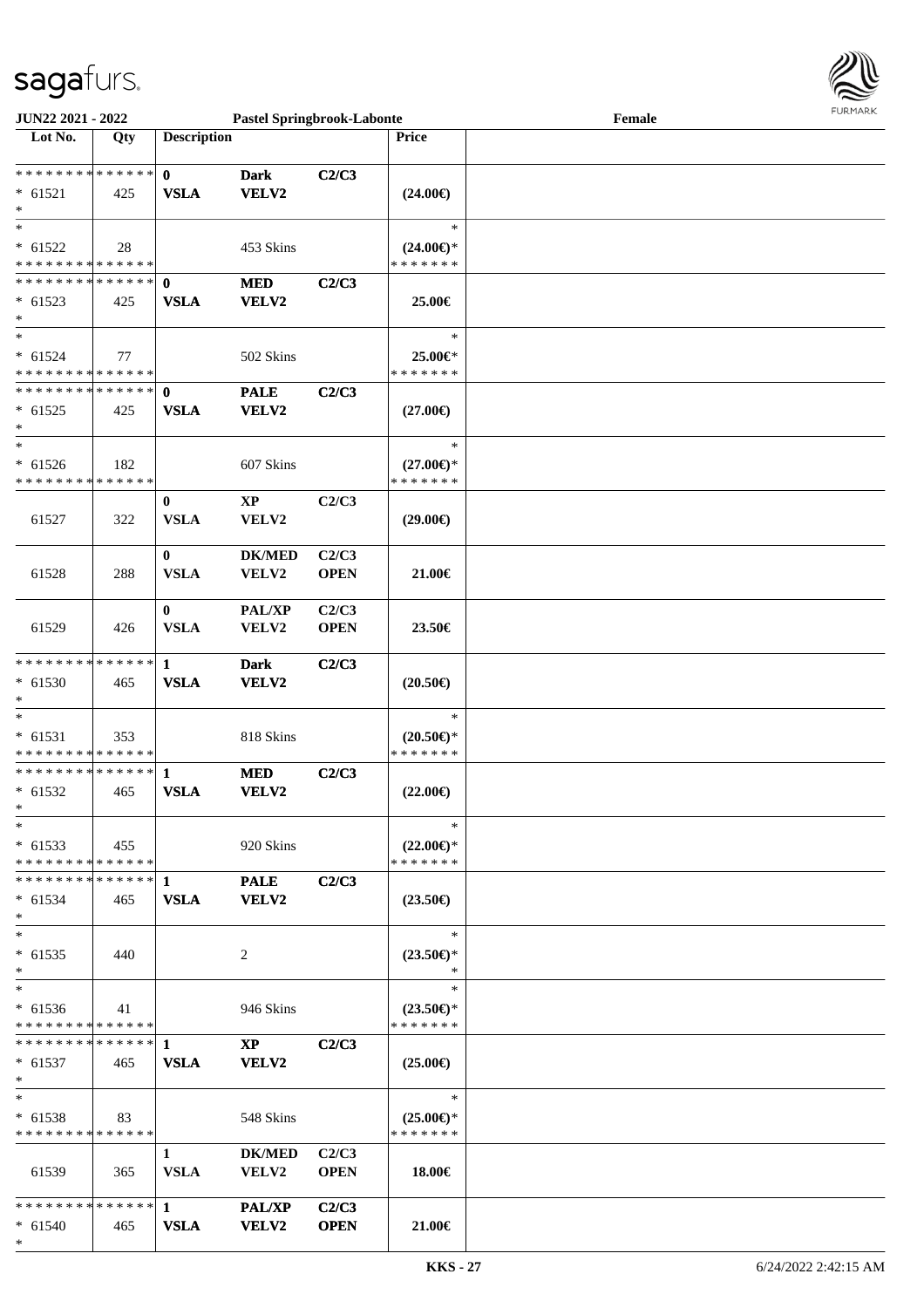\*

\*

\*

\*

\*

\*

\*



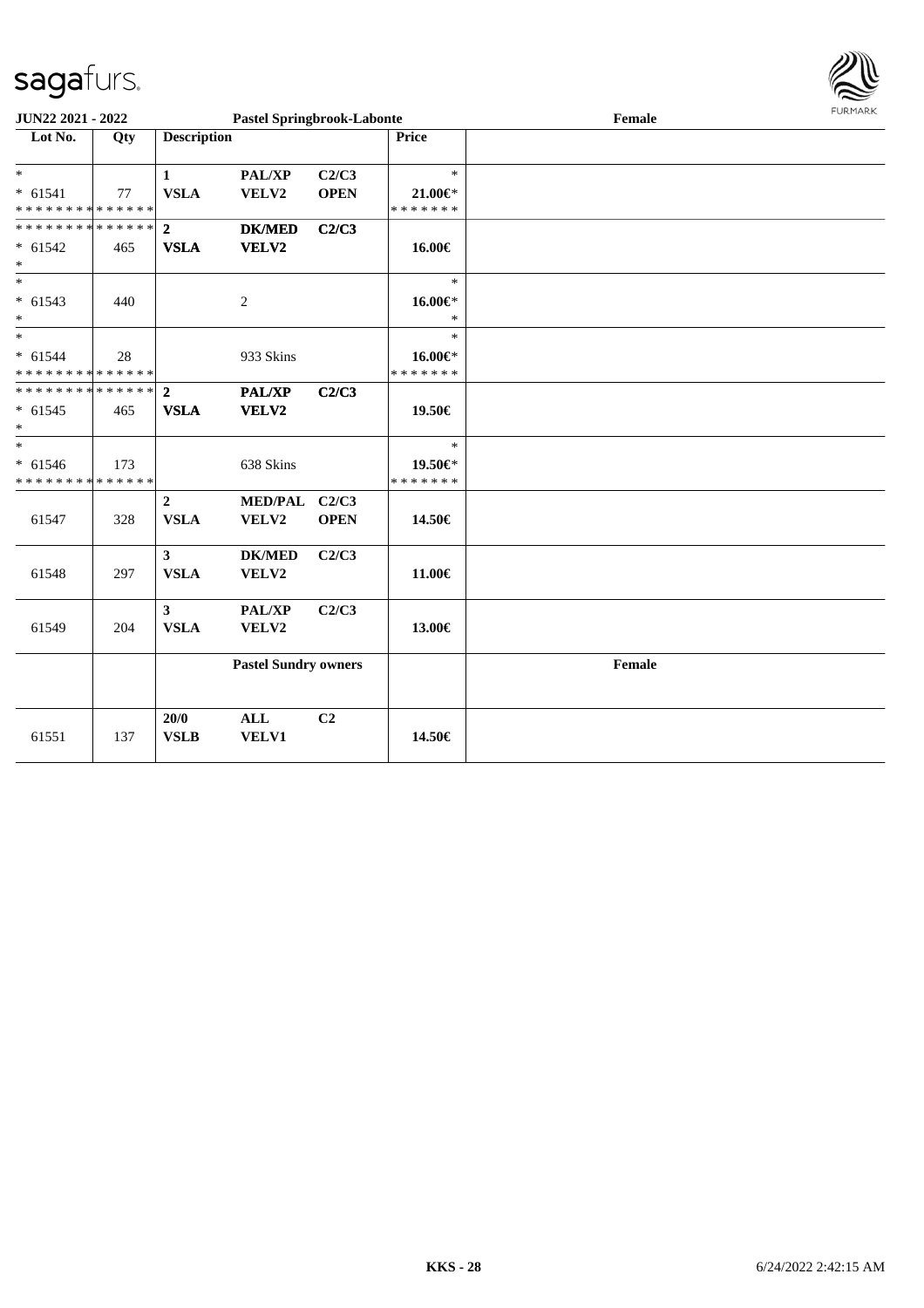

| <b>JUN22 2021 - 2022</b>                                     |     |                             | <b>Moyle Buff Moyle Mink</b> |       |                                                | Female |  |
|--------------------------------------------------------------|-----|-----------------------------|------------------------------|-------|------------------------------------------------|--------|--|
| Lot No.                                                      | Qty | <b>Description</b>          |                              |       | Price                                          |        |  |
| 61561                                                        | 85  | $\bf{0}$<br><b>GOLD</b>     | XP/2XP<br>VELV1              | C1/C2 | $(34.00\epsilon)$                              |        |  |
| 61562                                                        | 84  | $\bf{0}$<br><b>GOLD</b>     | PAL/XP<br>VELV2              | $C1+$ | $(36.00\epsilon)$                              |        |  |
| 61563                                                        | 179 | $\bf{0}$<br><b>GOLD</b>     | PAL/XP<br>VELV2              | C1/C2 | $(36.00\epsilon)$                              |        |  |
| 61564                                                        | 151 | $\bf{0}$<br><b>GOLD</b>     | PAL/XP<br>VELV2              | C3    | $(35.00\epsilon)$                              |        |  |
| 61565                                                        | 130 | $\bf{0}$<br><b>GOLD</b>     | 2XP<br>VELV2                 | $C1+$ | $(37.00\epsilon)$                              |        |  |
| * * * * * * * * <mark>* * * * * * *</mark><br>$* 61566$<br>* | 425 | $\mathbf{0}$<br><b>GOLD</b> | 2XP<br><b>VELV2</b>          | C1/C2 | $(37.00\epsilon)$                              |        |  |
| $\ast$<br>$* 61567$<br>* * * * * * * * * * * * * *           | 103 |                             | 528 Skins                    |       | $\ast$<br>$(37.00\epsilon)$ *<br>* * * * * * * |        |  |
| 61568                                                        | 77  | $\bf{0}$<br><b>GOLD</b>     | 3XP<br>VELV2                 | $C1+$ | $(37.00\epsilon)$                              |        |  |
| 61569                                                        | 162 | $\bf{0}$<br><b>GOLD</b>     | 2XP/3XP<br>VELV2             | C3    | $(36.00\epsilon)$                              |        |  |
| 61570                                                        | 114 | $\bf{0}$<br><b>GOLD</b>     | 2XP/3XP<br>VELV3             | C1/C2 | $(35.00\epsilon)$                              |        |  |
| 61571                                                        | 144 | $\mathbf{1}$<br><b>GOLD</b> | 2XP/3XP<br><b>VELV1</b>      | C1/C2 | $(29.00\epsilon)$                              |        |  |
| 61572                                                        | 327 | $\mathbf{1}$<br><b>GOLD</b> | PAL/XP<br>VELV2              | $C1+$ | $(31.00\epsilon)$                              |        |  |
| 61573                                                        | 485 | $\mathbf{1}$<br><b>GOLD</b> | PAL/XP<br>VELV2              | C1/C2 | $(30.00\epsilon)$                              |        |  |
| 61574                                                        | 368 | $\mathbf{1}$<br><b>GOLD</b> | PAL/XP<br>VELV2              | C3    | $(29.00\epsilon)$                              |        |  |
| 61575                                                        | 282 | $\mathbf{1}$<br><b>GOLD</b> | 2XP/3XP<br>VELV2             | C3    | (30.00)                                        |        |  |
| 61576                                                        | 193 | $\mathbf{1}$<br><b>GOLD</b> | 3XP<br>VELV2                 | $C1+$ | $(32.00\epsilon)$                              |        |  |
| 61577                                                        | 123 | 0/1<br><b>GOLD</b>          | 4XP<br>VELV2                 | C1/C2 | $(34.00\epsilon)$                              |        |  |
| 61578                                                        | 113 | 0/1<br><b>GOLD</b>          | PAL/XP<br>VELV3              | C1/C2 | $(31.00\epsilon)$                              |        |  |
| 61579                                                        | 143 | $\mathbf{1}$<br><b>GOLD</b> | 2XP<br>VELV3                 | C1/C2 | $(29.00\epsilon)$                              |        |  |
| 61580                                                        | 112 | $\mathbf{1}$<br><b>GOLD</b> | 3XP<br>VELV3                 | C1/C2 | $(29.00\epsilon)$                              |        |  |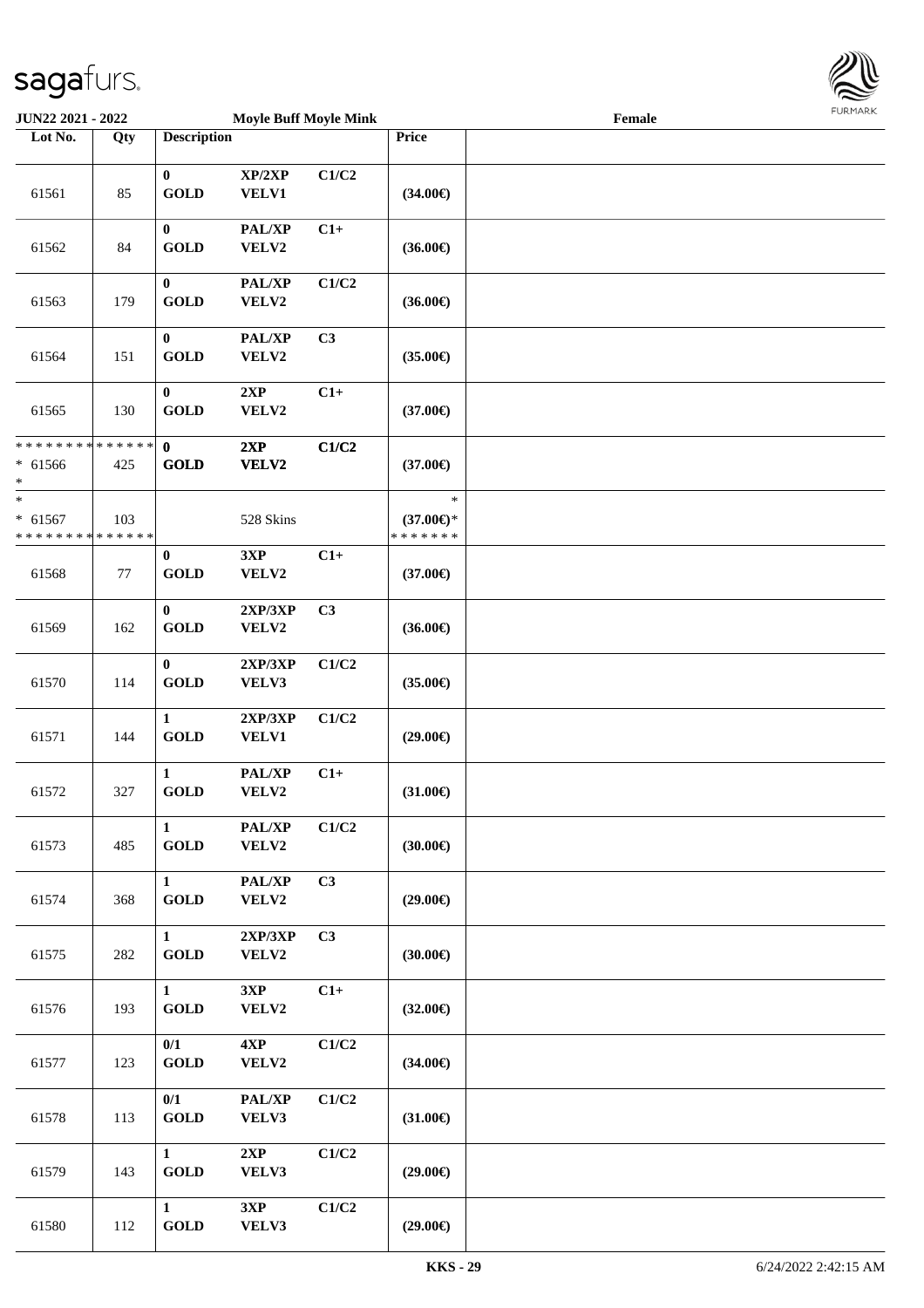

|         | <b>Moyle Buff Moyle Mink</b><br><b>JUN22 2021 - 2022</b> |                                 |                               |                |                   | Female | FURMARK |
|---------|----------------------------------------------------------|---------------------------------|-------------------------------|----------------|-------------------|--------|---------|
| Lot No. | Qty                                                      | <b>Description</b>              |                               |                | <b>Price</b>      |        |         |
| 61581   | 95                                                       | $\boldsymbol{2}$<br><b>GOLD</b> | XP/2XP<br><b>VELV1</b>        | C1/C2          | $(22.00\epsilon)$ |        |         |
| 61582   | 123                                                      | $\overline{2}$<br><b>GOLD</b>   | PAL/XP<br><b>VELV2</b>        | $C1+$          | $(24.50\epsilon)$ |        |         |
| 61583   | 199                                                      | $\overline{2}$<br><b>GOLD</b>   | <b>PAL/XP</b><br><b>VELV2</b> | C1/C2          | $(24.00\epsilon)$ |        |         |
| 61584   | 372                                                      | $\boldsymbol{2}$<br><b>GOLD</b> | 2XP<br><b>VELV2</b>           | C1/C2          | $(25.00\epsilon)$ |        |         |
| 61585   | 104                                                      | $\overline{2}$<br><b>GOLD</b>   | XP/2XP<br><b>VELV2</b>        | C <sub>3</sub> | $(24.00\epsilon)$ |        |         |
| 61586   | 56                                                       | $\overline{2}$<br><b>GOLD</b>   | XP/2XP<br>VELV3               | C1/C2          | $(22.00\epsilon)$ |        |         |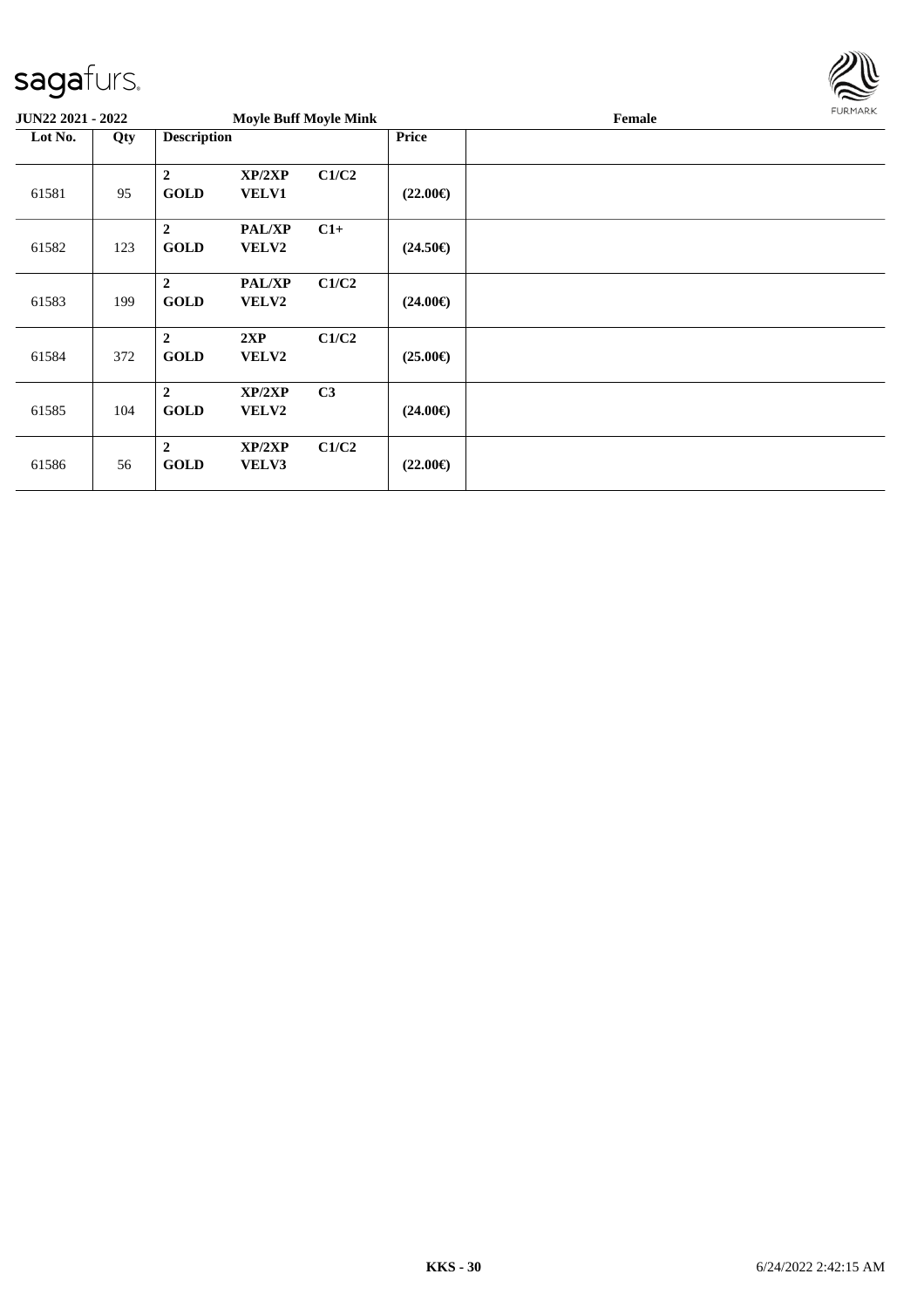

| <b>JUN22 2021 - 2022</b> |     |                              | <b>Moyle Buff Moyle Mink</b> |       |                   | Female | <b>FUNITANN</b> |
|--------------------------|-----|------------------------------|------------------------------|-------|-------------------|--------|-----------------|
| Lot No.                  | Qty | <b>Description</b>           |                              |       | Price             |        |                 |
| 61601                    | 128 | $\bf{0}$<br><b>SLVR</b>      | PAL/XP<br>VELV2              | C1/C2 | $(35.00\epsilon)$ |        |                 |
| 61602                    | 190 | $\bf{0}$<br><b>SLVR</b>      | 2XP<br>VELV2                 | C1/C2 | $(36.00\epsilon)$ |        |                 |
| 61603                    | 91  | $\bf{0}$<br><b>SLVR</b>      | 2XP/3XP<br>VELV2             | $C1+$ | $(36.00\epsilon)$ |        |                 |
| 61604                    | 59  | $\bf{0}$<br><b>SLVR</b>      | 3XP<br>VELV2                 | C1/C2 | $(36.00\epsilon)$ |        |                 |
| 61605                    | 78  | 0/1<br><b>SLVR</b>           | PAL/XP<br>VELV2              | $C1+$ | $(32.00\epsilon)$ |        |                 |
| 61606                    | 165 | $\mathbf{1}$<br><b>SLVR</b>  | PAL/XP<br>VELV2              | C1/C2 | $(29.00\epsilon)$ |        |                 |
| 61607                    | 259 | $\mathbf{1}$<br><b>SLVR</b>  | 2XP<br>VELV2                 | C1/C2 | (30.00)           |        |                 |
| 61608                    | 145 | $\mathbf{1}$<br><b>SLVR</b>  | 2XP/3XP<br>VELV2             | $C1+$ | $(31.00\epsilon)$ |        |                 |
| 61609                    | 113 | $\mathbf{1}$<br><b>SLVR</b>  | 3XP<br>VELV2                 | C1/C2 | (30.00)           |        |                 |
| 61611                    | 55  | $\bf{0}$<br>${\bf VSLA}$     | 2XP/3XP<br><b>VELV1</b>      | C1/C2 | $(32.00\epsilon)$ |        |                 |
| 61612                    | 265 | $\bf{0}$<br>${\bf VSLA}$     | 2XP<br>VELV2                 | C1/C2 | $(34.00\epsilon)$ |        |                 |
| 61613                    | 87  | $\bf{0}$<br>${\bf VSLA}$     | 2XP/3XP<br>VELV2             | $C1+$ | $(34.00\epsilon)$ |        |                 |
| 61614                    | 108 | $\mathbf{0}$<br>${\bf VSLA}$ | 3XP<br>VELV2                 | C1/C2 | $(34.00\epsilon)$ |        |                 |
| 61615                    | 92  | $\mathbf{0}$<br><b>VSLA</b>  | 2XP/3XP<br>VELV2             | C3    | $(32.00\epsilon)$ |        |                 |
| 61616                    | 108 | $\mathbf{1}$<br><b>VSLA</b>  | 2XP/3XP<br><b>VELV1</b>      | C1/C2 | $(26.00\epsilon)$ |        |                 |
| 61617                    | 446 | $\mathbf{1}$<br><b>VSLA</b>  | 2XP<br>VELV2                 | C1/C2 | $(28.00\epsilon)$ |        |                 |
| 61618                    | 157 | $\mathbf{1}$<br><b>VSLA</b>  | 2XP/3XP<br>VELV2             | $C1+$ | $(29.00\epsilon)$ |        |                 |
| 61619                    | 185 | $\mathbf{1}$<br><b>VSLA</b>  | 2XP/3XP<br>VELV2             | C3    | $(27.00\epsilon)$ |        |                 |
| 61620                    | 138 | $\mathbf{1}$<br>${\bf VSLA}$ | 3XP<br>VELV2                 | C1/C2 | $(28.00\epsilon)$ |        |                 |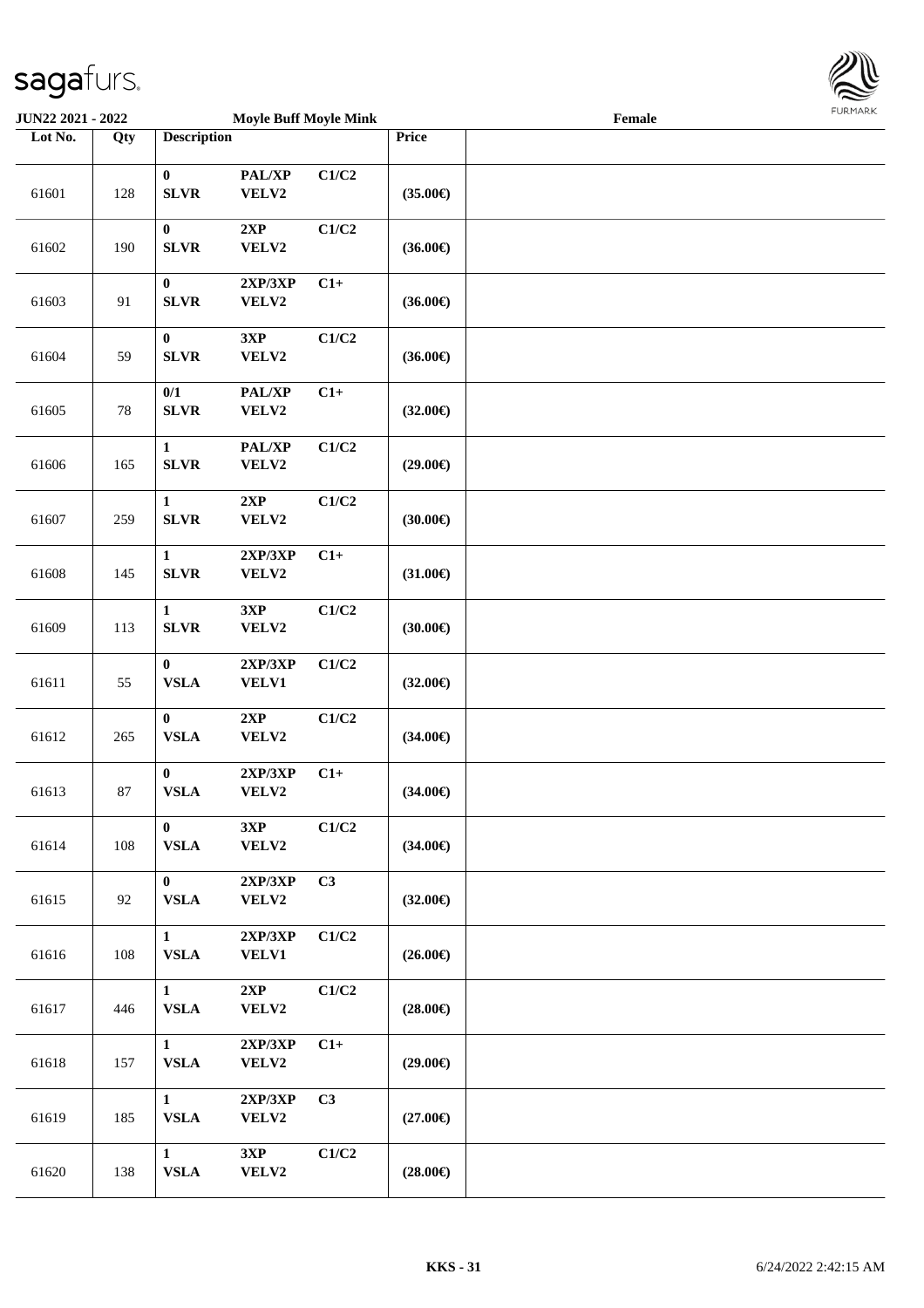

| <b>JUN22 2021 - 2022</b> |     |                               | <b>Moyle Buff Moyle Mink</b> |                      |                   | FURMARK |  |
|--------------------------|-----|-------------------------------|------------------------------|----------------------|-------------------|---------|--|
| Lot No.                  | Qty | <b>Description</b>            |                              |                      | Price             |         |  |
| 61621                    | 71  | 0/1<br><b>VSLA</b>            | 2XP/3XP<br><b>VELV2</b>      | C1/C2<br><b>OPEN</b> | $(27.00\epsilon)$ |         |  |
| 61622                    | 56  | $\overline{2}$<br><b>VSLA</b> | XP/2XP<br><b>VELV1</b>       | C1/C2                | $(20.00\epsilon)$ |         |  |
| 61623                    | 181 | $\overline{2}$<br><b>VSLA</b> | 2XP/3XP<br><b>VELV2</b>      | C1/C2                | $(23.00\epsilon)$ |         |  |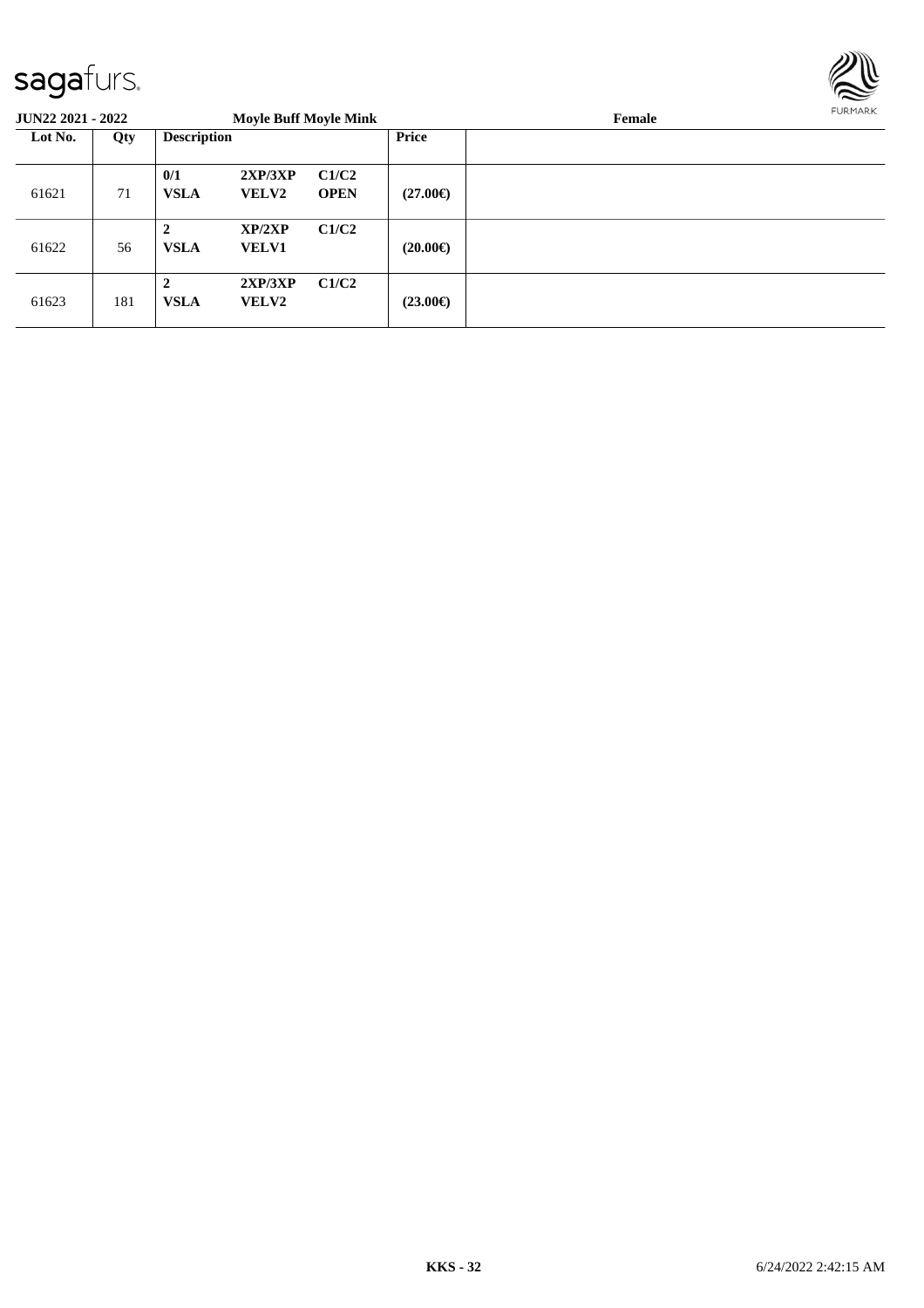| <b>JUN22 2021 - 2022</b>                          |     |                      | <b>Pastel</b>      |                |                                    | Male |  |  |
|---------------------------------------------------|-----|----------------------|--------------------|----------------|------------------------------------|------|--|--|
| Lot No.                                           | Qty | <b>Description</b>   |                    |                | <b>Price</b>                       |      |  |  |
| 338801                                            | 86  | 50<br><b>SAGA</b>    | <b>ALL</b>         | C <sub>2</sub> | 40.00€                             |      |  |  |
| 338802                                            | 141 | 40/30<br>SI          | ALL                | C <sub>2</sub> | 31.00€                             |      |  |  |
| * * * * * * * * * * * * * *<br>* 338803<br>$\ast$ | 225 | 40/30<br><b>SAGA</b> | $\mathbf{ALL}$     | C2             | 36.00€                             |      |  |  |
| $*$<br>* 338804<br>* * * * * * * * * * * * * *    | 180 |                      | 405 Skins          |                | $\ast$<br>37.00€*<br>* * * * * * * |      |  |  |
| 338805                                            | 82  | 40/30<br><b>IA</b>   | ALL<br><b>CHIP</b> | C2             | 30.00€                             |      |  |  |
| 338806                                            | 188 | 20/0<br>SI           | ALL                | C2             | 19.50€                             |      |  |  |
| 338807                                            | 145 | 20/0<br>$\bf{IB}$    | <b>ALL</b><br>CHIP | C <sub>2</sub> | 17.50€                             |      |  |  |
| 338808                                            | 245 | 20/0<br>SR/S         | ALL                | C2             | 33.00€                             |      |  |  |

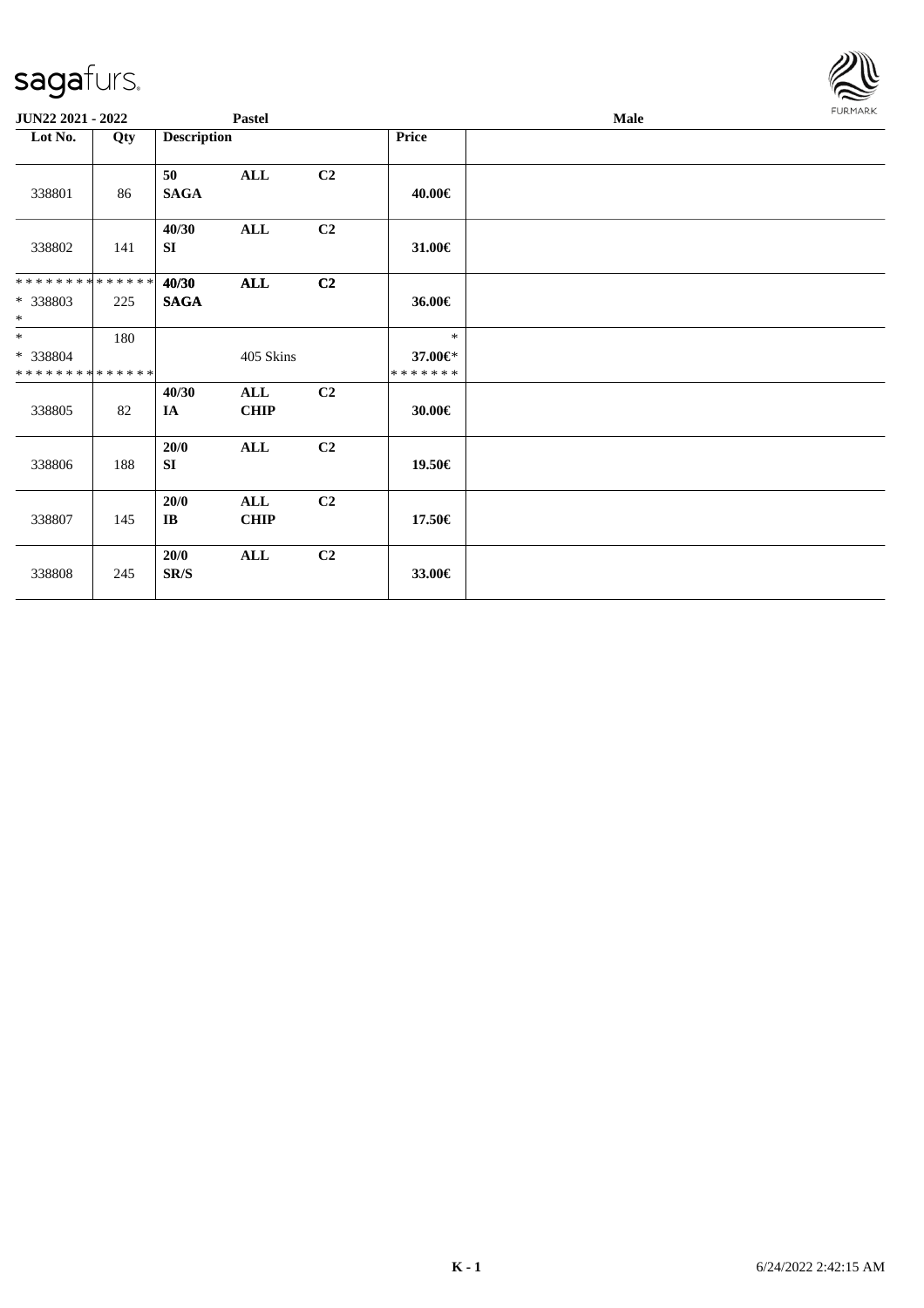| JUN22 2021 - 2022                                 |                    |                    | <b>Pastel</b>                           |                |                                                | Male |  |
|---------------------------------------------------|--------------------|--------------------|-----------------------------------------|----------------|------------------------------------------------|------|--|
| Lot No.                                           | Qty                | <b>Description</b> |                                         |                | Price                                          |      |  |
| * * * * * * * * * * * * * *<br>* 338821<br>$*$    | 185                | 50<br>SR/S         | $2\mathbf{X}\mathbf{D}$<br><b>VELV1</b> | C1/C2          | 35.00€                                         |      |  |
| $\ast$<br>* 338822<br>* * * * * * * * * * * * * * | 41                 |                    | 226 Skins                               |                | $\ast$<br>34.00€*<br>* * * * * * *             |      |  |
| 338823                                            | 146                | 50<br>SR/S         | XD<br><b>VELV1</b>                      | C1             | 42.00€                                         |      |  |
| 338824                                            | 144                | 50<br>SR/S         | $\mathbf{X}\mathbf{D}$<br><b>VELV1</b>  | C2             | 43.00€                                         |      |  |
| * * * * * * * * * * * * * *<br>* 338825<br>$*$    | 185                | 50<br>SR/S         | <b>DK/MED</b><br><b>VELV1</b>           | C1/C2          | 45.00€                                         |      |  |
| $\ast$<br>* 338826<br>* * * * * * * * * * * * * * | 81                 |                    | 266 Skins                               |                | $\ast$<br>36.00€*<br>* * * * * * *             |      |  |
| 338827                                            | 238                | 50/40<br>SI        | <b>XD</b><br>VELV1                      | C2             | 31.00€                                         |      |  |
| 338828                                            | 137                | 50/40<br>SI        | <b>DK/MED</b><br>VELV1                  | C <sub>2</sub> | 31.00€                                         |      |  |
| 338829                                            | 159                | 40<br>SR/S         | $2\mathbf{X}\mathbf{D}$<br><b>VELV1</b> | C1/C2          | 31.00€                                         |      |  |
| * * * * * * * *<br>* 338830<br>$\ast$             | * * * * * *<br>205 | 40<br>SR/S         | <b>XD</b><br><b>VELV1</b>               | C1/C2          | 32.00€                                         |      |  |
| $\ast$<br>* 338831<br>* * * * * * * * * * * * * * | 152                |                    | 357 Skins                               |                | $\ast$<br>32.00€*<br>* * * * * * *             |      |  |
| 338832                                            | 139                | 50/40<br>SR/S      | 2XD/XD<br><b>VELV1</b>                  | C3             | 32.00€                                         |      |  |
| 338833                                            | 165                | 40<br>SR/S         | Dark<br><b>VELV1</b>                    | C1/C2          | 33.00€                                         |      |  |
| 338834                                            | 63                 | 40<br>SR/S         | <b>MED</b><br><b>VELV1</b>              | C1/C2          | 34.00€                                         |      |  |
| 338835                                            | 116                | 50/40<br>SR/S      | <b>DK/MED</b><br>VELV1                  | C <sub>3</sub> | 37.00€                                         |      |  |
| * * * * * * * *<br>* 338836<br>$\ast$             | * * * * * *<br>205 | 40<br>SR/S         | $2\mathbf{X}\mathbf{D}$<br>VELV2        | C1/C2          | 32.00€                                         |      |  |
| $*$<br>* 338837<br>* * * * * * * * * * * * * *    | 34                 |                    | 239 Skins                               |                | $\ast$<br>31.00€*<br>* * * * * * *             |      |  |
| 338838                                            | 109                | 40<br>SR/S         | XD<br><b>VELV2</b>                      | C1             | $(32.00\epsilon)$                              |      |  |
| * * * * * * * * * * * * * *<br>* 338839<br>$\ast$ | 205                | 40<br>SR/S         | <b>XD</b><br>VELV2                      | C <sub>2</sub> | $(32.00\epsilon)$                              |      |  |
| $*$<br>* 338840<br>* * * * * * * * * * * * * *    | 111                |                    | 316 Skins                               |                | $\ast$<br>$(32.00\epsilon)$ *<br>* * * * * * * |      |  |

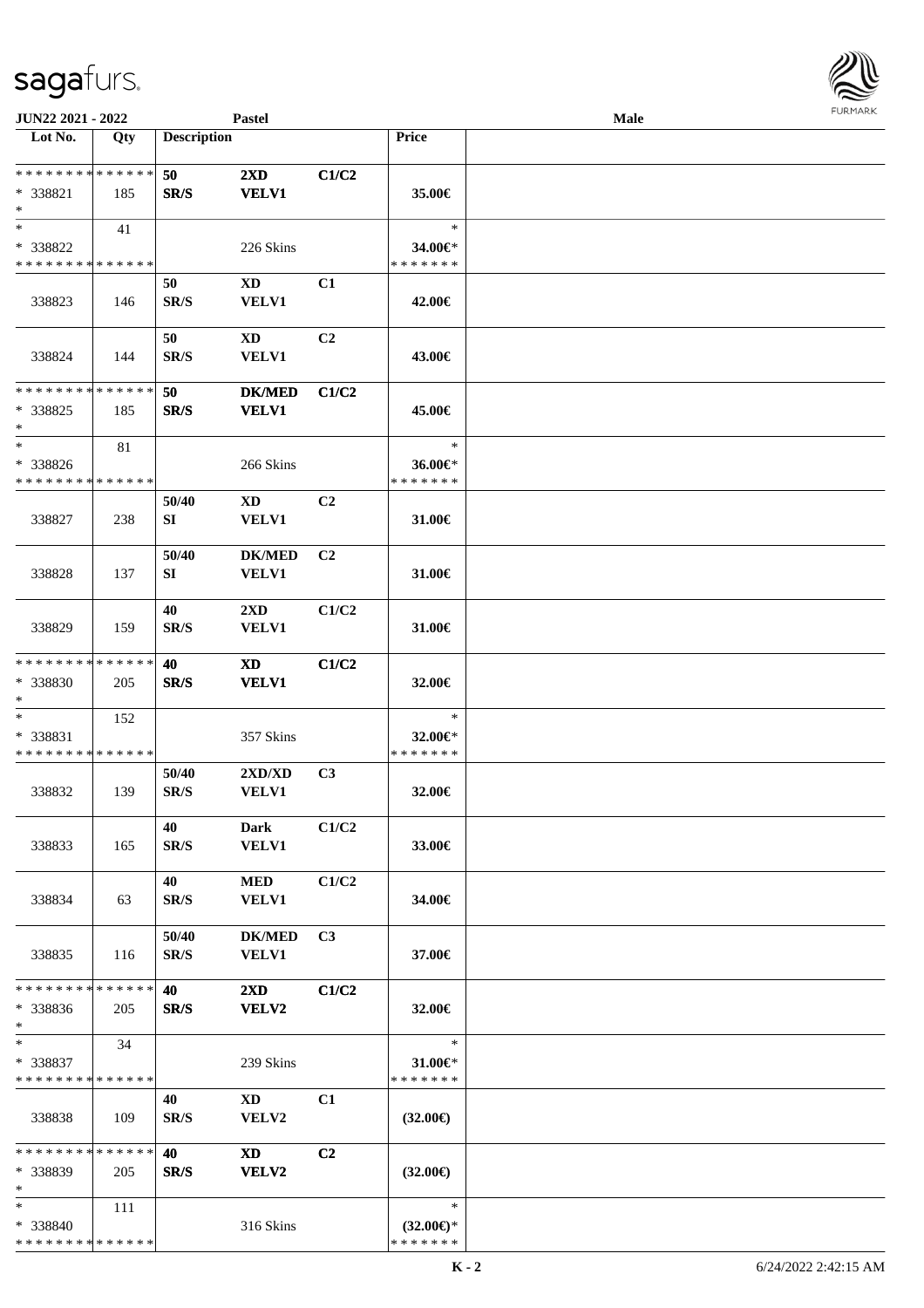| <b>JUN22 2021 - 2022</b>                                      |     |                                 | <b>Pastel</b>                              |                               |                                    | <b>Male</b> |  |
|---------------------------------------------------------------|-----|---------------------------------|--------------------------------------------|-------------------------------|------------------------------------|-------------|--|
| Lot No.                                                       | Qty | <b>Description</b>              |                                            |                               | Price                              |             |  |
| 338841                                                        | 99  | 40<br>SR/S                      | <b>Dark</b><br>VELV2                       | C1                            | 32.00€                             |             |  |
| 338842                                                        | 221 | 40<br>SR/S                      | <b>Dark</b><br>VELV2                       | C2                            | 32.00€                             |             |  |
| 338843                                                        | 129 | 40<br>SR/S                      | <b>MED</b><br>VELV2                        | C1/C2                         | 36.00€                             |             |  |
| 338844                                                        | 152 | 50/40<br>IA                     | $\mathbf{X}\mathbf{D}$<br><b>VELV1</b>     | C2<br><b>CHIP</b>             | 29.00€                             |             |  |
| 338845                                                        | 129 | 50/40<br>$I\!\!A$               | Dark<br><b>VELV1</b>                       | C2<br><b>CHIP</b>             | 31.00€                             |             |  |
| 338846                                                        | 93  | 50/40<br>$I\!\!A$               | $\bf MED$<br><b>VELV1</b>                  | C <sub>2</sub><br><b>CHIP</b> | 32.00€                             |             |  |
| 338847                                                        | 182 | 30<br>${\bf S}{\bf I}$          | 2XD/XD<br><b>VELV1</b>                     | C2                            | 26.00€                             |             |  |
| 338848                                                        | 171 | 30<br>SI                        | <b>DK/MED</b><br><b>VELV1</b>              | C2                            | 26.50€                             |             |  |
| 338849                                                        | 172 | 40/30<br>$\mathbf{I}\mathbf{B}$ | $\mathbf{ALL}$<br><b>VELV1</b>             | C <sub>2</sub><br><b>CHIP</b> | 22.50€                             |             |  |
| 338850                                                        | 200 | 30<br>SR/S                      | 2XD<br>VELV1                               | C1/C2                         | 29.00€                             |             |  |
| 338851                                                        | 115 | 30<br>SR/S                      | 2XD<br><b>VELV1</b>                        | C3                            | 28.00€                             |             |  |
| * * * * * * * * <mark>* * * * * * *</mark><br>* 338852<br>$*$ | 225 | 30<br>SR/S                      | $\boldsymbol{\mathrm{XD}}$<br><b>VELV1</b> | C1/C2                         | 29.00€                             |             |  |
| $\ast$<br>* 338853<br>* * * * * * * * * * * * * *             | 68  |                                 | 293 Skins                                  |                               | $\ast$<br>29.00€*<br>* * * * * * * |             |  |
| 338854                                                        | 197 | 30<br>SR/S                      | $\mathbf{X}\mathbf{D}$<br><b>VELV1</b>     | C3                            | 28.00€                             |             |  |
| 338855                                                        | 254 | 30<br>SR/S                      | <b>Dark</b><br><b>VELV1</b>                | C1/C2                         | 29.50€                             |             |  |
| 338856                                                        | 222 | 30<br>SR/S                      | <b>Dark</b><br>VELV1                       | C3                            | 31.00€                             |             |  |
| 338857                                                        | 157 | 30<br>SR/S                      | <b>MED</b><br><b>VELV1</b>                 | C1/C2                         | 32.00€                             |             |  |
| 338858                                                        | 212 | 30<br>SR/S                      | <b>MED</b><br>VELV1                        | C <sub>3</sub>                | 32.00€                             |             |  |
| 338859                                                        | 103 | 40/30<br>SR/S                   | PAL/XP<br><b>VELV1</b>                     | C <sub>2</sub>                | 31.00€                             |             |  |
| 338860                                                        | 171 | 30<br>SR/S                      | $2\mathbf{X}\mathbf{D}$<br>VELV2           | C1/C2                         | $(29.50\epsilon)$                  |             |  |

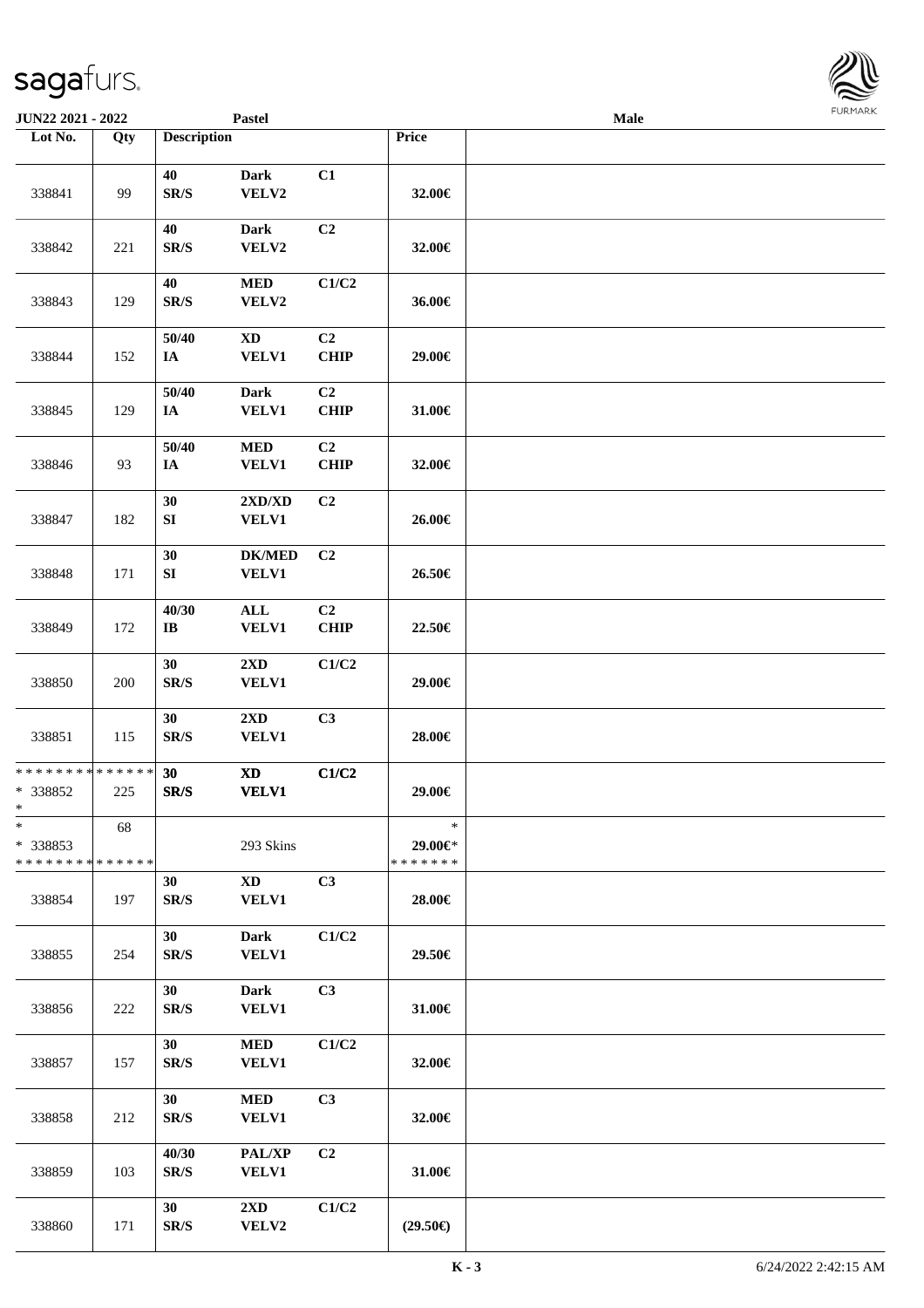| <b>JUN22 2021 - 2022</b>                                         |                    |                                | Pastel                        |                   |                                                | <b>Male</b> |  |
|------------------------------------------------------------------|--------------------|--------------------------------|-------------------------------|-------------------|------------------------------------------------|-------------|--|
| Lot No.                                                          | Qty                | <b>Description</b>             |                               |                   | Price                                          |             |  |
| * * * * * * * * <mark>* * * * * * *</mark><br>* 338861<br>$\ast$ | 225                | 30<br>SR/S                     | <b>XD</b><br>VELV2            | C1/C2             | $(29.50\epsilon)$                              |             |  |
| $\ast$<br>* 338862<br>* * * * * * * * <mark>* * * * * * *</mark> | 49                 |                                | 274 Skins                     |                   | $\ast$<br>$(29.50\epsilon)$ *<br>* * * * * * * |             |  |
| 338863                                                           | 238                | 30<br>SR/S                     | <b>Dark</b><br>VELV2          | C1/C2             | $(29.50\epsilon)$                              |             |  |
| 338864                                                           | 200                | 30<br>SR/S                     | $\bf MED$<br>VELV2            | C1/C2             | 33.00€                                         |             |  |
| * * * * * * * *<br>* 338865<br>*                                 | * * * * * *<br>225 | 30<br>IA                       | 2XD/XD<br><b>VELV1</b>        | C2<br><b>CHIP</b> | 25.50€                                         |             |  |
| $\ast$<br>* 338866<br>* * * * * * * *                            | 46<br>* * * * * *  |                                | 271 Skins                     |                   | $\ast$<br>25.00€*<br>* * * * * * *             |             |  |
| 338867                                                           | 160                | 30<br>IA                       | <b>Dark</b><br><b>VELV1</b>   | C2<br><b>CHIP</b> | 26.50€                                         |             |  |
| 338868                                                           | 132                | 30<br>IA                       | <b>MED</b><br>VELV1           | C2<br><b>CHIP</b> | 27.00€                                         |             |  |
| 338869                                                           | 36                 | 40/30<br>IA                    | PAL/XP<br><b>VELV1</b>        | C2<br><b>CHIP</b> | 27.00€                                         |             |  |
| 338870                                                           | 47                 | 30/20<br>${\bf S}{\bf I}$      | PAL/XP<br><b>VELV1</b>        | C2                | 25.00€                                         |             |  |
| 338871                                                           | 169                | 20<br>$\mathbf{SR}/\mathbf{S}$ | <b>XD</b><br>VELV2            | C2                | $(25.00\epsilon)$                              |             |  |
| 338872                                                           | 143                | 20<br>SR/S                     | <b>Dark</b><br>VELV2          | C2                | 25.00€                                         |             |  |
| 338873                                                           | 115                | 20<br>SR/S                     | $\bf MED$<br>VELV2            | C <sub>2</sub>    | 27.00€                                         |             |  |
| 338874                                                           | 247                | 20/0<br>SI                     | 2XD/XD<br><b>VELV1</b>        | C <sub>2</sub>    | 19.50€                                         |             |  |
| 338875                                                           | 124                | 20/0<br>SI                     | <b>DK/MED</b><br><b>VELV1</b> | C2                | 22.00€                                         |             |  |
| 338876                                                           | 302                | $20/0$<br>SR/S                 | 2XD/XD<br><b>VELV1</b>        | C1/C2             | 21.50€                                         |             |  |
| 338877                                                           | 288                | 20/0<br>SR/S                   | 2XD/XD<br><b>VELV1</b>        | C3                | 21.00€                                         |             |  |
| 338878                                                           | 131                | 20/0<br>SR/S                   | <b>Dark</b><br><b>VELV1</b>   | C1/C2             | 27.00€                                         |             |  |
| 338879                                                           | 269                | 20/0<br>SR/S                   | <b>Dark</b><br><b>VELV1</b>   | C3                | 27.00€                                         |             |  |
| 338880                                                           | 116                | 20/0<br>SR/S                   | <b>MED</b><br><b>VELV1</b>    | C1/C2             | 32.00€                                         |             |  |

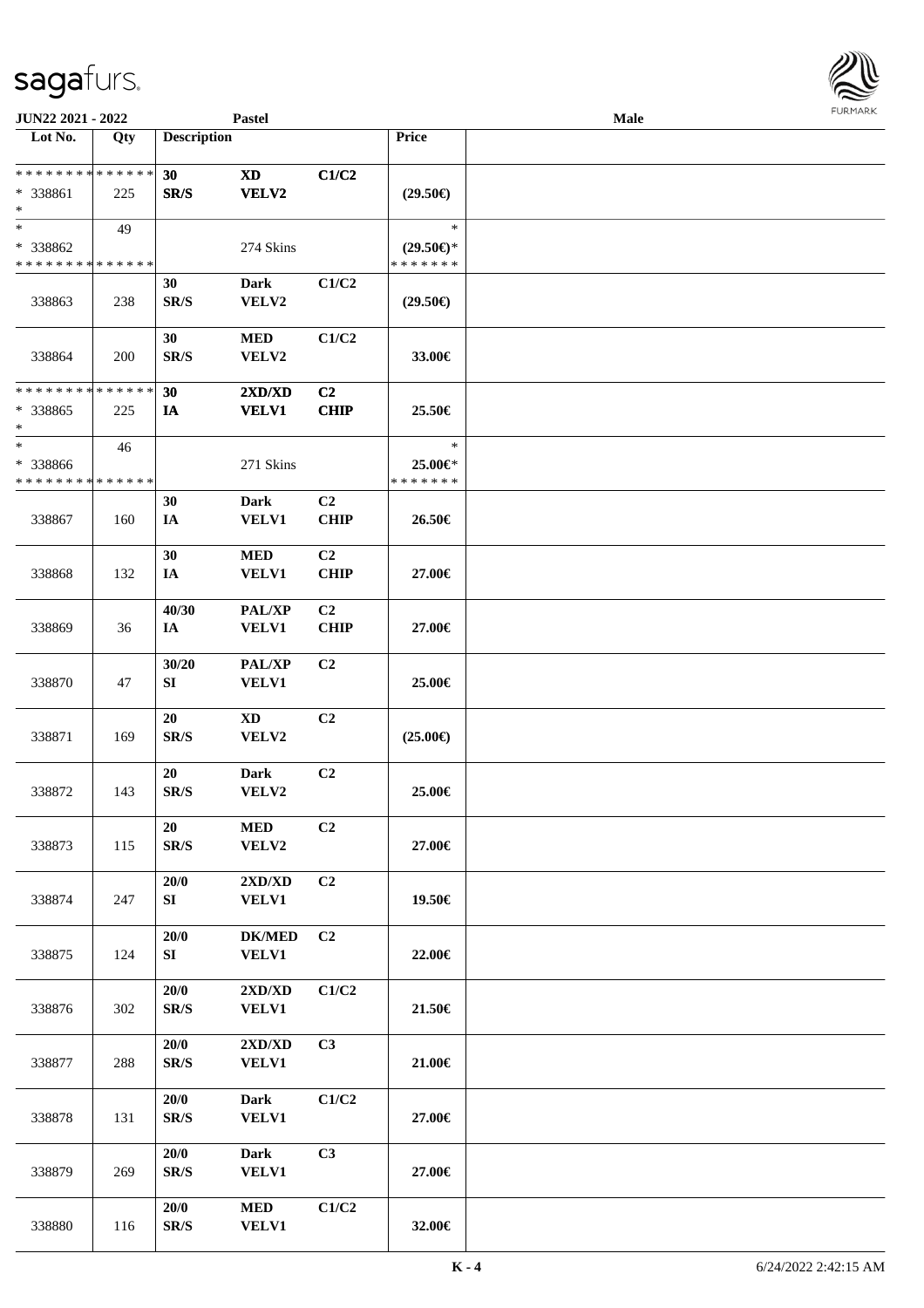

| JUN22 2021 - 2022  |     | <b>Pastel</b>      |                               |                               |              | <b>FURMARK</b> |  |
|--------------------|-----|--------------------|-------------------------------|-------------------------------|--------------|----------------|--|
| Lot No.            | Qty | <b>Description</b> |                               |                               | <b>Price</b> |                |  |
| **************     |     | 20/0               | <b>MED</b>                    | C <sub>3</sub>                |              |                |  |
| * 338881<br>$\ast$ | 285 | SR/S               | <b>VELV1</b>                  |                               | 28.00€       |                |  |
| $\ast$             | 84  |                    |                               |                               | $\ast$       |                |  |
| * 338882           |     |                    | 369 Skins                     |                               | 28.50€*      |                |  |
| **************     |     |                    |                               |                               | *******      |                |  |
| 338883             | 88  | 20/0<br>SR/S       | <b>PAL/XP</b><br><b>VELV1</b> | C <sub>2</sub>                | 28.00€       |                |  |
| 338884             | 273 | 20/0<br>IA         | ALL<br><b>VELV1</b>           | C <sub>2</sub><br><b>CHIP</b> | 23.00€       |                |  |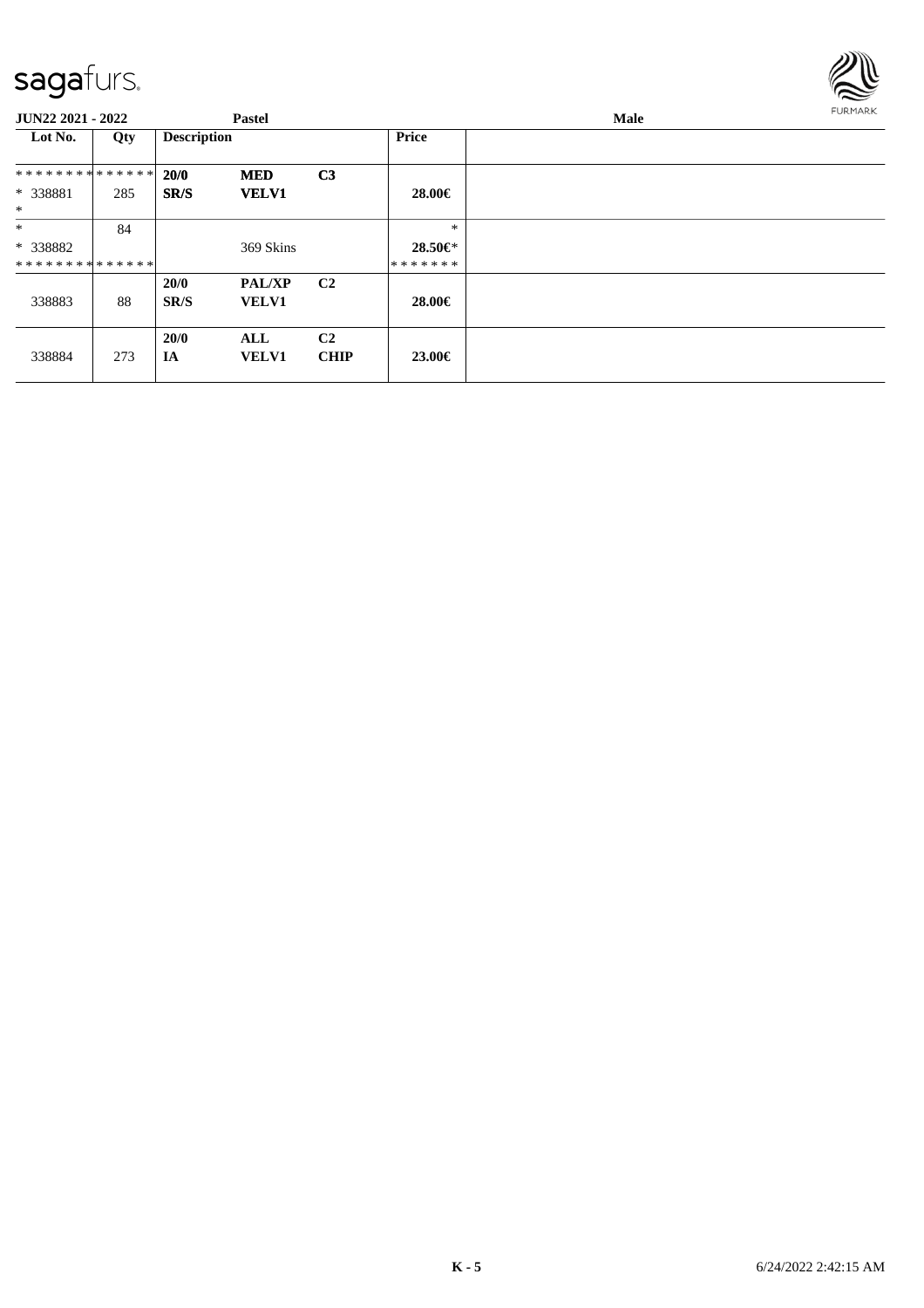| <b>JUN22 2021 - 2022</b> |     |                                     | Pastel                                                       |    | Female            |  |  |  |  |
|--------------------------|-----|-------------------------------------|--------------------------------------------------------------|----|-------------------|--|--|--|--|
| Lot No.                  | Qty | <b>Description</b>                  |                                                              |    | Price             |  |  |  |  |
| 438801                   | 285 | 20/0<br>SI                          | $\mathbf{ALL}$                                               | C2 | $(19.00\epsilon)$ |  |  |  |  |
| 438802                   | 264 | 20/0<br>$\mbox{S}\mbox{R}/\mbox{S}$ | $\mathbf{ALL}$                                               | C2 | $(21.50\epsilon)$ |  |  |  |  |
| 438803                   | 207 | 20/0<br>IA                          | $\mathbf{ALL}$<br><b>SPAR</b>                                | C2 | 19.50€            |  |  |  |  |
| 438804                   | 121 | 0/1<br>$\bf{IB}$                    | ALL<br><b>CHIP</b>                                           | C2 | 14.00€            |  |  |  |  |
| 438805                   | 258 | 0/1<br>IA                           | $\mathbf{ALL}$<br>CHIP                                       | C2 | 16.00€            |  |  |  |  |
| 438806                   | 290 | 1/2<br>SI                           | <b>ALL</b>                                                   | C2 | 12.00€            |  |  |  |  |
| 438807                   | 380 | $1/2$<br>$\mathbf{SR}/\mathbf{S}$   | $\mathbf{ALL}$                                               | C2 | 14.00€            |  |  |  |  |
| 438808                   | 151 | 1/2<br>IA                           | $\mathbf{ALL}$<br>$\textbf{SPAR}$                            | C2 | 14.00€            |  |  |  |  |
| 438809                   | 100 | $\mathbf{3}$<br>SI                  | $\mathbf{ALL}$                                               | C2 | $8.00 \in$        |  |  |  |  |
| 438810                   | 43  | $\mathbf{3}$<br>SI                  | $\mathbf{ALL}$<br>$\mathbf{L}\mathbf{N}\mathbf{A}\mathbf{P}$ | C2 | $6.00 \in$        |  |  |  |  |
| 438811                   | 83  | $\mathbf{3}$<br>$\mathbf{SAGA}$     | $\mathbf{ALL}$                                               | C2 | $9.00 \in$        |  |  |  |  |

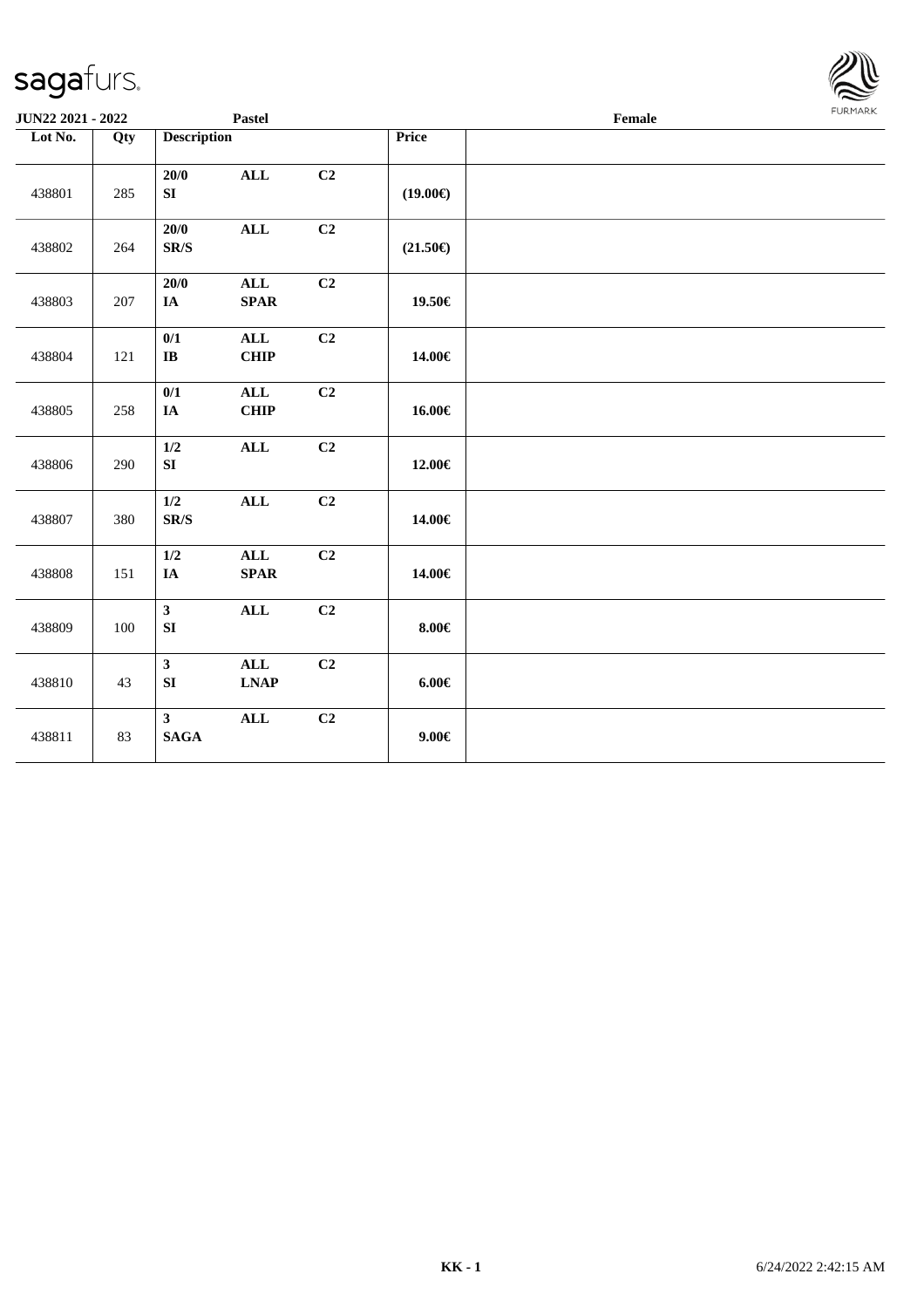| <b>JUN22 2021 - 2022</b>                                    |                    |                                      | <b>Pastel</b>                          |                   |                                                | Female |  |
|-------------------------------------------------------------|--------------------|--------------------------------------|----------------------------------------|-------------------|------------------------------------------------|--------|--|
| Lot No.                                                     | Qty                | <b>Description</b>                   |                                        |                   | Price                                          |        |  |
| 438821                                                      | 177                | 20<br>SR/S                           | 2XD<br><b>VELV1</b>                    | C1/C2             | $(24.50\epsilon)$                              |        |  |
| 438822                                                      | 122                | 20<br>SR/S                           | $\mathbf{X}\mathbf{D}$<br><b>VELV1</b> | C1/C2             | $(24.50\epsilon)$                              |        |  |
| 438823                                                      | 91                 | 20<br>SR/S                           | 2XD/XD<br><b>VELV1</b>                 | C3                | $(24.00\epsilon)$                              |        |  |
| 438824                                                      | 219                | 20<br>$\mathbf{SR}/\mathbf{S}$       | <b>DK/MED</b><br><b>VELV1</b>          | C1/C2             | $(25.00\epsilon)$                              |        |  |
| 438825                                                      | 117                | 20<br>SR/S                           | $\boldsymbol{\mathrm{XD}}$<br>VELV2    | C1                | $(25.00\epsilon)$                              |        |  |
| 438826                                                      | 117                | 20<br>SR/S                           | <b>XD</b><br>VELV2                     | C2                | $(25.00\epsilon)$                              |        |  |
| * * * * * * * * <mark>* * * * * * *</mark><br>* 438827<br>* | 445                | 20/0<br>SI                           | $\mathbf{X}\mathbf{D}$<br><b>VELV1</b> | C2                | $(20.00\epsilon)$                              |        |  |
| $\ast$<br>* 438828<br>* * * * * * * *                       | 368<br>* * * * * * |                                      | 813 Skins                              |                   | $\ast$<br>$(20.00\epsilon)$ *<br>* * * * * * * |        |  |
| 438829                                                      | 157                | 20/0<br>SI                           | <b>DK/MED</b><br><b>VELV1</b>          | C <sub>2</sub>    | 20.00€                                         |        |  |
| 438830                                                      | 312                | 20/0<br>$\bf{IB}$                    | $\mathbf{ALL}$<br><b>VELV1</b>         | C2<br>SPT1        | 18.00€                                         |        |  |
| 438831                                                      | 141                | 20/0<br>$\mathbf{I}\mathbf{B}$       | $\mathbf{ALL}$<br><b>VELV1</b>         | C2<br><b>CHIP</b> | $(17.50\epsilon)$                              |        |  |
| 438832                                                      | 286                | $\bf{0}$<br><b>SAGA</b>              | 2XD<br><b>VELV1</b>                    | C1/C2             | $(20.50\epsilon)$                              |        |  |
| 438833                                                      | 123                | $\bf{0}$<br>$\mathbf{SR}/\mathbf{S}$ | $2\mathbf{X}\mathbf{D}$<br>VELV1       | C3                | $(20.50\epsilon)$                              |        |  |
| 438834                                                      | 199                | $\mathbf{0}$<br><b>SAGA</b>          | <b>XD</b><br><b>VELV1</b>              | C1                | 13.00€                                         |        |  |
| 438835                                                      | 324                | $\mathbf{0}$<br><b>SAGA</b>          | <b>XD</b><br><b>VELV1</b>              | C2                | $(20.50\epsilon)$                              |        |  |
| 438836                                                      | 219                | $\mathbf{0}$<br>SR/S                 | Dark<br><b>VELV1</b>                   | C1/C2             | $(21.00\epsilon)$                              |        |  |
| 438837                                                      | 148                | $\mathbf{0}$<br><b>SAGA</b>          | <b>MED</b><br><b>VELV1</b>             | C1/C2             | 21.50€                                         |        |  |
| 438838                                                      | 216                | $\mathbf{0}$<br><b>SAGA</b>          | <b>DK/MED</b><br><b>VELV1</b>          | C3                | $(20.50\epsilon)$                              |        |  |
| 438839                                                      | 181                | 20/0<br>SR/S                         | PAL/XP<br><b>VELV1</b>                 | C2                | 22.50€                                         |        |  |
| 438840                                                      | 174                | $\mathbf{0}$<br><b>SAGA</b>          | 2XD<br><b>VELV2</b>                    | C1                | $(21.50\epsilon)$                              |        |  |

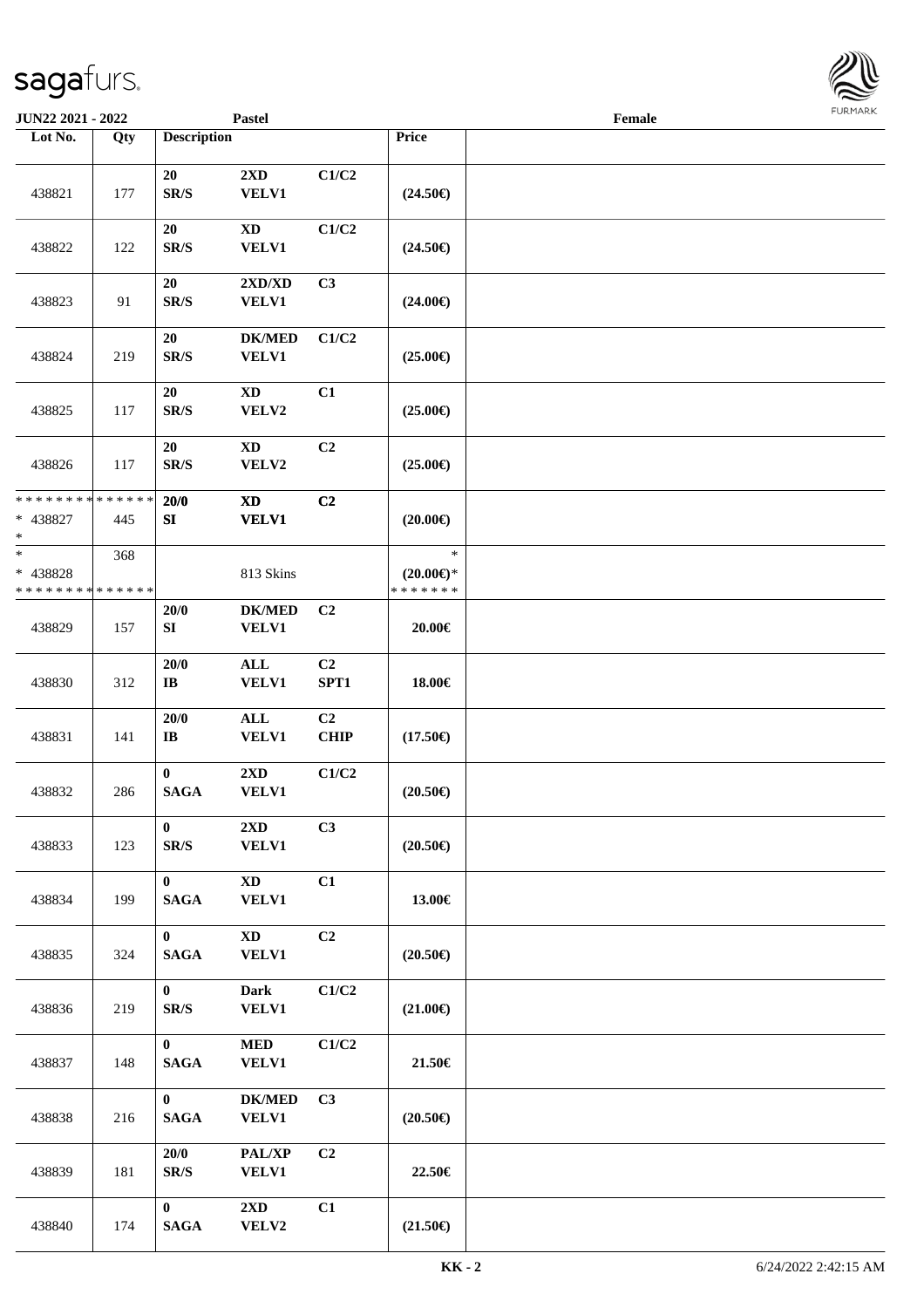| <b>JUN22 2021 - 2022</b>                         |     |                                      | <b>Pastel</b>                           |                               |                                                | Female |  |
|--------------------------------------------------|-----|--------------------------------------|-----------------------------------------|-------------------------------|------------------------------------------------|--------|--|
| Lot No.                                          | Qty | <b>Description</b>                   |                                         |                               | Price                                          |        |  |
| 438841                                           | 353 | $\mathbf{0}$<br>SR/S                 | $2{\bf X}{\bf D}$<br>VELV2              | C <sub>2</sub>                | $(21.50\epsilon)$                              |        |  |
| 438842                                           | 201 | $\boldsymbol{0}$<br><b>SAGA</b>      | $\mathbf{X}\mathbf{D}$<br>VELV2         | C1                            | $(21.50\epsilon)$                              |        |  |
| 438843                                           | 338 | $\bf{0}$<br><b>SAGA</b>              | <b>XD</b><br>${\bf VELV2}$              | C <sub>2</sub>                | $(21.50\epsilon)$                              |        |  |
| 438844                                           | 190 | $\bf{0}$<br>$\mathbf{SR}/\mathbf{S}$ | $\mathbf{X}\mathbf{D}$<br>VELV2         | C3                            | $(21.00\epsilon)$                              |        |  |
| 438845                                           | 153 | $\pmb{0}$<br><b>SAGA</b>             | Dark<br>VELV2                           | C1/C2                         | $(22.00\epsilon)$                              |        |  |
| 438846                                           | 85  | $\bf{0}$<br><b>SAGA</b>              | $\bf MED$<br>VELV2                      | C1/C2                         | 22.50€                                         |        |  |
| 438847                                           | 218 | 20/0<br><b>SAGA</b>                  | <b>ALL</b><br>VELV2                     | C2<br><b>OPEN</b>             | $(20.50\epsilon)$                              |        |  |
| 438848                                           | 380 | 20/0<br>IA                           | 2XD/XD<br><b>VELV1</b>                  | C <sub>2</sub><br><b>CHIP</b> | $(19.00\epsilon)$                              |        |  |
| 438849                                           | 135 | $20/0$<br>IA                         | <b>Dark</b><br>VELV1                    | C <sub>2</sub><br><b>CHIP</b> | 19.00€                                         |        |  |
| 438850                                           | 272 | $20/0$<br>$I\!\!A$                   | $\bf MED$<br>VELV1                      | C2<br><b>CHIP</b>             | 20.50€                                         |        |  |
| 438851                                           | 134 | $20/0$<br>$I\!\!A$                   | PAL/XP<br><b>VELV1</b>                  | C2<br>CHIP                    | 21.50€                                         |        |  |
| 438852                                           | 357 | 20/0<br>$I\!\!A$                     | 2XD/XD<br>VELV2                         | C <sub>2</sub><br><b>CHIP</b> | $(20.00\epsilon)$                              |        |  |
| 438853                                           | 119 | 20/0<br><b>IA</b>                    | <b>DK/MED</b><br>VELV2                  | C <sub>2</sub><br><b>CHIP</b> | 20.50€                                         |        |  |
| 438854                                           | 148 | $\bf{0}$<br><b>SROY</b>              | <b>MED</b><br><b>VELV1</b>              | C1/C2                         | 22.50€                                         |        |  |
| 438855                                           | 202 | $\mathbf{0}$<br><b>SROY</b>          | XD<br>VELV2                             | C1/C2                         | $(22.50\epsilon)$                              |        |  |
| * * * * * * * * * * * * * * *<br>* 438856<br>$*$ | 505 | $\mathbf{1}$<br>SI                   | <b>XD</b><br><b>VELV1</b>               | C <sub>2</sub>                | $(14.50\epsilon)$                              |        |  |
| $*$<br>* 438857<br>* * * * * * * * * * * * * *   | 229 |                                      | 734 Skins                               |                               | $\ast$<br>$(14.50\epsilon)$ *<br>* * * * * * * |        |  |
| 438858                                           | 114 | $\mathbf{1}$<br>SI                   | <b>DK/MED</b><br>VELV1                  | C <sub>2</sub>                | 15.00€                                         |        |  |
| 438859                                           | 410 | $\mathbf{1}$<br>SR/S                 | $2\mathbf{X}\mathbf{D}$<br><b>VELV1</b> | C1/C2                         | $(17.00\epsilon)$                              |        |  |
| 438860                                           | 175 | $\mathbf{1}$<br>SR/S                 | XD<br><b>VELV1</b>                      | C1                            | $(17.00\epsilon)$                              |        |  |

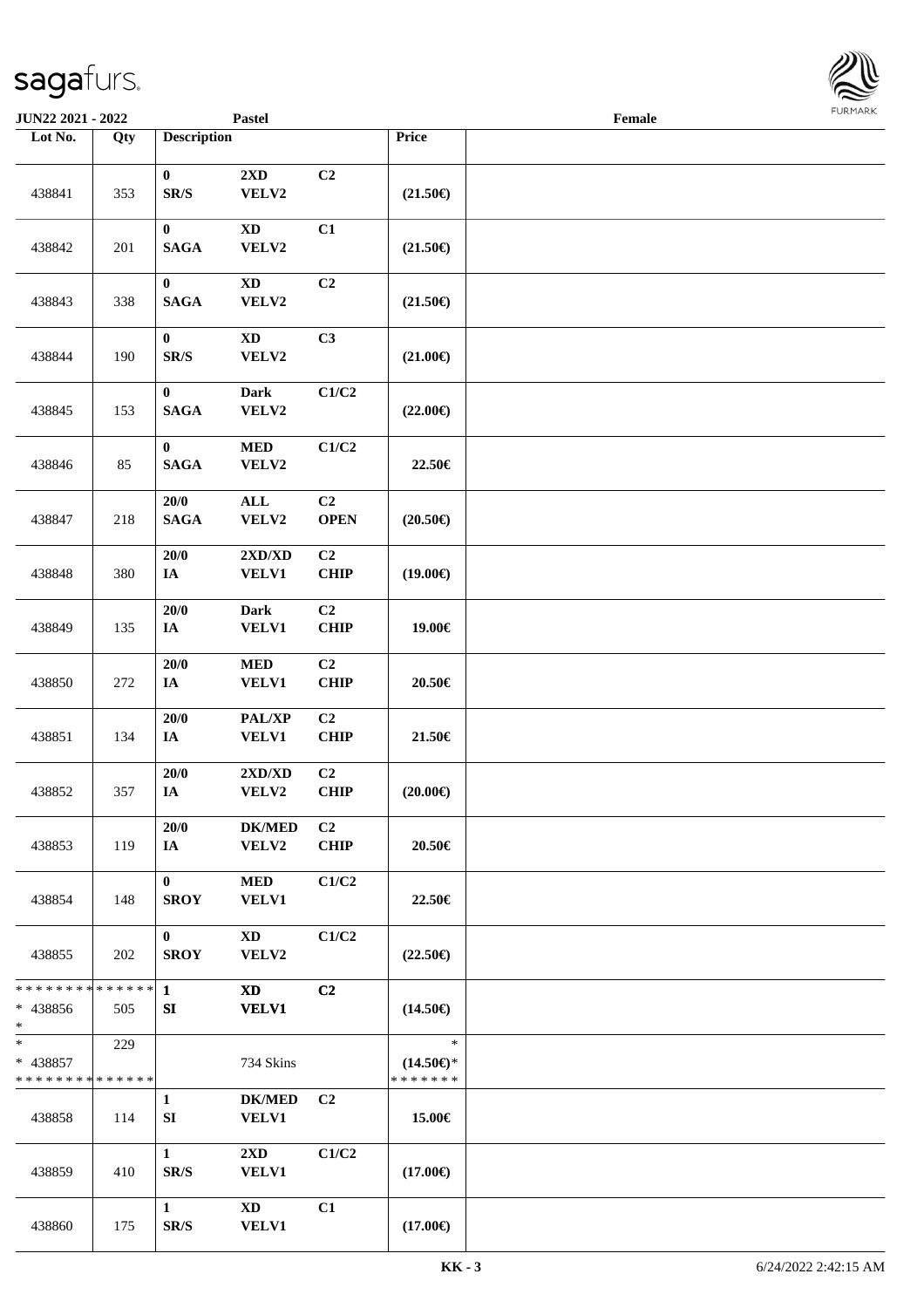| <b>JUN22 2021 - 2022</b> |         |                                 | <b>Pastel</b>                          |                               |                   | Female |  |
|--------------------------|---------|---------------------------------|----------------------------------------|-------------------------------|-------------------|--------|--|
| Lot No.                  | Qty     | <b>Description</b>              |                                        |                               | Price             |        |  |
| 438861                   | 430     | $\mathbf{1}$<br>SR/S            | $\mathbf{X}\mathbf{D}$<br><b>VELV1</b> | C <sub>2</sub>                | $(17.00\epsilon)$ |        |  |
| 438862                   | 176     | $\mathbf{1}$<br>SR/S            | 2XD/XD<br><b>VELV1</b>                 | C3                            | $(16.50\epsilon)$ |        |  |
| 438863                   | 206     | $\mathbf{1}$<br>SR/S            | Dark<br>VELV1                          | C1/C2                         | $(17.00\epsilon)$ |        |  |
| 438864                   | 109     | $\mathbf{1}$<br>SR/S            | $\bf MED$<br><b>VELV1</b>              | C1/C2                         | 17.50€            |        |  |
| 438865                   | 220     | $\mathbf{1}$<br>SR/S            | <b>DK/MED</b><br><b>VELV1</b>          | C3                            | $(17.00\epsilon)$ |        |  |
| 438866                   | 49      | $\mathbf{1}$<br>SR/S            | PAL/XP<br><b>VELV1</b>                 | C2                            | 17.50€            |        |  |
| 438867                   | 280     | $\mathbf{1}$<br><b>SAGA</b>     | $2\mathbf{X}\mathbf{D}$<br>VELV2       | C1                            | $(18.00\epsilon)$ |        |  |
| 438868                   | $205\,$ | $\mathbf{1}$<br><b>SAGA</b>     | 2XD<br>VELV2                           | C2                            | $(18.00\epsilon)$ |        |  |
| 438869                   | 318     | $\mathbf{1}$<br><b>SAGA</b>     | <b>XD</b><br>VELV2                     | C1                            | $(18.00\in)$      |        |  |
| 438870                   | 264     | $\mathbf{1}$<br>$\mathbf{SAGA}$ | <b>XD</b><br>VELV2                     | C2                            | $(18.00\epsilon)$ |        |  |
| 438871                   | 246     | $\mathbf{1}$<br><b>SAGA</b>     | <b>DK/MED</b><br>VELV2                 | C1/C2                         | 18.50€            |        |  |
| 438872                   | 241     | $\mathbf{1}$<br>IA              | 2XD/XD<br><b>VELV1</b>                 | C2<br><b>CHIP</b>             | $(14.50\epsilon)$ |        |  |
| 438873                   | 114     | $\mathbf{1}$<br>IA              | <b>Dark</b><br><b>VELV1</b>            | C2<br><b>CHIP</b>             | 14.50€            |        |  |
| 438874                   | 138     | $\mathbf{1}$<br>IA              | $\bf MED$<br><b>VELV1</b>              | C2<br><b>CHIP</b>             | 16.50€            |        |  |
| 438875                   | 42      | $\mathbf{1}$<br>IA              | PAL/XP<br><b>VELV1</b>                 | C <sub>2</sub><br><b>CHIP</b> | 15.50€            |        |  |
| 438876                   | 375     | $\mathbf{1}$<br>IA              | $\mathbf{X}\mathbf{D}$<br>VELV2        | C <sub>2</sub><br><b>CHIP</b> | $(15.50\epsilon)$ |        |  |
| 438877                   | 93      | $\mathbf{1}$<br>$I\!\!A$        | <b>DK/MED</b><br>VELV2                 | C2<br><b>CHIP</b>             | 16.00€            |        |  |
| 438878                   | 127     | $\mathbf{1}$<br><b>SROY</b>     | <b>DK/MED</b><br><b>VELV1</b>          | C1/C2                         | 18.50€            |        |  |
| 438879                   | 152     | $\mathbf{1}$<br><b>SROY</b>     | $2\mathbf{X}\mathbf{D}$<br>VELV2       | C1                            | $(19.00\epsilon)$ |        |  |
| 438880                   | 116     | $\mathbf{1}$<br><b>SROY</b>     | 2XD<br>VELV2                           | C <sub>2</sub>                | $(19.00\epsilon)$ |        |  |